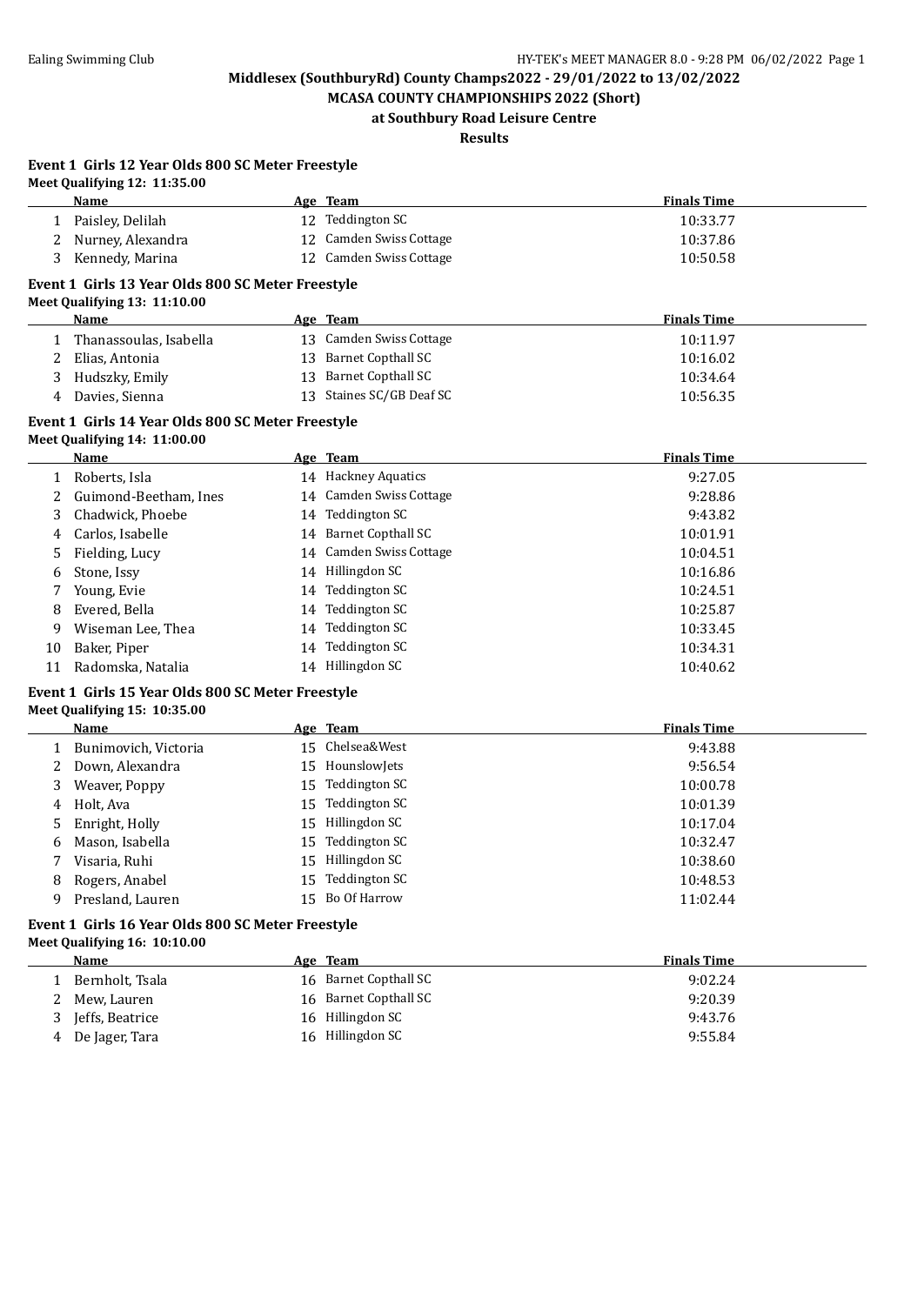**MCASA COUNTY CHAMPIONSHIPS 2022 (Short) at Southbury Road Leisure Centre**

**Results**

| Event 1 Girls 17 & Over 800 SC Meter Freestyle |
|------------------------------------------------|
| Meet Qualifying 17&0: 9:40.00                  |

| <b>Finals Time</b><br>Age Team<br>Name                                          |  |
|---------------------------------------------------------------------------------|--|
| 25 Ealing SC<br>8:59.63<br>Britton, Phyllida                                    |  |
| 17 Barnet Copthall SC<br>Arundale, Jessica<br>9:09.72<br>2                      |  |
| 19 Ealing SC<br>O'Toole, Cara<br>9:10.01<br>3                                   |  |
| 18 Barnet Copthall SC<br>Chadwick, Isobel<br>9:26.98<br>4                       |  |
| Event 2 Boys 12 Year Olds 1500 SC Meter Freestyle                               |  |
| Meet Qualifying 12: 22:50.00                                                    |  |
| Age Team<br><b>Finals Time</b><br><u>Name</u>                                   |  |
| 12 Hillingdon SC<br>21:02.19<br>1 Bhatia, Advay                                 |  |
| Event 2 Boys 13 Year Olds 1500 SC Meter Freestyle                               |  |
| Meet Qualifying 13: 22:00.00                                                    |  |
| <b>Finals Time</b><br><b>Name</b><br>Age Team                                   |  |
| 13 Barnet Copthall SC<br>1 Croke, Thomas<br>18:48.50                            |  |
| 13 Barnet Copthall SC<br>Danilet, Victor Vasile<br>19:38.26<br>2                |  |
| 13 Barnet Copthall SC<br>Ionel-Asauleac, Andrew<br>19:38.63<br>3                |  |
| 13 Hillingdon SC<br>Chirita, Josh<br>19:42.20<br>4                              |  |
| 13 Teddington SC<br>Jeffers, Liam<br>20:11.43<br>5                              |  |
| Event 2 Boys 14 Year Olds 1500 SC Meter Freestyle                               |  |
| Meet Qualifying 14: 20:30.00                                                    |  |
| <b>Finals Time</b><br>Name<br>Age Team                                          |  |
| 14 Barnet Copthall SC<br>1 Hiotis-Sclavenitis, Romanos<br>19:35.84              |  |
| 14 Hillingdon SC<br>Beran, Crosby<br>19:42.37<br>2                              |  |
| Event 2 Boys 15 Year Olds 1500 SC Meter Freestyle                               |  |
| Meet Qualifying 15: 19:30.00                                                    |  |
| <b>Finals Time</b><br>Age Team<br>Name                                          |  |
| 15 Barnet Copthall SC<br>1 Harris-Eze, Kenechukwu<br>17:19.98                   |  |
| 15 Ealing SC<br>Tedesco, Daniele<br>18:12.08<br>2                               |  |
| 15 Staines SC<br>Lawrence, Alfie<br>18:21.49<br>3                               |  |
| 15 Teddington SC<br>Flack, Oliver<br>18:43.94<br>4                              |  |
| 15 Hillingdon SC<br>Wilkes, Lee<br>18:48.79<br>5                                |  |
| <b>Teddington SC</b><br>Gohar, Fabio<br>15<br>18:59.13<br>6                     |  |
| Ridard, Luca<br>15 Haringey Aquatics<br>19:13.14<br>7                           |  |
| Event 2 Boys 16 Year Olds 1500 SC Meter Freestyle                               |  |
| Meet Qualifying 16: 19:00.00                                                    |  |
| Age Team<br><b>Finals Time</b><br>Name                                          |  |
| Tomkins, Jake<br>16 Barnet Copthall SC<br>16:10.88<br>1                         |  |
| 16 Teddington SC<br>Evans, Tommy<br>17:06.58<br>2                               |  |
| 16 Ealing SC<br>Sennis, Jacob<br>17:25.61<br>3                                  |  |
| Teddington SC<br>Bainbridge, Billy<br>17:30.49<br>16<br>4                       |  |
| 16 Hillingdon SC<br>Rayment, Adam<br>17:49.81<br>5                              |  |
| Holland, Jamie<br>16 Haringey Aquatics<br>18:36.87<br>6                         |  |
|                                                                                 |  |
|                                                                                 |  |
| Event 2 Boys 17 & Over 1500 SC Meter Freestyle                                  |  |
| Meet Qualifying 17&0: 18:30.00<br><b>Finals Time</b><br><b>Name</b><br>Age Team |  |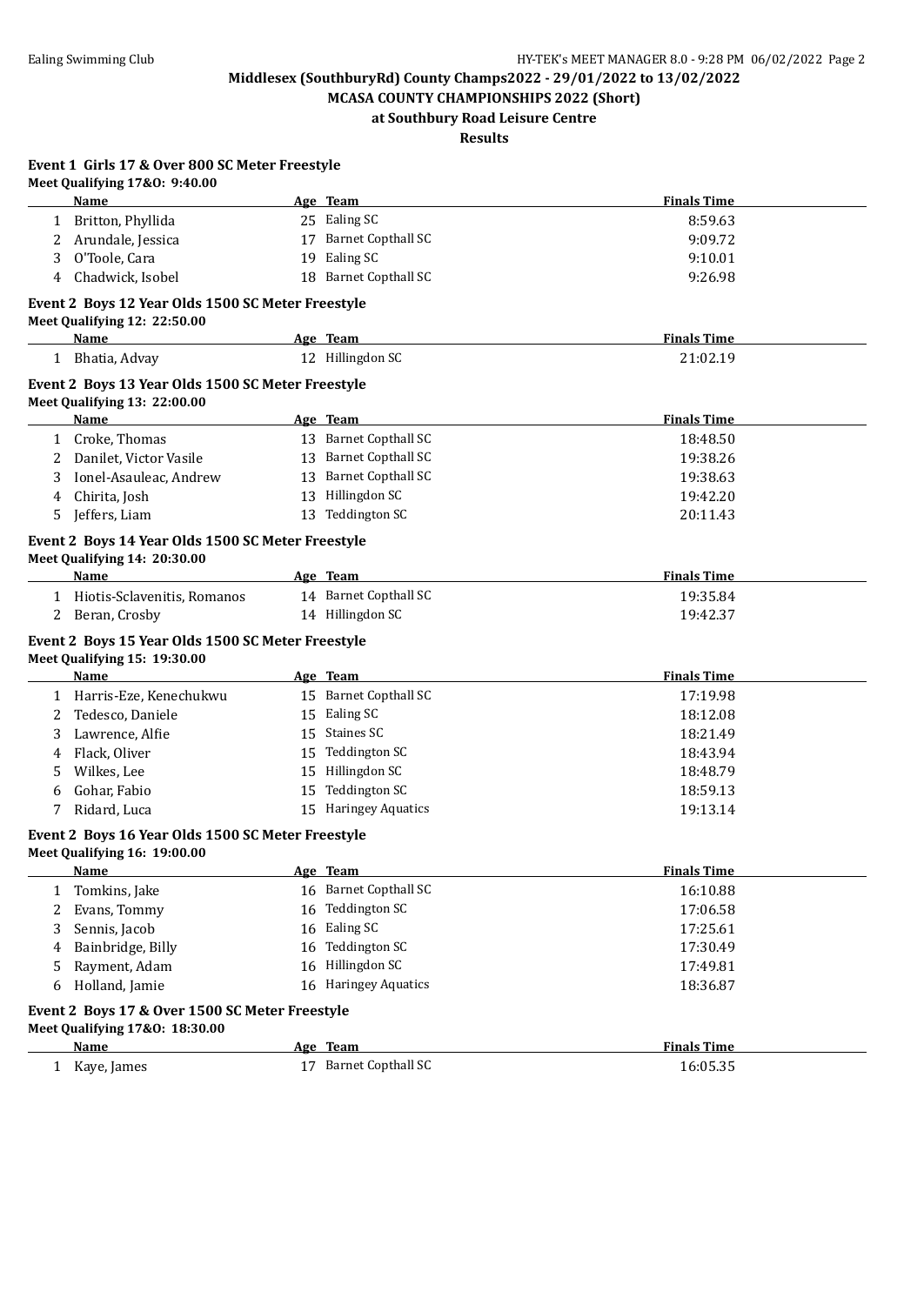**MCASA COUNTY CHAMPIONSHIPS 2022 (Short) at Southbury Road Leisure Centre**

### **Results**

|                      | (Event 2 Boys 17 & Over 1500 SC Meter Freestyle) |    |                                                  |                    |                    |                            |
|----------------------|--------------------------------------------------|----|--------------------------------------------------|--------------------|--------------------|----------------------------|
|                      | Name                                             |    | Age Team                                         |                    | <b>Finals Time</b> |                            |
| $\mathbf{2}^{\circ}$ | Carlos, Kai                                      |    | 17 Barnet Copthall SC                            |                    | 16:05.64           |                            |
| 3                    | Austin, Alex                                     |    | 18 Hillingdon SC                                 |                    | 17:02.22           |                            |
| 4                    | Drienovsky, Daniel                               |    | 17 Barnet Copthall SC                            |                    | 17:11.73           |                            |
|                      | Event 3 Girls 10-11 50 SC Meter Butterfly        |    |                                                  |                    |                    |                            |
|                      | Meet Qualifying 10-11: 42.97                     |    |                                                  |                    |                    |                            |
|                      | <b>Name</b>                                      |    | Age Team                                         | <b>Prelim Time</b> | <b>Finals Time</b> |                            |
| <b>Finals</b><br>1   | Da Silva, Jemima                                 |    | 11 Camden Swiss Cottage                          | 34.31              | 34.52              |                            |
| 2                    | Porter, Eleanor                                  |    | 11 Camden Swiss Cottage                          | 36.24              | 34.75              |                            |
| 3                    | Orfanidis, Maya                                  |    | 10 Chelsea&West                                  | 37.31              | 36.01              |                            |
| 4                    | Jelbaoui, Leyla                                  |    | 11 Barnet Copthall SC                            | 35.85              | 36.07              |                            |
| 5                    | Colquhoun, Maia                                  |    | 11 Chelsea&West                                  | 38.15              | 36.84              |                            |
| 6                    | Nosinova, Sofia                                  |    | 11 Barnet Copthall SC                            | 37.31              | 36.96              |                            |
| 7                    | Woodhouse, Christie                              |    | 11 Hillingdon SC                                 | 39.62              | 38.76              |                            |
| 8                    | Dowd, Martha                                     |    | 11 Hackney Aquatics                              | 39.21              | 39.38              |                            |
|                      |                                                  |    |                                                  |                    |                    |                            |
|                      | Event 3 Girls 10-11 50 SC Meter Butterfly        |    |                                                  |                    |                    |                            |
|                      | Meet Qualifying 10-11: 42.97                     |    |                                                  |                    |                    |                            |
|                      | Name<br><b>Preliminaries</b>                     |    | Age Team                                         | <b>Seed Time</b>   | <b>Prelim Time</b> |                            |
| $\mathbf{1}$         | Da Silva, Jemima                                 |    | 11 Camden Swiss Cottage                          |                    | 34.31              | q                          |
| $2^{\circ}$          | Jelbaoui, Leyla                                  |    | 11 Barnet Copthall SC                            |                    | 35.85              | q                          |
| 3                    | Porter, Eleanor                                  |    | 11 Camden Swiss Cottage                          |                    | 36.24              | q                          |
| *4                   | Orfanidis, Maya                                  |    | 10 Chelsea&West                                  |                    | 37.31              | q                          |
| $^{\ast}4$           | Nosinova, Sofia                                  |    | 11 Barnet Copthall SC                            |                    | 37.31              |                            |
| 6                    | Colquhoun, Maia                                  |    | 11 Chelsea&West                                  |                    | 38.15              | q                          |
| 7                    | Dowd, Martha                                     |    | 11 Hackney Aquatics                              |                    | 39.21              | q                          |
| 8                    | Woodhouse, Christie                              |    | 11 Hillingdon SC                                 |                    | 39.62              | $\mathbf q$<br>$\mathbf q$ |
|                      | Garner, Mia                                      |    | 11 Bo Of Harrow                                  |                    | 39.88              |                            |
| 9                    |                                                  |    | 11 Anaconda SC                                   |                    |                    |                            |
| 10                   | Willhoft-King, Phoebe                            |    |                                                  |                    | 40.08              |                            |
| 11                   | Chamorro, Eva                                    |    | 11 Camden Swiss Cottage<br>11 Enfield Swim Squad |                    | 40.10              |                            |
| 12                   | Forsyth, Margarita                               |    | 11 Chelsea&West                                  |                    | 41.10              |                            |
| 13                   | North, Zara                                      |    |                                                  |                    | 41.22              |                            |
|                      | Event 3 Girls 12 Year Olds 50 SC Meter Butterfly |    |                                                  |                    |                    |                            |
|                      | Meet Qualifying 12: 40.09                        |    |                                                  |                    |                    |                            |
|                      | <u>Name</u>                                      |    | Age Team                                         | <u>Prelim Time</u> | <b>Finals Time</b> |                            |
| Finals               |                                                  |    |                                                  |                    |                    |                            |
| 1                    | Nurney, Alexandra                                |    | 12 Camden Swiss Cottage<br><b>Teddington SC</b>  | 31.72              | 31.58              |                            |
| 2                    | Paisley, Delilah                                 | 12 |                                                  | 32.91              | 32.63              |                            |
| 3                    | Shao, Charlotte                                  | 12 | Camden Swiss Cottage                             | 33.43              | 33.03              |                            |
| 4                    | Baring, Olivia                                   | 12 | <b>Brompton SC</b>                               | 33.72              | 33.39              |                            |
| 5                    | Kennedy, Marina                                  | 12 | Camden Swiss Cottage                             | 36.06              | 35.57              |                            |
| 6                    | Vendramin Giardina, Vittoria                     | 12 | <b>Brompton SC</b>                               | 35.92              | 36.11              |                            |
| 7                    | Fielding, Amy                                    | 12 | Camden Swiss Cottage                             | 36.30              | 36.37              |                            |
| 8                    | Yardley, Grace                                   | 12 | <b>Brompton SC</b>                               | 36.14              | 36.64              |                            |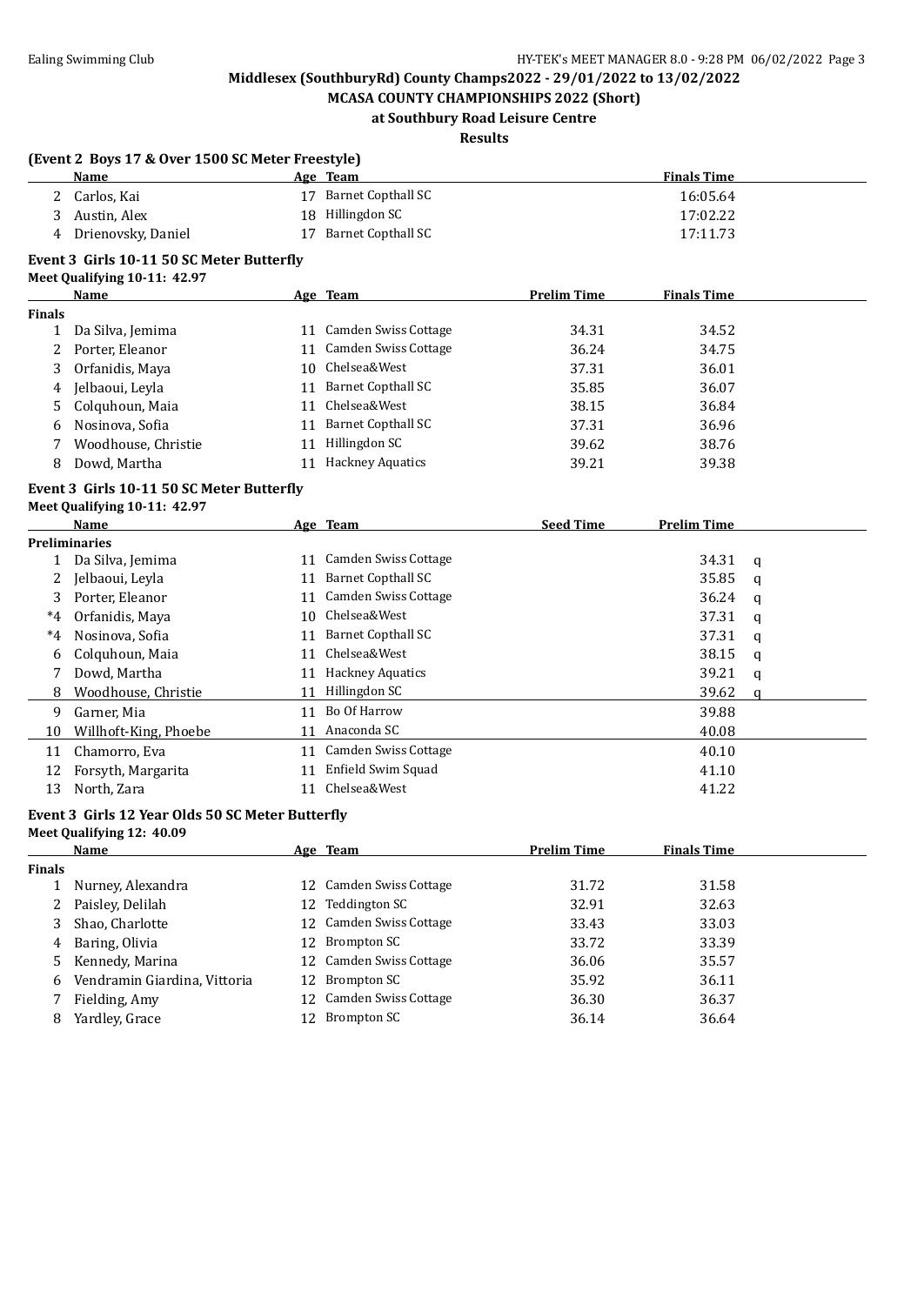**MCASA COUNTY CHAMPIONSHIPS 2022 (Short) at Southbury Road Leisure Centre**

#### **Results**

#### **Event 3 Girls 12 Year Olds 50 SC Meter Butterfly Meet Qualifying 12: 40.09**

|     | Name                             |    | Age Team                    | <b>Seed Time</b> | <b>Prelim Time</b> |   |
|-----|----------------------------------|----|-----------------------------|------------------|--------------------|---|
|     | <b>Preliminaries</b>             |    |                             |                  |                    |   |
|     | Nurney, Alexandra                | 12 | Camden Swiss Cottage        |                  | 31.72              | q |
| 2.  | Paisley, Delilah                 | 12 | Teddington SC               |                  | 32.91              | q |
| 3   | Shao, Charlotte                  | 12 | Camden Swiss Cottage        |                  | 33.43              | a |
| 4   | Baring, Olivia                   |    | Brompton SC                 |                  | 33.72              | q |
| 5   | Vendramin Giardina, Vittoria     | 12 | Brompton SC                 |                  | 35.92              | a |
| b   | Kennedy, Marina                  | 12 | <b>Camden Swiss Cottage</b> |                  | 36.06              | q |
|     | Yardley, Grace                   | 12 | Brompton SC                 |                  | 36.14              | a |
| 8   | Fielding, Amy                    | 12 | Camden Swiss Cottage        |                  | 36.30              | a |
| 9   | Trusted, Summer                  | 12 | Brompton SC                 |                  | 36.33              |   |
| 10  | Ruzzaman, Ruby                   | 12 | <b>Camden Swiss Cottage</b> |                  | 36.49              |   |
| 11  | Ingleton, Isobella               | 12 | Ealing SC                   |                  | 36.80              |   |
| 12  | Singer, Eleanor                  |    | Enfield Swim Squad          |                  | 36.81              |   |
| 13  | Hayakawa, Mei                    | 12 | <b>Barnet Copthall SC</b>   |                  | 37.47              |   |
| 14  | Storey, India                    | 12 | Brompton SC                 |                  | 37.49              |   |
| 15  | Zobel, Ellie                     |    | <b>Camden Swiss Cottage</b> |                  | 37.89              |   |
| 16  | Byron Nour, Laila                | 12 | Bo Of Harrow                |                  | 38.11              |   |
| 17  | Bougani-Pournara, Ilioni         | 12 | Brompton SC                 |                  | 38.51              |   |
| 18  | Bunimovich, Olivia               | 12 | Chelsea&West                |                  | 39.03              |   |
| --- | Tran, Evie                       | 12 | Camden Swiss Cottage        |                  | DQ 37.61           |   |
|     | 4.4 Start before starting signal |    |                             |                  |                    |   |
|     |                                  |    |                             |                  |                    |   |

#### **Event 3 Girls 13 Year Olds 50 SC Meter Butterfly**

**Meet Qualifying 13: 37.33**

|               | Name                     |     | Age Team                | <b>Prelim Time</b> | <b>Finals Time</b> |  |
|---------------|--------------------------|-----|-------------------------|--------------------|--------------------|--|
| <b>Finals</b> |                          |     |                         |                    |                    |  |
|               | Onobrauche, Malaika      | 13. | Barnet Copthall SC      | 31.32              | 31.23              |  |
|               | 2 Thanassoulas, Isabella |     | 13 Camden Swiss Cottage | 32.83              | 32.90              |  |
| 3             | Maclean, Daisy           | 13  | Camden Swiss Cottage    | 34.57              | 33.38              |  |
|               | 4 Kc, Evanshui           | 13  | Ealing SC               | 33.92              | 33.47              |  |
|               | 5 Dramitinos, Eva        | 13  | Chelsea&West            | 34.30              | 34.06              |  |
| 6             | Panayi, Zoe              | 13. | Barnet Copthall SC      | 34.50              | 34.68              |  |
|               | Cradock, Phe             | 13  | Teddington SC           | 34.89              | 34.70              |  |
| 8             | Sharrock, Alice          | 13  | Bo Of Harrow            | 34.47              | 34.82              |  |

#### **Event 3 Girls 13 Year Olds 50 SC Meter Butterfly Meet Qualifying 13: 37.33**

|   | <b>Name</b>              |     | Age Team                | <b>Seed Time</b> | <b>Prelim Time</b> |          |  |  |
|---|--------------------------|-----|-------------------------|------------------|--------------------|----------|--|--|
|   | <b>Preliminaries</b>     |     |                         |                  |                    |          |  |  |
|   | Onobrauche, Malaika      | 13. | Barnet Copthall SC      |                  | 31.32              | - q      |  |  |
|   | 2 Thanassoulas, Isabella |     | 13 Camden Swiss Cottage |                  | 32.83              | - a      |  |  |
|   | 3 Kc, Evanshui           | 13. | Ealing SC               |                  | 33.92              | <b>a</b> |  |  |
| 4 | Dramitinos, Eva          |     | 13 Chelsea&West         |                  | 34.30              | a        |  |  |
|   | 5 Sharrock, Alice        | 13  | Bo Of Harrow            |                  | 34.47              | a        |  |  |
| 6 | Panayi, Zoe              | 13. | Barnet Copthall SC      |                  | 34.50              | a        |  |  |
|   | Maclean, Daisy           | 13. | Camden Swiss Cottage    |                  | 34.57              | a        |  |  |
|   | 8 Cradock, Phe           | 13. | Teddington SC           |                  | 34.89              |          |  |  |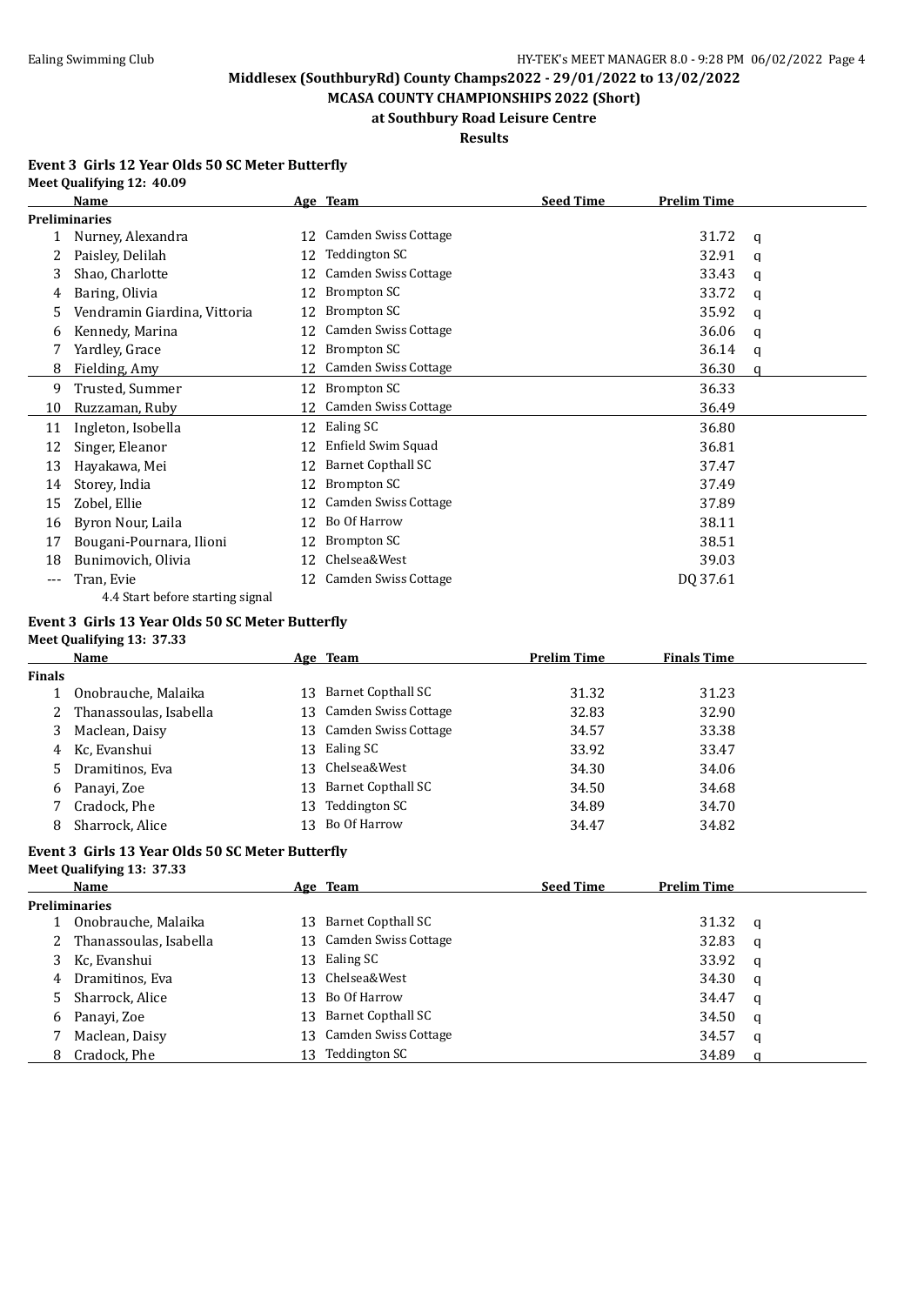**MCASA COUNTY CHAMPIONSHIPS 2022 (Short) at Southbury Road Leisure Centre**

**Results**

#### **Preliminaries ... (Event 3 Girls 13 Year Olds 50 SC Meter Butterfly)**

|    | <b>Name</b>       |    | Age Team                  | <b>Seed Time</b> | <b>Prelim Time</b> |
|----|-------------------|----|---------------------------|------------------|--------------------|
| 9  | Main, Rosie       | 13 | Brompton SC               |                  | 34.92              |
| 10 | Jackson, Tess     |    | 13 Camden Swiss Cottage   |                  | 35.30              |
| 11 | Elias, Antonia    | 13 | <b>Barnet Copthall SC</b> |                  | 35.52              |
| 12 | Zaimi, Chloe      | 13 | Chelsea&West              |                  | 35.67              |
| 13 | Al Faisal, Maya   | 13 | Chelsea&West              |                  | 35.68              |
| 14 | Allen, Eve        | 13 | Hillingdon SC             |                  | 35.77              |
| 15 | Bostan, Crina     | 13 | Barnet Copthall SC        |                  | 35.99              |
| 16 | Fairbairn, Khai   | 13 | <b>Haringey Aquatics</b>  |                  | 36.32              |
| 17 | Holder, Poppy     | 13 | Teddington SC             |                  | 36.50              |
| 18 | Musto, Emi        | 13 | Camden Swiss Cottage      |                  | 36.61              |
| 19 | Boots, Julia      | 13 | Chelsea&West              |                  | 36.77              |
| 20 | Veilex, Charlotte | 13 | Chelsea&West              |                  | 37.77              |
| 21 | Riach, Rebecca    | 13 | Hillingdon SC             |                  | 37.93              |

# **Event 3 Girls 14 Year Olds 50 SC Meter Butterfly**

## **Meet Qualifying 14: 36.00**

|        | <b>Name</b>           |    | Age Team                | <b>Prelim Time</b> | <b>Finals Time</b> |
|--------|-----------------------|----|-------------------------|--------------------|--------------------|
| Finals |                       |    |                         |                    |                    |
|        | Guimond-Beetham, Ines |    | 14 Camden Swiss Cottage | 30.51              | 29.55              |
| 2      | Spence, Indigo        |    | 14 Chelsea&West         | 30.08              | 29.80              |
| 3      | Jenkins, Clare        | 14 | Natare W Lon/Brompton   | 30.12              | 30.28              |
| 4      | Wagjiani, Ayla        | 14 | Hillingdon SC           | 31.16              | 31.10              |
| 5.     | Shchepovskikh, Ksenia |    | 14 Camden Swiss Cottage | 32.02              | 31.11              |
| 6      | Young, Evie           | 14 | Teddington SC           | 32.35              | 32.46              |
|        | Kessler, Penny        |    | 14 Camden Swiss Cottage | 32.20              | 32.50              |
| 8      | Jamal, Bianca         |    | 14 Camden Swiss Cottage | 32.20              | 32.69              |
|        |                       |    |                         |                    |                    |

## **Event 3 Girls 14 Year Olds 50 SC Meter Butterfly**

**Meet Qualifying 14: 36.00**

|    | <b>Name</b>           |    | Age Team                    | <b>Seed Time</b> | Prelim Time |   |
|----|-----------------------|----|-----------------------------|------------------|-------------|---|
|    | Preliminaries         |    |                             |                  |             |   |
|    | Spence, Indigo        | 14 | Chelsea&West                |                  | 30.08       | q |
| 2  | Jenkins, Clare        |    | 14 Natare W Lon/Brompton    |                  | 30.12       | a |
| 3  | Guimond-Beetham, Ines |    | 14 Camden Swiss Cottage     |                  | 30.51       | q |
| 4  | Wagjiani, Ayla        |    | 14 Hillingdon SC            |                  | 31.16       | q |
| 5  | Shchepovskikh, Ksenia | 14 | Camden Swiss Cottage        |                  | 32.02       | q |
| *6 | Kessler, Penny        |    | 14 Camden Swiss Cottage     |                  | 32.20       | a |
| *6 | Jamal, Bianca         | 14 | <b>Camden Swiss Cottage</b> |                  | 32.20       | q |
| 8  | Young, Evie           | 14 | <b>Teddington SC</b>        |                  | 32.35       | a |
| 9  | Fielding, Lucy        | 14 | Camden Swiss Cottage        |                  | 32.37       |   |
| 10 | Tyner, Jessica        | 14 | Enfield Swim Squad          |                  | 32.50       |   |
| 11 | Naranjo, Constanze    |    | 14 Barnet Copthall SC       |                  | 32.77       |   |
| 12 | Stanley, Livy         | 14 | Hillingdon SC               |                  | 32.78       |   |
| 13 | Kurati, Kaltrina      | 14 | Chelsea&West                |                  | 32.97       |   |
| 14 | Evered, Bella         | 14 | <b>Teddington SC</b>        |                  | 33.09       |   |
| 15 | Makici, Ornea         | 14 | <b>Camden Swiss Cottage</b> |                  | 33.12       |   |
| 16 | Reder, Lilianna       |    | 14 L B Hounslow             |                  | 33.32       |   |
| 17 | Hesketh, Josie        | 14 | <b>Haringey Aquatics</b>    |                  | 33.45       |   |
| 18 | Brannigan, Keira      |    | 14 Hillingdon SC            |                  | 33.62       |   |
|    |                       |    |                             |                  |             |   |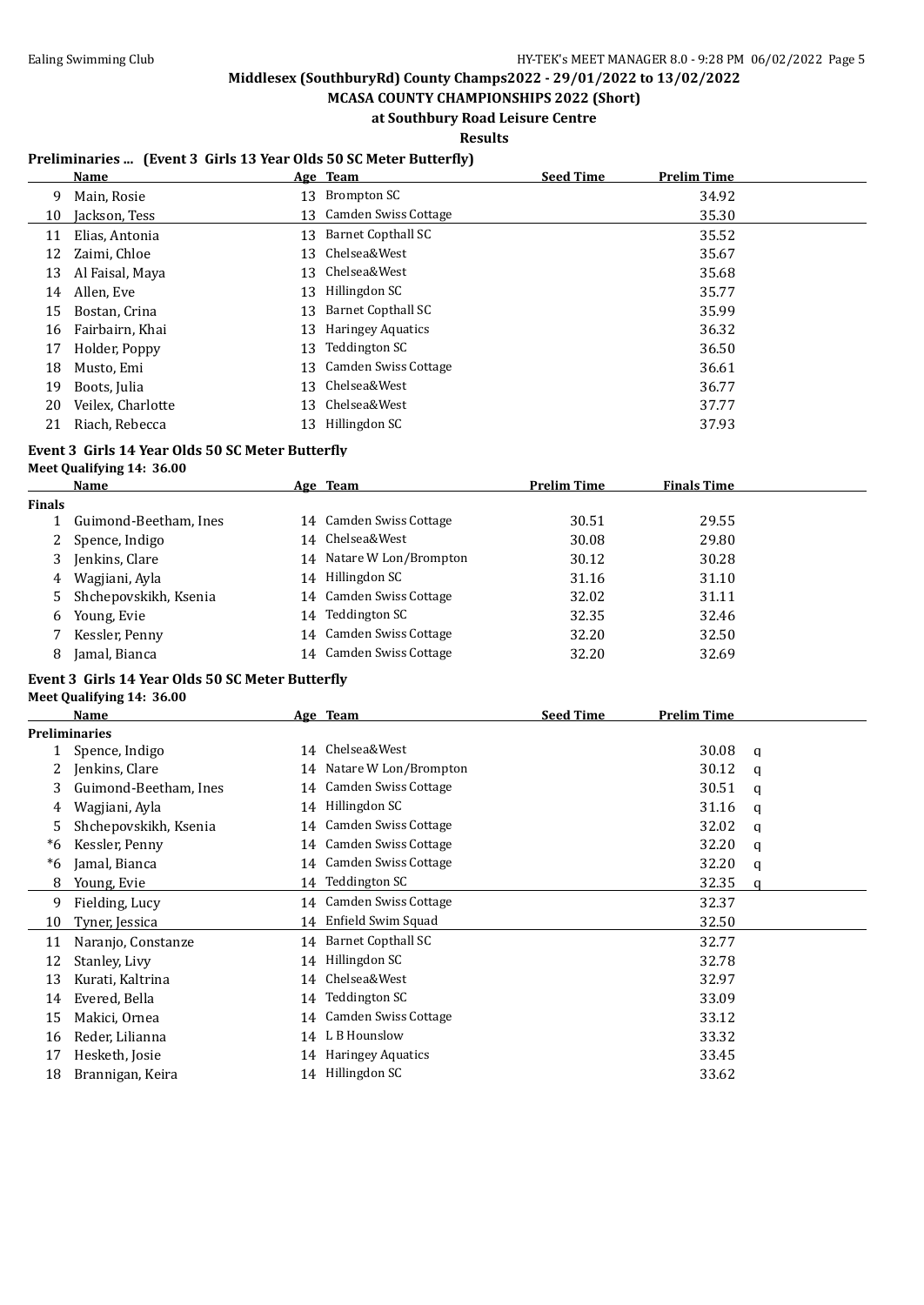**MCASA COUNTY CHAMPIONSHIPS 2022 (Short) at Southbury Road Leisure Centre**

**Results**

### **Preliminaries ... (Event 3 Girls 14 Year Olds 50 SC Meter Butterfly)**

|       | Name                |    | Age Team             | <b>Seed Time</b> | <b>Prelim Time</b> |
|-------|---------------------|----|----------------------|------------------|--------------------|
| 19    | Botha, Lila         |    | 14 Ealing SC         |                  | 33.73              |
| 20    | Leksander, Laura    | 14 | Bo Of Harrow         |                  | 33.78              |
| 21    | Baker, Piper        | 14 | Teddington SC        |                  | 33.82              |
| 22    | Tohme, Chloe        | 14 | Brompton SC          |                  | 33.98              |
| 23    | Stone, Issy         | 14 | Hillingdon SC        |                  | 34.16              |
| 24    | Noffke, Emma        | 14 | Camden Swiss Cottage |                  | 34.35              |
| 25    | Bowman, Agynes      | 14 | Hackney Aquatics     |                  | 34.54              |
| 26    | Evans, Chloe        | 14 | Brompton SC          |                  | 34.62              |
| 27    | Karagianni, Anisa   |    | 14 L B Hounslow      |                  | 34.70              |
| 28    | Osorio, Keira       |    | 14 Chelsea&West      |                  | 34.74              |
| 29    | Deakin, Ellena      |    | 14 Teddington SC     |                  | 34.77              |
| 30    | Sleap, Sophie       | 14 | Teddington SC        |                  | 35.13              |
| 31    | Kohli, Diya         | 14 | Hillingdon SC        |                  | 35.29              |
| 32    | Wavamuno, Chantelle | 14 | L B Hounslow         |                  | 35.42              |
| 33    | Radomska, Natalia   | 14 | Hillingdon SC        |                  | 35.96              |
| 34    | Worley, Emma        | 14 | Bethnal Green SC     |                  | 36.23              |
| $---$ | Beletskaya, Anna    | 14 | Enfield Swim Squad   |                  | DQ 33.81           |

# 4.4 Start before starting signal

#### **Event 3 Girls 15 Year Olds 50 SC Meter Butterfly Meet Qualifying 15: 34.68**

| Meet Qualifying 15: 3 |  |
|-----------------------|--|
|-----------------------|--|

**Meet Qualifying 15: 34.68**

|        | Name                 | Age Team                | <b>Prelim Time</b> | <b>Finals Time</b> |  |
|--------|----------------------|-------------------------|--------------------|--------------------|--|
| Finals |                      |                         |                    |                    |  |
|        | Bunimovich, Victoria | 15 Chelsea&West         | 31.75              | 31.52              |  |
| 2      | Martin, Faith        | 15 Hounslowlets         | 32.25              | 31.82              |  |
| 3      | Paisley, Cicely      | 15 Ealing SC            | 32.81              | 32.38              |  |
| 4      | Adams, Holly         | 15 Staines SC           | 33.48              | 32.84              |  |
|        | 5 Zarkovic, Mia      | 15 Brompton SC          | 32.65              | 33.07              |  |
| 6      | Andrews, Erin        | 15 Camden Swiss Cottage | 33.55              | 33.21              |  |
|        | Whittaker, Martha    | 15 L B Hounslow         | 33.62              | 33.44              |  |
| 8      | Enright, Holly       | 15 Hillingdon SC        | 33.63              | 33.86              |  |

#### **Event 3 Girls 15 Year Olds 50 SC Meter Butterfly**

|    | Name                 |    | Age Team                | <b>Seed Time</b> | <b>Prelim Time</b> |   |
|----|----------------------|----|-------------------------|------------------|--------------------|---|
|    | <b>Preliminaries</b> |    |                         |                  |                    |   |
|    | Bunimovich, Victoria |    | 15 Chelsea&West         |                  | 31.75              | a |
| 2  | Martin, Faith        |    | 15 Hounslowlets         |                  | 32.25              | a |
| 3  | Zarkovic, Mia        |    | 15 Brompton SC          |                  | 32.65              | a |
| 4  | Paisley, Cicely      | 15 | Ealing SC               |                  | 32.81              | a |
| 5. | Adams, Holly         | 15 | Staines SC              |                  | 33.48              | a |
| 6  | Andrews, Erin        |    | 15 Camden Swiss Cottage |                  | 33.55              | q |
|    | Whittaker, Martha    |    | 15 L B Hounslow         |                  | 33.62              | a |
| 8  | Enright, Holly       | 15 | Hillingdon SC           |                  | 33.63              |   |
| 9  | Fletcher, Lily       | 15 | Hillingdon SC           |                  | 33.66              |   |
| 10 | Hole, Chloe          | 15 | Teddington SC           |                  | 33.68              |   |
| 11 | Down, Alexandra      | 15 | HounslowJets            |                  | 33.85              |   |
| 12 | Holden, Charlotte    |    | 15 Camden Swiss Cottage |                  | 33.89              |   |
| 13 | Visaria, Ruhi        | 15 | Hillingdon SC           |                  | 34.01              |   |
|    |                      |    |                         |                  |                    |   |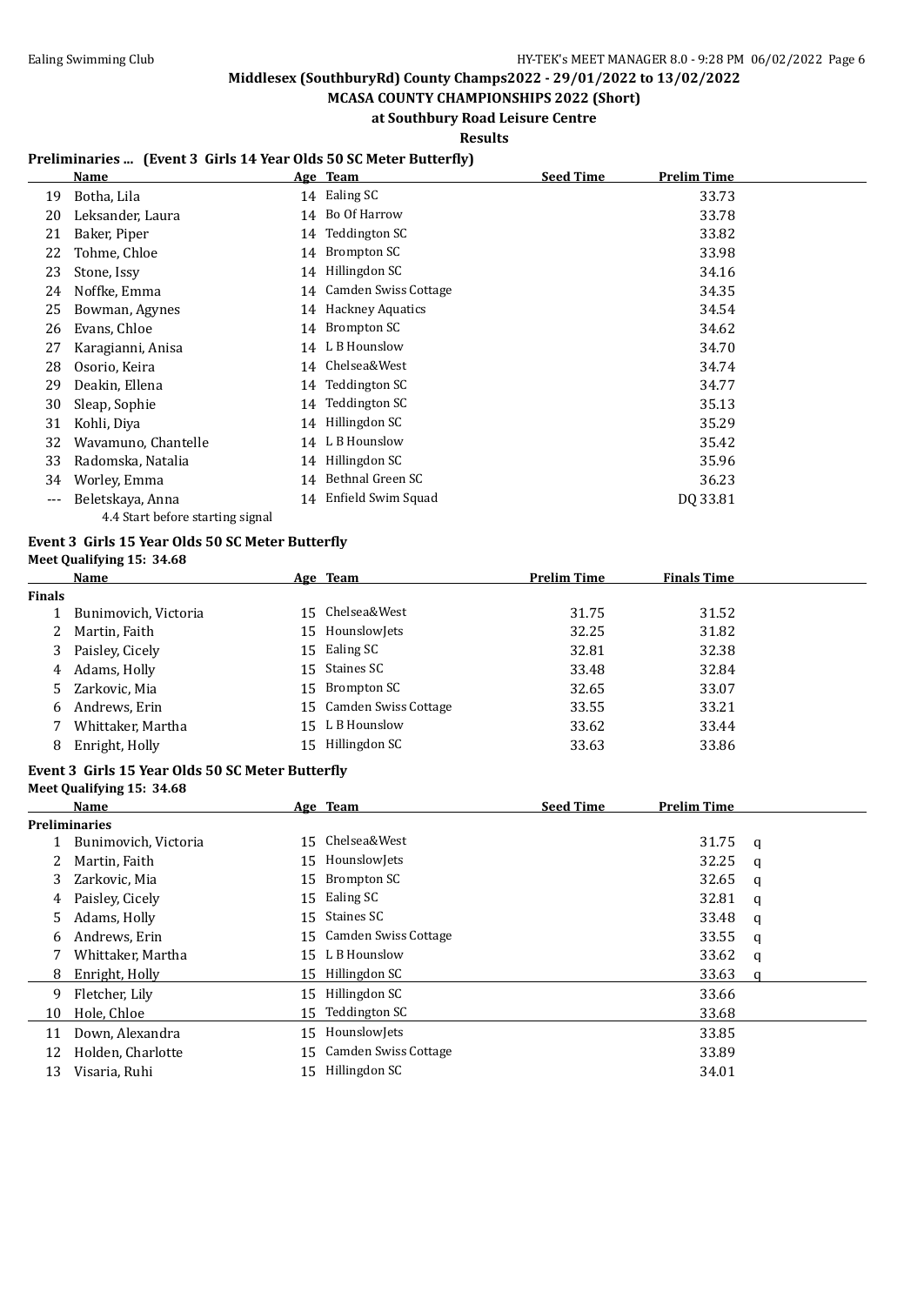**MCASA COUNTY CHAMPIONSHIPS 2022 (Short) at Southbury Road Leisure Centre**

**Results**

#### **Preliminaries ... (Event 3 Girls 15 Year Olds 50 SC Meter Butterfly)**

|     | Name                 | <u>Age Team</u>          | <b>Seed Time</b> | <b>Prelim Time</b> |
|-----|----------------------|--------------------------|------------------|--------------------|
| 14  | Man, Katie           | 15 Natare W Lon/Brompton |                  | 34.48              |
|     | 15 Butterworth, Edie | 15 Anaconda SC           |                  | 34.81              |
|     | 16 Mason, Isabella   | 15 Teddington SC         |                  | 34.85              |
|     | 17 Todorova, Yoana   | 15 Bethnal Green SC      |                  | 34.93              |
| 18. | Kallow, Jasmin       | 15 Hackney Aquatics      |                  | 35.22              |
|     |                      |                          |                  |                    |

#### **Event 3 Girls 16 Year Olds 50 SC Meter Butterfly**

| <b>Meet Qualifying 16: 33.00</b> |  |  |
|----------------------------------|--|--|
|----------------------------------|--|--|

|        | <b>Name</b>        | Age Team                | <b>Prelim Time</b> | <b>Finals Time</b> |
|--------|--------------------|-------------------------|--------------------|--------------------|
| Finals |                    |                         |                    |                    |
|        | Dewhurst, Annabel  | 16 Anaconda SC          | 29.10              | 29.50              |
|        | 2 Hayes, Mabel     | 16 Anaconda SC          | 29.89              | 29.64              |
|        | 3 Grove, Thomasina | 16 Chelsea&West         | 29.22              | 29.70              |
| 4      | Adelaja, Toluwani  | 16 Barnet Copthall SC   | 29.54              | 29.81              |
| 5.     | Waite, Lily        | 16 Anaconda SC          | 30.25              | 30.02              |
| 6      | Van Zyl, Kayla     | 16 Hillingdon SC        | 30.64              | 30.68              |
|        | Mcclune, Elizabeth | 16 Staines SC           | 31.10              | 30.99              |
| 8      | Cetinalp, Derya    | 16 Camden Swiss Cottage | 31.79              | 31.65              |
|        |                    |                         |                    |                    |

#### **Event 3 Girls 16 Year Olds 50 SC Meter Butterfly Meet Qualifying 16: 33.00**

|     | Name                 |    | Age Team                  | <b>Seed Time</b> | <b>Prelim Time</b> |   |
|-----|----------------------|----|---------------------------|------------------|--------------------|---|
|     | <b>Preliminaries</b> |    |                           |                  |                    |   |
|     | Dewhurst, Annabel    |    | 16 Anaconda SC            |                  | 29.10              | a |
|     | Grove, Thomasina     |    | 16 Chelsea&West           |                  | 29.22              | q |
| 3   | Adelaja, Toluwani    |    | 16 Barnet Copthall SC     |                  | 29.54              | a |
| 4   | Hayes, Mabel         |    | 16 Anaconda SC            |                  | 29.89              | q |
| 5.  | Waite, Lily          |    | 16 Anaconda SC            |                  | 30.25              | a |
| 6   | Van Zyl, Kayla       |    | 16 Hillingdon SC          |                  | 30.64              | q |
|     | Mcclune, Elizabeth   |    | 16 Staines SC             |                  | 31.10              | a |
| 8   | Cetinalp, Derya      |    | 16 Camden Swiss Cottage   |                  | 31.79              | a |
| 9   | Mucen, Selin         |    | 16 Chelsea&West           |                  | 32.51              |   |
| 10  | De Alwis, Malika     |    | 16 Hillingdon SC          |                  | 32.54              |   |
| 11  | Ibrahim, Faith       |    | 16 Ealing SC              |                  | 32.82              |   |
| 12  | Human, Alexa         | 16 | Brompton SC               |                  | 33.30              |   |
| 13  | O'Leary, Aoife       | 16 | Hillingdon SC             |                  | 34.61              |   |
| --- | Leonard, Emily       | 16 | Natare W Lon/Chelsea&West |                  | <b>NS</b>          |   |
| --- | Shaw, Charlotte      |    | 16 Camden Swiss Cottage   |                  | <b>NS</b>          |   |
| --- | Pattle, Grace        |    | 16 Chelsea&West           |                  | <b>NS</b>          |   |

#### **Event 3 Girls 17 & Over 50 SC Meter Butterfly Meet Qualifying 17&O: 32.00**

|               | Name            |     | Age Team              | <b>Prelim Time</b> | <b>Finals Time</b> |
|---------------|-----------------|-----|-----------------------|--------------------|--------------------|
| <b>Finals</b> |                 |     |                       |                    |                    |
|               | Musial, Zoe     | 18. | Chelsea&West          | 28.77              | 28.53              |
|               | 2 Hobsley, Jo   |     | 18 Barnet Copthall SC | 30.54              | 30.21              |
|               | 3 Bhugun, Emma  | 17  | Chelsea&West          | 30.68              | 31.17              |
|               | 4 O'Toole, Cara | 19. | Ealing SC             | 30.98              | 31.33              |
|               | 5 Cole, Evelyn  | 17  | Anaconda SC           | 31.51              | 31.64              |
| 6             | Train, Ella     |     | 18 Ealing SC          | 31.73              | 31.65              |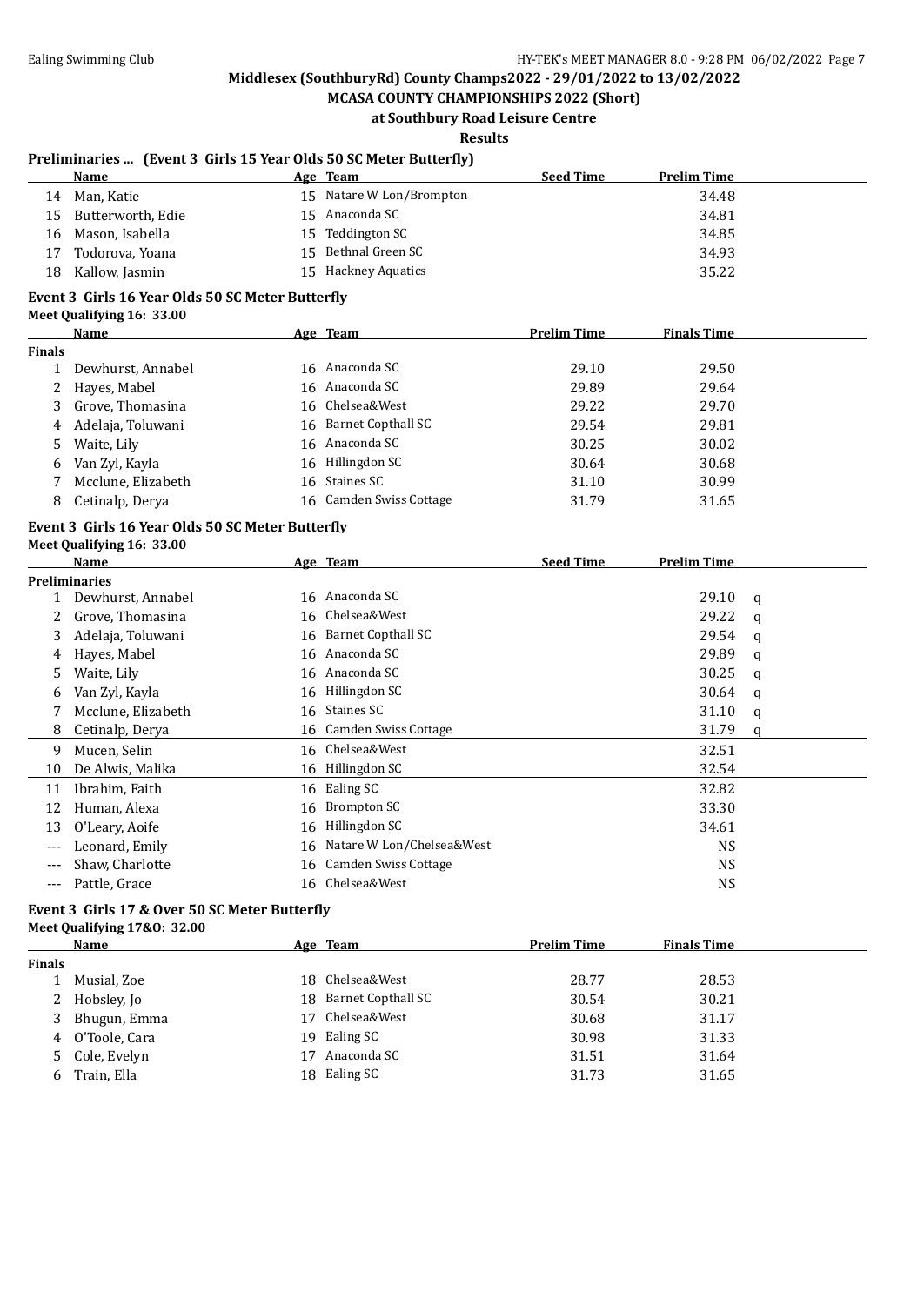**Finals ... (Event 3 Girls 17 & Over 50 SC Meter Butterfly)**

## **Middlesex (SouthburyRd) County Champs2022 - 29/01/2022 to 13/02/2022**

**MCASA COUNTY CHAMPIONSHIPS 2022 (Short) at Southbury Road Leisure Centre**

**Results**

|               | Name                                          |    | Age Team                     | <b>Prelim Time</b> | <b>Finals Time</b> |   |
|---------------|-----------------------------------------------|----|------------------------------|--------------------|--------------------|---|
| 7             | Sautschak, Emma                               |    | 17 Hillingdon SC             | 31.66              | 31.70              |   |
| 8             | Llewellyn, Emma                               |    | 17 Brompton SC               | 31.99              | 32.19              |   |
|               | Event 3 Girls 17 & Over 50 SC Meter Butterfly |    |                              |                    |                    |   |
|               | Meet Qualifying 17&0: 32.00                   |    |                              |                    |                    |   |
|               | Name                                          |    | Age Team                     | <b>Seed Time</b>   | <b>Prelim Time</b> |   |
|               | <b>Preliminaries</b>                          |    |                              |                    |                    |   |
| $\mathbf{1}$  | Musial, Zoe                                   | 18 | Chelsea&West                 |                    | 28.77              | q |
| 2             | Hobsley, Jo                                   | 18 | <b>Barnet Copthall SC</b>    |                    | 30.54              | q |
| 3             | Bhugun, Emma                                  | 17 | Chelsea&West                 |                    | 30.68              | q |
| 4             | O'Toole, Cara                                 | 19 | Ealing SC                    |                    | 30.98              | q |
| 5             | Cole, Evelyn                                  |    | 17 Anaconda SC               |                    | 31.51              | q |
| 6             | Sautschak, Emma                               | 17 | Hillingdon SC                |                    | 31.66              | q |
| 7             | Train, Ella                                   | 18 | Ealing SC                    |                    | 31.73              | q |
| 8             | Llewellyn, Emma                               | 17 | <b>Brompton SC</b>           |                    | 31.99              | q |
| 9             | Kelsall, Natalia                              | 17 | <b>Brompton SC</b>           |                    | 32.19              |   |
| $---$         | Paisley, Tallulah                             |    | 18 Natare W Lon/Chelsea&West |                    | <b>NS</b>          |   |
|               | Event 4 Boys 10-11 50 SC Meter Butterfly      |    |                              |                    |                    |   |
|               | Meet Qualifying 10-11: 43.45                  |    |                              |                    |                    |   |
|               | Name                                          |    | Age Team                     | <b>Prelim Time</b> | <b>Finals Time</b> |   |
| <b>Finals</b> |                                               |    |                              |                    |                    |   |
| $\mathbf{1}$  | Eler, Kaplan                                  |    | 11 Chelsea&West              | 37.11              | 36.42              |   |
| 2             | Subba, Joseph                                 |    | 11 Bo Of Harrow              | 36.79              | 37.25              |   |
| 3             | Mathers, Finn                                 |    | 11 Camden Swiss Cottage      | 37.67              | 37.37              |   |
| 4             | Szczygiel, Alexander                          |    | 11 Haringey Aquatics         | 39.43              | 38.04              |   |
| 5             | Yeow, Charlie                                 |    | 11 Brompton SC               | 38.82              | 38.62              |   |
| 6             | Nicorici, Alex                                |    | 10 Camden Swiss Cottage      | 38.54              | 38.97              |   |
| 7             | Butorac, Zoran                                |    | 11 Barnet Copthall SC        | 39.34              | 39.31              |   |
| 8             | Lawrence, Daniel                              | 10 | <b>Staines SC</b>            | 39.65              | 39.82              |   |
|               | Event 4 Boys 10-11 50 SC Meter Butterfly      |    |                              |                    |                    |   |
|               | Meet Qualifying 10-11: 43.45                  |    |                              |                    |                    |   |
|               | Name                                          |    | Age Team                     | <b>Seed Time</b>   | <b>Prelim Time</b> |   |
|               | <b>Preliminaries</b>                          |    |                              |                    |                    |   |
| $\mathbf{1}$  | Subba, Joseph                                 |    | 11 Bo Of Harrow              |                    | 36.79              | q |
| 2             | Eler, Kaplan                                  |    | 11 Chelsea&West              |                    | 37.11              | q |
| 3             | Mathers, Finn                                 |    | 11 Camden Swiss Cottage      |                    | 37.67              | q |
| 4             | Nicorici, Alex                                |    | 10 Camden Swiss Cottage      |                    | 38.54              | q |
| 5             | Yeow, Charlie                                 |    | 11 Brompton SC               |                    | 38.82              | q |
| 6             | Butorac, Zoran                                | 11 | <b>Barnet Copthall SC</b>    |                    | 39.34              | q |
| 7             | Szczygiel, Alexander                          |    | 11 Haringey Aquatics         |                    | 39.43              | q |
| 8             | Lawrence, Daniel                              |    | 10 Staines SC                |                    | 39.65              | a |
| 9             | Venuti, Nicolas                               |    | 11 Chelsea&West              |                    | 39.92              |   |
| 10            | Ares, Michael                                 |    | 11 Chelsea&West              |                    | 40.06              |   |
| 11            | Sugasa, Murray                                | 11 | Chelsea&West                 |                    | 40.27              |   |
| 12            | Thanassoulas, Alexander                       |    | 11 Camden Swiss Cottage      |                    | 41.66              |   |
|               |                                               |    |                              |                    |                    |   |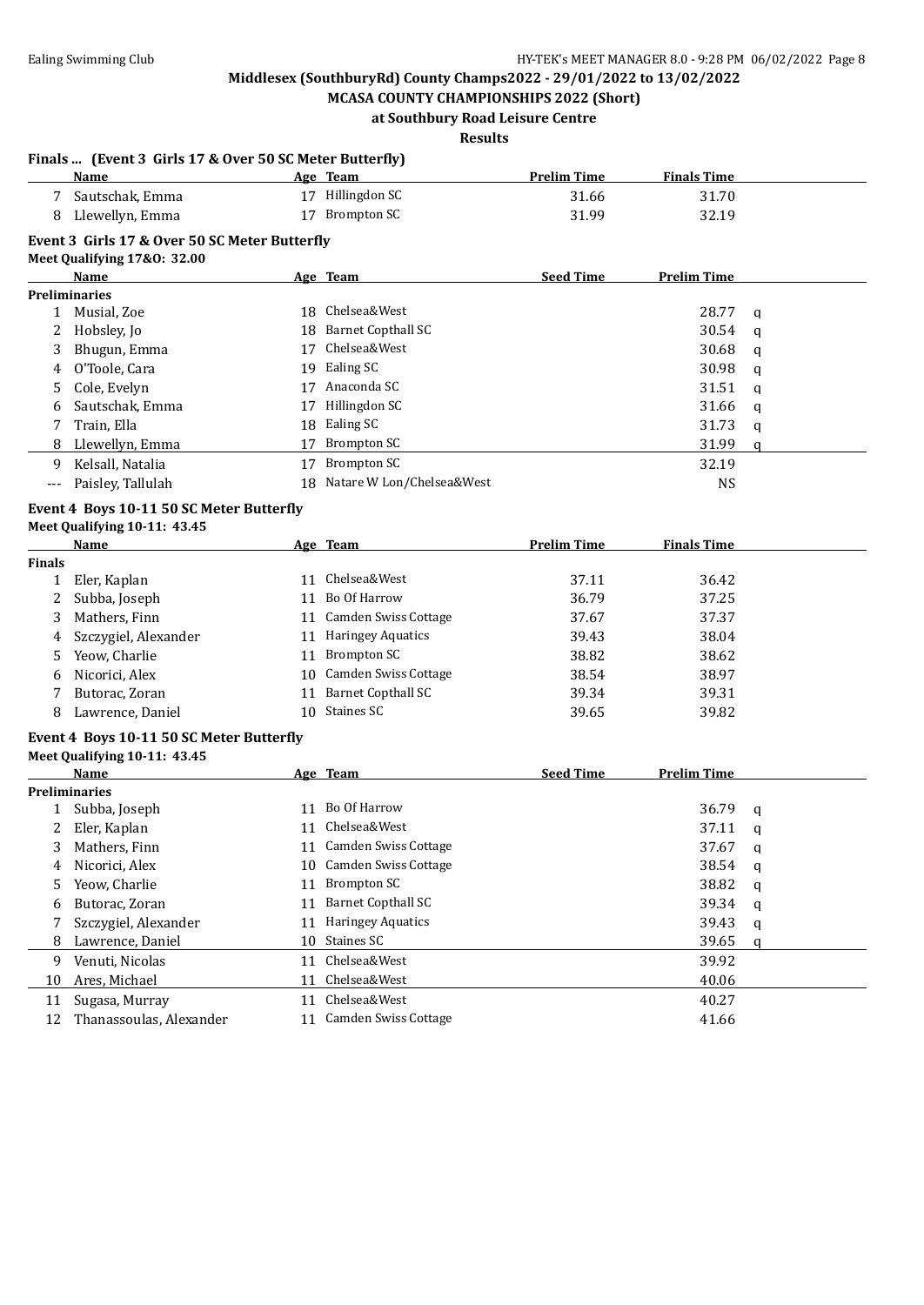**MCASA COUNTY CHAMPIONSHIPS 2022 (Short) at Southbury Road Leisure Centre**

**Results**

#### **Event 4 Boys 12 Year Olds 50 SC Meter Butterfly Meet Qualifying 12: 40.52**

|               | Name                                                                         |    | Age Team                        | <b>Prelim Time</b> | <b>Finals Time</b> |          |
|---------------|------------------------------------------------------------------------------|----|---------------------------------|--------------------|--------------------|----------|
| <b>Finals</b> |                                                                              |    |                                 |                    |                    |          |
| $\mathbf{1}$  | Podurgiel, Benjamin                                                          |    | 12 Chelsea&West                 | 33.68              | 33.54              |          |
| 2             | Pryce-Jones, Luke                                                            | 12 | Chelsea&West                    | 34.15              | 34.14              |          |
| 3             | Vermaat, Marty                                                               | 12 | Camden Swiss Cottage            | 34.70              | 34.45              |          |
| 4             | Arandjelovic, Bogdan                                                         |    | 12 Ealing SC                    | 35.13              | 35.00              |          |
| 5             | Gillam, Henry                                                                | 12 | Camden Swiss Cottage            | 35.41              | 35.25              |          |
| 6             | Selmani, Amar                                                                | 12 | <b>Barnet Copthall SC</b>       | 35.27              | 35.34              |          |
| 7             | Winpenny, Alfie                                                              |    | 12 Teddington SC                | 35.80              | 35.50              |          |
| 8             | Fidan, Zachary                                                               |    | 12 Teddington SC                | 35.72              | 36.07              |          |
|               | Event 4 Boys 12 Year Olds 50 SC Meter Butterfly<br>Meet Qualifying 12: 40.52 |    |                                 |                    |                    |          |
|               | Name                                                                         |    | Age Team                        | <b>Seed Time</b>   | <b>Prelim Time</b> |          |
|               | <b>Preliminaries</b>                                                         |    |                                 |                    |                    |          |
|               | 1 Podurgiel, Benjamin                                                        |    | 12 Chelsea&West                 |                    | 33.68              | q        |
| 2             | Pryce-Jones, Luke                                                            |    | 12 Chelsea&West                 |                    | 34.15              | a        |
| 3             | Vermaat, Marty                                                               | 12 | Camden Swiss Cottage            |                    | 34.70              | q        |
| 4             | Arandjelovic, Bogdan                                                         | 12 | Ealing SC                       |                    | 35.13              | a        |
| 5             | Selmani, Amar                                                                | 12 | <b>Barnet Copthall SC</b>       |                    | 35.27              | q        |
| 6             | Gillam, Henry                                                                | 12 | Camden Swiss Cottage            |                    | 35.41              | q        |
| 7             | Fidan, Zachary                                                               | 12 | Teddington SC                   |                    | 35.72              | q        |
| 8             | Winpenny, Alfie                                                              |    | 12 Teddington SC                |                    | 35.80              | $\alpha$ |
| 9             | Panna, Daniel                                                                |    | 12 Brompton SC                  |                    | 35.98              |          |
| 10            | Shearman, Enzo                                                               |    | 12 Hackney Aquatics             |                    | 36.24              |          |
| 11            | Calver, Sebastian                                                            |    | 12 Anaconda SC                  |                    | 36.35              |          |
| 12            | Frainer-Law, Leon                                                            |    | 12 Ealing SC                    |                    | 37.07              |          |
| 13            | Finch, Ollie                                                                 | 12 | Camden Swiss Cottage            |                    | 37.26              |          |
| 14            | Bhatia, Advay                                                                |    | 12 Hillingdon SC                |                    | 37.49              |          |
| 15            | Kaemmerer, Konstantin                                                        | 12 | Chelsea&West                    |                    | 37.78              |          |
| 16            | Pawlik, Ben                                                                  |    | 12 Hillingdon SC                |                    | 37.81              |          |
| 17            | Winpenny, Dylan                                                              | 12 | Teddington SC                   |                    | 37.93              |          |
| 18            | Malik, Ro                                                                    | 12 | <b>Brompton SC</b>              |                    | 37.99              |          |
| 19            | Mcerlain, Freddie                                                            | 12 | <b>Brompton SC</b>              |                    | 39.51              |          |
| 20            | Minerva, Lorenzo                                                             | 12 | Chelsea&West                    |                    | 40.27              |          |
| 21            | Redford, Jack                                                                |    | 12 Barnet Copthall SC/Camden SC |                    | 41.21              |          |
| 22            | Yalovets, Timofiy                                                            |    | 12 L B Hounslow                 |                    | 41.86              |          |

#### **Event 4 Boys 13 Year Olds 50 SC Meter Butterfly Meet Qualifying 13: 38.80**

|               | Name              |     | Age Team           | <b>Prelim Time</b> | <b>Finals Time</b> |
|---------------|-------------------|-----|--------------------|--------------------|--------------------|
| <b>Finals</b> |                   |     |                    |                    |                    |
|               | Chirita, Josh     | 13. | Hillingdon SC      | 29.93              | 29.46              |
| 2             | Knight, Luke      | 13  | Brompton SC        | 31.27              | 30.32              |
| 3             | Keers, Jack       | 13  | Teddington SC      | 31.02              | 30.65              |
| 4             | Jazebi, Daniel    |     | 13 Chelsea&West    | 32.20              | 31.89              |
|               | 5 Croke, Thomas   | 13  | Barnet Copthall SC | 32.39              | 31.95              |
|               | 6 Morgan, Malakai | 13  | Enfield Swim Squad | 32.62              | 31.97              |
|               | Schwimmer, Alex   | 13. | Brompton SC        | 32.80              | 32.73              |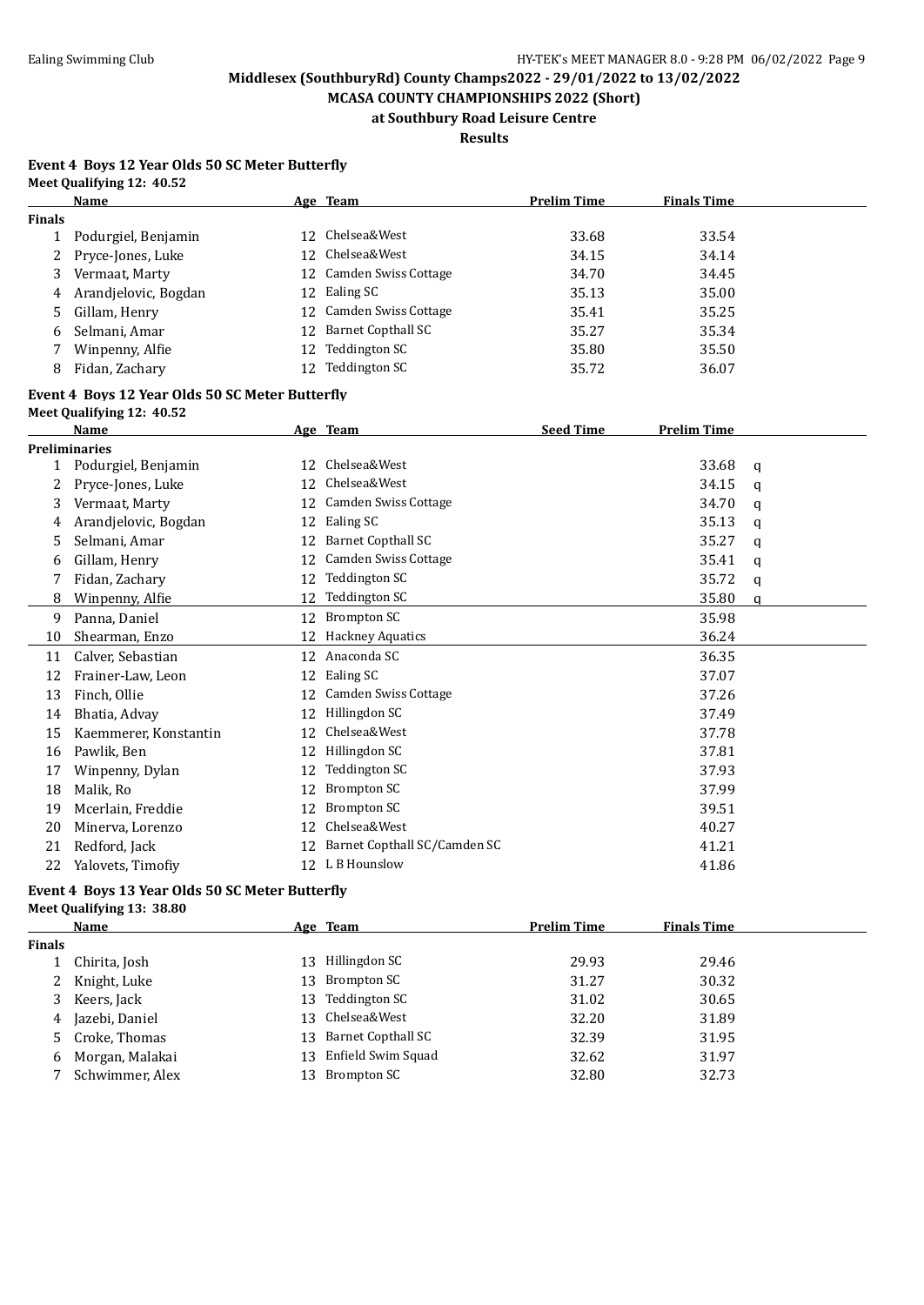**MCASA COUNTY CHAMPIONSHIPS 2022 (Short) at Southbury Road Leisure Centre**

## **Results**

#### **Finals ... (Event 4 Boys 13 Year Olds 50 SC Meter Butterfly)**

|              | Name                                            |    | Age Team                  | <b>Prelim Time</b> | <b>Finals Time</b> |              |
|--------------|-------------------------------------------------|----|---------------------------|--------------------|--------------------|--------------|
| 8            | Jeffers, Liam                                   |    | 13 Teddington SC          | 33.11              | 33.29              |              |
|              | Event 4 Boys 13 Year Olds 50 SC Meter Butterfly |    |                           |                    |                    |              |
|              | Meet Qualifying 13: 38.80                       |    |                           |                    |                    |              |
|              | <b>Name</b>                                     |    | Age Team                  | <b>Seed Time</b>   | <b>Prelim Time</b> |              |
|              | <b>Preliminaries</b>                            |    |                           |                    |                    |              |
| $\mathbf{1}$ | Chirita, Josh                                   |    | 13 Hillingdon SC          |                    | 29.93              | $\mathbf q$  |
| 2            | Keers, Jack                                     | 13 | <b>Teddington SC</b>      |                    | 31.02              | q            |
| 3            | Knight, Luke                                    | 13 | <b>Brompton SC</b>        |                    | 31.27              | a            |
| 4            | Jazebi, Daniel                                  | 13 | Chelsea&West              |                    | 32.20              | q            |
| 5            | Croke, Thomas                                   | 13 | <b>Barnet Copthall SC</b> |                    | 32.39              | q            |
| 6            | Morgan, Malakai                                 | 13 | Enfield Swim Squad        |                    | 32.62              | q            |
| 7            | Schwimmer, Alex                                 | 13 | <b>Brompton SC</b>        |                    | 32.80              | q            |
| 8            | Jeffers, Liam                                   | 13 | Teddington SC             |                    | 33.11              | $\mathbf{q}$ |
| 9            | Lyttle, Sebastian                               |    | 13 Anaconda SC            |                    | 33.89              |              |
| 10           | Awan, Rayan                                     | 13 | Enfield Swim Squad        |                    | 34.08              |              |
| 11           | Lam, Yin Fung                                   |    | 13 Bo Of Harrow           |                    | 34.17              |              |
| 12           | Tatanov, Zdravko                                | 13 | Enfield Swim Squad        |                    | 34.19              |              |
| 13           | Krol, Mateusz                                   | 13 | Chelsea&West              |                    | 34.44              |              |
| 14           | Hall, Samuel                                    | 13 | Teddington SC             |                    | 34.45              |              |
| 15           | Greenwalker, Arthur                             | 13 | <b>Teddington SC</b>      |                    | 34.89              |              |
| 16           | Parmar, Aaran                                   | 13 | Hillingdon SC             |                    | 35.26              |              |
| 17           | Taboada, Sander                                 | 13 | Camden Swiss Cottage      |                    | 35.29              |              |
| 18           | Toth, Kristof                                   | 13 | Hillingdon SC             |                    | 35.43              |              |
| 19           | Cinquegrana, Ciaran                             | 13 | Staines SC                |                    | 35.44              |              |
| 20           | Carstairs, Adam                                 | 13 | Bo Of Harrow              |                    | 35.55              |              |
| 21           | Lonnen, Frederick                               | 13 | HounslowJets              |                    | 35.78              |              |
| 22           | Gholami, Jason                                  | 13 | Camden Swiss Cottage      |                    | 35.98              |              |
| 23           | Tang, Alfred Loktin                             | 13 | HounslowJets              |                    | 36.27              |              |
| 24           | Zhao, Justin                                    | 13 | Teddington SC             |                    | 36.65              |              |
| 25           | Ionel-Asauleac, Andrew                          | 13 | <b>Barnet Copthall SC</b> |                    | 36.72              |              |
| 26           | Guzy, Matthew                                   | 13 | <b>Hackney Aquatics</b>   |                    | 36.88              |              |
| 27           | Quinn, Logan                                    | 13 | Hillingdon SC             |                    | 36.90              |              |
| 28           | Gold, Isaac                                     | 13 | <b>Broomfield Park</b>    |                    | 38.75              |              |
| ---          | Choinski, Filip                                 |    | 13 Ealing SC              |                    | <b>NS</b>          |              |

#### **Event 4 Boys 14 Year Olds 50 SC Meter Butterfly**

**Meet Qualifying 14: 35.70**

|               | Name                | Age Team                | <b>Prelim Time</b> | <b>Finals Time</b> |  |
|---------------|---------------------|-------------------------|--------------------|--------------------|--|
| <b>Finals</b> |                     |                         |                    |                    |  |
|               | Porter, Llewellyn   | 14 Camden Swiss Cottage | 26.69              | 27.00              |  |
|               | 2 Pytlowany, Hubert | 14 Ealing SC            | 29.79              | 29.40              |  |
|               | 3 Robinson, Edward  | 14 Chelsea&West         | 30.48              | 30.69              |  |
|               | 4 Selmani, Yassin   | 14 Barnet Copthall SC   | 30.74              | 30.84              |  |
|               | 5 Singh, Sauren     | 14 Camden Swiss Cottage | 30.78              | 31.16              |  |
|               | 6 Jelbaoui, Amir    | 14 Barnet Copthall SC   | 31.37              | 31.26              |  |
|               | Metzgen, Daniel     | 14 Brompton SC          | 31.66              | 31.63              |  |
| 8             | Lesesne, Eric       | 14 Chelsea&West         | 31.59              | 31.76              |  |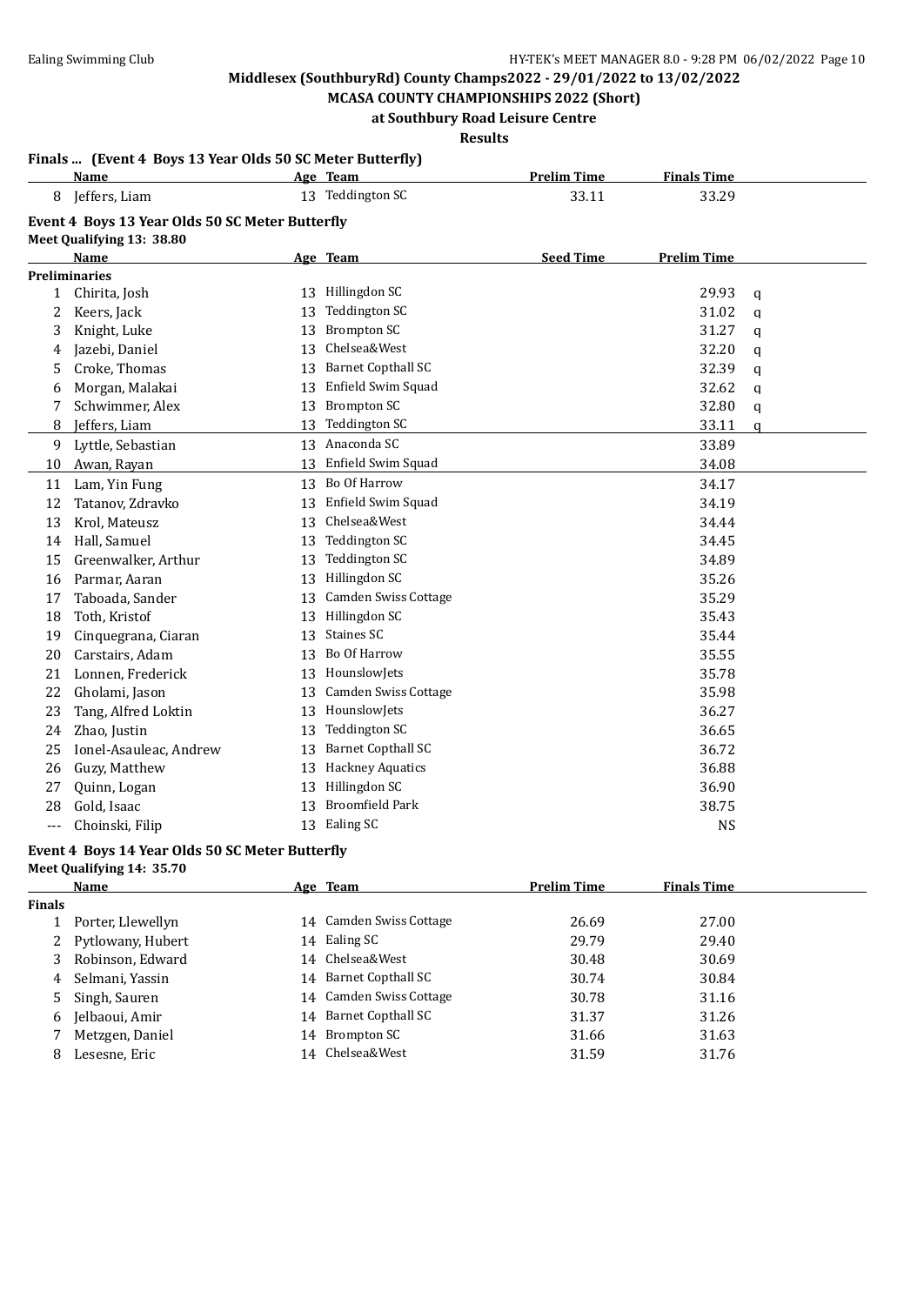**MCASA COUNTY CHAMPIONSHIPS 2022 (Short) at Southbury Road Leisure Centre**

#### **Results**

#### **Event 4 Boys 14 Year Olds 50 SC Meter Butterfly Meet Qualifying 14: 35.70**

|              | Name                      |    | Age Team                     | <b>Seed Time</b> | <b>Prelim Time</b> |   |
|--------------|---------------------------|----|------------------------------|------------------|--------------------|---|
|              | <b>Preliminaries</b>      |    |                              |                  |                    |   |
| $\mathbf{1}$ | Porter, Llewellyn         |    | 14 Camden Swiss Cottage      |                  | 26.69              | q |
| 2            | Pytlowany, Hubert         | 14 | Ealing SC                    |                  | 29.79              | q |
| 3            | Robinson, Edward          | 14 | Chelsea&West                 |                  | 30.48              | a |
| 4            | Selmani, Yassin           | 14 | <b>Barnet Copthall SC</b>    |                  | 30.74              | q |
| 5            | Singh, Sauren             | 14 | <b>Camden Swiss Cottage</b>  |                  | 30.78              | a |
| 6            | Jelbaoui, Amir            | 14 | <b>Barnet Copthall SC</b>    |                  | 31.37              | q |
|              | Lesesne, Eric             | 14 | Chelsea&West                 |                  | 31.59              | q |
| 8            | Metzgen, Daniel           |    | 14 Brompton SC               |                  | 31.66              | a |
| 9            | Danylenko, Dima           | 14 | Chelsea&West                 |                  | 31.75              |   |
| 10           | Gorgun, Ada               |    | 14 Brompton SC               |                  | 32.36              |   |
| 11           | Streltsov, Daniel         |    | 14 Natare W Lon/Chelsea&West |                  | 32.44              |   |
| 12           | Eler, Aslan               | 14 | Chelsea&West                 |                  | 32.60              |   |
| 13           | Beran, Crosby             | 14 | Hillingdon SC                |                  | 32.73              |   |
| 14           | Pasheli, Sapir            | 14 | Camden Swiss Cottage         |                  | 32.79              |   |
| 15           | Kimaro, David             | 14 | <b>Hackney Aquatics</b>      |                  | 32.97              |   |
| 16           | Lawrie, Jack              | 14 | Enfield Swim Squad           |                  | 33.55              |   |
| 17           | Roberts, Thomas           | 14 | <b>Hackney Aquatics</b>      |                  | 33.68              |   |
| 18           | Bowden, Jake              | 14 | Ealing SC                    |                  | 33.89              |   |
| 19           | Dhandapani, Inian         | 14 | Ealing SC                    |                  | 34.02              |   |
| 20           | Correa Colorado, Santiago | 14 | Bethnal Green SC             |                  | 34.07              |   |
| 21           | Das, Arun                 | 14 | Chelsea&West                 |                  | 34.19              |   |
| 22           | Bramham, Cilian           | 14 | Camden Swiss Cottage         |                  | 34.36              |   |
| 23           | Hitchcock, Malachy        | 14 | Camden Swiss Cottage         |                  | 34.64              |   |
|              |                           |    |                              |                  |                    |   |

### **Event 4 Boys 15 Year Olds 50 SC Meter Butterfly Meet Qualifying 15: 33.60**

|               | Name                   |     | Age Team              | <b>Prelim Time</b> | <b>Finals Time</b> |
|---------------|------------------------|-----|-----------------------|--------------------|--------------------|
| <b>Finals</b> |                        |     |                       |                    |                    |
|               | Flynn, Thomas          | 15. | Barnet Copthall SC    | 27.92              | 27.08              |
|               | 2 Giustiniani, Rocco   |     | 15 Anaconda SC        | 27.41              | 27.23              |
|               | 3 Mahon, Alexander     |     | 15 Anaconda SC        | 29.21              | 28.70              |
|               | 4 Nnaji, Angelo        |     | 15 Hillingdon SC      | 29.87              | 29.13              |
|               | 5 Saito-Figueira, Nino |     | 15 Hackney Aquatics   | 29.51              | 29.42              |
|               | 6 Tang, Noah           |     | 15 Hounslowlets       | 30.24              | 29.80              |
|               | Singer, Joshua         |     | 15 Enfield Swim Squad | 29.74              | 29.82              |
| 8             | Odong, Saint           |     | 15 Brompton SC        | 30.52              | 30.71              |

#### **Event 4 Boys 15 Year Olds 50 SC Meter Butterfly Meet Qualifying 15: 33.60**

|   | Name                   |     | Age Team                | <b>Seed Time</b> | <b>Prelim Time</b> |          |
|---|------------------------|-----|-------------------------|------------------|--------------------|----------|
|   | <b>Preliminaries</b>   |     |                         |                  |                    |          |
|   | Giustiniani, Rocco     |     | 15 Anaconda SC          |                  | 27.41              | <b>a</b> |
|   | 2 Flynn, Thomas        |     | 15 Barnet Copthall SC   |                  | 27.92              | - a      |
| 3 | Mahon, Alexander       |     | 15 Anaconda SC          |                  | 29.21              | - q      |
|   | 4 Saito-Figueira, Nino | 15. | <b>Hackney Aquatics</b> |                  | 29.51              | - a      |
|   | 5 Singer, Joshua       | 15  | Enfield Swim Squad      |                  | 29.74              | <b>a</b> |
|   | 6 Nnaji, Angelo        |     | 15 Hillingdon SC        |                  | 29.87              | a        |
|   |                        |     |                         |                  |                    |          |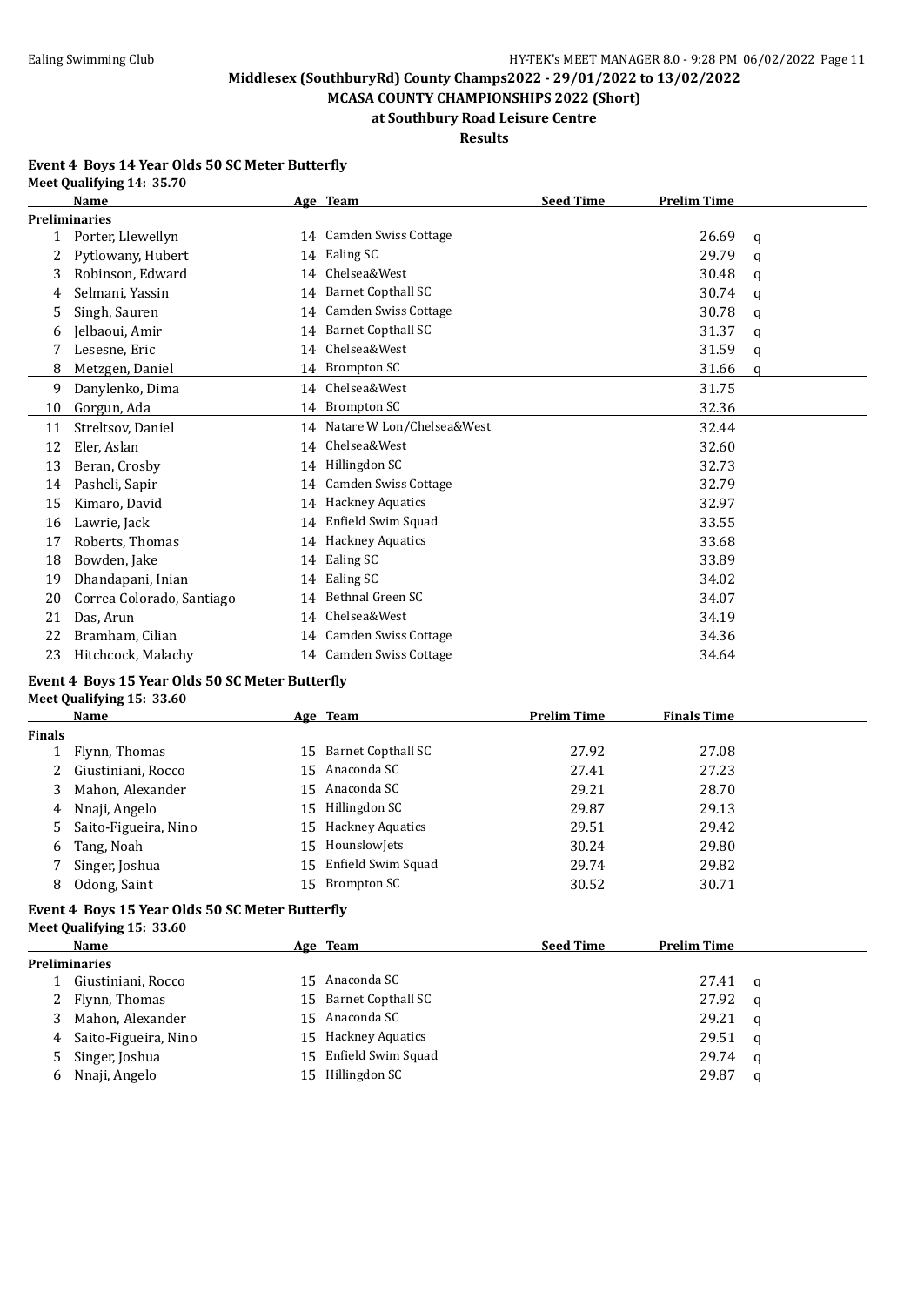**MCASA COUNTY CHAMPIONSHIPS 2022 (Short) at Southbury Road Leisure Centre**

**Results**

#### **Preliminaries ... (Event 4 Boys 15 Year Olds 50 SC Meter Butterfly)**

|       | <b>Name</b>                      |    | Age Team                    | <b>Seed Time</b> | <b>Prelim Time</b> |             |
|-------|----------------------------------|----|-----------------------------|------------------|--------------------|-------------|
| 7     | Tang, Noah                       | 15 | HounslowJets                |                  | 30.24              | $\mathbf q$ |
| 8     | Odong, Saint                     | 15 | <b>Brompton SC</b>          |                  | 30.52              | a           |
| 9     | Biggs, Lincoln                   | 15 | Hillingdon SC               |                  | 30.61              |             |
| 10    | Sethi, Sanchit                   | 15 | Bo Of Harrow                |                  | 30.75              |             |
| 11    | Bradburn, Rory                   | 15 | Teddington SC               |                  | 30.87              |             |
| 12    | Holder, Jakob                    | 15 | <b>Teddington SC</b>        |                  | 30.93              |             |
| 13    | May, Andrew                      | 15 | Hillingdon SC               |                  | 31.16              |             |
| 14    | Lawrence, Alfie                  | 15 | Staines SC                  |                  | 31.23              |             |
| 15    | Safonov, Greg                    | 15 | Staines SC                  |                  | 31.33              |             |
| 16    | Sapsed, Bailey                   | 15 | Hillingdon SC               |                  | 31.44              |             |
| 17    | Miceta, Damian                   | 15 | <b>Camden Swiss Cottage</b> |                  | 31.50              |             |
| 18    | Kadlubowski, Daniel              | 15 | <b>Staines SC</b>           |                  | 31.54              |             |
| 19    | O'Brien, Dennis                  | 15 | Bethnal Green SC/Camden SC  |                  | 31.60              |             |
| 20    | Cory-Wright, Arthur              | 15 | <b>Camden Swiss Cottage</b> |                  | 31.62              |             |
| 21    | Ruzicka, Freddie                 | 15 | Ealing SC                   |                  | 31.67              |             |
| 22    | Pearson, Matthew                 | 15 | Anaconda SC                 |                  | 31.71              |             |
| 23    | Bara-Taylor, Raphael             | 15 | <b>Brompton SC</b>          |                  | 31.86              |             |
| 24    | Gorelik. Lev                     | 15 | Camden Swiss Cottage        |                  | 31.97              |             |
| 25    | Wilkes, Lee                      | 15 | Hillingdon SC               |                  | 32.04              |             |
| 26    | Copliting, Jp                    | 15 | Chelsea&West                |                  | 32.06              |             |
| $*27$ | Flack, Oliver                    | 15 | Teddington SC               |                  | 32.08              |             |
| $*27$ | Draganov, Dimi                   | 15 | Chelsea&West                |                  | 32.08              |             |
| 29    | Sarangi, Suryansh                | 15 | Enfield Swim Squad          |                  | 32.32              |             |
| 30    | Dragicevic, Alexander            | 15 | L B Hounslow                |                  | 32.51              |             |
| 31    | Otulak, Dawid                    | 15 | Bo Of Harrow                |                  | 33.17              |             |
| ---   | Harris-Eze, Kenechukwu           | 15 | <b>Barnet Copthall SC</b>   |                  | DQ 29.97           |             |
|       | 4.4 Start before starting signal |    |                             |                  |                    |             |

#### **Event 4 Boys 16 Year Olds 50 SC Meter Butterfly Meet Qualifying 16: 30.49**

|               | Name                                            | Age Team              | <b>Prelim Time</b> | <b>Finals Time</b> |   |
|---------------|-------------------------------------------------|-----------------------|--------------------|--------------------|---|
| <b>Finals</b> |                                                 |                       |                    |                    |   |
|               | Sesson-Farre, Nicolas                           | 16 Chelsea&West       | 27.07              | 27.81              |   |
| 2             | Reder, Gabriel                                  | 16 L B Hounslow       | 29.11              | 28.66              |   |
| 3             | Obeng, Godfrey                                  | 16 Enfield Swim Squad | 29.43              | 28.84              |   |
| 4             | Remington, Alastair                             | 16 Ealing SC          | 29.50              | 29.17              |   |
| 5.            | Yee, Max                                        | 16 Brompton SC        | 29.28              | 29.24              |   |
| 6             | Peters, Matthew                                 | 16 Chelsea&West       | 29.66              | 29.41              |   |
| 7             | Bainbridge, Billy                               | 16 Teddington SC      | 29.53              | 29.43              |   |
| 8             | Thomas, Taran                                   | 16 Anaconda SC        | 30.19              | 30.27              |   |
|               | Event 4 Boys 16 Year Olds 50 SC Meter Butterfly |                       |                    |                    |   |
|               | Meet Qualifying 16: 30.49                       |                       |                    |                    |   |
|               | Name                                            | Age Team              | <b>Seed Time</b>   | <b>Prelim Time</b> |   |
|               | <b>Preliminaries</b>                            |                       |                    |                    |   |
|               | Sesson-Farre, Nicolas                           | 16 Chelsea&West       |                    | 27.07              | q |
|               | Reder, Gabriel                                  | 16 L B Hounslow       |                    | 29.11              | a |
|               | Yee, Max                                        | 16 Brompton SC        |                    | 29.28              | a |

4 Obeng, Godfrey 16 Enfield Swim Squad 29.43 q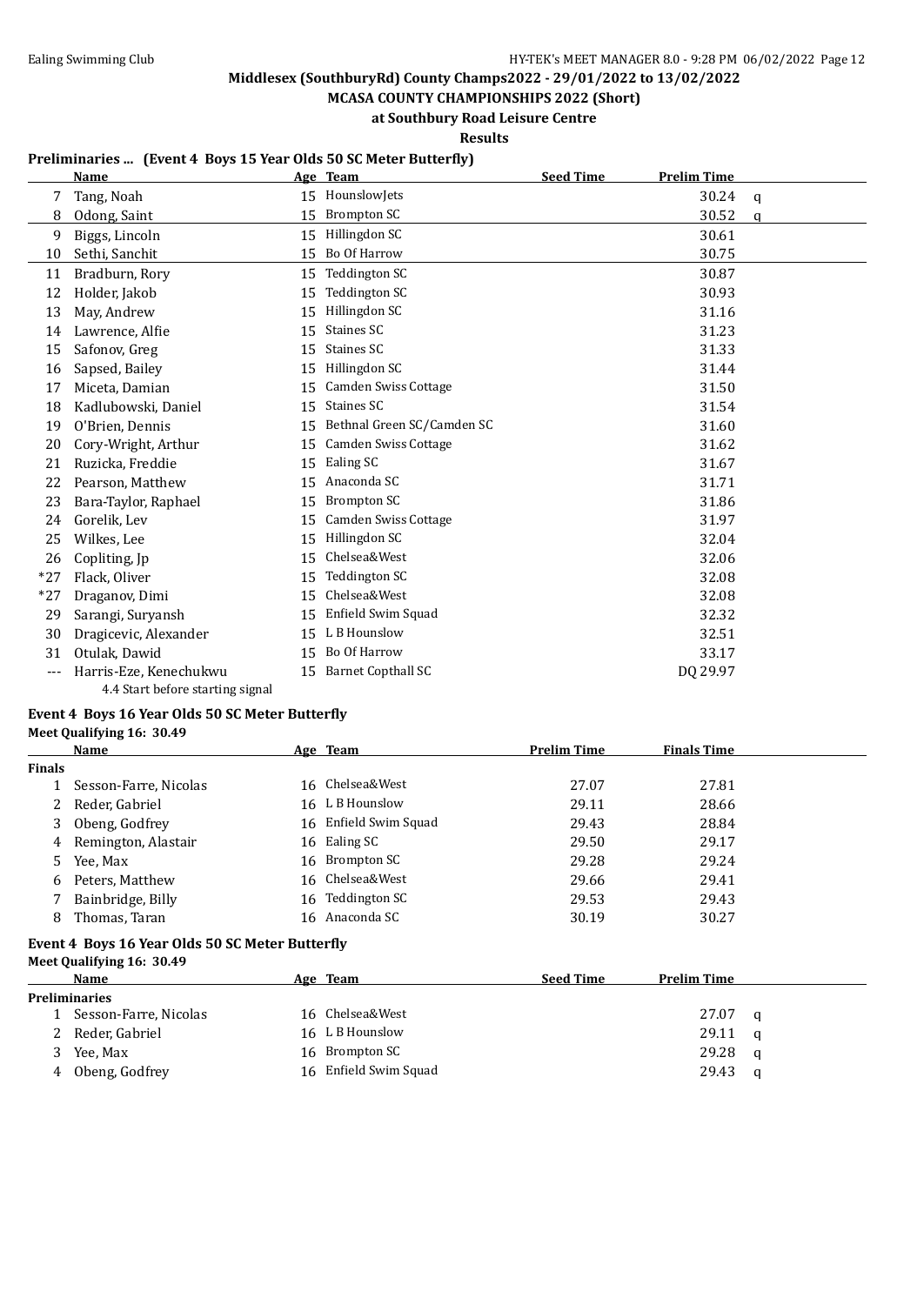**MCASA COUNTY CHAMPIONSHIPS 2022 (Short) at Southbury Road Leisure Centre**

**Results**

#### **Preliminaries ... (Event 4 Boys 16 Year Olds 50 SC Meter Butterfly)**

|       | Name                  | Age Team              | <b>Seed Time</b> | <b>Prelim Time</b> |   |
|-------|-----------------------|-----------------------|------------------|--------------------|---|
|       | 5 Remington, Alastair | 16 Ealing SC          |                  | 29.50              | q |
|       | 6 Bainbridge, Billy   | 16 Teddington SC      |                  | 29.53              | q |
|       | Peters, Matthew       | 16 Chelsea&West       |                  | 29.66              | q |
|       | 8 Thomas, Taran       | 16 Anaconda SC        |                  | 30.19              |   |
| 9     | Kercher, Max          | 16 Enfield Swim Squad |                  | 30.49              |   |
| 10    | Kisic, Damjan         | 16 Chelsea&West       |                  | 30.94              |   |
| $---$ | Choinski, Oscar       | 16 Ealing SC          |                  | <b>NS</b>          |   |

#### **Event 4 Boys 17 & Over 50 SC Meter Butterfly**

**Meet Qualifying 17&O: 28.80**

| <b>Name</b>         |               |                             | <b>Prelim Time</b>                                                                                             | <b>Finals Time</b> |  |
|---------------------|---------------|-----------------------------|----------------------------------------------------------------------------------------------------------------|--------------------|--|
|                     |               |                             |                                                                                                                |                    |  |
| Emerton, Matthew    |               | Hillingdon SC               | 28.05                                                                                                          | 27.65              |  |
| Divet, Antoine      |               | <b>Camden Swiss Cottage</b> | 27.94                                                                                                          | 28.11              |  |
| Kelly, Josh         |               |                             | 28.15                                                                                                          | 28.16              |  |
| Adams, Kieran       |               |                             | 28.09                                                                                                          | 28.31              |  |
| Williams, Harrison  |               |                             | 27.87                                                                                                          | 28.34              |  |
| Bransby, Craig      |               |                             | 28.27                                                                                                          | 28.41              |  |
| Dawson, James       |               | Bo Of Harrow                | 28.29                                                                                                          | 28.52              |  |
| Farguhar-Smith, Tom |               | <b>Teddington SC</b>        | 28.54                                                                                                          | 28.59              |  |
|                     | <b>Finals</b> |                             | <u>Age Team</u><br>18.<br>Hillingdon SC<br>19.<br>20 Staines SC<br>18 Ealing SC<br>48 Enfield Swim Squad<br>18 |                    |  |

#### **Event 4 Boys 17 & Over 50 SC Meter Butterfly Meet Qualifying 17&O: 28.80**

|       | Name                 |    | Age Team             | <b>Seed Time</b> | <b>Prelim Time</b> |   |
|-------|----------------------|----|----------------------|------------------|--------------------|---|
|       | <b>Preliminaries</b> |    |                      |                  |                    |   |
|       | Williams, Harrison   | 18 | Ealing SC            |                  | 27.87              | a |
|       | Divet, Antoine       | 17 | Camden Swiss Cottage |                  | 27.94              | q |
| 3     | Emerton, Matthew     | 18 | Hillingdon SC        |                  | 28.05              | q |
| 4     | Adams, Kieran        | 20 | Staines SC           |                  | 28.09              | q |
| 5     | Kelly, Josh          | 19 | Hillingdon SC        |                  | 28.15              | q |
| 6     | Bransby, Craig       | 48 | Enfield Swim Squad   |                  | 28.27              | q |
|       | Dawson, James        | 17 | Bo Of Harrow         |                  | 28.29              | q |
| 8     | Farquhar-Smith, Tom  | 18 | <b>Teddington SC</b> |                  | 28.54              | a |
| 9     | Markov, Danny        | 19 | Camden Swiss Cottage |                  | 28.80              |   |
| 10    | Pixner, Jack         | 18 | Broomfield Park      |                  | 29.84              |   |
| $---$ | Din, Aryaan          | 19 | Chelsea&West         |                  | <b>NS</b>          |   |
| ---   | English, Goerge      | 18 | Chelsea&West         |                  | <b>NS</b>          |   |
|       | Smeets, Alan         | 38 | Anaconda SC          |                  | <b>NS</b>          |   |
| ---   | Mahmutoglu, Jason    | 18 | Chelsea&West         |                  | NS                 |   |

## **Event 5 Girls 10-11 50 SC Meter Backstroke**

#### **Meet Qualifying 10-11: 43.15**

|        | Name            |    | Age Team                  | <b>Prelim Time</b> | <b>Finals Time</b> |
|--------|-----------------|----|---------------------------|--------------------|--------------------|
| Finals |                 |    |                           |                    |                    |
|        | Garner, Mia     | 11 | Bo Of Harrow              | 37.46              | 36.79              |
|        | Orfanidis, Maya |    | 10 Chelsea&West           | 37.56              | 36.89              |
|        | Hurcombe, Lulu  | 11 | <b>Haringey Aquatics</b>  | 37.71              | 37.37              |
| 4      | Mirza, Amelie   |    | 10 Barnet Copthall SC     | 38.63              | 38.64              |
| 5      | Jelbaoui, Leyla |    | <b>Barnet Copthall SC</b> | 39.26              | 38.74              |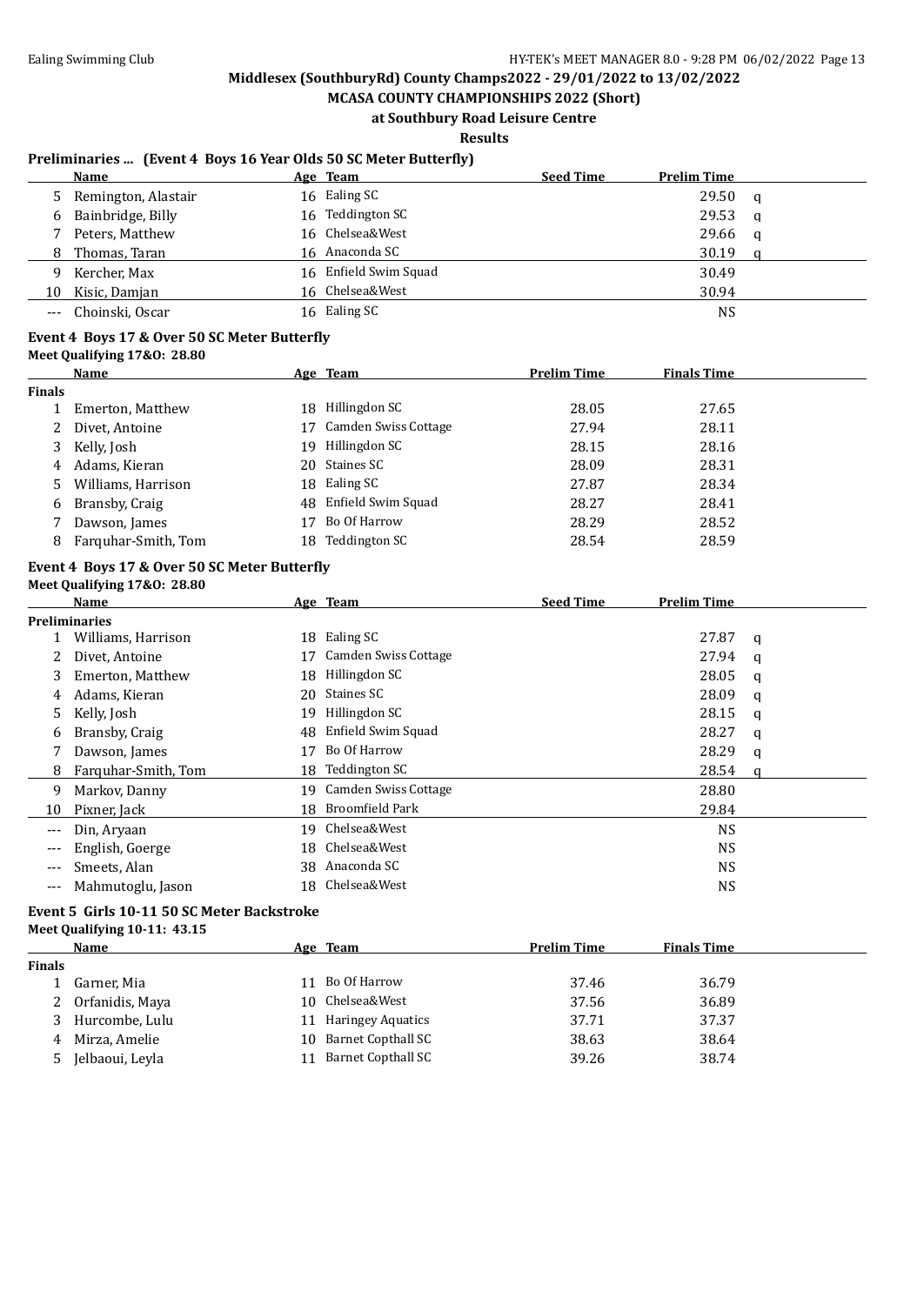**MCASA COUNTY CHAMPIONSHIPS 2022 (Short) at Southbury Road Leisure Centre**

#### **Results**

|               | Finals  (Event 5 Girls 10-11 50 SC Meter Backstroke) |    |                           |                    |                    |          |
|---------------|------------------------------------------------------|----|---------------------------|--------------------|--------------------|----------|
|               | <b>Name</b>                                          |    | Age Team                  | <b>Prelim Time</b> | <b>Finals Time</b> |          |
| 6             | Da Silva, Jemima                                     |    | 11 Camden Swiss Cottage   | 39.36              | 38.76              |          |
| 7             | Colquhoun, Maia                                      | 11 | Chelsea&West              | 39.11              | 38.91              |          |
| 8             | Kuzak, Julia                                         |    | 10 Hillingdon SC          | 38.43              | 38.98              |          |
|               | Event 5 Girls 10-11 50 SC Meter Backstroke           |    |                           |                    |                    |          |
|               | Meet Qualifying 10-11: 43.15                         |    |                           |                    |                    |          |
|               | Name                                                 |    | Age Team                  | <b>Seed Time</b>   | <b>Prelim Time</b> |          |
|               | <b>Preliminaries</b>                                 |    |                           |                    |                    |          |
|               | 1 Garner, Mia                                        |    | 11 Bo Of Harrow           |                    | 37.46              | q        |
| 2             | Orfanidis, Maya                                      | 10 | Chelsea&West              |                    | 37.56              | q        |
| 3             | Hurcombe, Lulu                                       |    | 11 Haringey Aquatics      |                    | 37.71              | q        |
| 4             | Kuzak, Julia                                         | 10 | Hillingdon SC             |                    | 38.43              | q        |
| 5             | Mirza, Amelie                                        | 10 | <b>Barnet Copthall SC</b> |                    | 38.63              | q        |
| 6             | Colquhoun, Maia                                      | 11 | Chelsea&West              |                    | 39.11              | q        |
| 7             | Jelbaoui, Leyla                                      |    | 11 Barnet Copthall SC     |                    | 39.26              | q        |
| 8             | Da Silva, Jemima                                     |    | 11 Camden Swiss Cottage   |                    | 39.36              | $\alpha$ |
| 9             | Porter, Eleanor                                      |    | 11 Camden Swiss Cottage   |                    | 39.47              |          |
| 10            | North, Zara                                          |    | 11 Chelsea&West           |                    | 40.22              |          |
| 11            | Thomson, Alia                                        |    | 11 Hillingdon SC          |                    | 40.96              |          |
| 12            | Nosinova, Sofia                                      | 11 | <b>Barnet Copthall SC</b> |                    | 41.12              |          |
| 13            | Woodhouse, Christie                                  |    | 11 Hillingdon SC          |                    | 41.15              |          |
| 14            | Donnelly, Amelia                                     |    | 10 Camden Swiss Cottage   |                    | 41.19              |          |
| 15            | Chirita, Ivy                                         | 10 | Hillingdon SC             |                    | 41.26              |          |
| 16            | Muralidhar, Violet                                   | 10 | HounslowJets              |                    | 41.68              |          |
| 17            | Hayakawa, Jui                                        | 11 | <b>Barnet Copthall SC</b> |                    | 41.73              |          |
| 18            | Forsyth, Margarita                                   | 11 | Enfield Swim Squad        |                    | 43.04              |          |
| ---           | Baraibar, Martina                                    |    | 11 Camden Swiss Cottage   |                    | <b>NS</b>          |          |
|               | Event 5 Girls 12 Year Olds 50 SC Meter Backstroke    |    |                           |                    |                    |          |
|               | Meet Qualifying 12: 40.89                            |    |                           |                    |                    |          |
|               | Name                                                 |    | Age Team                  | <b>Prelim Time</b> | <b>Finals Time</b> |          |
| <b>Finals</b> |                                                      |    |                           |                    |                    |          |
| 1             | Shao, Charlotte                                      | 12 | Camden Swiss Cottage      | 34.98              | 33.55              |          |
| 2             | Nurney, Alexandra                                    | 12 | Camden Swiss Cottage      | 34.28              | 33.82              |          |
| 3             | Paisley, Delilah                                     | 12 | Teddington SC             | 34.56              | 34.60              |          |
| 4             | Baring, Olivia                                       |    | 12 Brompton SC            | 36.22              | 36.09              |          |
| 5             | Fielding, Amy                                        |    | 12 Camden Swiss Cottage   | 36.71              | 36.48              |          |
| 6             | Ingleton, Isobella                                   | 12 | Ealing SC                 | 36.57              | 36.55              |          |
| 7             | Merifield, Hannah                                    | 12 | <b>Broomfield Park</b>    | 37.00              | 37.05              |          |

#### **Event 5 Girls 12 Year Olds 50 SC Meter Backstroke Meet Qualifying 12: 40.89**

| Name                 |  |  | <b>Seed Time</b>                                                                                                                | <b>Prelim Time</b> |   |  |
|----------------------|--|--|---------------------------------------------------------------------------------------------------------------------------------|--------------------|---|--|
| <b>Preliminaries</b> |  |  |                                                                                                                                 |                    |   |  |
| 1 Nurney, Alexandra  |  |  |                                                                                                                                 | 34.28              | q |  |
| 2 Paisley, Delilah   |  |  |                                                                                                                                 | 34.56              | a |  |
| 3 Shao, Charlotte    |  |  |                                                                                                                                 | 34.98              | q |  |
| 4 Baring, Olivia     |  |  |                                                                                                                                 | 36.22              | a |  |
| 5 Ruzzaman, Ruby     |  |  |                                                                                                                                 | 36.49              | q |  |
|                      |  |  | Age Team<br>12 Camden Swiss Cottage<br>12 Teddington SC<br>12 Camden Swiss Cottage<br>12 Brompton SC<br>12 Camden Swiss Cottage |                    |   |  |

8 Ruzzaman, Ruby 12 Camden Swiss Cottage 36.49 37.47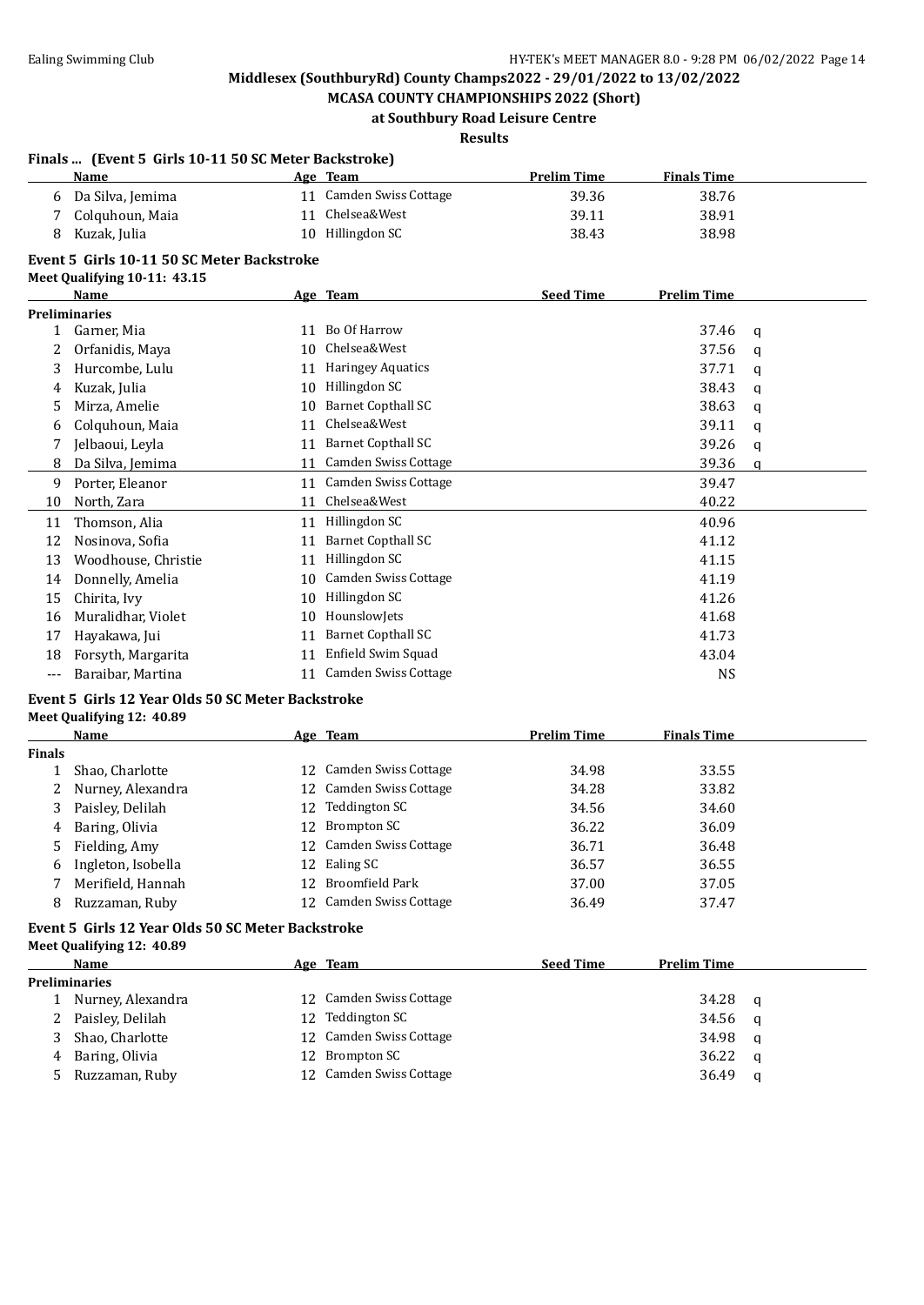**MCASA COUNTY CHAMPIONSHIPS 2022 (Short) at Southbury Road Leisure Centre**

**Results**

## **Preliminaries ... (Event 5 Girls 12 Year Olds 50 SC Meter Backstroke)**

|    | <b>Name</b>         |    | Age Team                    | <b>Seed Time</b> | <b>Prelim Time</b> |   |
|----|---------------------|----|-----------------------------|------------------|--------------------|---|
| 6  | Ingleton, Isobella  | 12 | Ealing SC                   |                  | 36.57              | a |
|    | Fielding, Amy       | 12 | Camden Swiss Cottage        |                  | 36.71              | q |
| 8  | Merifield, Hannah   | 12 | <b>Broomfield Park</b>      |                  | 37.00              | a |
| 9  | Olszewska, Nadia    | 12 | <b>Barnet Copthall SC</b>   |                  | 37.27              |   |
| 10 | Hayakawa, Mei       | 12 | <b>Barnet Copthall SC</b>   |                  | 37.45              |   |
| 11 | Tiller, Lily - Rose | 12 | Staines SC                  |                  | 37.77              |   |
| 12 | Singer, Eleanor     | 12 | Enfield Swim Squad          |                  | 37.82              |   |
| 13 | Storey, India       | 12 | Brompton SC                 |                  | 38.03              |   |
| 14 | Awan, Zahra         | 12 | Enfield Swim Squad          |                  | 38.55              |   |
| 15 | Quarrell, Orlagh    | 12 | <b>Broomfield Park</b>      |                  | 38.65              |   |
| 16 | Hovell, Tamar       | 12 | Ealing SC                   |                  | 38.67              |   |
| 17 | Kennedy, Marina     | 12 | Camden Swiss Cottage        |                  | 38.78              |   |
| 18 | Yardley, Grace      | 12 | Brompton SC                 |                  | 39.10              |   |
| 19 | Chadwick, Millie    | 12 | Teddington SC               |                  | 39.18              |   |
| 20 | Fuzesi, Eva         | 12 | <b>Camden Swiss Cottage</b> |                  | 39.52              |   |
| 21 | Daniels, Sakura     | 12 | Bethnal Green SC            |                  | 39.55              |   |
| 22 | Bunimovich, Olivia  | 12 | Chelsea&West                |                  | 39.61              |   |
| 23 | Alden, Amelia       | 12 | <b>Barnet Copthall SC</b>   |                  | 39.64              |   |
| 24 | Byron Nour, Laila   | 12 | Bo Of Harrow                |                  | 39.71              |   |
| 25 | Yee, Lexie          | 12 | Brompton SC                 |                  | 40.63              |   |
| 26 | Gargett, Ava        | 12 | <b>Hackney Aquatics</b>     |                  | 41.89              |   |

## **Event 5 Girls 13 Year Olds 50 SC Meter Backstroke**

**Meet Qualifying 13: 38.21**

|        | Name                    | Age Team                | <b>Prelim Time</b> | <b>Finals Time</b> |
|--------|-------------------------|-------------------------|--------------------|--------------------|
| Finals |                         |                         |                    |                    |
|        | Thanassoulas, Isabella  | 13 Camden Swiss Cottage | 34.48              | 33.94              |
|        | 2 Hernandez Taylor, Ivy | 13 Hackney Aquatics     | 34.29              | 34.01              |
| 3      | Sharrock, Alice         | 13 Bo Of Harrow         | 34.70              | 34.08              |
| 4      | Main, Rosie             | 13 Brompton SC          | 34.71              | 34.99              |
| 5.     | Zaimi, Chloe            | 13 Chelsea&West         | 35.55              | 35.56              |
| 6      | Kuduma, Elizabete       | 13 Brompton SC          | 35.52              | 35.81              |
|        | Jackson, Tess           | 13 Camden Swiss Cottage | 35.87              | 36.17              |
| 8      | Zoumidou, Carla         | 13 Ealing SC            | 36.13              | 37.33              |

#### **Event 5 Girls 13 Year Olds 50 SC Meter Backstroke**

**Meet Qualifying 13: 38.21**

|    | Name                   |     | Age Team                | <b>Seed Time</b> | <b>Prelim Time</b> |          |
|----|------------------------|-----|-------------------------|------------------|--------------------|----------|
|    | <b>Preliminaries</b>   |     |                         |                  |                    |          |
|    | Hernandez Taylor, Ivy  | 13. | <b>Hackney Aquatics</b> |                  | 34.29              | q        |
|    | Thanassoulas, Isabella |     | 13 Camden Swiss Cottage |                  | 34.48              | a        |
|    | Sharrock, Alice        | 13. | Bo Of Harrow            |                  | 34.70              | q        |
| 4  | Main, Rosie            | 13  | Brompton SC             |                  | 34.71              | <b>a</b> |
|    | Kuduma, Elizabete      | 13  | Brompton SC             |                  | 35.52              | q        |
| 6  | Zaimi, Chloe           |     | 13 Chelsea&West         |                  | 35.55              | a        |
|    | Jackson, Tess          |     | 13 Camden Swiss Cottage |                  | 35.87              | q        |
| 8. | Zoumidou, Carla        | 13  | Ealing SC               |                  | 36.13              | a        |
| q  | Man, Alice             | 13  | Natare W Lon/Brompton   |                  | 36.25              |          |
| 10 | Cradock, Phe           | 13. | Teddington SC           |                  | 36.40              |          |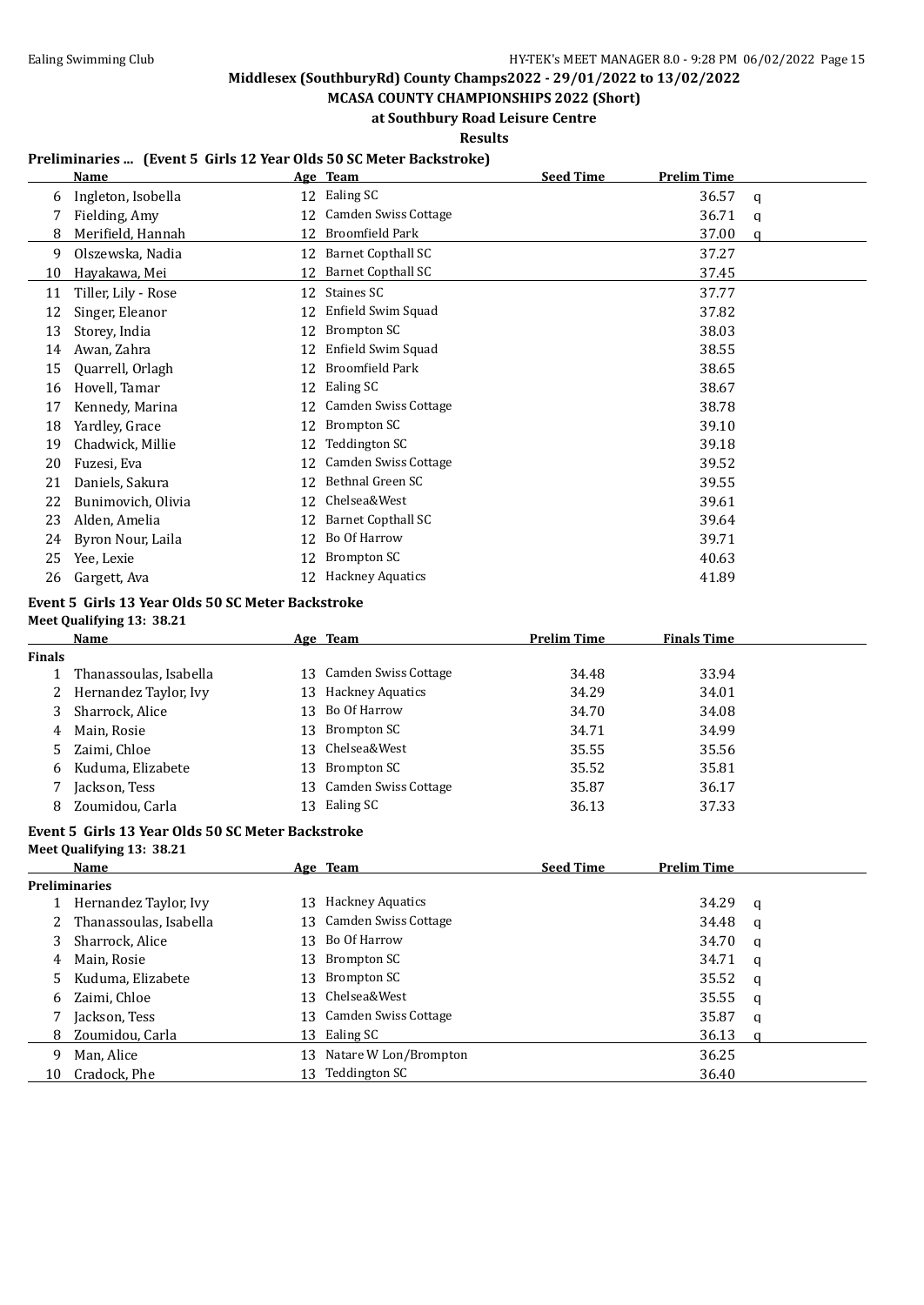**MCASA COUNTY CHAMPIONSHIPS 2022 (Short) at Southbury Road Leisure Centre**

**Results**

### **Preliminaries ... (Event 5 Girls 13 Year Olds 50 SC Meter Backstroke)**

|    | Name             | Age Team                | <b>Seed Time</b> | <b>Prelim Time</b> |
|----|------------------|-------------------------|------------------|--------------------|
| 11 | Allen, Eve       | 13 Hillingdon SC        |                  | 36.57              |
| 12 | Maclean, Daisy   | 13 Camden Swiss Cottage |                  | 36.58              |
| 13 | Riach, Rebecca   | 13 Hillingdon SC        |                  | 36.78              |
|    | 14 Kc, Evanshui  | 13 Ealing SC            |                  | 37.46              |
|    | 15 Zobek, Olivia | 13 Chelsea&West         |                  | 37.75              |
| 16 | Dramitinos, Eva  | 13 Chelsea&West         |                  | 37.84              |
| 17 | Barrios, Hannah  | 13 Bo Of Harrow         |                  | 38.02              |
|    |                  |                         |                  |                    |

#### **Event 5 Girls 14 Year Olds 50 SC Meter Backstroke**

| Meet Qualifying 14: 37.00 |  |
|---------------------------|--|
|                           |  |

|        | Name                  |    | Age Team                 | <b>Prelim Time</b> | <b>Finals Time</b> |  |
|--------|-----------------------|----|--------------------------|--------------------|--------------------|--|
| Finals |                       |    |                          |                    |                    |  |
|        | Guimond-Beetham, Ines |    | 14 Camden Swiss Cottage  | 32.44              | 31.58              |  |
| 2      | Jenkins, Clare        |    | 14 Natare W Lon/Brompton | 32.62              | 32.37              |  |
| 3      | Shchepovskikh, Ksenia |    | 14 Camden Swiss Cottage  | 32.86              | 32.57              |  |
| 4      | Jamal, Bianca         |    | 14 Camden Swiss Cottage  | 33.24              | 32.92              |  |
| 5.     | Hesketh, Josie        |    | 14 Haringey Aquatics     | 33.45              | 33.28              |  |
| 6      | Bowman, Agynes        |    | 14 Hackney Aquatics      | 33.81              | 33.71              |  |
|        | Chadwick. Phoebe      | 14 | Teddington SC            | 33.91              | 33.73              |  |
| 8      | Wagjiani, Ayla        | 14 | Hillingdon SC            | 33.19              | 33.86              |  |

## **Event 5 Girls 14 Year Olds 50 SC Meter Backstroke Meet Qualifying 14: 37.00**

|    | <b>Name</b>           |    | Age Team                    | <b>Seed Time</b> | <b>Prelim Time</b> |   |
|----|-----------------------|----|-----------------------------|------------------|--------------------|---|
|    | <b>Preliminaries</b>  |    |                             |                  |                    |   |
| 1  | Guimond-Beetham, Ines |    | 14 Camden Swiss Cottage     |                  | 32.44              | a |
| 2  | Jenkins, Clare        |    | 14 Natare W Lon/Brompton    |                  | 32.62              | q |
| 3  | Shchepovskikh, Ksenia | 14 | <b>Camden Swiss Cottage</b> |                  | 32.86              | q |
| 4  | Wagjiani, Ayla        | 14 | Hillingdon SC               |                  | 33.19              | q |
| 5  | Jamal, Bianca         | 14 | Camden Swiss Cottage        |                  | 33.24              | q |
| 6  | Hesketh, Josie        | 14 | <b>Haringey Aquatics</b>    |                  | 33.45              | a |
| 7  | Bowman, Agynes        | 14 | <b>Hackney Aquatics</b>     |                  | 33.81              | a |
| 8  | Chadwick, Phoebe      | 14 | Teddington SC               |                  | 33.91              | a |
| 9  | Sleap, Sophie         |    | 14 Teddington SC            |                  | 33.96              |   |
| 10 | Fielding, Lucy        | 14 | Camden Swiss Cottage        |                  | 34.35              |   |
| 11 | Noffke, Emma          |    | 14 Camden Swiss Cottage     |                  | 34.48              |   |
| 12 | Evans, Chloe          | 14 | <b>Brompton SC</b>          |                  | 34.51              |   |
| 13 | Gill, Jaspreet        | 14 | Ealing SC                   |                  | 34.61              |   |
| 14 | Kessler, Penny        | 14 | Camden Swiss Cottage        |                  | 34.64              |   |
| 15 | Loynes, Isabella      | 14 | <b>Brompton SC</b>          |                  | 34.83              |   |
| 16 | Self, Daisy           | 14 | Ealing SC                   |                  | 34.90              |   |
| 17 | Stanley, Livy         | 14 | Hillingdon SC               |                  | 34.95              |   |
| 18 | Tyner, Jessica        | 14 | Enfield Swim Squad          |                  | 34.99              |   |
| 19 | Bonfiglio, Dahlia     | 14 | Chelsea&West                |                  | 35.12              |   |
| 20 | Evered, Bella         | 14 | <b>Teddington SC</b>        |                  | 35.48              |   |
| 21 | Carlos, Isabelle      | 14 | <b>Barnet Copthall SC</b>   |                  | 35.56              |   |
| 22 | Stone, Issy           | 14 | Hillingdon SC               |                  | 35.64              |   |
| 23 | Karagianni, Anisa     |    | 14 L B Hounslow             |                  | 35.75              |   |
| 24 | Leksander, Laura      |    | 14 Bo Of Harrow             |                  | 35.76              |   |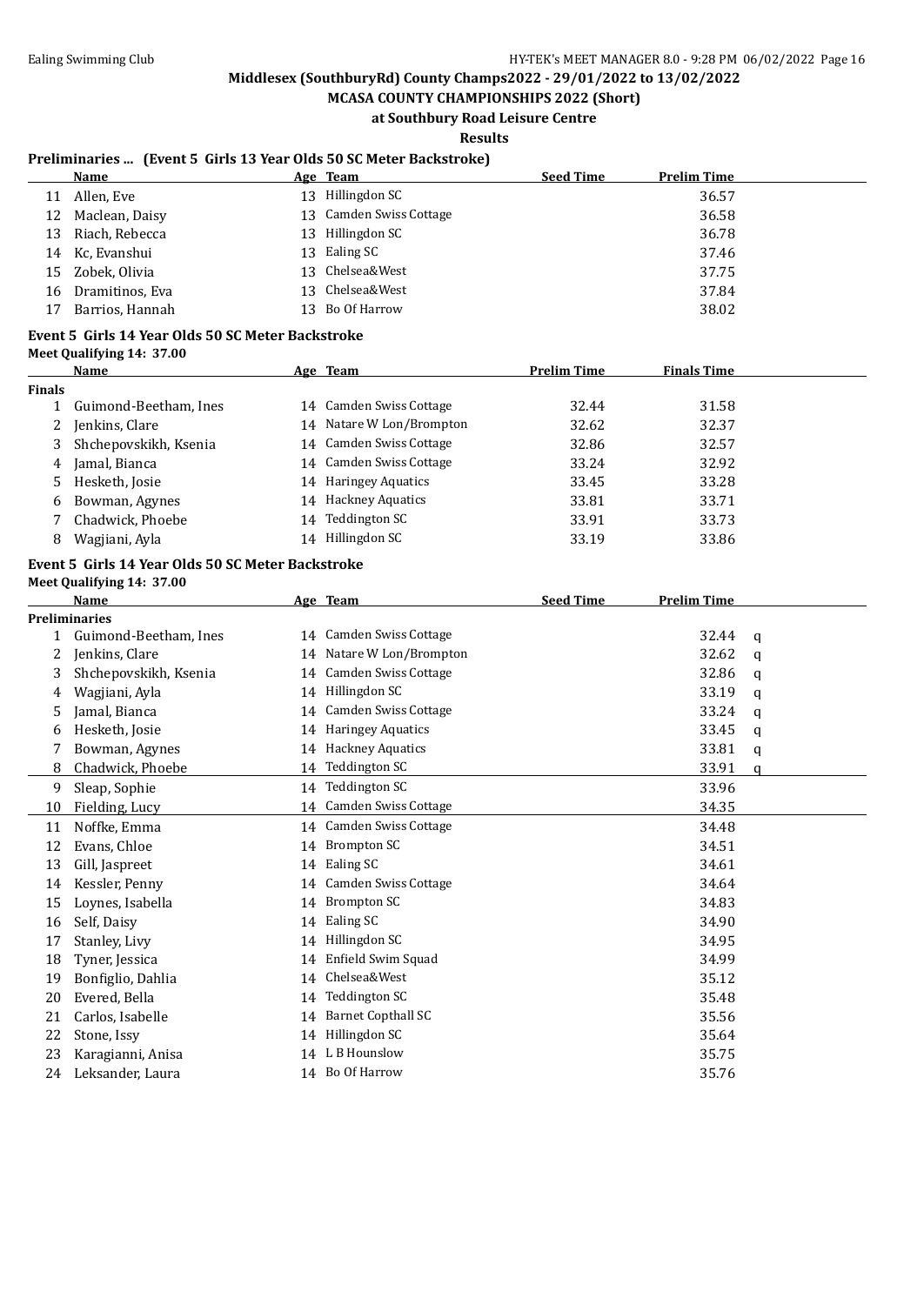**MCASA COUNTY CHAMPIONSHIPS 2022 (Short) at Southbury Road Leisure Centre**

**Results**

#### **Preliminaries ... (Event 5 Girls 14 Year Olds 50 SC Meter Backstroke)**

|       | <b>Name</b>          | Age | Team                    | <b>Seed Time</b> | <b>Prelim Time</b> |
|-------|----------------------|-----|-------------------------|------------------|--------------------|
|       | 25 Rowbotham, Amelia | 14  | Teddington SC           |                  | 36.75              |
| 26.   | Makici, Ornea        |     | 14 Camden Swiss Cottage |                  | 37.01              |
| 27    | Higgs-Smith, Amber   |     | 14 Hackney Aquatics     |                  | 37.09              |
|       | 28 Pacyniak, Olivia  |     | 14 L B Hounslow         |                  | 38.03              |
| $---$ | Mattar, Lara         |     | 14 Chelsea&West         |                  | NS                 |

### **Event 5 Girls 15 Year Olds 50 SC Meter Backstroke**

|  | <b>Meet Qualifying 15: 36.00</b> |  |  |
|--|----------------------------------|--|--|
|--|----------------------------------|--|--|

|               | Name             |    | Age Team                 | <b>Prelim Time</b> | <b>Finals Time</b> |
|---------------|------------------|----|--------------------------|--------------------|--------------------|
| <b>Finals</b> |                  |    |                          |                    |                    |
|               | Chadwick, Ellie  | 15 | Barnet Copthall SC       | 30.97              | 31.05              |
|               | 2 Holt, Ava      |    | 15 Teddington SC         | 33.34              | 33.17              |
|               | 3 Byass, Lila    |    | 15 Camden Swiss Cottage  | 33.64              | 33.90              |
|               | 4 Fletcher, Lily | 15 | Hillingdon SC            | 33.61              | 33.93              |
|               | 5 Martin, Faith  |    | 15 HounslowJets          | 34.19              | 33.97              |
| 6             | Berard, Ella     |    | 15 Brompton SC           | 33.92              | 34.07              |
|               | Man, Katie       |    | 15 Natare W Lon/Brompton | 34.12              | 34.63              |
| 8             | Zarkovic, Mia    | 15 | Brompton SC              | 33.90              | 34.82              |
|               |                  |    |                          |                    |                    |

#### **Event 5 Girls 15 Year Olds 50 SC Meter Backstroke Meet Qualifying 15: 36.00**

|              | <b>Name</b>             |    | Age Team                    | <b>Seed Time</b> | <b>Prelim Time</b> |          |
|--------------|-------------------------|----|-----------------------------|------------------|--------------------|----------|
|              | <b>Preliminaries</b>    |    |                             |                  |                    |          |
| $\mathbf{1}$ | Chadwick, Ellie         | 15 | <b>Barnet Copthall SC</b>   |                  | 30.97              | a        |
| 2            | Holt, Ava               | 15 | Teddington SC               |                  | 33.34              | q        |
| 3            | Fletcher, Lily          | 15 | Hillingdon SC               |                  | 33.61              | a        |
| 4            | Byass, Lila             | 15 | Camden Swiss Cottage        |                  | 33.64              | q        |
| 5            | Zarkovic, Mia           | 15 | <b>Brompton SC</b>          |                  | 33.90              | a        |
| 6            | Berard, Ella            | 15 | <b>Brompton SC</b>          |                  | 33.92              | q        |
|              | Man, Katie              | 15 | Natare W Lon/Brompton       |                  | 34.12              | a        |
| 8            | Martin, Faith           | 15 | HounslowJets                |                  | 34.19              | $\Omega$ |
| 9            | Rogers, Anabel          | 15 | Teddington SC               |                  | 34.65              |          |
| 10           | Down, Alexandra         | 15 | HounslowJets                |                  | 34.73              |          |
| 11           | Enright, Holly          | 15 | Hillingdon SC               |                  | 34.83              |          |
| 12           | Braun, Charlotte        | 15 | Ealing SC                   |                  | 35.05              |          |
| 13           | Newstead-Smith, Natasha | 15 | <b>Broomfield Park</b>      |                  | 35.28              |          |
| 14           | Hall, Alice             | 15 | <b>Hackney Aquatics</b>     |                  | 35.29              |          |
| 15           | Whiting, Hilda          | 15 | Anaconda SC                 |                  | 35.30              |          |
| 16           | Blumel, Ruby            | 15 | Camden Swiss Cottage        |                  | 35.51              |          |
| 17           | Smethurst, Evelyn       | 15 | HounslowJets                |                  | 35.71              |          |
| 18           | Mason, Isabella         | 15 | Teddington SC               |                  | 35.76              |          |
| 19           | Golding, Mia            | 15 | Staines SC                  |                  | 35.84              |          |
| 20           | Banks, Ella             | 15 | Anaconda SC                 |                  | 35.86              |          |
| 21           | Andrews, Erin           | 15 | <b>Camden Swiss Cottage</b> |                  | 36.21              |          |
| 22           | Todorova, Yoana         | 15 | Bethnal Green SC            |                  | 36.43              |          |
| 23           | Shah, Mahi              | 15 | Bo Of Harrow                |                  | 36.57              |          |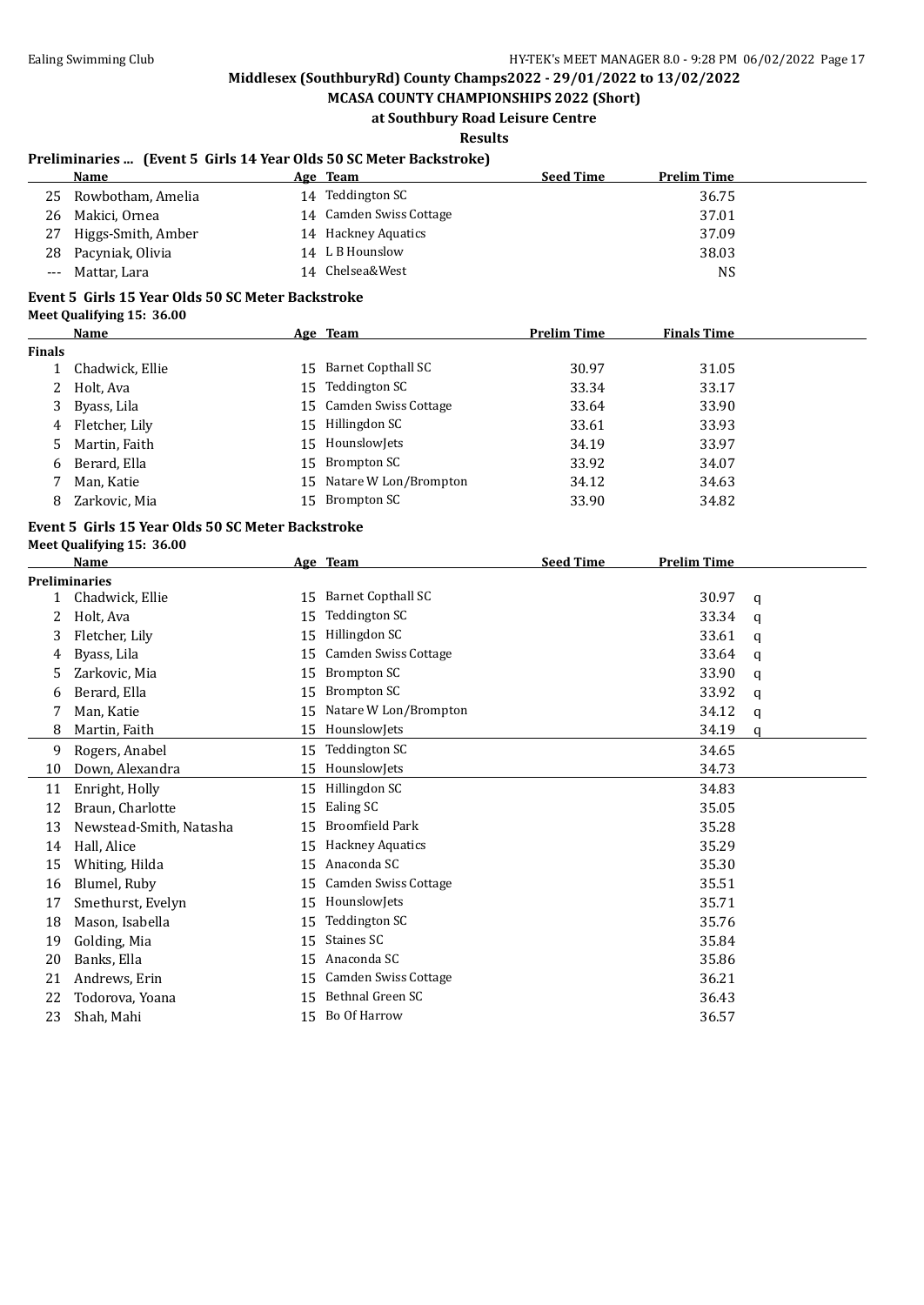**MCASA COUNTY CHAMPIONSHIPS 2022 (Short) at Southbury Road Leisure Centre**

## **Results**

#### **Event 5 Girls 16 Year Olds 50 SC Meter Backstroke Meet Qualifying 16: 34.50**

|               | Name                | Age Team                | <b>Prelim Time</b> | <b>Finals Time</b> |
|---------------|---------------------|-------------------------|--------------------|--------------------|
| <b>Finals</b> |                     |                         |                    |                    |
|               | Hayes, Mabel        | 16 Anaconda SC          | 30.80              | 30.99              |
|               | 2 Adelaja, Toluwani | 16 Barnet Copthall SC   | 30.40              | 31.09              |
| 3             | Grove, Thomasina    | 16 Chelsea&West         | 30.93              | 31.10              |
|               | 4 Dewhurst, Annabel | 16 Anaconda SC          | 32.10              | 32.25              |
|               | 5 Van Zyl, Kayla    | 16 Hillingdon SC        | 32.77              | 32.74              |
| 6             | De Alwis, Malika    | 16 Hillingdon SC        | 33.50              | 32.90              |
|               | Pama, Charlotte     | 16 Camden Swiss Cottage | 33.85              | 33.76              |
| 8             | Hughes, Niamh       | 16 Hillingdon SC        | 34.24              | 34.34              |
|               |                     |                         |                    |                    |

## **Event 5 Girls 16 Year Olds 50 SC Meter Backstroke**

| Meet Qualifying 16: 34.50 |  |
|---------------------------|--|
|                           |  |

|       | Name              | Age Team                | <b>Seed Time</b> | <b>Prelim Time</b> |     |
|-------|-------------------|-------------------------|------------------|--------------------|-----|
|       | Preliminaries     |                         |                  |                    |     |
|       | Adelaja, Toluwani | 16 Barnet Copthall SC   |                  | 30.40              | - a |
| 2     | Hayes, Mabel      | 16 Anaconda SC          |                  | 30.80              | q   |
| 3     | Grove. Thomasina  | 16 Chelsea&West         |                  | 30.93              | q   |
| 4     | Dewhurst, Annabel | 16 Anaconda SC          |                  | 32.10              | q   |
|       | 5 Van Zyl, Kayla  | 16 Hillingdon SC        |                  | 32.77              | q   |
| 6     | De Alwis, Malika  | 16 Hillingdon SC        |                  | 33.50              | q   |
|       | Pama, Charlotte   | 16 Camden Swiss Cottage |                  | 33.85              | q   |
| 8     | Hughes, Niamh     | 16 Hillingdon SC        |                  | 34.24              | a   |
| 9     | O'Leary, Aoife    | 16 Hillingdon SC        |                  | 34.41              |     |
| 10    | Crider, Eleanor   | 16 Brompton SC          |                  | 34.60              |     |
| $---$ | Pattle, Grace     | 16 Chelsea&West         |                  | <b>NS</b>          |     |

#### **Event 5 Girls 17 & Over 50 SC Meter Backstroke Meet Qualifying 17&O: 34.00**

|               | Name                     |    | Age Team                | <b>Prelim Time</b> | <b>Finals Time</b> |
|---------------|--------------------------|----|-------------------------|--------------------|--------------------|
| <b>Finals</b> |                          |    |                         |                    |                    |
|               | Bureau, Scarlet          |    | 18 Camden Swiss Cottage | 32.40              | 32.02              |
|               | 2 Cole, Evelyn           | 17 | Anaconda SC             | 32.34              | 32.39              |
|               | 3 Train, Ella            |    | 18 Ealing SC            | 32.59              | 32.79              |
|               | 4 Thomas, Hannah         |    | 26 Enfield Swim Squad   | 33.66              | 33.31              |
|               | 5 Beletskaya, Anastassia | 17 | Enfield Swim Squad      | 33.68              | 33.83              |
| 6             | Poaros, Rhea             |    | 18 Teddington SC        | 34.45              | 34.56              |

## **Event 5 Girls 17 & Over 50 SC Meter Backstroke**

| Meet Qualifying 17&0: 34.00 |  |
|-----------------------------|--|
| Name                        |  |

|          | Name                   |      | Age Team                     | <b>Seed Time</b> | <b>Prelim Time</b> |          |
|----------|------------------------|------|------------------------------|------------------|--------------------|----------|
|          | <b>Preliminaries</b>   |      |                              |                  |                    |          |
|          | Cole, Evelyn           | 17   | Anaconda SC                  |                  | 32.34 q            |          |
|          | Bureau, Scarlet        |      | 18 Camden Swiss Cottage      |                  | 32.40              | - a      |
|          | 3 Train, Ella          |      | 18 Ealing SC                 |                  | 32.59              | <b>a</b> |
| 4        | Thomas, Hannah         |      | 26 Enfield Swim Squad        |                  | 33.66              | - a      |
| 5.       | Beletskaya, Anastassia | 17   | Enfield Swim Squad           |                  | 33.68              | - a      |
| 6        | Poaros, Rhea           | 18 - | Teddington SC                |                  | 34.45              | q        |
| $\cdots$ | Paisley, Tallulah      |      | 18 Natare W Lon/Chelsea&West |                  | <b>NS</b>          |          |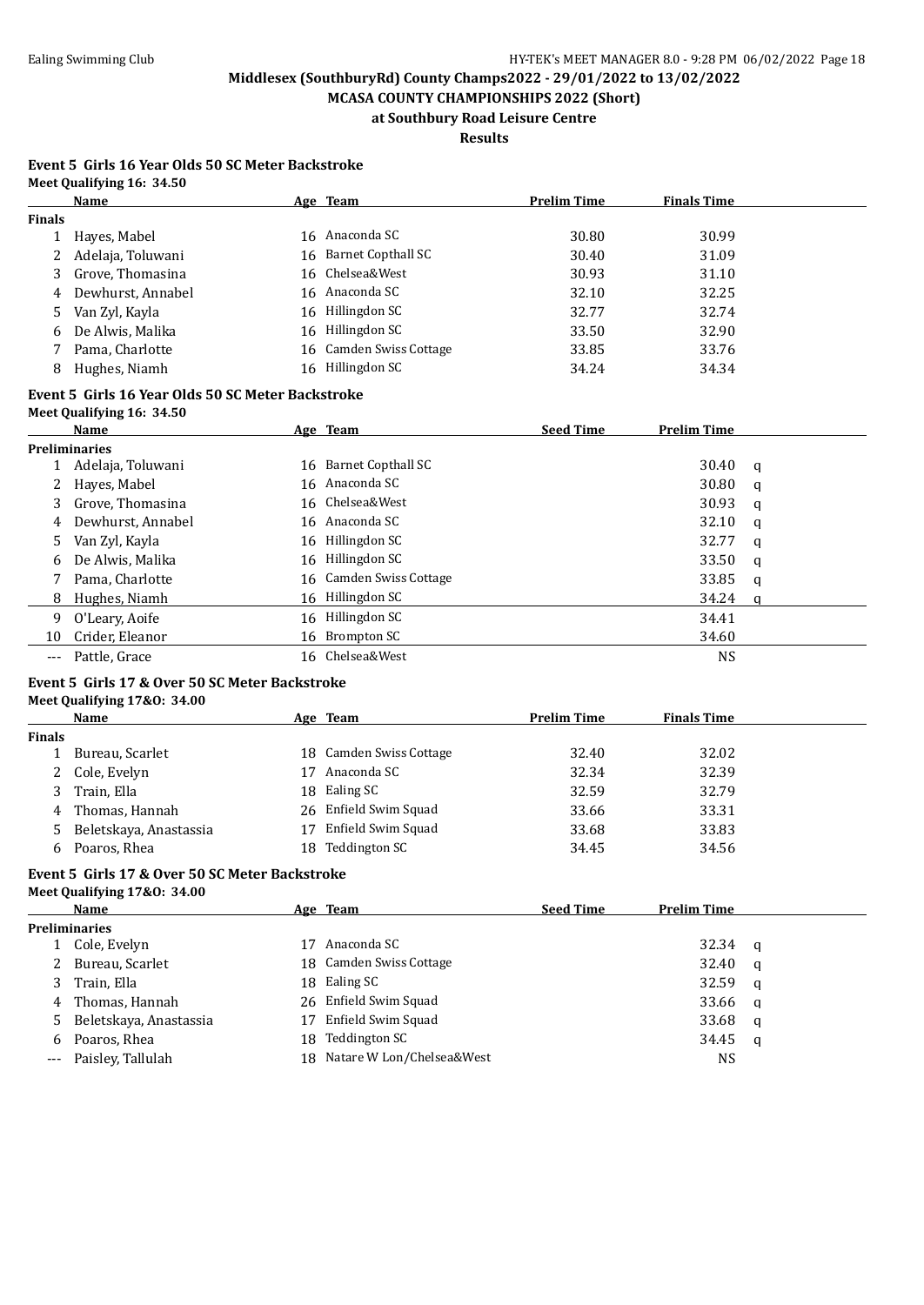**MCASA COUNTY CHAMPIONSHIPS 2022 (Short) at Southbury Road Leisure Centre**

**Results**

#### **Event 6 Boys 10-11 50 SC Meter Backstroke Meet Qualifying 10-11: 42.55**

|               | Name                     |    | Age Team                  | <b>Prelim Time</b> | <b>Finals Time</b> |  |
|---------------|--------------------------|----|---------------------------|--------------------|--------------------|--|
| <b>Finals</b> |                          |    |                           |                    |                    |  |
|               | Ares, Michael            | 11 | Chelsea&West              | 38.70              | 38.65              |  |
|               | 2 Hernandez Taylor, Boaz |    | 11 Hackney Aquatics       | 38.83              | 38.78              |  |
| 3             | Venuti, Nicolas          | 11 | Chelsea&West              | 39.47              | 39.13              |  |
| 4             | Eler, Kaplan             | 11 | Chelsea&West              | 40.53              | 40.37              |  |
| 5             | Stehr, Jager             | 11 | Broomfield Park           | 39.85              | 40.61              |  |
| 6             | Iojan, Ioan              | 11 | Barnet Copthall SC        | 40.36              | 40.94              |  |
|               | Nicorici, Alex           | 10 | Camden Swiss Cottage      | 40.48              | 40.97              |  |
| 8             | Ritchie, Alfie           | 11 | <b>Barnet Copthall SC</b> | 40.33              | 41.12              |  |

#### **Event 6 Boys 10-11 50 SC Meter Backstroke Meet Qualifying 10-11: 42.55**

|    | $mctU$ via $m$ $m$ $m$ $m$ $m$ $m$ $m$ $m$ $m$ |     |                         |                  |                    |   |
|----|------------------------------------------------|-----|-------------------------|------------------|--------------------|---|
|    | <b>Name</b>                                    |     | Age Team                | <b>Seed Time</b> | <b>Prelim Time</b> |   |
|    | <b>Preliminaries</b>                           |     |                         |                  |                    |   |
|    | Ares, Michael                                  | 11  | Chelsea&West            |                  | 38.70              | a |
|    | Hernandez Taylor, Boaz                         | 11  | <b>Hackney Aquatics</b> |                  | 38.83              | a |
| 3  | Venuti, Nicolas                                | 11  | Chelsea&West            |                  | 39.47              | a |
| 4  | Stehr, Jager                                   | 11  | Broomfield Park         |                  | 39.85              | a |
| 5. | Ritchie, Alfie                                 | 11  | Barnet Copthall SC      |                  | 40.33              | a |
| 6  | Iojan, Ioan                                    | 11  | Barnet Copthall SC      |                  | 40.36              | q |
|    | Nicorici, Alex                                 | 10. | Camden Swiss Cottage    |                  | 40.48              | a |
| 8  | Eler, Kaplan                                   | 11  | Chelsea&West            |                  | 40.53              | a |
| 9  | Alhashash, Saleh                               | 11  | Camden Swiss Cottage    |                  | 42.14              |   |
| 10 | Daly, Daniel                                   | 11  | Barnet Copthall SC      |                  | 42.63              |   |
| 11 | Thanassoulas, Alexander                        | 11  | Camden Swiss Cottage    |                  | 43.21              |   |

#### **Event 6 Boys 12 Year Olds 50 SC Meter Backstroke Meet Qualifying 12: 41.21**

|               | Name                  |    | Age Team                | <b>Prelim Time</b> | <b>Finals Time</b> |  |
|---------------|-----------------------|----|-------------------------|--------------------|--------------------|--|
| <b>Finals</b> |                       |    |                         |                    |                    |  |
|               | Arandjelovic, Bogdan  |    | 12 Ealing SC            | 34.82              | 34.10              |  |
|               | 2 Winpenny, Alfie     |    | 12 Teddington SC        | 35.13              | 34.47              |  |
|               | 3 Podurgiel, Benjamin |    | 12 Chelsea&West         | 35.37              | 34.78              |  |
|               | 4 Shearman, Enzo      |    | 12 Hackney Aquatics     | 35.66              | 34.93              |  |
|               | 5 Pawlik, Ben         |    | 12 Hillingdon SC        | 36.58              | 35.78              |  |
|               | 6 Vermaat, Marty      |    | 12 Camden Swiss Cottage | 36.10              | 36.06              |  |
|               | Pryce-Jones, Luke     |    | 12 Chelsea&West         | 36.67              | 36.76              |  |
| 8             | Fidan, Zachary        | 12 | Teddington SC           | 36.65              | 36.97              |  |

#### **Event 6 Boys 12 Year Olds 50 SC Meter Backstroke**

**Meet Qualifying 12: 41.21 Name Age Team Seed Time Prelim Time Preliminaries** 1 Arandielovic, Bogdan 12 Ealing SC 34.82 q 2 Winpenny, Alfie 12 Teddington SC 35.13 q 3 Podurgiel, Benjamin 12 Chelsea&West 35.37 q 4 Shearman, Enzo 12 Hackney Aquatics 35.66 q 5 Vermaat, Marty 12 Camden Swiss Cottage 36.10 q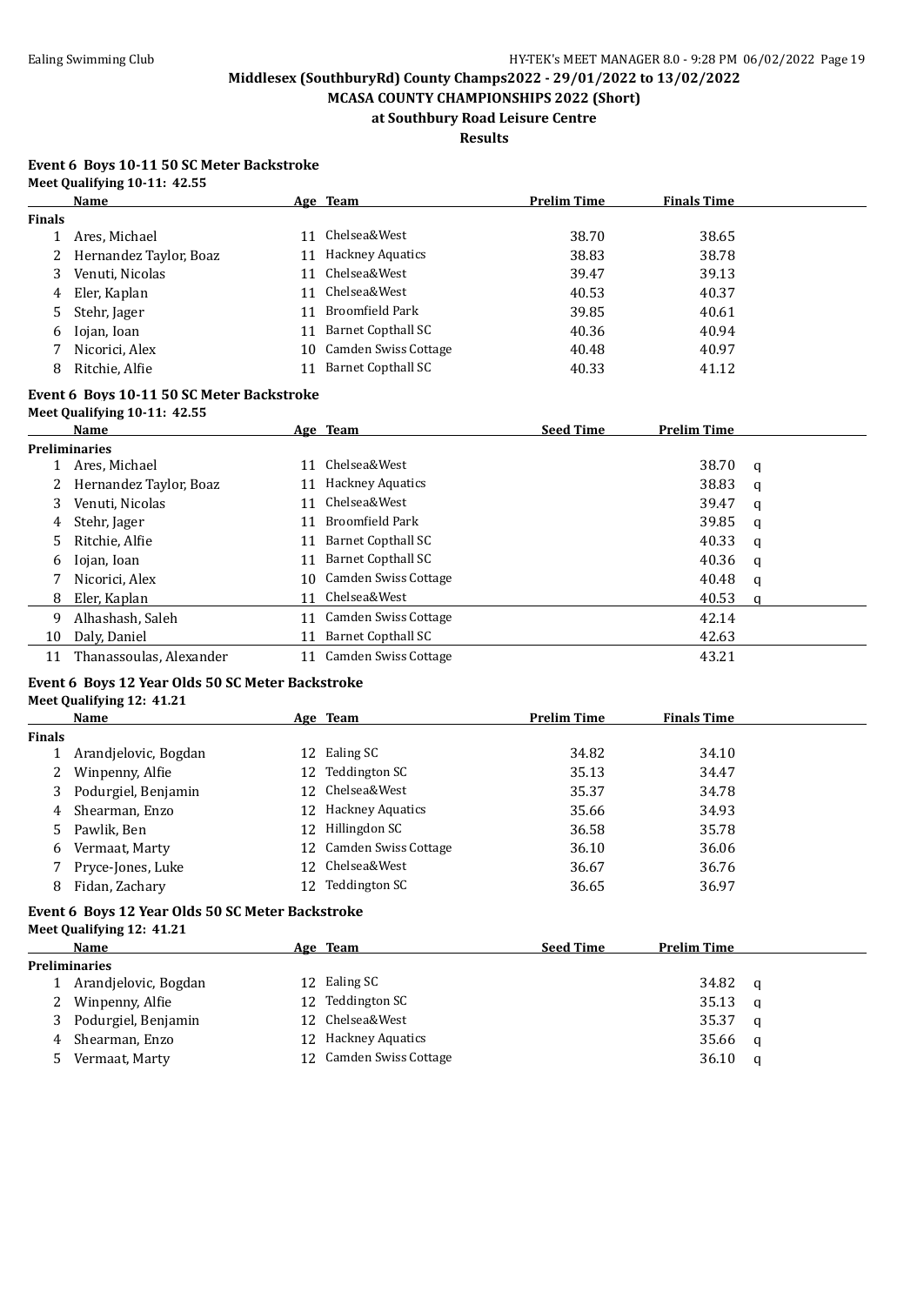**MCASA COUNTY CHAMPIONSHIPS 2022 (Short) at Southbury Road Leisure Centre**

**Results**

#### **Preliminaries ... (Event 6 Boys 12 Year Olds 50 SC Meter Backstroke)**

|     | <b>Name</b>                   |    | Age Team                     | <b>Seed Time</b> | <b>Prelim Time</b> |   |
|-----|-------------------------------|----|------------------------------|------------------|--------------------|---|
| 6   | Pawlik, Ben                   | 12 | Hillingdon SC                |                  | 36.58              | a |
|     | Fidan, Zachary                | 12 | Teddington SC                |                  | 36.65              | q |
| 8   | Pryce-Jones, Luke             | 12 | Chelsea&West                 |                  | 36.67              | a |
| 9   | Frainer-Law, Leon             |    | 12 Ealing SC                 |                  | 37.06              |   |
| 10  | Zeqiri, Gert                  | 12 | Bo Of Harrow                 |                  | 37.27              |   |
| 11  | Gillam, Henry                 | 12 | Camden Swiss Cottage         |                  | 37.81              |   |
| 12  | Rowbotham, Harry              | 12 | Teddington SC                |                  | 37.96              |   |
| 13  | Winpenny, Dylan               | 12 | Teddington SC                |                  | 37.98              |   |
| 14  | Bhatia, Advay                 | 12 | Hillingdon SC                |                  | 38.58              |   |
| 15  | Kaemmerer, Konstantin         | 12 | Chelsea&West                 |                  | 38.66              |   |
| 16  | Finch, Ollie                  | 12 | <b>Camden Swiss Cottage</b>  |                  | 38.72              |   |
| 17  | Selmani, Amar                 | 12 | <b>Barnet Copthall SC</b>    |                  | 39.03              |   |
| 18  | Willey, George                | 12 | Enfield Swim Squad           |                  | 39.17              |   |
| 19  | Malik, Ro                     | 12 | Brompton SC                  |                  | 39.49              |   |
| 20  | Minerva, Lorenzo              | 12 | Chelsea&West                 |                  | 39.56              |   |
| 21  | Amdor, Felix                  | 12 | <b>Broomfield Park</b>       |                  | 39.57              |   |
| 22  | Kay, Alp                      | 12 | <b>Barnet Copthall SC</b>    |                  | 39.83              |   |
| 23  | Redford, Jack                 | 12 | Barnet Copthall SC/Camden SC |                  | 39.91              |   |
| 24  | Boulting, Leon                | 12 | Ealing SC                    |                  | 40.03              |   |
| 25  | Guest, Finley                 | 12 | Hillingdon SC                |                  | 41.60              |   |
| --- | Weerasinghe, Seth             | 12 | <b>Barnet Copthall SC</b>    |                  | DQ 38.57           |   |
|     | 6.5 Not on the back at finish |    |                              |                  |                    |   |
|     | Lessard, Aneirin              | 12 | <b>Hackney Aquatics</b>      |                  | DQ 40.85           |   |
|     | 6.5 Not on the back at finish |    |                              |                  |                    |   |

#### **Event 6 Boys 13 Year Olds 50 SC Meter Backstroke Meet Qualifying 13: 38.99**

|                      | Name                |     | Age Team                | <b>Prelim Time</b> | <b>Finals Time</b> |
|----------------------|---------------------|-----|-------------------------|--------------------|--------------------|
| Finals               |                     |     |                         |                    |                    |
|                      | Chirita, Josh       | 13. | Hillingdon SC           | 31.19              | 30.93              |
| $\mathbf{2}^{\circ}$ | Knight, Luke        |     | 13 Brompton SC          | 32.88              | 31.73              |
| 3                    | Hall, Samuel        | 13. | Teddington SC           | 32.70              | 32.57              |
| 4                    | Biss, Leon          |     | 13 Camden Swiss Cottage | 32.74              | 32.77              |
| 5.                   | Lam, Yin Fung       |     | 13 Bo Of Harrow         | 33.35              | 32.87              |
| 6                    | Greenwalker, Arthur | 13  | Teddington SC           | 33.55              | 33.08              |
|                      | Awan, Rayan         |     | 13 Enfield Swim Squad   | 33.78              | 33.77              |
| 8                    | Keers, Jack         | 13  | Teddington SC           | 34.01              | 33.95              |
|                      |                     |     |                         |                    |                    |

#### **Event 6 Boys 13 Year Olds 50 SC Meter Backstroke Meet Qualifying 13: 38.99**

| <b>Preliminaries</b><br>Chirita, Josh | 13 |                      |                                                                                                      |       |          |
|---------------------------------------|----|----------------------|------------------------------------------------------------------------------------------------------|-------|----------|
|                                       |    |                      |                                                                                                      |       |          |
|                                       |    | Hillingdon SC        |                                                                                                      | 31.19 | - a      |
| 2 Hall, Samuel                        |    | Teddington SC        |                                                                                                      | 32.70 | a        |
| Biss, Leon                            |    |                      |                                                                                                      | 32.74 | <b>a</b> |
| 4 Knight, Luke                        |    |                      |                                                                                                      | 32.88 | q        |
| 5 Lam, Yin Fung                       |    |                      |                                                                                                      | 33.35 | a        |
| 6 Greenwalker, Arthur                 |    | <b>Teddington SC</b> |                                                                                                      | 33.55 | - a      |
| Awan, Rayan                           |    |                      |                                                                                                      | 33.78 | q        |
|                                       |    |                      | 13<br>13 Camden Swiss Cottage<br>13 Brompton SC<br>13 Bo Of Harrow<br>13<br>Enfield Swim Squad<br>13 |       |          |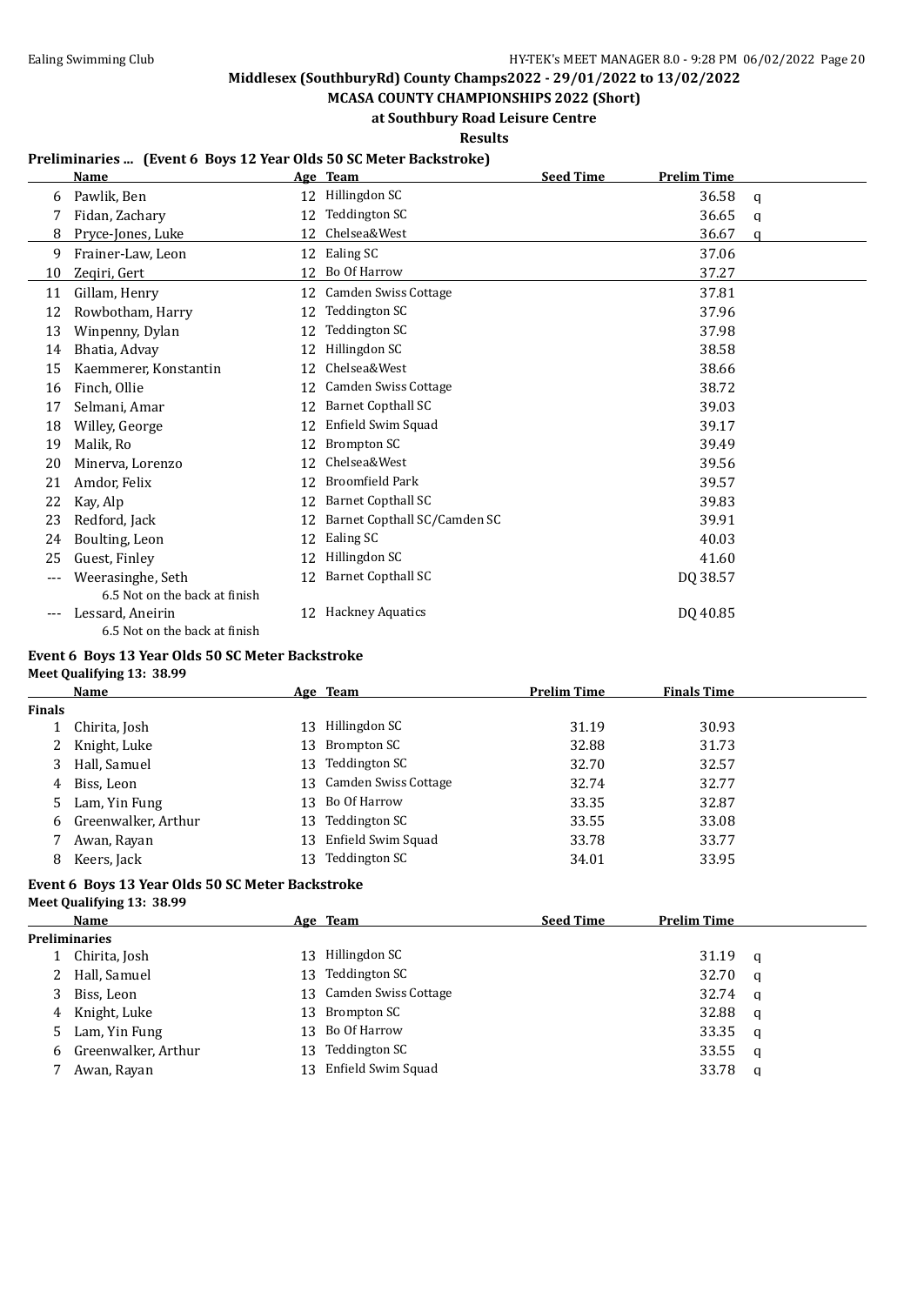**MCASA COUNTY CHAMPIONSHIPS 2022 (Short) at Southbury Road Leisure Centre**

**Results**

#### **Preliminaries ... (Event 6 Boys 13 Year Olds 50 SC Meter Backstroke)**

|    | Name                |    | Age Team                  | <b>Seed Time</b> | <b>Prelim Time</b> |   |
|----|---------------------|----|---------------------------|------------------|--------------------|---|
| 8  | Keers, Jack         | 13 | Teddington SC             |                  | 34.01              | a |
| 9  | Waissman, Louis     | 13 | Bo Of Harrow              |                  | 34.59              |   |
| 10 | Jazebi, Daniel      | 13 | Chelsea&West              |                  | 35.60              |   |
| 11 | Tatanov, Zdravko    | 13 | Enfield Swim Squad        |                  | 35.99              |   |
| 12 | Krol, Mateusz       | 13 | Chelsea&West              |                  | 36.32              |   |
| 13 | Kaye, Joe           | 13 | <b>Barnet Copthall SC</b> |                  | 36.64              |   |
| 14 | Toth, Kristof       | 13 | Hillingdon SC             |                  | 36.87              |   |
| 15 | Taboada, Sander     | 13 | Camden Swiss Cottage      |                  | 36.89              |   |
| 16 | Morgan, Malakai     | 13 | Enfield Swim Squad        |                  | 37.05              |   |
| 17 | Carstairs, Adam     | 13 | Bo Of Harrow              |                  | 37.44              |   |
| 18 | Gholami, Jason      | 13 | Camden Swiss Cottage      |                  | 37.57              |   |
| 19 | Lonnen, Frederick   | 13 | HounslowJets              |                  | 37.83              |   |
| 20 | Cinquegrana, Ciaran | 13 | Staines SC                |                  | 37.92              |   |
| 21 | Quinn, Logan        | 13 | Hillingdon SC             |                  | 38.36              |   |

## **Event 6 Boys 14 Year Olds 50 SC Meter Backstroke**

**Meet Qualifying 14: 36.92**

|               | Name              |    | Age Team                | <b>Prelim Time</b> | <b>Finals Time</b> |  |
|---------------|-------------------|----|-------------------------|--------------------|--------------------|--|
| <b>Finals</b> |                   |    |                         |                    |                    |  |
|               | Porter, Llewellyn |    | 14 Camden Swiss Cottage | 29.08              | 28.93              |  |
|               | 2 Roberts, Owen   |    | 14 Bo Of Harrow         | 30.22              | 29.34              |  |
| 3             | Pama, Charlie     |    | 14 Camden Swiss Cottage | 31.38              | 31.60              |  |
|               | 4 Jelbaoui, Amir  |    | 14 Barnet Copthall SC   | 32.27              | 31.72              |  |
|               | 5 Eler, Aslan     |    | 14 Chelsea&West         | 33.42              | 32.85              |  |
|               | 6 Pasheli, Sapir  |    | 14 Camden Swiss Cottage | 32.50              | 32.86              |  |
|               | Robinson, Edward  |    | 14 Chelsea&West         | 33.45              | 33.73              |  |
| 8             | Selmani, Yassin   | 14 | Barnet Copthall SC      | 33.28              | 33.75              |  |

#### **Event 6 Boys 14 Year Olds 50 SC Meter Backstroke**

**Meet Qualifying 14: 36.92**

| Name                      |                      |                      | <b>Seed Time</b>                                                                                                                                                                                                                             | <b>Prelim Time</b> |   |
|---------------------------|----------------------|----------------------|----------------------------------------------------------------------------------------------------------------------------------------------------------------------------------------------------------------------------------------------|--------------------|---|
|                           |                      |                      |                                                                                                                                                                                                                                              |                    |   |
| Porter, Llewellyn         |                      | Camden Swiss Cottage |                                                                                                                                                                                                                                              | 29.08              | q |
| Roberts, Owen             |                      | Bo Of Harrow         |                                                                                                                                                                                                                                              | 30.22              | a |
| Pama, Charlie             |                      |                      |                                                                                                                                                                                                                                              | 31.38              | a |
| Jelbaoui, Amir            |                      | Barnet Copthall SC   |                                                                                                                                                                                                                                              | 32.27              | q |
| Pasheli, Sapir            |                      |                      |                                                                                                                                                                                                                                              | 32.50              | q |
| Selmani, Yassin           |                      | Barnet Copthall SC   |                                                                                                                                                                                                                                              | 33.28              | q |
| Eler, Aslan               |                      |                      |                                                                                                                                                                                                                                              | 33.42              | q |
| Robinson, Edward          |                      |                      |                                                                                                                                                                                                                                              | 33.45              | a |
| Singh, Sauren             |                      |                      |                                                                                                                                                                                                                                              | 33.79              |   |
| Roberts, Thomas           |                      |                      |                                                                                                                                                                                                                                              | 33.95              |   |
| Mccarthy, Cian            |                      |                      |                                                                                                                                                                                                                                              | 33.98              |   |
| Streltsov, Daniel         |                      |                      |                                                                                                                                                                                                                                              | 34.25              |   |
| Metzgen, Daniel           | 14                   | Brompton SC          |                                                                                                                                                                                                                                              | 34.40              |   |
| Hitchcock, Malachy        | 14                   | Camden Swiss Cottage |                                                                                                                                                                                                                                              | 34.60              |   |
| Rasil, Danus              | 14                   | Hillingdon SC        |                                                                                                                                                                                                                                              | 34.63              |   |
| Preston, Christopher      | 14                   | Brompton SC          |                                                                                                                                                                                                                                              | 34.77              |   |
| Correa Colorado, Santiago | 14                   | Bethnal Green SC     |                                                                                                                                                                                                                                              | 34.83              |   |
|                           | <b>Preliminaries</b> |                      | Age Team<br>14<br>14<br>Camden Swiss Cottage<br>14<br>14<br>14 Camden Swiss Cottage<br>14<br>Chelsea&West<br>14<br>Chelsea&West<br>14<br>14 Camden Swiss Cottage<br>14 Hackney Aquatics<br>14 Anaconda SC<br>Natare W Lon/Chelsea&West<br>14 |                    |   |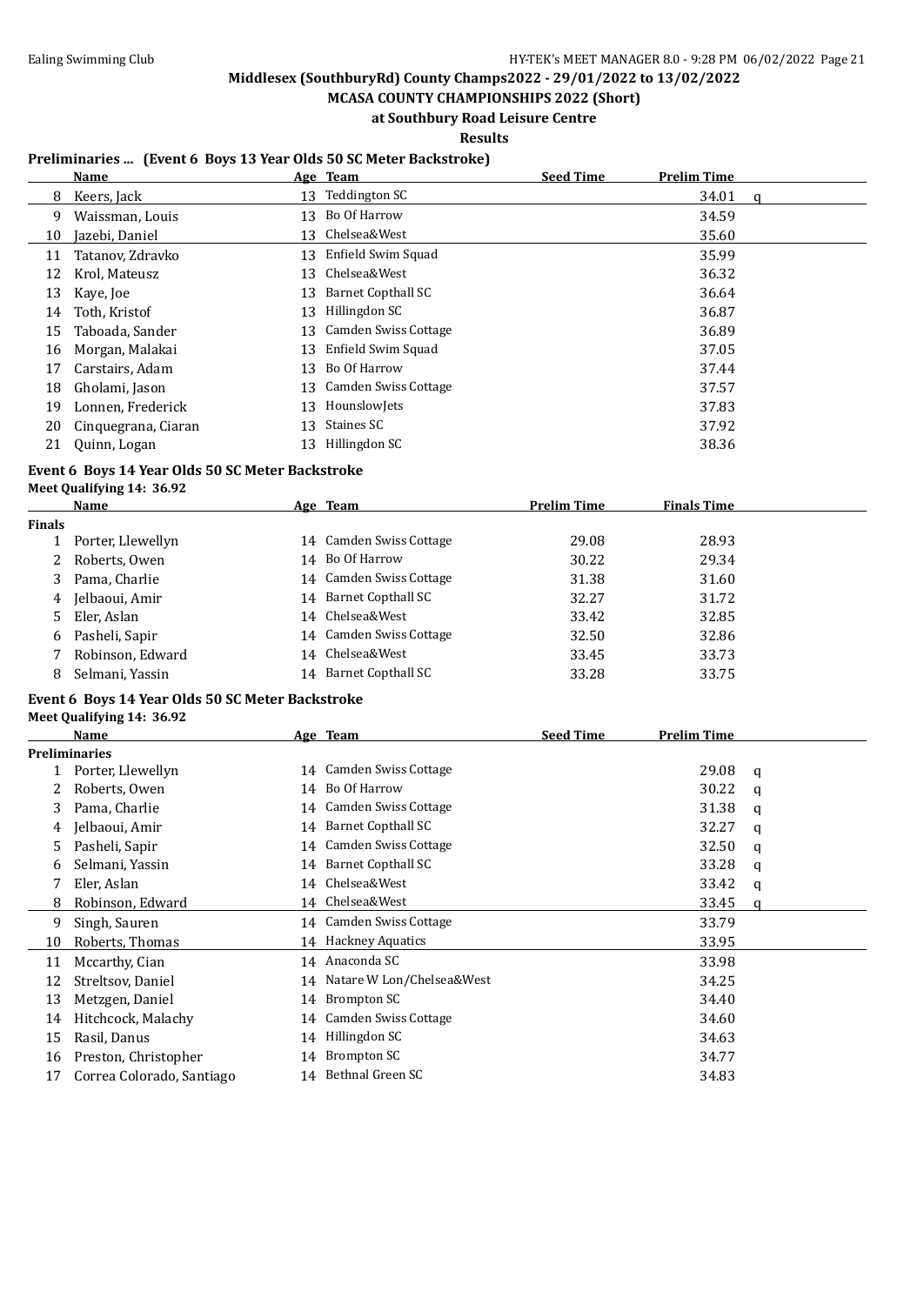$\overline{a}$ 

## **Middlesex (SouthburyRd) County Champs2022 - 29/01/2022 to 13/02/2022**

**MCASA COUNTY CHAMPIONSHIPS 2022 (Short) at Southbury Road Leisure Centre**

#### **Results**

#### **Preliminaries ... (Event 6 Boys 14 Year Olds 50 SC Meter Backstroke)**

|       | Name                       |    | Age Team                 | <b>Seed Time</b> | <b>Prelim Time</b> |
|-------|----------------------------|----|--------------------------|------------------|--------------------|
| 18    | Barrett, Dylan             |    | 14 Natare W Lon/Brompton |                  | 34.90              |
| 19    | Kimaro, David              |    | 14 Hackney Aquatics      |                  | 35.10              |
| 20    | Bramham, Cilian            |    | 14 Camden Swiss Cottage  |                  | 35.15              |
| 21    | Beran, Crosby              |    | 14 Hillingdon SC         |                  | 35.25              |
| 22    | Lesesne, Eric              |    | 14 Chelsea&West          |                  | 35.31              |
| 23    | Allinson-Rodrigues, Joshua |    | 14 Teddington SC         |                  | 35.38              |
| 24    | Duckworth, Asher           |    | 14 Hackney Aquatics      |                  | 35.60              |
| 25    | Fabbrani-Fearon, Luca      |    | 14 Haringey Aquatics     |                  | 35.65              |
| 26    | Lawrie, Jack               |    | 14 Enfield Swim Squad    |                  | 36.23              |
| 27    | Mihali, Patrick            |    | 14 Bo Of Harrow          |                  | 36.39              |
| 28    | Baduna, Finley             |    | 14 Hackney Aquatics      |                  | 36.70              |
| 29    | Gill. Nikita               | 14 | Chelsea&West             |                  | 36.74              |
| 30    | Bowden, Jake               |    | 14 Ealing SC             |                  | 37.33              |
| $---$ | Kostrzak, Filip            |    | 14 Chelsea&West          |                  | <b>NS</b>          |

#### **Event 6 Boys 15 Year Olds 50 SC Meter Backstroke Meet Qualifying 15: 35.36**

|               | Name               | Age Team                | <b>Prelim Time</b> | <b>Finals Time</b> |  |
|---------------|--------------------|-------------------------|--------------------|--------------------|--|
| <b>Finals</b> |                    |                         |                    |                    |  |
|               | 1 Flynn, Thomas    | 15 Barnet Copthall SC   | 29.92              | 29.52              |  |
|               | 2 Holder, Jakob    | 15 Teddington SC        | 31.01              | 30.83              |  |
|               | 3 Singer, Joshua   | 15 Enfield Swim Squad   | 31.76              | 31.29              |  |
|               | 4 Safonov, Greg    | 15 Staines SC           | 32.62              | 31.81              |  |
|               | 5 Barrot, Gabriel  | 15 Camden Swiss Cottage | 32.11              | 32.05              |  |
|               | 6 Odong, Saint     | 15 Brompton SC          | 32.24              | 32.65              |  |
|               | Mackintosh, Gustav | 15 Chelsea&West         | 32.39              | 32.73              |  |
| 8             | Biggs, Lincoln     | 15 Hillingdon SC        | 32.26              | 32.81              |  |

#### **Event 6 Boys 15 Year Olds 50 SC Meter Backstroke**

**Meet Qualifying 15: 35.36**

|    | <b>Name</b>            |    | Age Team                    | <b>Seed Time</b> | <b>Prelim Time</b> |   |
|----|------------------------|----|-----------------------------|------------------|--------------------|---|
|    | <b>Preliminaries</b>   |    |                             |                  |                    |   |
|    | Flynn, Thomas          | 15 | <b>Barnet Copthall SC</b>   |                  | 29.92              | a |
|    | Holder, Jakob          | 15 | Teddington SC               |                  | 31.01              | a |
| 3  | Singer, Joshua         | 15 | Enfield Swim Squad          |                  | 31.76              | q |
| 4  | Barrot, Gabriel        | 15 | Camden Swiss Cottage        |                  | 32.11              | q |
| 5. | Odong, Saint           | 15 | Brompton SC                 |                  | 32.24              | a |
| 6  | Biggs, Lincoln         | 15 | Hillingdon SC               |                  | 32.26              | q |
|    | Mackintosh, Gustav     | 15 | Chelsea&West                |                  | 32.39              | q |
| 8  | Safonov, Greg          | 15 | Staines SC                  |                  | 32.62              | a |
| 9  | Draganov, Dimi         | 15 | Chelsea&West                |                  | 32.89              |   |
| 10 | Sethi, Sanchit         | 15 | Bo Of Harrow                |                  | 32.94              |   |
| 11 | Dubey, Akash           | 15 | Hillingdon SC               |                  | 33.21              |   |
| 12 | Harris-Eze, Kenechukwu | 15 | <b>Barnet Copthall SC</b>   |                  | 33.22              |   |
| 13 | Nnaji, Angelo          | 15 | Hillingdon SC               |                  | 33.25              |   |
| 14 | Wilkes, Lee            | 15 | Hillingdon SC               |                  | 33.32              |   |
| 15 | Miceta, Damian         | 15 | <b>Camden Swiss Cottage</b> |                  | 33.43              |   |
| 16 | Pearson, Matthew       | 15 | Anaconda SC                 |                  | 33.59              |   |
| 17 | Barrios, Joshua        | 15 | Bo Of Harrow                |                  | 33.88              |   |
|    |                        |    |                             |                  |                    |   |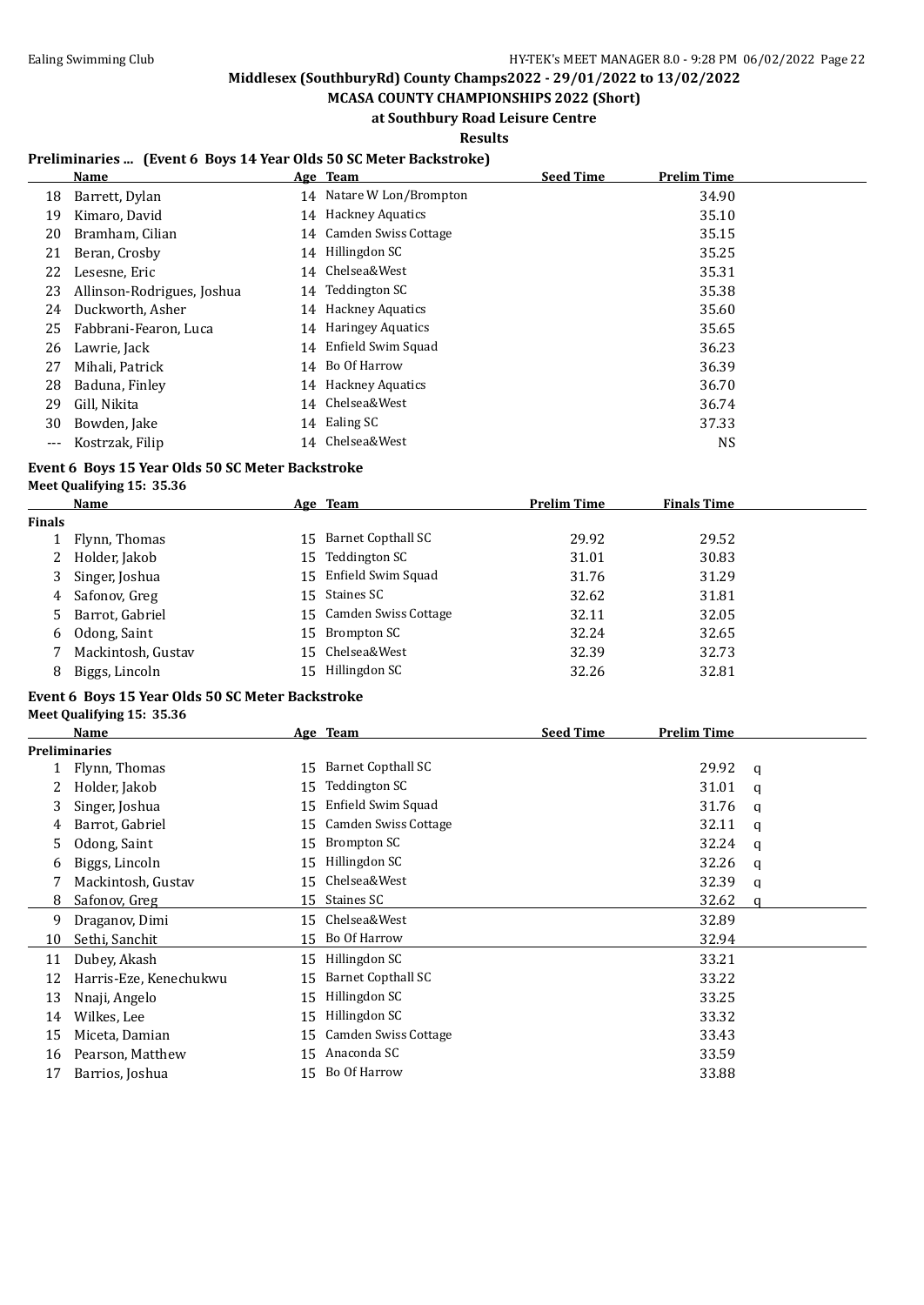#### **MCASA COUNTY CHAMPIONSHIPS 2022 (Short) at Southbury Road Leisure Centre**

## **Results**

#### **Preliminaries ... (Event 6 Boys 15 Year Olds 50 SC Meter Backstroke)**

|     | Name                 |     | <u>Age Team</u>       | <b>Seed Time</b> | <b>Prelim Time</b> |
|-----|----------------------|-----|-----------------------|------------------|--------------------|
| 18  | Otulak, Dawid        |     | 15 Bo Of Harrow       |                  | 34.57              |
| 19. | May, Andrew          |     | 15 Hillingdon SC      |                  | 34.63              |
|     | 20 Sarangi, Suryansh |     | 15 Enfield Swim Squad |                  | 34.74              |
| 21  | Gohar, Fabio         | 15. | Teddington SC         |                  | 35.34              |
| 22  | Sapsed, Bailey       |     | 15 Hillingdon SC      |                  | 35.63              |

#### **Event 6 Boys 16 Year Olds 50 SC Meter Backstroke**

**Meet Qualifying 16: 33.15**

|               | Name                        | Age Team              | <b>Prelim Time</b> | <b>Finals Time</b> |  |
|---------------|-----------------------------|-----------------------|--------------------|--------------------|--|
| <b>Finals</b> |                             |                       |                    |                    |  |
|               | Sesson-Farre, Nicolas       | 16 Chelsea&West       | 29.82              | 29.45              |  |
|               | 2 Pratt, Lanre              | 16 Chelsea&West       | 30.46              | 30.43              |  |
|               | 3 Thomas, Taran             | 16 Anaconda SC        | 30.98              | 30.55              |  |
|               | 4 Al-Khudairy, Yahya        | 16 Teddington SC      | 30.57              | 30.68              |  |
|               | 5 Griffith-Preprah, Kyrique | 16 Haringey Aquatics  | 31.19              | 31.47              |  |
| 6.            | Obeng, Godfrey              | 16 Enfield Swim Squad | 32.64              | 31.91              |  |
|               | Selwyn, Alec                | 16 Anaconda SC        | 33.44              | 33.04              |  |

#### **Event 6 Boys 16 Year Olds 50 SC Meter Backstroke**

#### **Meet Qualifying 16: 33.15**

|           | Name                        |    | Age Team              | <b>Seed Time</b> | <b>Prelim Time</b> |              |
|-----------|-----------------------------|----|-----------------------|------------------|--------------------|--------------|
|           | <b>Preliminaries</b>        |    |                       |                  |                    |              |
| $1 \quad$ | Sesson-Farre, Nicolas       |    | 16 Chelsea&West       |                  | 29.82              | $\mathbf{q}$ |
| 2         | Pratt, Lanre                |    | 16 Chelsea&West       |                  | 30.46              | $\mathbf{q}$ |
|           | 3 Al-Khudairy, Yahya        |    | 16 Teddington SC      |                  | 30.57              | q            |
| 4         | Thomas, Taran               |    | 16 Anaconda SC        |                  | 30.98              | q            |
|           | 5 Kisic, Damjan             |    | 16 Chelsea&West       |                  | 31.01              | q            |
|           | 6 Griffith-Preprah, Kyrique |    | 16 Haringey Aquatics  |                  | 31.19              | q            |
|           | Peters, Matthew             |    | 16 Chelsea&West       |                  | 31.53              | q            |
|           | 8 Obeng, Godfrey            |    | 16 Enfield Swim Squad |                  | 32.64              | a            |
| 9         | Remington, Alastair         | 16 | Ealing SC             |                  | 32.71              |              |
| 10        | Selwyn, Alec                |    | 16 Anaconda SC        |                  | 33.44              |              |

#### **Event 6 Boys 17 & Over 50 SC Meter Backstroke**

#### **Meet Qualifying 17&O: 30.50**

|               | Name                 |     | Age Team             | <b>Prelim Time</b> | <b>Finals Time</b> |  |
|---------------|----------------------|-----|----------------------|--------------------|--------------------|--|
| <b>Finals</b> |                      |     |                      |                    |                    |  |
|               | Soulas, Oskar        | 21  | Enfield Swim Squad   | 27.25              | 27.78              |  |
| 2             | Biss, Brandon        | 17  | Camden Swiss Cottage | 28.11              | 27.99              |  |
|               | Overton, Joe         | 18. | Enfield Swim Squad   | 28.48              | 28.52              |  |
|               | 4 Rudd, Jonathan     | 17  | Chelsea&West         | 28.99              | 29.13              |  |
|               | 5 Morgan, Aaron      |     | 25 Ealing SC         | 28.79              | 29.19              |  |
| 6.            | Williams, Harrison   | 18  | Ealing SC            | 29.68              | 29.55              |  |
|               | Divet, Antoine       |     | Camden Swiss Cottage | 30.31              | 30.17              |  |
|               | Brenner Tran, Thomas |     | Teddington SC        | 30.10              | 30.50              |  |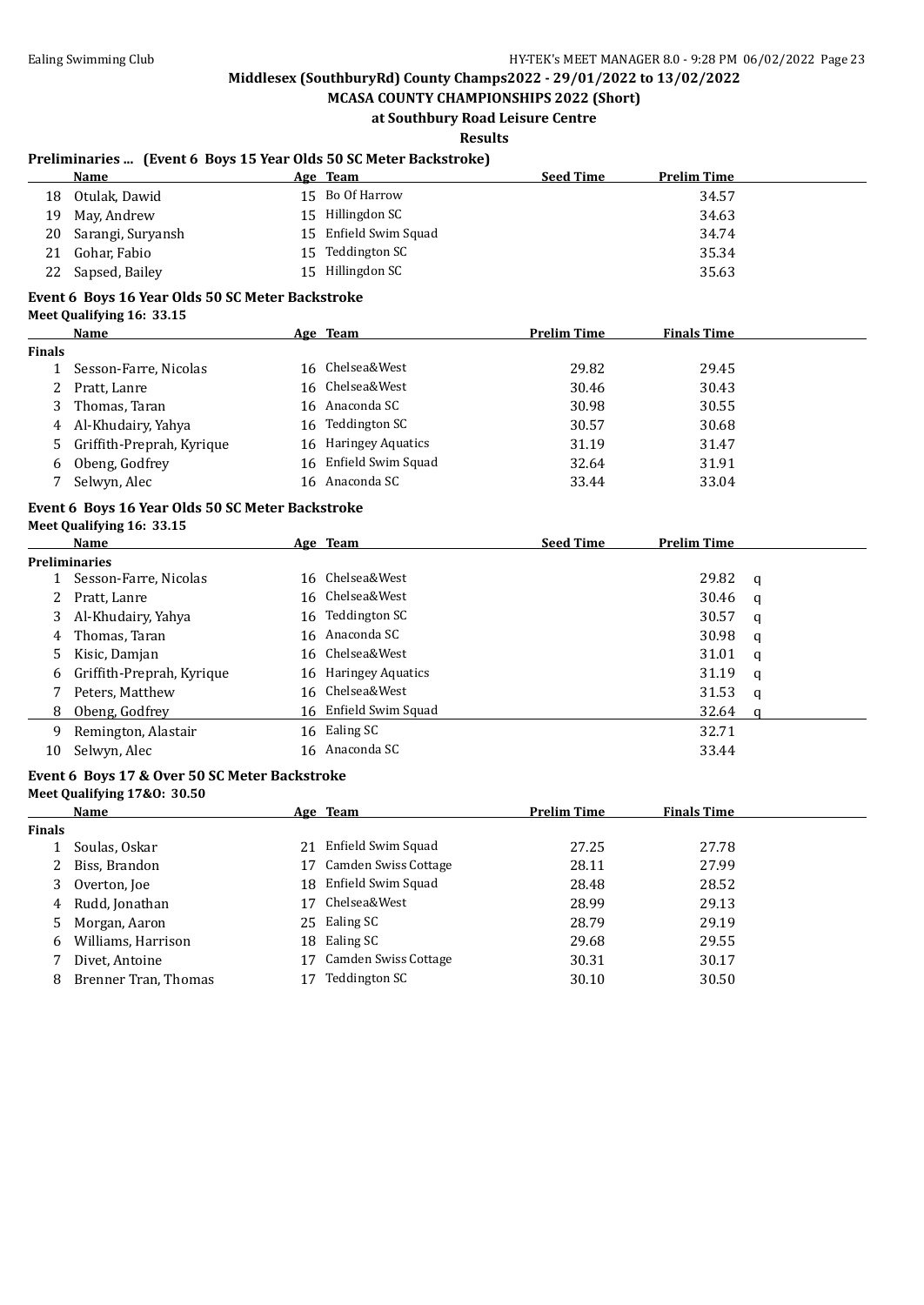**MCASA COUNTY CHAMPIONSHIPS 2022 (Short) at Southbury Road Leisure Centre**

## **Results**

#### **Event 6 Boys 17 & Over 50 SC Meter Backstroke Meet Qualifying 17&O: 30.50**

|       | <b>Name</b>          |    | Age Team                    | <b>Seed Time</b> | <b>Prelim Time</b> |   |
|-------|----------------------|----|-----------------------------|------------------|--------------------|---|
|       | <b>Preliminaries</b> |    |                             |                  |                    |   |
|       | Soulas, Oskar        | 21 | Enfield Swim Squad          |                  | 27.25              | a |
|       | Biss, Brandon        | 17 | <b>Camden Swiss Cottage</b> |                  | 28.11              | q |
| 3     | Overton, Joe         | 18 | Enfield Swim Squad          |                  | 28.48              | a |
| 4     | Morgan, Aaron        |    | 25 Ealing SC                |                  | 28.79              | a |
| 5     | Rudd, Jonathan       | 17 | Chelsea&West                |                  | 28.99              | a |
| 6     | Williams, Harrison   | 18 | Ealing SC                   |                  | 29.68              | q |
|       | Brenner Tran, Thomas | 17 | Teddington SC               |                  | 30.10              | a |
| 8     | Divet, Antoine       | 17 | Camden Swiss Cottage        |                  | 30.31              | a |
| 9     | Emerton, Matthew     | 18 | Hillingdon SC               |                  | 30.79              |   |
| 10    | Kelly, Josh          | 19 | Hillingdon SC               |                  | 31.12              |   |
| $---$ | Mahmutoglu, Jason    |    | 18 Chelsea&West             |                  | <b>NS</b>          |   |

#### **Event 7 Girls 10-11 100 SC Meter IM**

#### **Meet Qualifying 10-11: 1:37.50**

|               | Name                  |    | Age Team                 | <b>Prelim Time</b> | <b>Finals Time</b> |
|---------------|-----------------------|----|--------------------------|--------------------|--------------------|
| <b>Finals</b> |                       |    |                          |                    |                    |
|               | Orfanidis, Maya       |    | 10 Chelsea&West          | 1:23.41            | 1:21.60            |
|               | Porter, Eleanor       | 11 | Camden Swiss Cottage     | 1:25.13            | 1:23.57            |
|               | 3 Colquhoun, Maia     | 11 | Chelsea&West             | 1:25.04            | 1:25.52            |
|               | 4 Hurcombe, Lulu      | 11 | <b>Haringey Aquatics</b> | 1:25.63            | 1:27.01            |
| 5             | Nosinova, Sofia       | 11 | Barnet Copthall SC       | 1:25.82            | 1:27.09            |
| 6             | Willhoft-King, Phoebe |    | 11 Anaconda SC           | 1:32.59            | 1:29.99            |
|               | North, Zara           | 11 | Chelsea&West             | 1:29.75            | 1:30.07            |
| 8             | Dowd, Martha          |    | <b>Hackney Aquatics</b>  | 1:33.75            | 1:34.99            |
|               |                       |    |                          |                    |                    |

#### **Event 7 Girls 10-11 100 SC Meter IM Meet Qualifying 10-11: 1:37.50**

|       | Name                                    |    | Age Team                                                                                   | <b>Seed Time</b> | <b>Prelim Time</b> |   |
|-------|-----------------------------------------|----|--------------------------------------------------------------------------------------------|------------------|--------------------|---|
|       | <b>Preliminaries</b>                    |    |                                                                                            |                  |                    |   |
|       | Orfanidis, Maya                         | 10 | Chelsea&West                                                                               |                  | 1:23.41            | a |
|       | Colquhoun, Maia                         | 11 | Chelsea&West                                                                               |                  | 1:25.04            | q |
| 3     | Porter, Eleanor                         | 11 | <b>Camden Swiss Cottage</b>                                                                |                  | 1:25.13            | a |
| 4     | Hurcombe, Lulu                          | 11 | <b>Haringey Aquatics</b>                                                                   |                  | 1:25.63            | a |
| 5.    | Nosinova, Sofia                         | 11 | <b>Barnet Copthall SC</b>                                                                  |                  | 1:25.82            | a |
| 6     | North. Zara                             | 11 | Chelsea&West                                                                               |                  | 1:29.75            | a |
|       | Willhoft-King, Phoebe                   | 11 | Anaconda SC                                                                                |                  | 1:32.59            | a |
| 8     | Dowd, Martha                            | 11 | <b>Hackney Aquatics</b>                                                                    |                  | 1:33.75            |   |
| 9     | How, Ziggy                              | 11 | Brompton SC                                                                                |                  | 1:33.85            |   |
| $---$ | Da Silva, Jemima                        | 11 | Camden Swiss Cottage                                                                       |                  | DO 1:22.30         |   |
|       |                                         |    | 7.6 Did not touch at turn or finish with both hands, or touch not simultaneous or hands no |                  |                    |   |
| ---   | Garner, Mia                             | 11 | Bo Of Harrow                                                                               |                  | DO 1:28.14         |   |
|       | 4.4 Start before starting signal - misc |    |                                                                                            |                  |                    |   |
| ---   | Mahoney, Chloe                          | 10 | Brompton SC                                                                                |                  | <b>NS</b>          |   |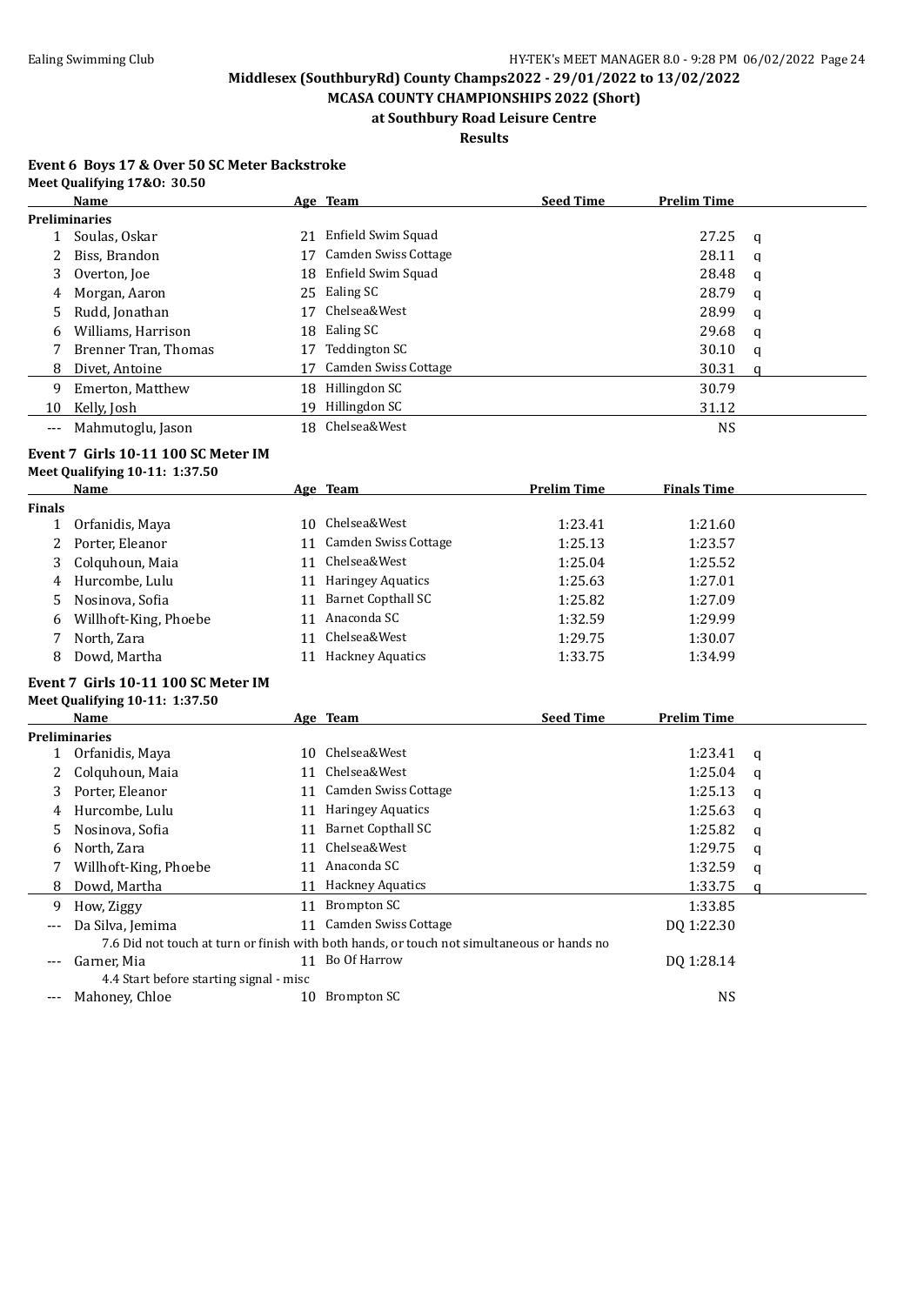**MCASA COUNTY CHAMPIONSHIPS 2022 (Short) at Southbury Road Leisure Centre**

**Results**

#### **Event 7 Girls 12 Year Olds 100 SC Meter IM Meet Qualifying 12: 1:31.50**

|        | Name                                                                                       |    | Age Team                  | <b>Prelim Time</b> | <b>Finals Time</b> |   |
|--------|--------------------------------------------------------------------------------------------|----|---------------------------|--------------------|--------------------|---|
| Finals |                                                                                            |    |                           |                    |                    |   |
| 1      | Nurney, Alexandra                                                                          |    | 12 Camden Swiss Cottage   | 1:14.00            | 1:13.27            |   |
| 2      | Shao, Charlotte                                                                            |    | 12 Camden Swiss Cottage   | 1:15.51            | 1:13.83            |   |
| 3      | Fielding, Amy                                                                              |    | 12 Camden Swiss Cottage   | 1:17.39            | 1:17.56            |   |
| 4      | Paisley, Delilah                                                                           | 12 | Teddington SC             | 1:19.28            | 1:17.97            |   |
| 5      | Singer, Eleanor                                                                            | 12 | Enfield Swim Squad        | 1:22.03            | 1:19.11            |   |
| 6      | Baring, Olivia                                                                             | 12 | <b>Brompton SC</b>        | 1:18.67            | 1:20.19            |   |
| 7      | Ingleton, Isobella                                                                         | 12 | Ealing SC                 | 1:20.53            | 1:20.40            |   |
| 8      | Olszewska, Nadia                                                                           | 12 | <b>Barnet Copthall SC</b> | 1:21.74            | 1:21.14            |   |
|        | Event 7 Girls 12 Year Olds 100 SC Meter IM                                                 |    |                           |                    |                    |   |
|        | Meet Qualifying 12: 1:31.50                                                                |    |                           |                    |                    |   |
|        | Name                                                                                       |    | Age Team                  | <b>Seed Time</b>   | <b>Prelim Time</b> |   |
|        | <b>Preliminaries</b>                                                                       |    |                           |                    |                    |   |
| 1      | Nurney, Alexandra                                                                          |    | 12 Camden Swiss Cottage   |                    | 1:14.00            | q |
| 2      | Shao, Charlotte                                                                            |    | 12 Camden Swiss Cottage   |                    | 1:15.51            | q |
| 3      | Fielding, Amy                                                                              |    | 12 Camden Swiss Cottage   |                    | 1:17.39            | q |
| 4      | Baring, Olivia                                                                             |    | 12 Brompton SC            |                    | 1:18.67            | q |
| 5      | Paisley, Delilah                                                                           |    | 12 Teddington SC          |                    | 1:19.28            | q |
| 6      | Ingleton, Isobella                                                                         |    | 12 Ealing SC              |                    | 1:20.53            | q |
| 7      | Olszewska, Nadia                                                                           |    | 12 Barnet Copthall SC     |                    | 1:21.74            | q |
| 8      | Singer, Eleanor                                                                            |    | 12 Enfield Swim Squad     |                    | 1:22.03            | a |
| 9      | Zobel, Ellie                                                                               |    | 12 Camden Swiss Cottage   |                    | 1:22.16            |   |
| 10     | Ruzzaman, Ruby                                                                             |    | 12 Camden Swiss Cottage   |                    | 1:22.35            |   |
| 11     | Hovell, Tamar                                                                              |    | 12 Ealing SC              |                    | 1:22.53            |   |
| 12     | Byron Nour, Laila                                                                          |    | 12 Bo Of Harrow           |                    | 1:23.95            |   |
| 13     | Vendramin Giardina, Vittoria                                                               | 12 | <b>Brompton SC</b>        |                    | 1:24.01            |   |
| 14     | Yardley, Grace                                                                             |    | 12 Brompton SC            |                    | 1:24.37            |   |
| 15     | Storey, India                                                                              | 12 | <b>Brompton SC</b>        |                    | 1:25.36            |   |
| 16     | Turburan, Julia                                                                            | 12 | <b>Brompton SC</b>        |                    | 1:26.02            |   |
| 17     | Hanson, Amy                                                                                |    | 12 Haringey Aquatics      |                    | 1:26.17            |   |
| 18     | Sagar, Tabitha                                                                             | 12 | <b>Teddington SC</b>      |                    | 1:26.52            |   |
| 19     | Tiller, Lily - Rose                                                                        | 12 | Staines SC                |                    | 1:26.64            |   |
| 20     | Daniels, Sakura                                                                            | 12 | Bethnal Green SC          |                    | 1:26.91            |   |
| 21     | Trusted, Summer                                                                            | 12 | <b>Brompton SC</b>        |                    | 1:27.27            |   |
| 22     | Merifield, Hannah                                                                          | 12 | <b>Broomfield Park</b>    |                    | 1:27.51            |   |
| 23     | Alden, Amelia                                                                              |    | 12 Barnet Copthall SC     |                    | 1:27.59            |   |
| 24     | Dyakonyuk, Vasi                                                                            |    | 12 Chelsea&West           |                    | 1:27.88            |   |
| 25     | James, Francesca                                                                           | 12 | <b>Teddington SC</b>      |                    | 1:28.46            |   |
| 26     | Bunimovich, Olivia                                                                         | 12 | Chelsea&West              |                    | 1:29.45            |   |
| 27     | Yee, Lexie                                                                                 |    | 12 Brompton SC            |                    | 1:30.73            |   |
| $---$  | Meges, Olivia                                                                              |    | 12 Barnet Copthall SC     |                    | DQ 1:26.91         |   |
|        | 8.4 Did not touch at turn or finish with both hands or touch not simultaneous or hands sep |    |                           |                    |                    |   |
| ---    | Whiteman, Isabella                                                                         |    | 12 Brompton SC            |                    | <b>NS</b>          |   |
| $--$   | Pryce-Jones, Luke                                                                          |    | 12 Chelsea&West           |                    | <b>NS</b>          |   |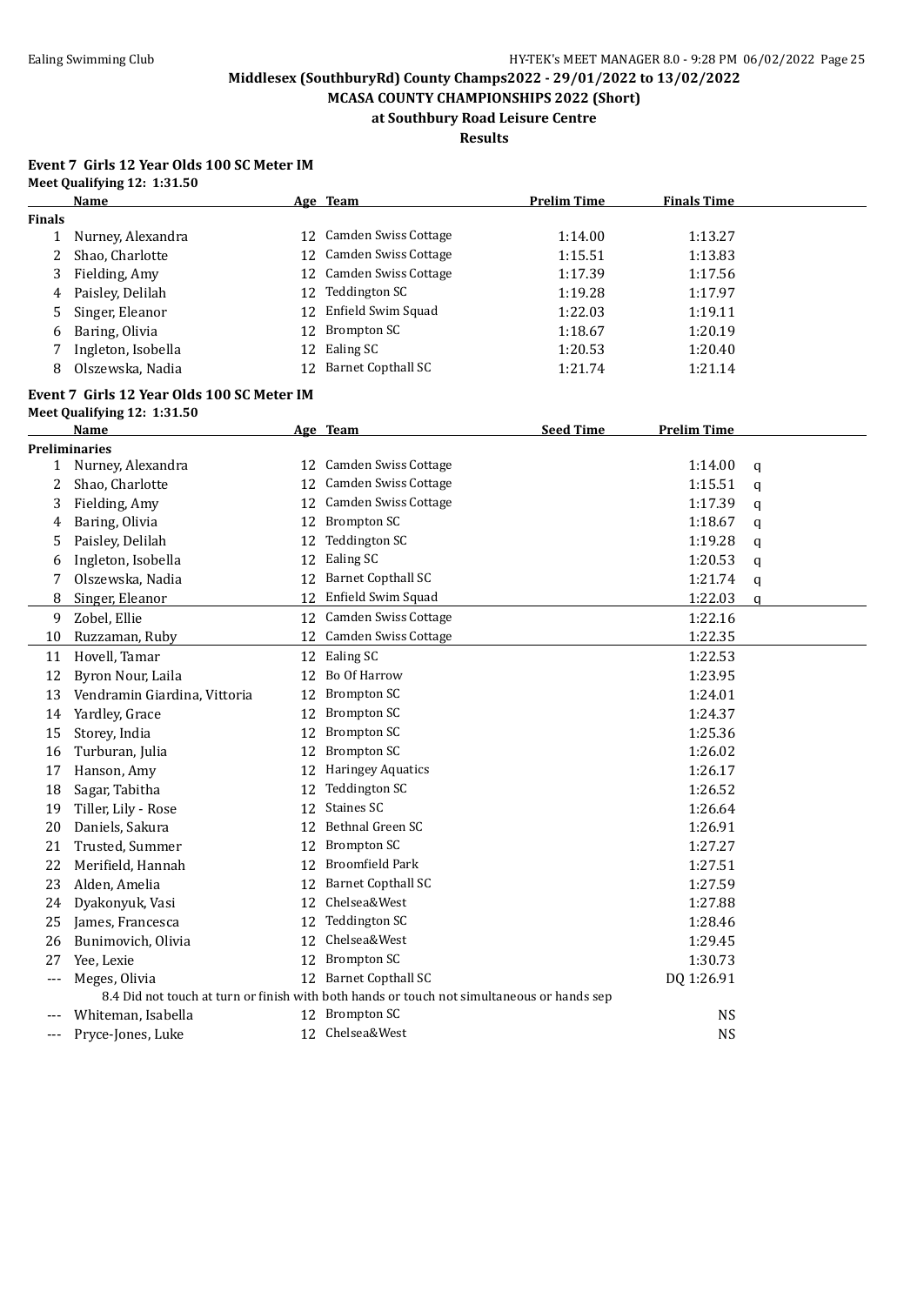**MCASA COUNTY CHAMPIONSHIPS 2022 (Short) at Southbury Road Leisure Centre**

**Results**

#### **Event 7 Girls 13 Year Olds 100 SC Meter IM Meet Qualifying 13: 1:27.50**

|               | Name                                       |    | Age Team                                                                                   | <b>Prelim Time</b> | <b>Finals Time</b> |   |
|---------------|--------------------------------------------|----|--------------------------------------------------------------------------------------------|--------------------|--------------------|---|
| <b>Finals</b> |                                            |    |                                                                                            |                    |                    |   |
| 1             | Thanassoulas, Isabella                     |    | 13 Camden Swiss Cottage                                                                    | 1:13.69            | 1:11.90            |   |
| 2             | Kuduma, Elizabete                          | 13 | <b>Brompton SC</b>                                                                         | 1:18.42            | 1:16.82            |   |
| 3             | Onobrauche, Malaika                        | 13 | <b>Barnet Copthall SC</b>                                                                  | 1:16.96            | 1:17.54            |   |
| 4             | Zobek, Olivia                              | 13 | Chelsea&West                                                                               | 1:17.90            | 1:17.97            |   |
| 5             | Jackson, Tess                              | 13 | Camden Swiss Cottage                                                                       | 1:20.08            | 1:18.44            |   |
| 6             | Kc, Evanshui                               | 13 | Ealing SC                                                                                  | 1:19.83            | 1:18.80            |   |
| 7             | Man, Alice                                 | 13 | Natare W Lon/Brompton                                                                      | 1:19.59            | 1:19.91            |   |
| 8             | Main, Rosie                                | 13 | <b>Brompton SC</b>                                                                         | 1:19.86            | 1:20.27            |   |
|               | Event 7 Girls 13 Year Olds 100 SC Meter IM |    |                                                                                            |                    |                    |   |
|               | Meet Qualifying 13: 1:27.50                |    |                                                                                            |                    |                    |   |
|               | Name                                       |    | Age Team                                                                                   | <b>Seed Time</b>   | <b>Prelim Time</b> |   |
|               | <b>Preliminaries</b>                       |    | 13 Camden Swiss Cottage                                                                    |                    |                    |   |
| 1             | Thanassoulas, Isabella                     |    | <b>Barnet Copthall SC</b>                                                                  |                    | 1:13.69            | q |
| 2             | Onobrauche, Malaika                        | 13 | Chelsea&West                                                                               |                    | 1:16.96            | q |
| 3             | Zobek, Olivia                              | 13 | <b>Brompton SC</b>                                                                         |                    | 1:17.90            | q |
| 4             | Kuduma, Elizabete                          | 13 | Natare W Lon/Brompton                                                                      |                    | 1:18.42            | q |
| 5             | Man, Alice                                 | 13 | 13 Ealing SC                                                                               |                    | 1:19.59<br>1:19.83 | q |
| 6             | Kc, Evanshui                               |    | 13 Brompton SC                                                                             |                    |                    | q |
| 7             | Main, Rosie                                |    |                                                                                            |                    | 1:19.86            | q |
| 8             | Jackson, Tess                              | 13 | Camden Swiss Cottage                                                                       |                    | 1:20.08            | a |
| 9             | Dramitinos, Eva                            |    | 13 Chelsea&West                                                                            |                    | 1:20.15            |   |
| 10            | Sharrock, Alice                            |    | 13 Bo Of Harrow                                                                            |                    | 1:20.40            |   |
| 11            | Moustakas, Elizabeth                       |    | 13 Chelsea&West                                                                            |                    | 1:20.42            |   |
| 12            | Zaimi, Chloe                               |    | 13 Chelsea&West                                                                            |                    | 1:20.46            |   |
| 13            | Mackintosh, Dudu                           |    | 13 Chelsea&West                                                                            |                    | 1:20.60            |   |
| 14            | Riach, Rebecca                             |    | 13 Hillingdon SC                                                                           |                    | 1:21.49            |   |
| 15            | Cucu, Olivia Christie                      |    | 13 Barnet Copthall SC                                                                      |                    | 1:21.93            |   |
| 16            | Bellass, Rosa                              |    | 13 Camden Swiss Cottage                                                                    |                    | 1:22.49            |   |
| 17            | Allen, Eve                                 |    | 13 Hillingdon SC                                                                           |                    | 1:22.76            |   |
| 18            | Sharman, Xanthe                            |    | 13 Brompton SC                                                                             |                    | 1:22.78            |   |
| 19            | Charalambous, Selena                       | 13 | <b>Haringey Aquatics</b>                                                                   |                    | 1:23.35            |   |
| 20            | Zoumidou, Carla                            | 13 | Ealing SC                                                                                  |                    | 1:23.54            |   |
| $*21$         | Panayi, Zoe                                |    | 13 Barnet Copthall SC                                                                      |                    | 1:23.91            |   |
| $*21$         | Elias, Antonia                             |    | 13 Barnet Copthall SC                                                                      |                    | 1:23.91            |   |
| 23            | Al Faisal, Maya                            |    | 13 Chelsea&West                                                                            |                    | 1:24.97            |   |
| 24            | Snow, Theresa                              |    | 13 HounslowJets                                                                            |                    | 1:25.37            |   |
| 25            | Pitzer, Alice                              | 13 | <b>Teddington SC</b>                                                                       |                    | 1:25.44            |   |
| 26            | Trincano, Jade                             | 13 | Chelsea&West                                                                               |                    | 1:25.98            |   |
| 27            | Musto, Emi                                 | 13 | Camden Swiss Cottage                                                                       |                    | 1:26.23            |   |
| 28            | Barrios, Hannah                            |    | 13 Bo Of Harrow                                                                            |                    | 1:26.87            |   |
| $---$         | Maclean, Daisy                             |    | 13 Camden Swiss Cottage                                                                    |                    | DQ 1:21.01         |   |
|               |                                            |    | 7.6 Did not touch at turn or finish with both hands, or touch not simultaneous or hands no |                    |                    |   |
| $---$         | Griffin, Penelope                          |    | 13 Brompton SC                                                                             |                    | <b>NS</b>          |   |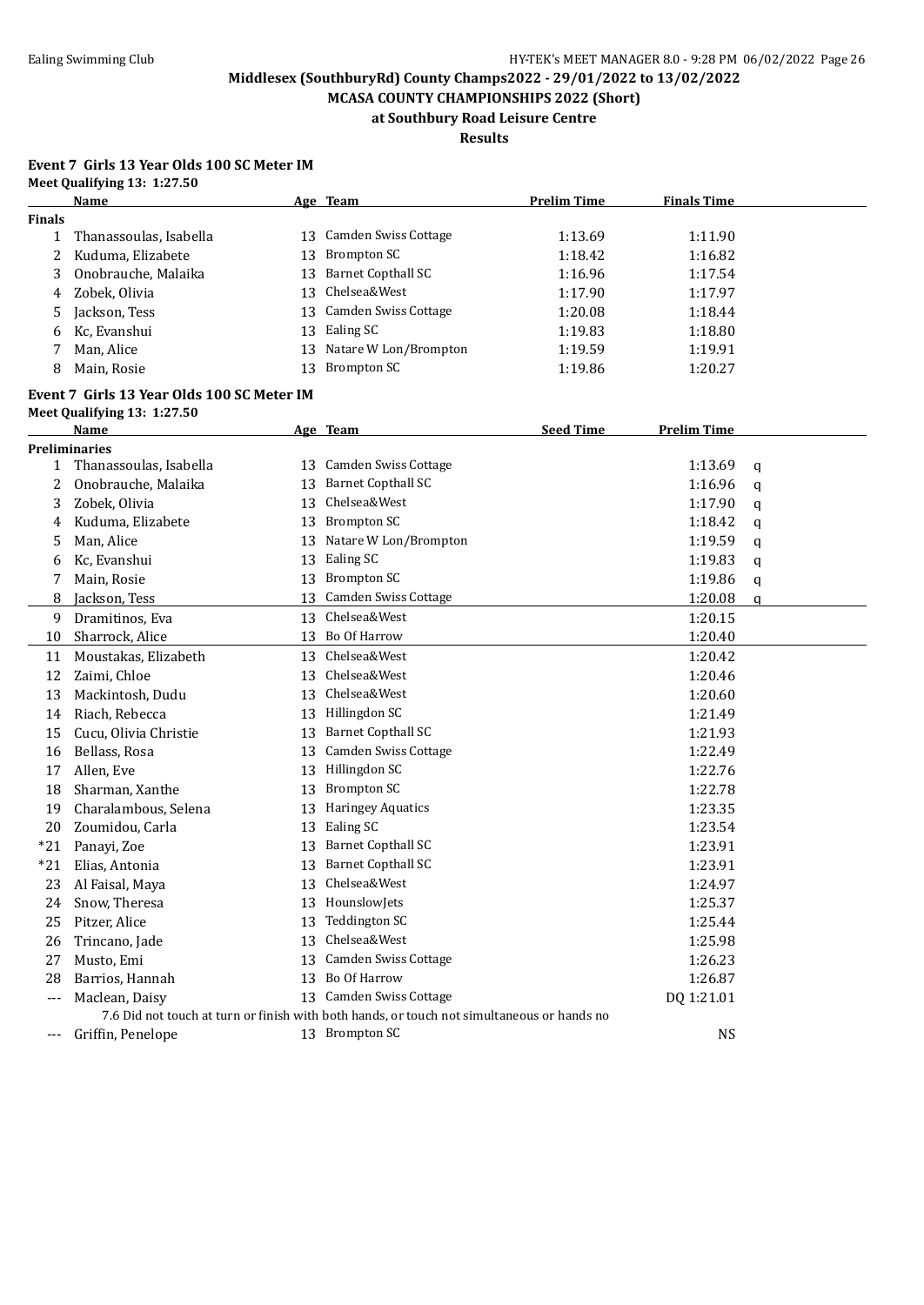**MCASA COUNTY CHAMPIONSHIPS 2022 (Short) at Southbury Road Leisure Centre**

**Results**

#### **Event 7 Girls 14 Year Olds 100 SC Meter IM Meet Qualifying 14: 1:21.50**

|               | <b>Name</b>                                |    | Age Team                                                                                   | <b>Prelim Time</b> | <b>Finals Time</b> |          |
|---------------|--------------------------------------------|----|--------------------------------------------------------------------------------------------|--------------------|--------------------|----------|
| <b>Finals</b> |                                            |    |                                                                                            |                    |                    |          |
| $\mathbf{1}$  | Guimond-Beetham, Ines                      |    | 14 Camden Swiss Cottage                                                                    | 1:08.46            | 1:07.85            |          |
| 2             | Jenkins, Clare                             |    | 14 Natare W Lon/Brompton                                                                   | 1:09.82            | 1:08.62            |          |
| 3             | Shchepovskikh, Ksenia                      |    | 14 Camden Swiss Cottage                                                                    | 1:10.50            | 1:09.02            |          |
| 4             | Wagjiani, Ayla                             |    | 14 Hillingdon SC                                                                           | 1:12.09            | 1:12.27            |          |
| 5             | Jamal, Bianca                              |    | 14 Camden Swiss Cottage                                                                    | 1:12.29            | 1:13.16            |          |
| 6             | Tyner, Jessica                             |    | 14 Enfield Swim Squad                                                                      | 1:16.85            | 1:16.33            |          |
| 7             | Reder, Lilianna                            |    | 14 L B Hounslow                                                                            | 1:16.74            | 1:17.12            |          |
| 8             | Tohme, Chloe                               |    | 14 Brompton SC                                                                             | 1:17.08            | 1:18.01            |          |
|               | Event 7 Girls 14 Year Olds 100 SC Meter IM |    |                                                                                            |                    |                    |          |
|               | Meet Qualifying 14: 1:21.50                |    |                                                                                            |                    |                    |          |
|               | <b>Name</b>                                |    | Age Team                                                                                   | <b>Seed Time</b>   | <b>Prelim Time</b> |          |
|               | <b>Preliminaries</b>                       |    |                                                                                            |                    |                    |          |
|               | 1 Guimond-Beetham, Ines                    |    | 14 Camden Swiss Cottage                                                                    |                    | 1:08.46            | q        |
| 2             | Jenkins, Clare                             |    | 14 Natare W Lon/Brompton                                                                   |                    | 1:09.82            | q        |
| 3             | Shchepovskikh, Ksenia                      |    | 14 Camden Swiss Cottage                                                                    |                    | 1:10.50            | q        |
| 4             | Wagjiani, Ayla                             |    | 14 Hillingdon SC                                                                           |                    | 1:12.09            | q        |
| 5             | Jamal, Bianca                              |    | 14 Camden Swiss Cottage                                                                    |                    | 1:12.29            | a        |
| 6             | Reder, Lilianna                            |    | 14 L B Hounslow                                                                            |                    | 1:16.74            | q        |
|               | Tyner, Jessica                             |    | 14 Enfield Swim Squad                                                                      |                    | 1:16.85            | q        |
| 8             | Tohme, Chloe                               |    | 14 Brompton SC                                                                             |                    | 1:17.08            | $\alpha$ |
| 9             | Karagianni, Anisa                          |    | 14 L B Hounslow                                                                            |                    | 1:17.22            |          |
| 10            | Noffke, Emma                               |    | 14 Camden Swiss Cottage                                                                    |                    | 1:17.26            |          |
| 11            | Osorio, Keira                              |    | 14 Chelsea&West                                                                            |                    | 1:17.64            |          |
| 12            | Bowman, Agynes                             |    | 14 Hackney Aquatics                                                                        |                    | 1:17.80            |          |
| 13            | Beletskaya, Anna                           |    | 14 Enfield Swim Squad                                                                      |                    | 1:17.88            |          |
| 14            | Young, Evie                                | 14 | <b>Teddington SC</b>                                                                       |                    | 1:18.17            |          |
| $*15$         | Evans, Chloe                               | 14 | <b>Brompton SC</b>                                                                         |                    | 1:18.45            |          |
| $*15$         | Botha, Lila                                |    | 14 Ealing SC                                                                               |                    | 1:18.45            |          |
| 17            | Leksander, Laura                           |    | 14 Bo Of Harrow                                                                            |                    | 1:18.48            |          |
| 18            | Loynes, Isabella                           |    | 14 Brompton SC                                                                             |                    | 1:18.58            |          |
| 19            | Bonfiglio, Dahlia                          |    | 14 Chelsea&West                                                                            |                    | 1:18.86            |          |
| 20            | Wyatt, Eloise                              |    | 14 Staines SC                                                                              |                    | 1:18.98            |          |
| 21            | Self, Daisy                                |    | 14 Ealing SC                                                                               |                    | 1:19.00            |          |
| 22            | Kurati, Kaltrina                           |    | 14 Chelsea&West                                                                            |                    | 1:19.16            |          |
| 23            | Gilberti, Elena                            |    | 14 Brompton SC                                                                             |                    | 1:23.10            |          |
| $---$         | Gill, Jaspreet                             |    | 14 Ealing SC                                                                               |                    | DQ 1:21.33         |          |
|               |                                            |    | 7.6 Did not touch at turn or finish with both hands, or touch not simultaneous or hands no |                    |                    |          |

#### **Event 7 Girls 15 Year Olds 100 SC Meter IM**

#### **Meet Qualifying 15: 1:19.50**

|               | Name                 | Age | Team                     | <b>Prelim Time</b> | <b>Finals Time</b> |
|---------------|----------------------|-----|--------------------------|--------------------|--------------------|
| <b>Finals</b> |                      |     |                          |                    |                    |
|               | Bunimovich, Victoria |     | 15 Chelsea&West          | 1:13.34            | 1:12.24            |
|               | 2 Weaver, Poppy      | 15  | Teddington SC            | 1:13.76            | 1:13.85            |
|               | Holt, Ava            | 15  | Teddington SC            | 1:15.29            | 1:14.94            |
| 4             | Man, Katie           |     | 15 Natare W Lon/Brompton | 1:16.08            | 1:15.45            |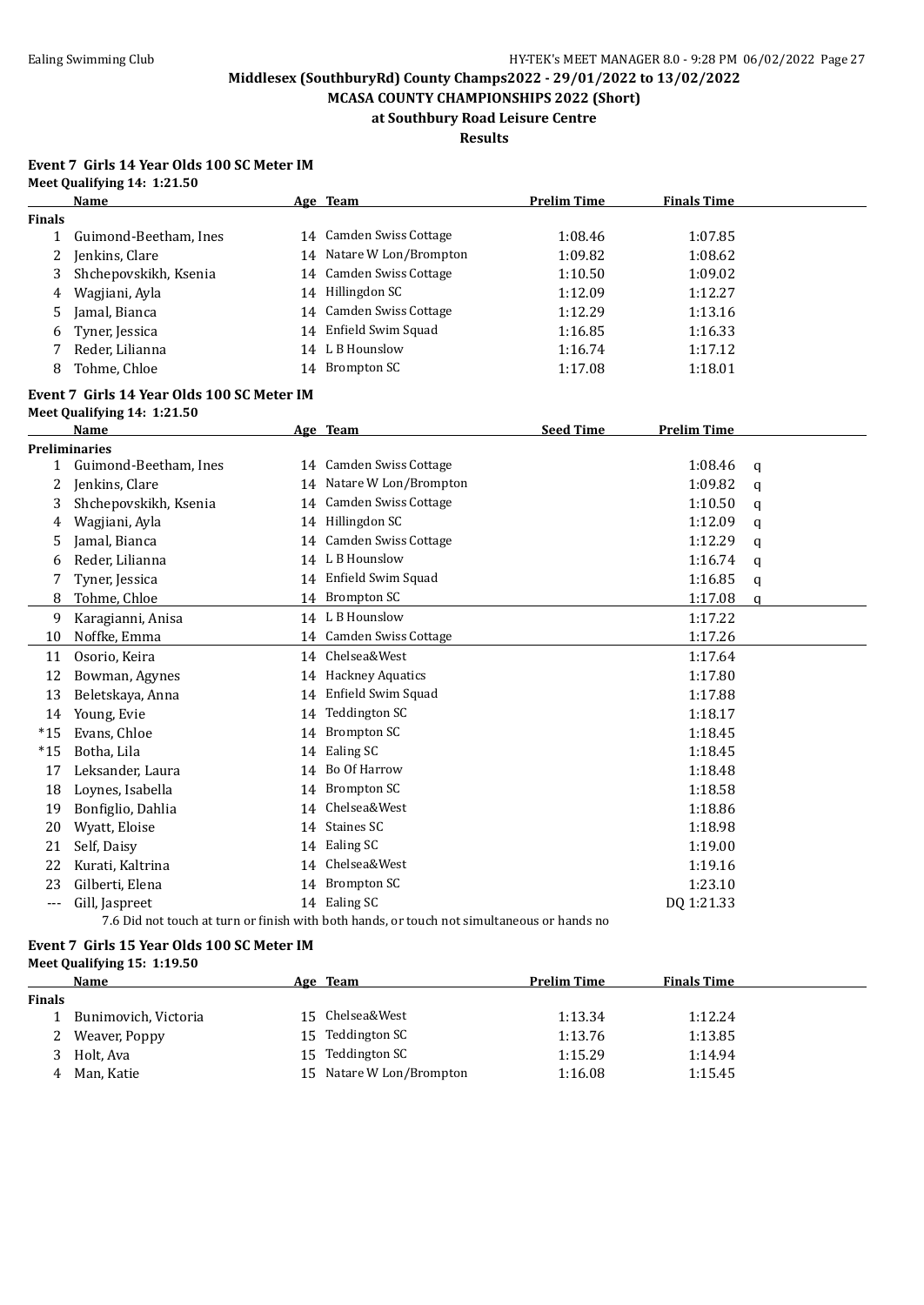**MCASA COUNTY CHAMPIONSHIPS 2022 (Short) at Southbury Road Leisure Centre**

## **Results**

#### **Finals ... (Event 7 Girls 15 Year Olds 100 SC Meter IM)**

|    | Philais  Tevent / Girls 15 fear Olus 100 Sc Meter IMT |     |                          |                    |                    |   |
|----|-------------------------------------------------------|-----|--------------------------|--------------------|--------------------|---|
|    | Name                                                  |     | Age Team                 | <b>Prelim Time</b> | <b>Finals Time</b> |   |
| 5  | Enright, Holly                                        | 15  | Hillingdon SC            | 1:17.40            | 1:16.52            |   |
| 6  | Zarkovic, Mia                                         | 15  | Brompton SC              | 1:16.15            | 1:16.86            |   |
|    | Grzybek, Maja                                         | 15  | <b>Haringey Aquatics</b> | 1:17.64            | 1:17.60            |   |
| 8  | Byass, Lila                                           | 15  | Camden Swiss Cottage     | 1:17.66            | 1:18.12            |   |
|    | Event 7 Girls 15 Year Olds 100 SC Meter IM            |     |                          |                    |                    |   |
|    | Meet Qualifying 15: 1:19.50                           |     |                          |                    |                    |   |
|    | Name                                                  |     | Age Team                 | <b>Seed Time</b>   | <b>Prelim Time</b> |   |
|    | <b>Preliminaries</b>                                  |     |                          |                    |                    |   |
|    | Bunimovich, Victoria                                  | 15  | Chelsea&West             |                    | 1:13.34            | q |
|    | Weaver, Poppy                                         | 15  | Teddington SC            |                    | 1:13.76            | a |
| 3  | Holt, Ava                                             | 15  | Teddington SC            |                    | 1:15.29            | a |
| 4  | Man, Katie                                            | 15  | Natare W Lon/Brompton    |                    | 1:16.08            | a |
| 5  | Zarkovic, Mia                                         | 15  | Brompton SC              |                    | 1:16.15            | a |
| 6  | Enright, Holly                                        | 15  | Hillingdon SC            |                    | 1:17.40            | a |
|    | Grzybek, Maja                                         | 15  | <b>Haringey Aquatics</b> |                    | 1:17.64            | a |
| 8  | Byass, Lila                                           | 15  | Camden Swiss Cottage     |                    | 1:17.66            | a |
| 9  | Smethurst, Evelyn                                     | 15  | HounslowJets             |                    | 1:18.44            |   |
| 10 | Adams, Holly                                          | 15. | Staines SC               |                    | 1:19.22            |   |

| 11 Martin, Faith     | 15 Hounslowlets | 1:19.65    |
|----------------------|-----------------|------------|
| 12 Golding, Mia      | 15 Staines SC   | 1:19.73    |
| 13 Butterworth, Edie | 15 Anaconda SC  | 1:19.82    |
| --- Down. Alexandra  | 15 HounslowJets | DO 1:16.96 |
|                      |                 |            |

7.6 Did not touch at turn or finish with both hands, or touch not simultaneous or hands no

## **Event 7 Girls 16 Year Olds 100 SC Meter IM**

#### **Meet Qualifying 16: 1:17.00 Age Team Prelim Time Finals Time Finals** 1 Hayes, Mabel 16 Anaconda SC 1:08.77 1:07.68 2 Grove, Thomasina 16 Chelsea&West 1:08.52 1:08.90 3 Adelaja, Toluwani 16 Barnet Copthall SC 1:11.33 1:10.75 4 Dewhurst, Annabel 16 Anaconda SC 1:10.62 1:11.93 5 Waite, Lily 16 Anaconda SC 1:12.78 1:12.03 6 Jeffs, Beatrice 16 Hillingdon SC 1:11.99 1:12.11 7 Mcclune, Elizabeth 16 Staines SC 1:13.25 1:13.87 8 Van Zyl, Kayla 16 Hillingdon SC 1:13.53 1:14.93

#### **Event 7 Girls 16 Year Olds 100 SC Meter IM Meet Qualifying 16: 1:17.00**

|   | Name                 | Age Team              | <b>Seed Time</b> | <b>Prelim Time</b> |          |
|---|----------------------|-----------------------|------------------|--------------------|----------|
|   | <b>Preliminaries</b> |                       |                  |                    |          |
|   | Grove, Thomasina     | 16 Chelsea&West       |                  | $1:08.52$ q        |          |
|   | 2 Hayes, Mabel       | 16 Anaconda SC        |                  | 1:08.77            | a        |
| 3 | Dewhurst, Annabel    | 16 Anaconda SC        |                  | 1:10.62 $q$        |          |
| 4 | Adelaja, Toluwani    | 16 Barnet Copthall SC |                  | 1:11.33            | <b>a</b> |
| 5 | Jeffs, Beatrice      | 16 Hillingdon SC      |                  | 1:11.99            | <b>a</b> |
| 6 | Waite, Lily          | 16 Anaconda SC        |                  | 1:12.78            | - q      |
|   | Mcclune, Elizabeth   | 16 Staines SC         |                  | 1:13.25            | <b>q</b> |
| 8 | Van Zyl, Kayla       | 16 Hillingdon SC      |                  | 1:13.53            | q        |
|   |                      |                       |                  |                    |          |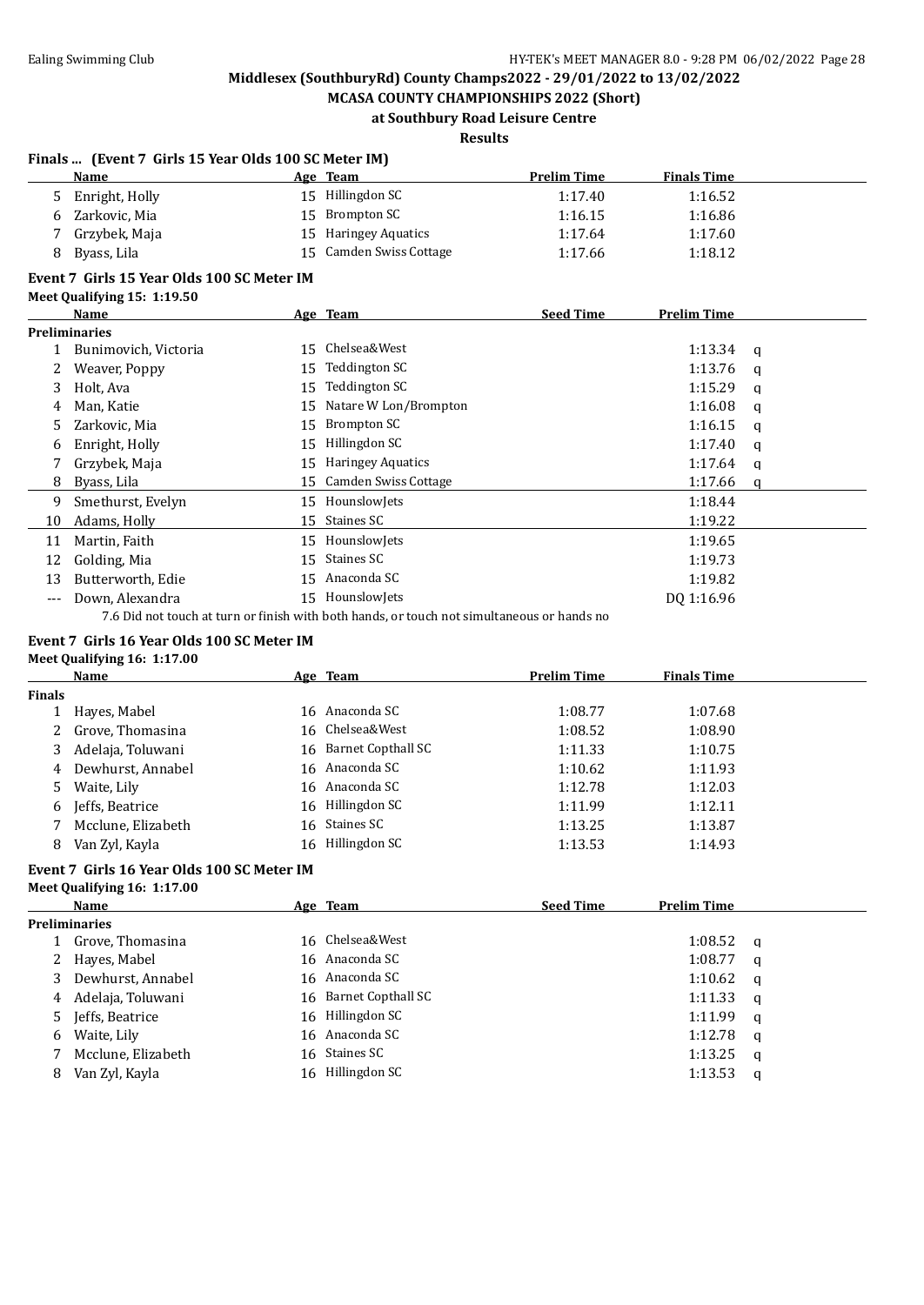**MCASA COUNTY CHAMPIONSHIPS 2022 (Short) at Southbury Road Leisure Centre**

**Results**

#### **Preliminaries ... (Event 7 Girls 16 Year Olds 100 SC Meter IM)**

|    | Name                | Age Team                     |         |
|----|---------------------|------------------------------|---------|
| 9  | Cetinalp, Derya     | 16 Camden Swiss Cottage      | 1:14.87 |
| 10 | Williams, Alicia    | 16 Ealing SC                 | 1:15.28 |
| 11 | Brennan, Chloe      | 16 Ealing SC                 | 1:15.96 |
|    | 12 Ibrahim, Faith   | 16 Ealing SC                 | 1:16.43 |
|    | 13 De Jager, Tara   | 16 Hillingdon SC             | 1:17.12 |
|    | 14 De Alwis, Malika | 16 Hillingdon SC             | 1:17.53 |
|    | --- Leonard, Emily  | 16 Natare W Lon/Chelsea&West | NS      |
|    | Pattle, Grace       | 16 Chelsea&West              | NS      |
|    |                     |                              |         |

## **Event 7 Girls 17 & Over 100 SC Meter IM**

|        | <b>Name</b>   |    | Age Team          | <b>Prelim Time</b> | <b>Finals Time</b> |
|--------|---------------|----|-------------------|--------------------|--------------------|
| Finals |               |    |                   |                    |                    |
|        | Musial, Zoe   |    | 18 Chelsea&West   | 1:06.49            | 1:06.84            |
| 2      | Struc, Cassie | 17 | Hillingdon SC     | 1:12.52            | 1:11.69            |
| 3      | Wootton, Evie | 17 | Haringey Aquatics | 1:12.64            | 1:11.82            |
| 4      | Bhugun, Emma  | 17 | Chelsea&West      | 1:14.41            | 1:13.18            |
| 5.     | Train, Ella   |    | 18 Ealing SC      | 1:13.41            | 1:13.31            |
| 6      | Cole, Evelyn  |    | Anaconda SC       | 1:13.80            | 1:13.72            |

## **Event 7 Girls 17 & Over 100 SC Meter IM**

| Meet Qualifying 17&0: 1:15.00 |  |  |
|-------------------------------|--|--|
|-------------------------------|--|--|

| <b>Name</b>          |    |                          | <b>Seed Time</b>                                                             | <b>Prelim Time</b> |                                                        |
|----------------------|----|--------------------------|------------------------------------------------------------------------------|--------------------|--------------------------------------------------------|
| <b>Preliminaries</b> |    |                          |                                                                              |                    |                                                        |
| Musial, Zoe          |    | Chelsea&West             |                                                                              |                    |                                                        |
| 2 Struc, Cassie      | 17 | Hillingdon SC            |                                                                              |                    |                                                        |
| Wootton, Evie        | 17 | <b>Haringey Aquatics</b> |                                                                              | 1:12.64            | $\mathbf{q}$                                           |
| Train, Ella<br>4     |    |                          |                                                                              |                    |                                                        |
| 5 Cole, Evelyn       | 17 | Anaconda SC              |                                                                              | 1:13.80            | q                                                      |
| Bhugun, Emma<br>6    |    | Chelsea&West             |                                                                              |                    |                                                        |
| Paisley, Tallulah    |    |                          |                                                                              | NS                 |                                                        |
| Rostein, Emma        | 17 | Camden Swiss Cottage     |                                                                              | <b>NS</b>          |                                                        |
|                      |    |                          | <u>Age Team</u><br>18.<br>18 Ealing SC<br>17<br>18 Natare W Lon/Chelsea&West |                    | 1:06.49 q<br>1:12.52 $q$<br>$1:13.41$ q<br>1:14.41 $q$ |

#### **Event 8 Boys 12 Year Olds 800 SC Meter Freestyle**

| <b>Meet Qualifying 12: 12:00.00</b>              |                          |                    |  |
|--------------------------------------------------|--------------------------|--------------------|--|
| Name                                             | Age Team                 | <b>Finals Time</b> |  |
| Gillam, Henry<br>1                               | 12 Camden Swiss Cottage  | 10:43.40           |  |
| Event 8 Boys 13 Year Olds 800 SC Meter Freestyle |                          |                    |  |
| Meet Qualifying 13: 11:40.00                     |                          |                    |  |
| Name                                             | Age Team                 | <b>Finals Time</b> |  |
| Keers, Jack<br>$\mathbf{1}$                      | Teddington SC<br>13      | 9:51.95            |  |
| 2 Greenwalker, Arthur                            | Teddington SC<br>13      | 10:05.01           |  |
| 3 Kaye, Joe                                      | Barnet Copthall SC<br>13 | 10:19.88           |  |
| Cinguegrana, Ciaran<br>4                         | Staines SC<br>13         | 10:34.28           |  |
| Event 8 Boys 14 Year Olds 800 SC Meter Freestyle |                          |                    |  |
| <b>Meet Qualifying 14: 11:00.00</b>              |                          |                    |  |
| Name                                             | Age Team                 | <b>Finals Time</b> |  |
| Porter. Llewellyn                                | 14 Camden Swiss Cottage  | 8:33.60            |  |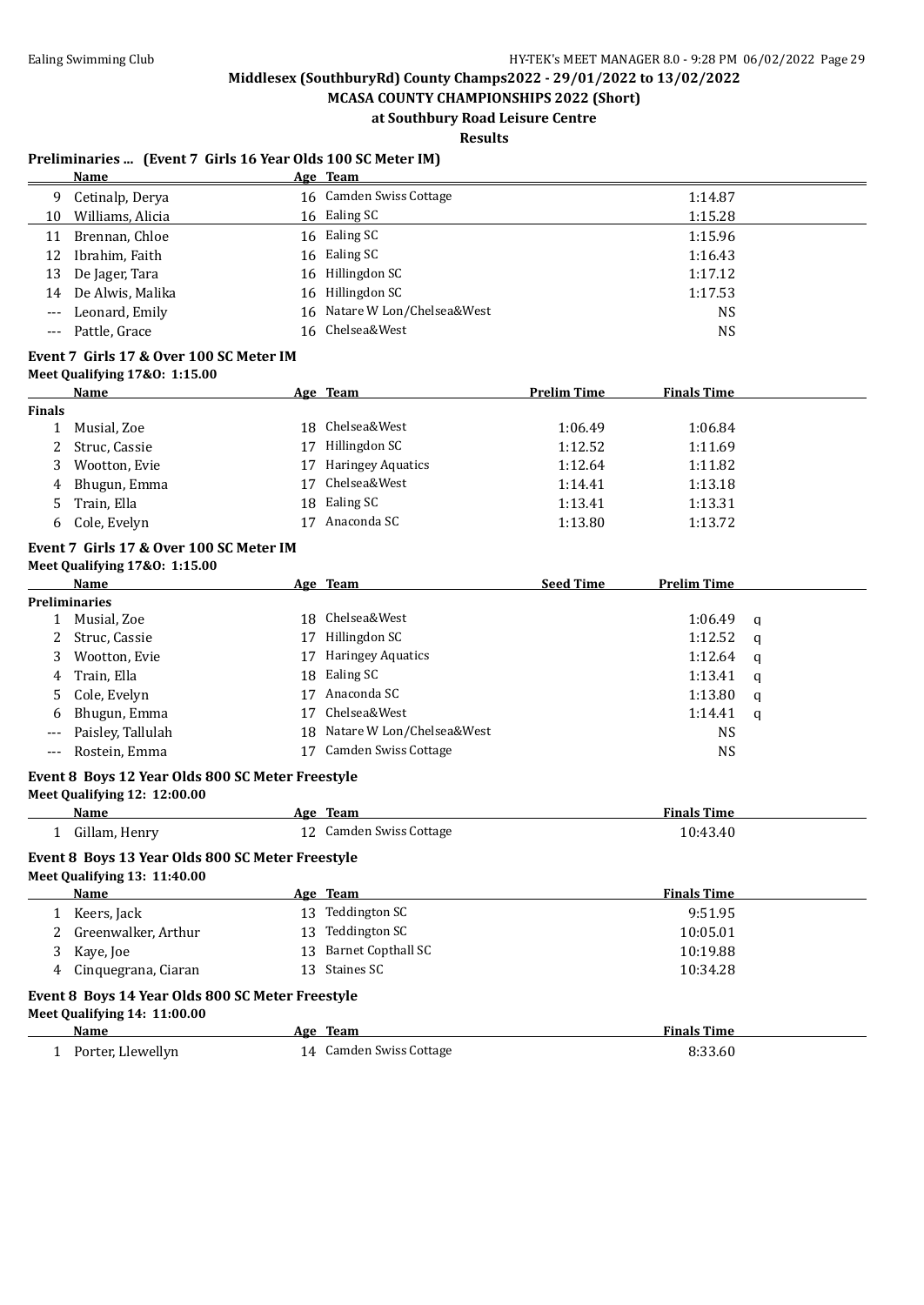**MCASA COUNTY CHAMPIONSHIPS 2022 (Short) at Southbury Road Leisure Centre**

## **Results**

|   | (Event 8 Boys 14 Year Olds 800 SC Meter Freestyle)                                 |    |                         |                    |  |
|---|------------------------------------------------------------------------------------|----|-------------------------|--------------------|--|
|   | Name                                                                               |    | Age Team                | <b>Finals Time</b> |  |
| 2 | Selmani, Yassin                                                                    |    | 14 Barnet Copthall SC   | 9:30.54            |  |
| 3 | Roberts, Owen                                                                      |    | 14 Bo Of Harrow         | 9:41.53            |  |
| 4 | Pasheli, Sapir                                                                     |    | 14 Camden Swiss Cottage | 9:47.80            |  |
|   | Event 8 Boys 15 Year Olds 800 SC Meter Freestyle                                   |    |                         |                    |  |
|   | Meet Qualifying 15: 10:30.00                                                       |    |                         |                    |  |
|   | Name                                                                               |    | Age Team                | <b>Finals Time</b> |  |
|   | 1 Flynn, Thomas                                                                    |    | 15 Barnet Copthall SC   | 8:37.11            |  |
| 2 | Harris-Eze, Kenechukwu                                                             |    | 15 Barnet Copthall SC   | 9:09.36            |  |
| 3 | Tedesco, Daniele                                                                   |    | 15 Ealing SC            | 9:28.50            |  |
| 4 | Flack, Oliver                                                                      |    | 15 Teddington SC        | 9:31.50            |  |
| 5 | Holder, Jakob                                                                      | 15 | Teddington SC           | 9:37.63            |  |
| 6 | Gohar, Fabio                                                                       | 15 | Teddington SC           | 9:53.53            |  |
|   | Lawrence, Alfie                                                                    | 15 | Staines SC              | 9:56.45            |  |
| 8 | Wilkes, Lee                                                                        |    | 15 Hillingdon SC        | 9:58.27            |  |
| 9 | Ridard, Luca                                                                       |    | 15 Haringey Aquatics    | 9:58.53            |  |
|   |                                                                                    |    |                         |                    |  |
|   | Event 8 Boys 16 Year Olds 800 SC Meter Freestyle                                   |    |                         |                    |  |
|   | Meet Qualifying 16: 10:00.00                                                       |    |                         |                    |  |
|   | Name                                                                               |    | Age Team                | <b>Finals Time</b> |  |
| 1 | Tomkins, Jake                                                                      |    | 16 Barnet Copthall SC   | 8:25.12            |  |
| 2 | Evans, Tommy                                                                       |    | 16 Teddington SC        | 8:55.12            |  |
| 3 | Bainbridge, Billy                                                                  |    | 16 Teddington SC        | 9:01.72            |  |
| 4 | Sennis, Jacob                                                                      |    | 16 Ealing SC            | 9:04.10            |  |
|   | Event 8 Boys 17 & Over 800 SC Meter Freestyle                                      |    |                         |                    |  |
|   | Meet Qualifying 17&0: 9:30.00                                                      |    |                         |                    |  |
|   | <b>Name</b>                                                                        |    | Age Team                | <b>Finals Time</b> |  |
|   | 1 Carlos, Kai                                                                      |    | 17 Barnet Copthall SC   | 8:24.74            |  |
| 2 | Kaye, James                                                                        |    | 17 Barnet Copthall SC   | 8:37.78            |  |
| 3 | Bennett, Adam                                                                      |    | 18 Hillingdon SC        | 8:53.25            |  |
| 4 | Austin, Alex                                                                       |    | 18 Hillingdon SC        | 8:54.46            |  |
| 5 | Drienovsky, Daniel                                                                 |    | 17 Barnet Copthall SC   | 9:01.84            |  |
|   |                                                                                    |    |                         |                    |  |
|   | Event 9 Girls 12 Year Olds 1500 SC Meter Freestyle<br>Meet Qualifying 12: 22:30.00 |    |                         |                    |  |
|   | Name                                                                               |    | Age Team                | <b>Finals Time</b> |  |
|   |                                                                                    |    | 12 Teddington SC        |                    |  |
|   | 1 Paisley, Delilah                                                                 |    |                         | 20:38.38           |  |
|   | Event 9 Girls 13 Year Olds 1500 SC Meter Freestyle                                 |    |                         |                    |  |
|   | Meet Qualifying 13: 21:30.00                                                       |    |                         |                    |  |
|   | Name                                                                               |    | Age Team                | <b>Finals Time</b> |  |
|   | 1 Thanassoulas, Isabella                                                           |    | 13 Camden Swiss Cottage | 19:07.97           |  |
|   | Event 9 Girls 14 Year Olds 1500 SC Meter Freestyle                                 |    |                         |                    |  |
|   | Meet Qualifying 14: 21:00.00                                                       |    |                         |                    |  |
|   | <b>Name</b>                                                                        |    | Age Team                | <b>Finals Time</b> |  |
| 1 | Guimond-Beetham, Ines                                                              |    | 14 Camden Swiss Cottage | 18:02.47           |  |
| 2 | Chadwick, Phoebe                                                                   |    | 14 Teddington SC        | 18:48.46           |  |
| 3 | Carlos, Isabelle                                                                   |    | 14 Barnet Copthall SC   | 18:54.69           |  |
| 4 | Stone, Issy                                                                        |    | 14 Hillingdon SC        | 19:25.95           |  |
|   |                                                                                    |    |                         |                    |  |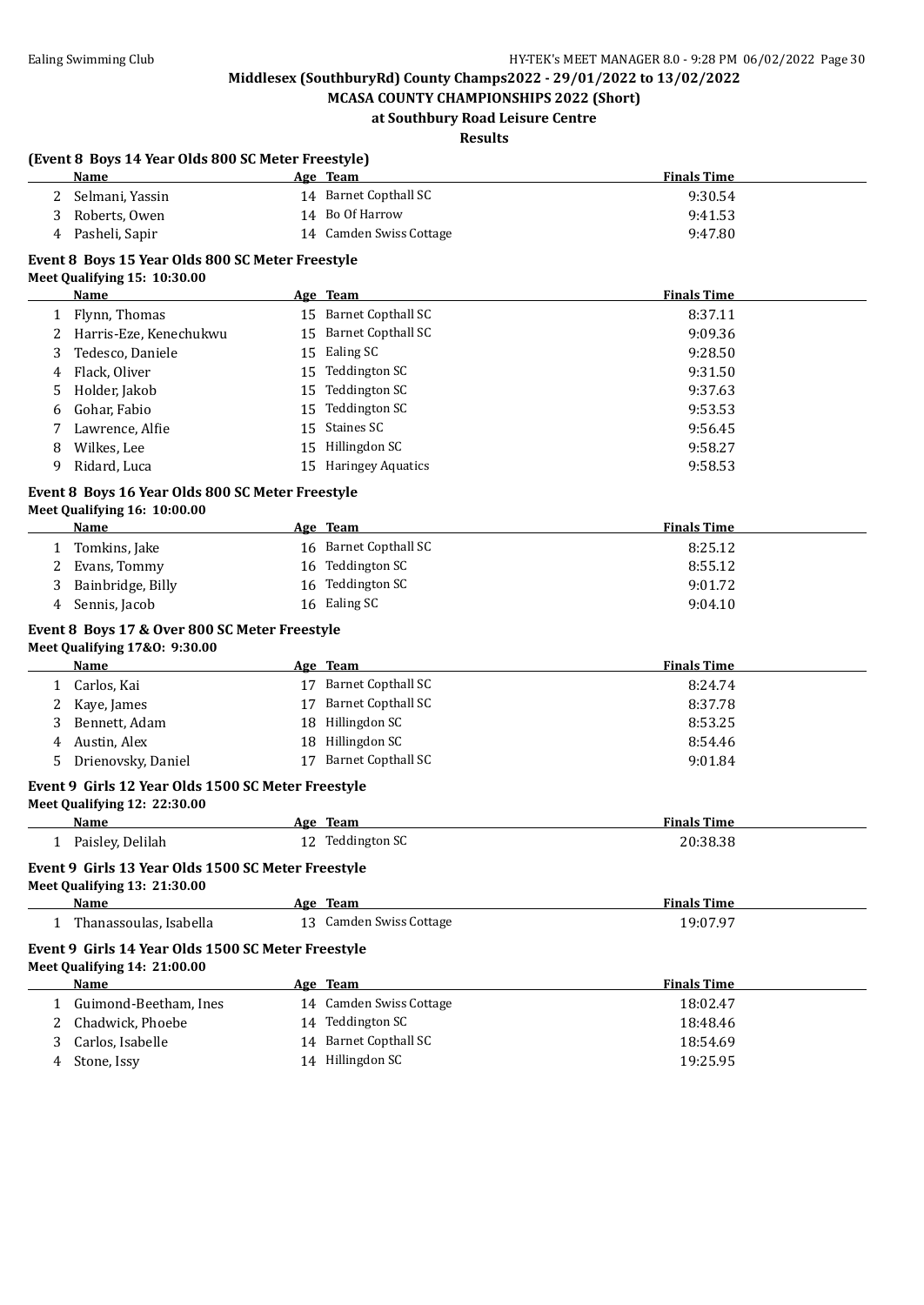**MCASA COUNTY CHAMPIONSHIPS 2022 (Short) at Southbury Road Leisure Centre**

**Results**

| Event 9 Girls 15 Year Olds 1500 SC Meter Freestyle |
|----------------------------------------------------|
| Meet Qualifying $15:20:15.00$                      |

|               | Name                                               |    | Age Team                                                                                   |                    | <b>Finals Time</b> |   |
|---------------|----------------------------------------------------|----|--------------------------------------------------------------------------------------------|--------------------|--------------------|---|
| 1             | Down, Alexandra                                    |    | 15 HounslowJets                                                                            |                    | 19:15.79           |   |
| 2             | Enright, Holly                                     |    | 15 Hillingdon SC                                                                           |                    | 19:27.80           |   |
| 3             | Rogers, Anabel                                     |    | 15 Teddington SC                                                                           |                    | 20:26.66           |   |
|               | Event 9 Girls 16 Year Olds 1500 SC Meter Freestyle |    |                                                                                            |                    |                    |   |
|               | Meet Qualifying 16: 19:45.00                       |    |                                                                                            |                    |                    |   |
|               | <u>Name</u>                                        |    | Age Team                                                                                   |                    | <b>Finals Time</b> |   |
| 1             | Bernholt, Tsala                                    |    | 16 Barnet Copthall SC                                                                      |                    | 17:11.90           |   |
| 2             | De Jager, Tara                                     |    | 16 Hillingdon SC                                                                           |                    | 18:41.85           |   |
| 3             | Mcclune, Elizabeth                                 |    | 16 Staines SC                                                                              |                    | 19:51.74           |   |
|               | Event 9 Girls 17 & Over 1500 SC Meter Freestyle    |    |                                                                                            |                    |                    |   |
|               | Meet Qualifying 17&0: 19:30.00                     |    |                                                                                            |                    |                    |   |
|               | Name                                               |    | Age Team                                                                                   |                    | <b>Finals Time</b> |   |
|               | 1 Britton, Phyllida                                |    | 25 Ealing SC                                                                               |                    | 17:14.16           |   |
|               |                                                    |    | 17 Barnet Copthall SC                                                                      |                    | 17:17.21           |   |
| 2             | Arundale, Jessica                                  |    | 18 Barnet Copthall SC                                                                      |                    |                    |   |
| 3             | Chadwick, Isobel                                   |    |                                                                                            |                    | 17:55.30           |   |
| 4             | Mcgrath, Edie                                      |    | 17 Hackney Aquatics                                                                        |                    | 19:09.88           |   |
| 5             | Jones, Rosie                                       |    | 17 Staines SC                                                                              |                    | 19:15.36           |   |
| 6             | Pepperday, Rose                                    |    | 21 Haringey Aquatics                                                                       |                    | 20:24.83           |   |
|               | Event 10 Boys 10-11 50 SC Meter Breaststroke       |    |                                                                                            |                    |                    |   |
|               | Meet Qualifying 10-11: 50.00                       |    |                                                                                            |                    |                    |   |
|               | <b>Name</b>                                        |    | Age Team                                                                                   | <b>Prelim Time</b> | <b>Finals Time</b> |   |
| <b>Finals</b> |                                                    |    |                                                                                            |                    |                    |   |
| 1             | Beletski, Alex                                     |    | 11 Enfield Swim Squad                                                                      | 43.47              | 43.32              |   |
| 2             | Ares, Michael                                      |    | 11 Chelsea&West                                                                            | 43.38              | 43.46              |   |
| 3             | Venuti, Nicolas                                    |    | 11 Chelsea&West                                                                            | 43.86              | 44.08              |   |
| 4             | Szczygiel, Alexander                               |    | 11 Haringey Aquatics                                                                       | 44.86              | 44.65              |   |
| 5             | Herman, Jameson                                    |    | 10 Barnet Copthall SC                                                                      | 45.23              | 44.86              |   |
| 6             | Butorac, Zoran                                     |    | 11 Barnet Copthall SC                                                                      | 46.14              | 45.25              |   |
|               | Eler, Kaplan                                       |    | 11 Chelsea&West                                                                            | 46.41              | 45.97              |   |
|               | Mathers, Finn                                      |    | 11 Camden Swiss Cottage                                                                    | 46.29              | DQ 44.93           |   |
|               |                                                    |    | 7.6 Did not touch at turn or finish with both hands, or touch not simultaneous or hands no |                    |                    |   |
|               | Event 10 Boys 10-11 50 SC Meter Breaststroke       |    |                                                                                            |                    |                    |   |
|               | Meet Qualifying 10-11: 50.00                       |    |                                                                                            |                    |                    |   |
|               | Name                                               |    | Age Team                                                                                   | <b>Seed Time</b>   | <b>Prelim Time</b> |   |
|               | <b>Preliminaries</b>                               |    |                                                                                            |                    |                    |   |
| T,            | Ares, Michael                                      | 11 | Chelsea&West                                                                               |                    | 43.38              | q |
| 2             | Beletski, Alex                                     | 11 | Enfield Swim Squad                                                                         |                    | 43.47              | q |
| 3             | Venuti, Nicolas                                    | 11 | Chelsea&West                                                                               |                    | 43.86              | q |
| 4             | Szczygiel, Alexander                               | 11 | <b>Haringey Aquatics</b>                                                                   |                    | 44.86              | q |
| 5             | Herman, Jameson                                    | 10 | <b>Barnet Copthall SC</b>                                                                  |                    | 45.23              | q |
| 6             | Butorac, Zoran                                     | 11 | <b>Barnet Copthall SC</b>                                                                  |                    | 46.14              | q |
| 7             | Mathers, Finn                                      | 11 | Camden Swiss Cottage                                                                       |                    | 46.29              | q |
| 8             | Eler, Kaplan                                       | 11 | Chelsea&West                                                                               |                    | 46.41              | q |
| 9             | Rodgers, Nicholas                                  | 11 | Ealing SC                                                                                  |                    | 46.42              |   |
| 10            | Yeow, Charlie                                      |    | 11 Brompton SC                                                                             |                    | 46.73              |   |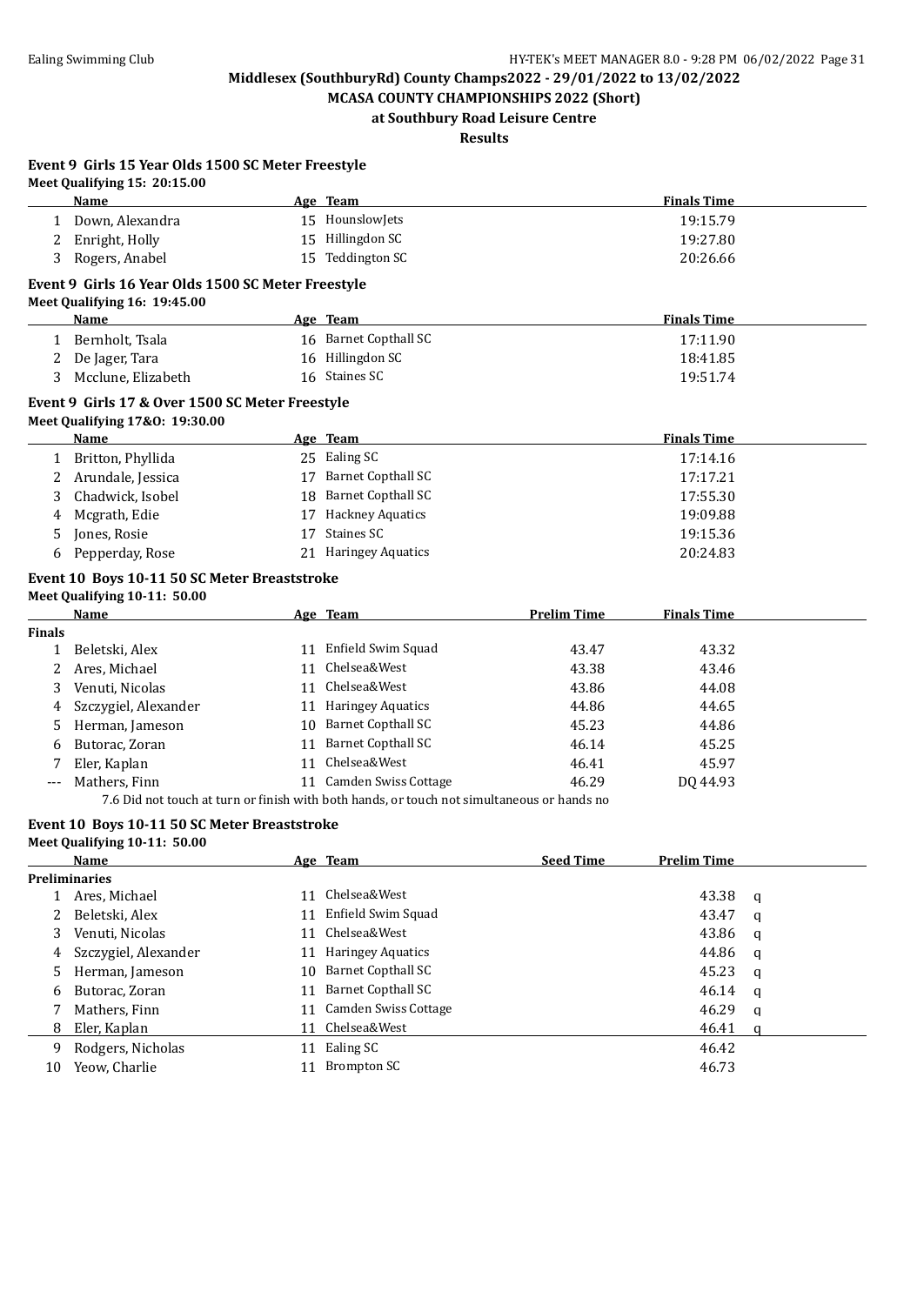**MCASA COUNTY CHAMPIONSHIPS 2022 (Short) at Southbury Road Leisure Centre**

**Results**

### **Preliminaries ... (Event 10 Boys 10-11 50 SC Meter Breaststroke)**

|                     | Name                             |     | Age Team                |           |
|---------------------|----------------------------------|-----|-------------------------|-----------|
| 11                  | Thanassoulas, Alexander          | 11  | Camden Swiss Cottage    | 47.12     |
| 12                  | Cox, Lewis                       | 11. | Ealing SC               | 48.16     |
| 13                  | Hernandez Taylor, Boaz           | 11  | <b>Hackney Aquatics</b> | 50.07     |
| 14                  | Weaver, Zak                      | 11  | Teddington SC           | 50.75     |
| $\qquad \qquad - -$ | Lawrence, Daniel                 |     | 10 Staines SC           | DO 45.10  |
|                     | 4.4 Start before starting signal |     |                         |           |
|                     | --- Zuliani, Edward              | 10. | Camden Swiss Cottage    | <b>NS</b> |
|                     | Nicorici, Alex                   | 10. | Camden Swiss Cottage    | NS        |

#### **Event 10 Boys 12 Year Olds 50 SC Meter Breaststroke Meet Qualifying 12: 47.50**

|        | <b>Name</b>           |                 | <u>Age Team</u>         | <b>Prelim Time</b> | <b>Finals Time</b> |
|--------|-----------------------|-----------------|-------------------------|--------------------|--------------------|
| Finals |                       |                 |                         |                    |                    |
|        | Vermaat, Marty        |                 | 12 Camden Swiss Cottage | 38.34              | 38.30              |
| 2      | Podurgiel, Benjamin   |                 | 12 Chelsea&West         | 39.47              | 39.24              |
| 3      | Miskiewicz, Patrick   | 12.             | <b>Hackney Aquatics</b> | 39.75              | 39.73              |
|        | 4 Pryce-Jones, Luke   |                 | 12 Chelsea&West         | 40.75              | 41.06              |
| 5.     | Kaemmerer, Konstantin | 12 <sup>7</sup> | Chelsea&West            | 41.73              | 41.36              |
| 6      | Panna, Daniel         | 12.             | Brompton SC             | 42.20              | 41.95              |
|        | Bhatia, Advay         | 12              | Hillingdon SC           | 41.95              | 42.03              |
| 8      | Calver, Sebastian     |                 | 12 Anaconda SC          | 41.34              | 42.94              |

## **Event 10 Boys 12 Year Olds 50 SC Meter Breaststroke**

|  |  | Meet Qualifying 12: 47.50 |  |  |
|--|--|---------------------------|--|--|
|--|--|---------------------------|--|--|

|    | <b>Name</b>           |    | Age Team                     | <b>Seed Time</b> | <b>Prelim Time</b> |   |
|----|-----------------------|----|------------------------------|------------------|--------------------|---|
|    | <b>Preliminaries</b>  |    |                              |                  |                    |   |
|    | Vermaat, Marty        | 12 | Camden Swiss Cottage         |                  | 38.34              | q |
|    | Podurgiel, Benjamin   | 12 | Chelsea&West                 |                  | 39.47              | a |
| 3  | Miskiewicz, Patrick   | 12 | <b>Hackney Aquatics</b>      |                  | 39.75              | a |
| 4  | Pryce-Jones, Luke     | 12 | Chelsea&West                 |                  | 40.75              | a |
| 5  | Calver, Sebastian     | 12 | Anaconda SC                  |                  | 41.34              | q |
| 6  | Kaemmerer, Konstantin | 12 | Chelsea&West                 |                  | 41.73              | a |
|    | Bhatia, Advay         | 12 | Hillingdon SC                |                  | 41.95              | q |
| 8  | Panna, Daniel         | 12 | <b>Brompton SC</b>           |                  | 42.20              | a |
| 9  | Minerva, Lorenzo      | 12 | Chelsea&West                 |                  | 42.44              |   |
| 10 | Wun, Vincent          | 12 | Camden Swiss Cottage         |                  | 42.59              |   |
| 11 | Amdor, Felix          | 12 | <b>Broomfield Park</b>       |                  | 42.77              |   |
| 12 | Frainer-Law, Leon     | 12 | Ealing SC                    |                  | 43.36              |   |
| 13 | Weerasinghe, Seth     | 12 | Barnet Copthall SC           |                  | 43.68              |   |
| 14 | Mahoney, Nico         | 12 | <b>Brompton SC</b>           |                  | 43.99              |   |
| 15 | Redford, Jack         | 12 | Barnet Copthall SC/Camden SC |                  | 44.42              |   |
| 16 | Kwok, Ryan            | 12 | Ealing SC                    |                  | 44.60              |   |
| 17 | Finch, Ollie          | 12 | <b>Camden Swiss Cottage</b>  |                  | 44.72              |   |
| 18 | Gorin-Delmas, Elie    | 12 | Camden Swiss Cottage         |                  | 45.26              |   |
| 19 | Huynh, Matthew        | 12 | Camden Swiss Cottage         |                  | 45.59              |   |
| 20 | Malik, Ro             | 12 | Brompton SC                  |                  | 46.04              |   |
| 21 | Oyama, George         | 12 | Chelsea&West                 |                  | 46.68              |   |
| 22 | Gillam, Henry         | 12 | <b>Camden Swiss Cottage</b>  |                  | 47.56              |   |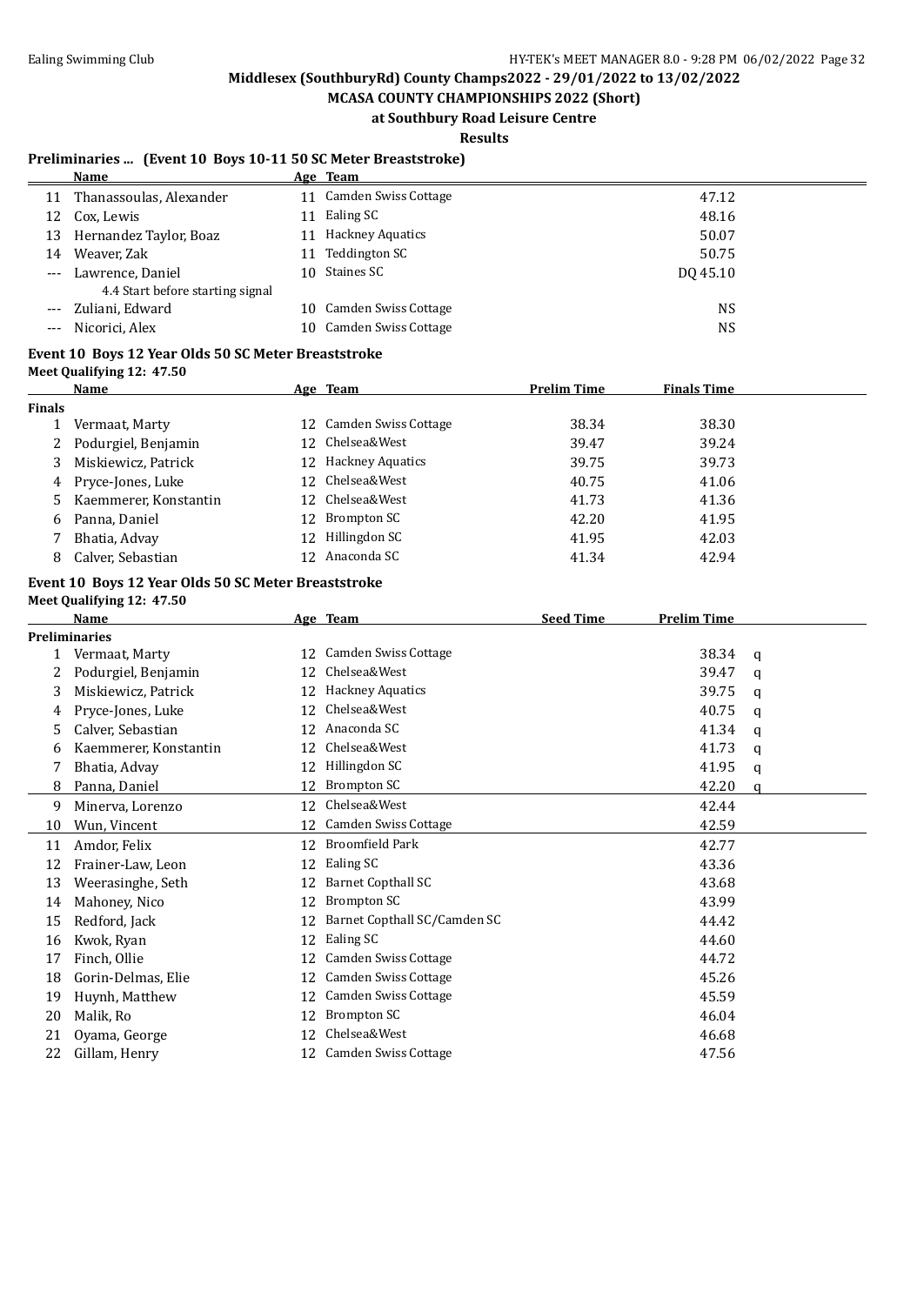**MCASA COUNTY CHAMPIONSHIPS 2022 (Short) at Southbury Road Leisure Centre**

#### **Results**

#### **Preliminaries ... (Event 10 Boys 12 Year Olds 50 SC Meter Breaststroke)**

|               | CHAMATICS … TERCHI TO DORS TH ICAI ORIS SO SG MCICI DI CASISITONET<br><b>Name</b> |    | Age Team                                                                                   | <b>Seed Time</b>   | <b>Prelim Time</b> |              |
|---------------|-----------------------------------------------------------------------------------|----|--------------------------------------------------------------------------------------------|--------------------|--------------------|--------------|
|               | --- Barker, Will                                                                  |    | 12 Hackney Aquatics                                                                        |                    | DQ 44.94           |              |
|               |                                                                                   |    | 7.6 Did not touch at turn or finish with both hands, or touch not simultaneous or hands no |                    |                    |              |
|               | Event 10 Boys 13 Year Olds 50 SC Meter Breaststroke                               |    |                                                                                            |                    |                    |              |
|               | Meet Qualifying 13: 44.36                                                         |    |                                                                                            |                    |                    |              |
|               | <b>Name</b>                                                                       |    | Age Team                                                                                   | <b>Prelim Time</b> | <b>Finals Time</b> |              |
| <b>Finals</b> |                                                                                   |    |                                                                                            |                    |                    |              |
| 1             | Chirita, Josh                                                                     |    | 13 Hillingdon SC                                                                           | 33.99              | 33.99              |              |
| 2             | Greenwalker, Arthur                                                               |    | 13 Teddington SC                                                                           | 35.66              | 35.21              |              |
| 3             | Biss, Leon                                                                        |    | 13 Camden Swiss Cottage                                                                    | 35.71              | 35.64              |              |
| 4             | Birlouez-Lee, Edgar                                                               |    | 13 Ealing SC                                                                               | 36.02              | 35.76              |              |
| 5             | Gould, Victor                                                                     |    | 13 Camden Swiss Cottage                                                                    | 36.70              | 35.81              |              |
| 6             | Awan, Rayan                                                                       |    | 13 Enfield Swim Squad                                                                      | 36.34              | 35.87              |              |
| 7             | Lyttle, Sebastian                                                                 |    | 13 Anaconda SC                                                                             | 37.54              | 37.59              |              |
| 8             | Jeffers, Liam                                                                     |    | 13 Teddington SC                                                                           | 37.53              | 37.71              |              |
|               | Event 10 Boys 13 Year Olds 50 SC Meter Breaststroke                               |    |                                                                                            |                    |                    |              |
|               | Meet Qualifying 13: 44.36                                                         |    |                                                                                            |                    |                    |              |
|               | <b>Name</b>                                                                       |    | Age Team                                                                                   | <b>Seed Time</b>   | <b>Prelim Time</b> |              |
|               | <b>Preliminaries</b>                                                              |    |                                                                                            |                    |                    |              |
| $\mathbf{1}$  | Chirita, Josh                                                                     |    | 13 Hillingdon SC                                                                           |                    | 33.99              | q            |
| 2             | Greenwalker, Arthur                                                               | 13 | <b>Teddington SC</b>                                                                       |                    | 35.66              | q            |
| 3             | Biss, Leon                                                                        | 13 | Camden Swiss Cottage                                                                       |                    | 35.71              | q            |
| 4             | Birlouez-Lee, Edgar                                                               | 13 | Ealing SC                                                                                  |                    | 36.02              | q            |
| 5             | Awan, Rayan                                                                       | 13 | Enfield Swim Squad                                                                         |                    | 36.34              | q            |
| 6             | Gould, Victor                                                                     | 13 | Camden Swiss Cottage                                                                       |                    | 36.70              | q            |
| 7             | Jeffers, Liam                                                                     |    | 13 Teddington SC                                                                           |                    | 37.53              | $\mathbf q$  |
| 8             | Lyttle, Sebastian                                                                 |    | 13 Anaconda SC                                                                             |                    | 37.54              | $\mathbf{q}$ |
| 9             | Jazebi, Daniel                                                                    |    | 13 Chelsea&West                                                                            |                    | 38.15              |              |
| 10            | Hall, Samuel                                                                      |    | 13 Teddington SC                                                                           |                    | 38.81              |              |
| 11            | Keers, Jack                                                                       |    | 13 Teddington SC                                                                           |                    | 39.66              |              |
| 12            | Krol, Mateusz                                                                     | 13 | Chelsea&West                                                                               |                    | 40.15              |              |
| 13            | Berat, Ardior                                                                     | 13 | Enfield Swim Squad                                                                         |                    | 40.39              |              |
| 14            | Carreiras-Rebelo, Gabriel                                                         | 13 | <b>Barnet Copthall SC</b>                                                                  |                    | 40.72              |              |
| 15            | Tatanov, Zdravko                                                                  | 13 | Enfield Swim Squad                                                                         |                    | 41.38              |              |
| 16            | Alvarado, Sam                                                                     |    | 13 Camden Swiss Cottage                                                                    |                    | 41.44              |              |
| 17            | Hurdoyal, Renesh                                                                  |    | 13 Enfield Swim Squad                                                                      |                    | 41.46              |              |
| 18            | Danilet, Victor Vasile                                                            |    | 13 Barnet Copthall SC                                                                      |                    | 41.81              |              |
| 19            | Chun Yin, Lincoln                                                                 | 13 | Hillingdon SC                                                                              |                    | 41.93              |              |
| 20            | Schwimmer, Alex                                                                   | 13 | <b>Brompton SC</b>                                                                         |                    | 42.13              |              |
| 21            | Gholami, Jason                                                                    | 13 | Camden Swiss Cottage                                                                       |                    | 42.42              |              |
| 22            | Carstairs, Adam                                                                   | 13 | Bo Of Harrow                                                                               |                    | 42.97              |              |
| 23            | Tang, Alfred Loktin                                                               | 13 | HounslowJets                                                                               |                    | 43.20              |              |
| 24            | Bearelly, Ravi                                                                    | 13 | Chelsea&West                                                                               |                    | 43.24              |              |
| ---           | Knight, Luke                                                                      | 13 | <b>Brompton SC</b>                                                                         |                    | DQ 38.94           |              |
|               | 4.4 Start before starting signal                                                  |    |                                                                                            |                    |                    |              |
| ---           | Triki, Anas                                                                       |    | 13 Brompton SC                                                                             |                    | <b>NS</b>          |              |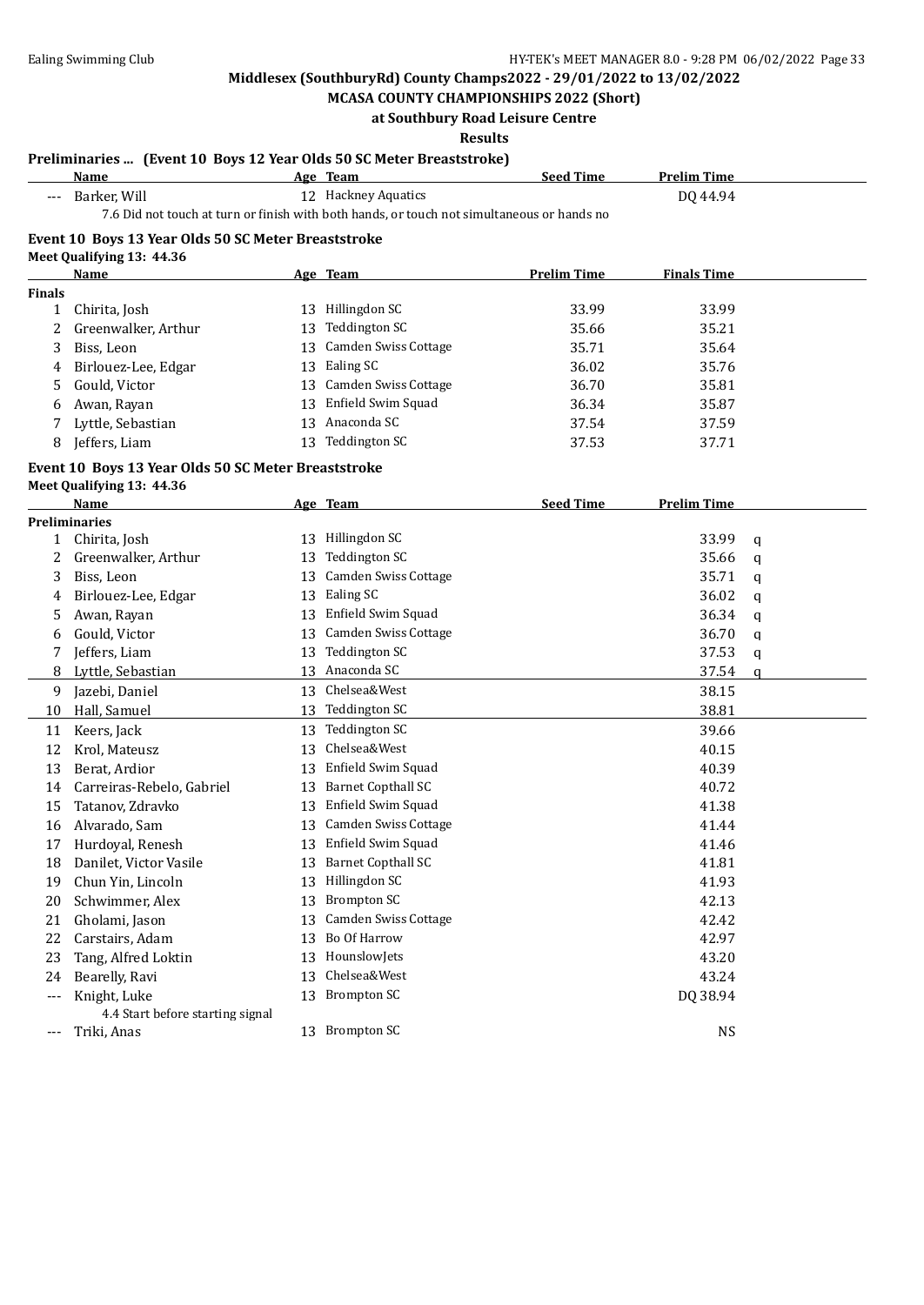**MCASA COUNTY CHAMPIONSHIPS 2022 (Short) at Southbury Road Leisure Centre**

**Results**

#### **Event 10 Boys 14 Year Olds 50 SC Meter Breaststroke Meet Qualifying 14: 41.50**

|        | <b>Name</b>       |    | Age Team                     | <b>Prelim Time</b> | <b>Finals Time</b> |
|--------|-------------------|----|------------------------------|--------------------|--------------------|
| Finals |                   |    |                              |                    |                    |
|        | Robinson, Edward  |    | 14 Chelsea&West              | 32.61              | 32.58              |
| 2      | Porter, Llewellyn |    | 14 Camden Swiss Cottage      | 32.93              | 32.98              |
| 3      | Streltsov, Daniel |    | 14 Natare W Lon/Chelsea&West | 35.13              | 35.14              |
| 4      | Beran, Crosby     |    | 14 Hillingdon SC             | 36.28              | 35.48              |
| 5.     | Danylenko, Dima   |    | 14 Chelsea&West              | 35.81              | 36.03              |
| 6      | Pasheli, Sapir    |    | 14 Camden Swiss Cottage      | 36.92              | 36.47              |
|        | Kimaro, David     |    | 14 Hackney Aquatics          | 36.62              | 36.48              |
| 8      | Mathews, Joseph   | 14 | Brompton SC                  | 36.82              | 37.08              |
|        |                   |    |                              |                    |                    |

#### **Event 10 Boys 14 Year Olds 50 SC Meter Breaststroke Meet Qualifying 14: 41.50**

|    | Name                  |    | Age Team                  | <b>Seed Time</b> | <b>Prelim Time</b> |              |
|----|-----------------------|----|---------------------------|------------------|--------------------|--------------|
|    | <b>Preliminaries</b>  |    |                           |                  |                    |              |
|    | Robinson, Edward      | 14 | Chelsea&West              |                  | 32.61              | $\mathbf{q}$ |
| 2  | Porter, Llewellyn     | 14 | Camden Swiss Cottage      |                  | 32.93              | q            |
| 3  | Streltsov, Daniel     | 14 | Natare W Lon/Chelsea&West |                  | 35.13              | a            |
| 4  | Danylenko, Dima       | 14 | Chelsea&West              |                  | 35.81              | q            |
| 5  | Beran, Crosby         | 14 | Hillingdon SC             |                  | 36.28              | a            |
| 6  | Kimaro, David         | 14 | <b>Hackney Aquatics</b>   |                  | 36.62              | q            |
| 7  | Mathews, Joseph       | 14 | <b>Brompton SC</b>        |                  | 36.82              | q            |
| 8  | Pasheli, Sapir        | 14 | Camden Swiss Cottage      |                  | 36.92              | a            |
| 9  | Roberts, Thomas       | 14 | <b>Hackney Aquatics</b>   |                  | 37.06              |              |
| 10 | Mrotzek, Aidan        | 14 | <b>Broomfield Park</b>    |                  | 37.18              |              |
| 11 | Metzgen, Daniel       | 14 | <b>Brompton SC</b>        |                  | 37.82              |              |
| 12 | Orrock, Sam           | 14 | Teddington SC             |                  | 38.34              |              |
| 13 | Fabbrani-Fearon, Luca | 14 | <b>Haringey Aquatics</b>  |                  | 38.52              |              |
| 14 | Das, Arun             | 14 | Chelsea&West              |                  | 38.78              |              |
| 15 | Lawrie, Jack          | 14 | Enfield Swim Squad        |                  | 39.26              |              |
| 16 | Preston, Christopher  | 14 | Brompton SC               |                  | 39.50              |              |
| 17 | Eler, Aslan           | 14 | Chelsea&West              |                  | 40.27              |              |
| 18 | Lui, Maxwell          | 14 | Chelsea&West              |                  | 40.31              |              |
| 19 | Duckworth, Asher      | 14 | <b>Hackney Aquatics</b>   |                  | 40.84              |              |
| 20 | Gill, Nikita          | 14 | Chelsea&West              |                  | 41.10              |              |
| 21 | Dhandapani, Inian     | 14 | Ealing SC                 |                  | 41.11              |              |
| 22 | Bowden, Jake          | 14 | Ealing SC                 |                  | 41.13              |              |
| 23 | Jervis, Matthew       |    | 14 Ealing SC              |                  | 41.55              |              |

#### **Event 10 Boys 15 Year Olds 50 SC Meter Breaststroke Meet Qualifying 15: 39.14**

|               | Name                 | Age Team             | <b>Prelim Time</b> | <b>Finals Time</b> |  |
|---------------|----------------------|----------------------|--------------------|--------------------|--|
| <b>Finals</b> |                      |                      |                    |                    |  |
|               | Mahon, Alexander     | 15 Anaconda SC       | 33.63              | 33.18              |  |
|               | 2 Biggs, Lincoln     | 15 Hillingdon SC     | 34.76              | 34.30              |  |
|               | 3 Safonov, Greg      | 15 Staines SC        | 35.63              | 35.38              |  |
|               | 4 Bradburn, Rory     | 15 Teddington SC     | 35.37              | 35.59              |  |
|               | 5 Ridard, Luca       | 15 Haringey Aquatics | 35.69              | 35.62              |  |
|               | 6 Mackintosh, Gustav | 15 Chelsea&West      | 35.61              | 35.65              |  |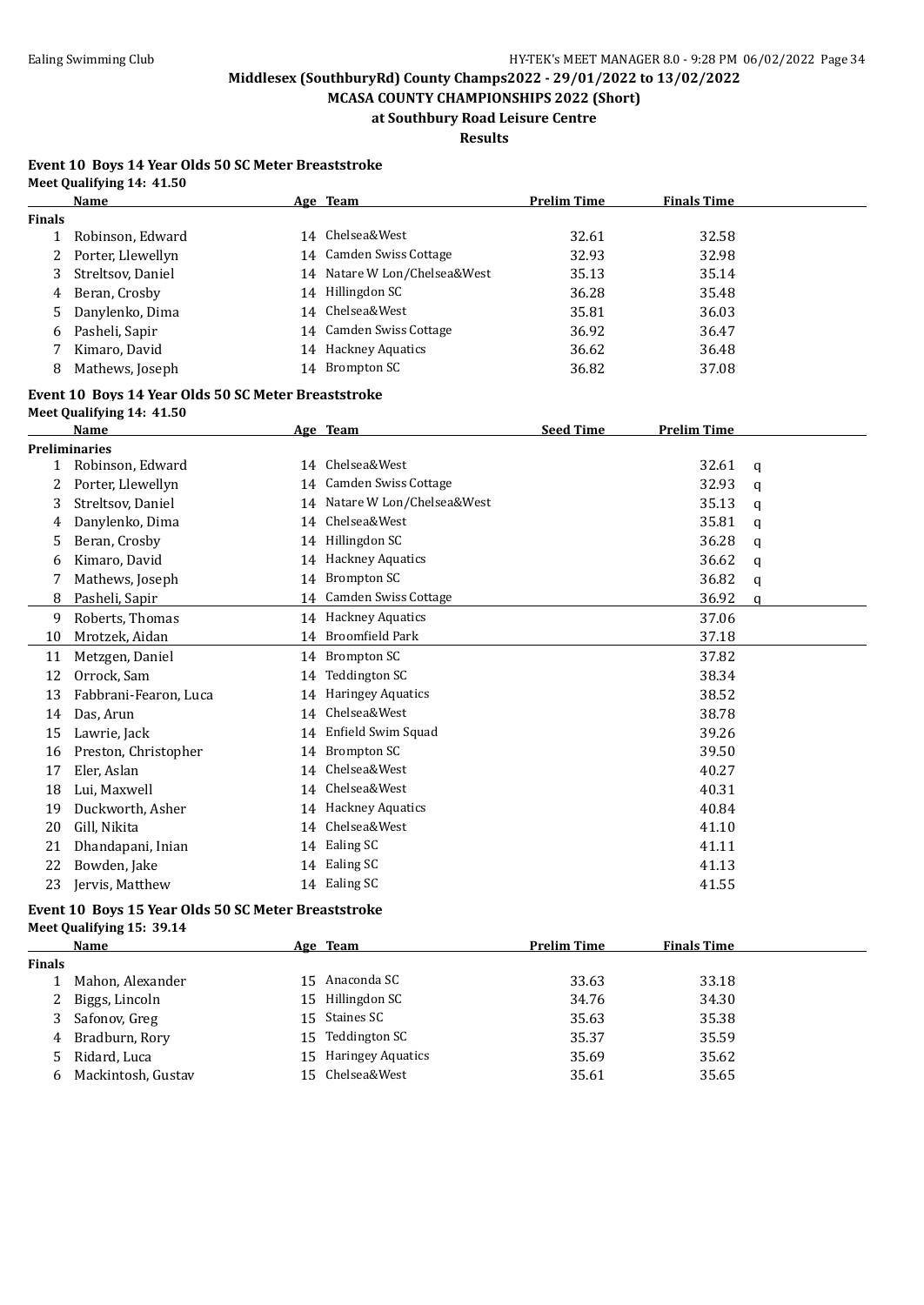**MCASA COUNTY CHAMPIONSHIPS 2022 (Short) at Southbury Road Leisure Centre**

**Results**

|       | Finals  (Event 10 Boys 15 Year Olds 50 SC Meter Breaststroke)                                                                         |    |                             |                    |                    |              |
|-------|---------------------------------------------------------------------------------------------------------------------------------------|----|-----------------------------|--------------------|--------------------|--------------|
|       | Name                                                                                                                                  |    | Age Team                    | <b>Prelim Time</b> | <b>Finals Time</b> |              |
|       | Miceta, Damian                                                                                                                        |    | 15 Camden Swiss Cottage     | 35.77              | 35.67              |              |
| 8     | Gohar, Fabio                                                                                                                          |    | 15 Teddington SC            | 35.77              | 35.68              |              |
|       | Event 10 Boys 15 Year Olds 50 SC Meter Breaststroke                                                                                   |    |                             |                    |                    |              |
|       | Meet Qualifying 15: 39.14<br><b>Name</b>                                                                                              |    | Age Team                    | <b>Seed Time</b>   | <b>Prelim Time</b> |              |
|       | <b>Preliminaries</b>                                                                                                                  |    |                             |                    |                    |              |
| 1     | Mahon, Alexander                                                                                                                      |    | 15 Anaconda SC              |                    | 33.63              | q            |
| 2     | Biggs, Lincoln                                                                                                                        | 15 | Hillingdon SC               |                    | 34.76              | a            |
| 3     | Bradburn, Rory                                                                                                                        | 15 | <b>Teddington SC</b>        |                    | 35.37              | q            |
| 4     | Mackintosh, Gustav                                                                                                                    | 15 | Chelsea&West                |                    | 35.61              | $\mathbf{q}$ |
| 5     | Safonov, Greg                                                                                                                         | 15 | Staines SC                  |                    | 35.63              | a            |
| 6     | Ridard, Luca                                                                                                                          | 15 | <b>Haringey Aquatics</b>    |                    | 35.69              | q            |
| $*7$  | Miceta, Damian                                                                                                                        | 15 | <b>Camden Swiss Cottage</b> |                    | 35.77              | a            |
| $*7$  | Gohar, Fabio                                                                                                                          | 15 | <b>Teddington SC</b>        |                    | 35.77              | $\mathbf{q}$ |
| 9     | Cory-Wright, Arthur                                                                                                                   | 15 | Camden Swiss Cottage        |                    | 35.80              |              |
| 10    | Dragicevic, Alexander                                                                                                                 |    | 15 L B Hounslow             |                    | 35.83              |              |
| 11    | May, Andrew                                                                                                                           | 15 | Hillingdon SC               |                    | 35.92              |              |
| 12    | Odong, Saint                                                                                                                          | 15 | <b>Brompton SC</b>          |                    | 36.11              |              |
| 13    | Kadlubowski, Daniel                                                                                                                   | 15 | <b>Staines SC</b>           |                    | 36.30              |              |
| 14    | Nnaji, Angelo                                                                                                                         | 15 | Hillingdon SC               |                    | 36.45              |              |
| 15    | Gorelik, Lev                                                                                                                          | 15 | Camden Swiss Cottage        |                    | 36.55              |              |
| 16    | Draganov, Dimi                                                                                                                        | 15 | Chelsea&West                |                    | 36.74              |              |
| 17    | Otulak, Dawid                                                                                                                         | 15 | Bo Of Harrow                |                    | 37.47              |              |
| 18    | Dubey, Akash                                                                                                                          | 15 | Hillingdon SC               |                    | 37.60              |              |
| 19    | Miskiewicz, Mateusz                                                                                                                   | 15 | <b>Hackney Aquatics</b>     |                    | 38.47              |              |
| 20    | Barrios, Joshua                                                                                                                       | 15 | Bo Of Harrow                |                    | 39.05              |              |
| 21    | Gilpin, Ben                                                                                                                           |    | 15 Anaconda SC              |                    | 40.55              |              |
| $---$ | Saito-Figueira, Nino                                                                                                                  |    | 15 Hackney Aquatics         |                    | DQ 34.83           |              |
|       | $\overline{A}$ $\overline{A}$ $\overline{C}$ and $\overline{D}$ and $\overline{C}$ are according to $\overline{C}$ and $\overline{C}$ |    |                             |                    |                    |              |

## 4.4 Start before starting signal

## **Event 10 Boys 16 Year Olds 50 SC Meter Breaststroke**

### **Meet Qualifying 16: 37.00**

|               | <b>Name</b>             | Age Team              | <b>Prelim Time</b> | <b>Finals Time</b> |  |
|---------------|-------------------------|-----------------------|--------------------|--------------------|--|
| <b>Finals</b> |                         |                       |                    |                    |  |
|               | Wong, Adam              | 16 Chelsea&West       | 30.30              | 30.50              |  |
|               | 2 Finch, Nick           | 16 Chelsea&West       | 30.68              | 30.54              |  |
| 3             | Reder, Gabriel          | 16 L B Hounslow       | 33.17              | 32.64              |  |
| 4             | Obeng, Godfrey          | 16 Enfield Swim Squad | 34.20              | 33.66              |  |
| 5             | Dawson, Lewis           | 16 Enfield Swim Squad | 33.95              | 34.09              |  |
| 6             | Remington, Alastair     | 16 Ealing SC          | 34.86              | 34.61              |  |
|               | Selwyn, Alec            | 16 Anaconda SC        | 35.35              | 35.46              |  |
| 8             | Napolitano, Elijah-Blue | 16 Anaconda SC        | 35.52              | 35.52              |  |

#### **Event 10 Boys 16 Year Olds 50 SC Meter Breaststroke Meet Qualifying 16: 37.00**

| Name                 | Age Team        | <b>Seed Time</b> | <b>Prelim Time</b> |   |
|----------------------|-----------------|------------------|--------------------|---|
| <b>Preliminaries</b> |                 |                  |                    |   |
| Wong, Adam           | 16 Chelsea&West |                  | 30.30              | a |
| Finch, Nick          | 16 Chelsea&West |                  | 30.68              | a |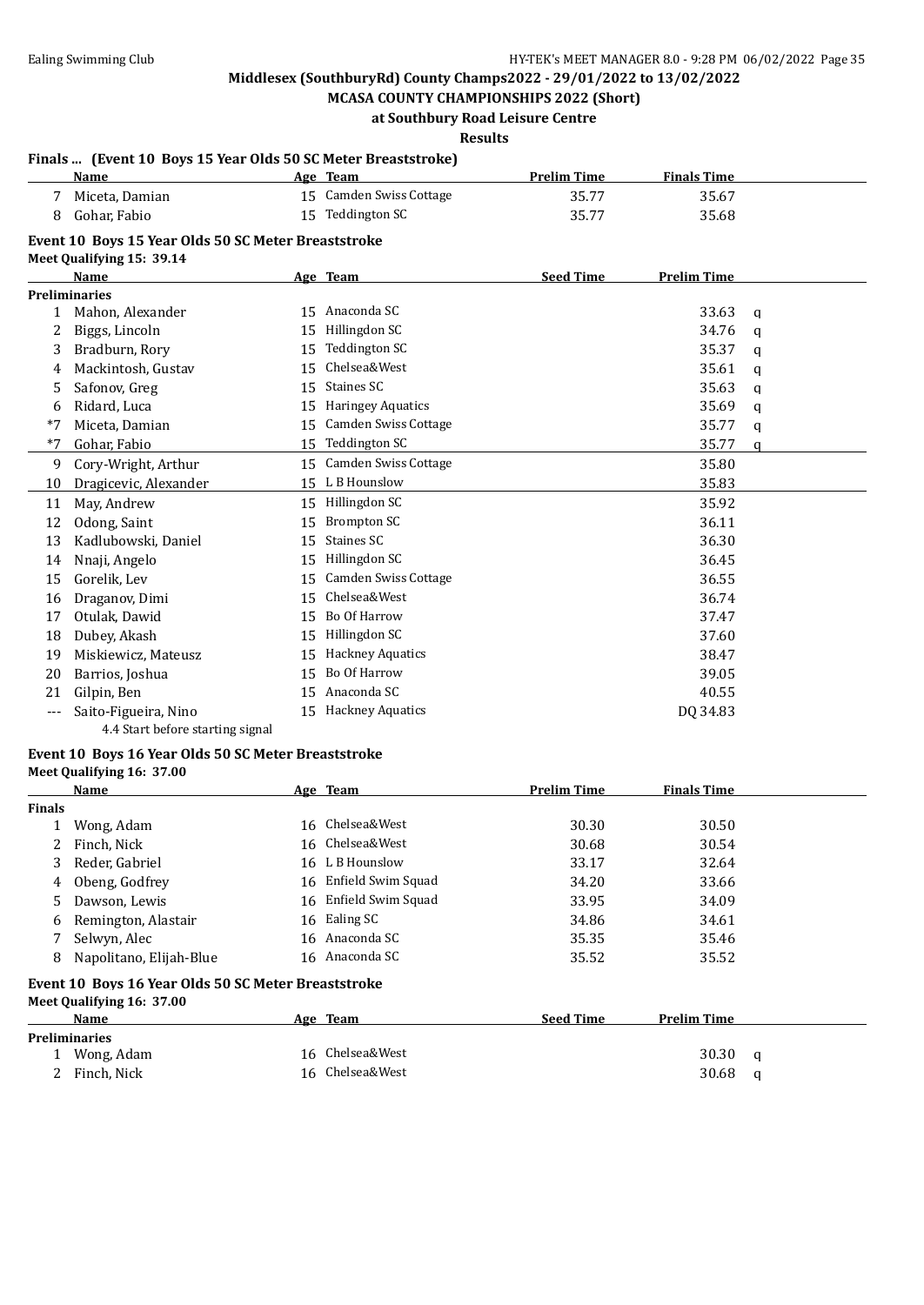**MCASA COUNTY CHAMPIONSHIPS 2022 (Short)**

## **at Southbury Road Leisure Centre**

**Results**

### **Preliminaries ... (Event 10 Boys 16 Year Olds 50 SC Meter Breaststroke)**

|    | Name                    | Age Team                | <b>Seed Time</b> | <b>Prelim Time</b> |   |
|----|-------------------------|-------------------------|------------------|--------------------|---|
| 3. | Sesson-Farre, Nicolas   | 16 Chelsea&West         |                  | 31.91              | q |
| 4  | Reder, Gabriel          | 16 L B Hounslow         |                  | 33.17              | a |
| 5  | Dawson, Lewis           | 16 Enfield Swim Squad   |                  | 33.95              | q |
| 6  | Obeng, Godfrey          | 16 Enfield Swim Squad   |                  | 34.20              | q |
|    | Remington, Alastair     | 16 Ealing SC            |                  | 34.86              | a |
| 8  | Selwyn, Alec            | 16 Anaconda SC          |                  | 35.35              | a |
| 9  | Napolitano, Elijah-Blue | 16 Anaconda SC          |                  | 35.52              |   |
| 10 | Rayment, Adam           | 16 Hillingdon SC        |                  | 35.66              |   |
| 11 | Nowak, Filip            | 16 L B Hounslow         |                  | 36.27              |   |
| 12 | Bhonsle, Gabriel        | 16 Haringey Aquatics    |                  | 37.04              |   |
| 13 | Thomas, Taran           | 16 Anaconda SC          |                  | 37.87              |   |
|    | Kole. Dele              | 16 Camden Swiss Cottage |                  | NS                 |   |

#### **Event 10 Boys 17 & Over 50 SC Meter Breaststroke**

#### **Meet Qualifying 17&O: 35.00**

|               | Name                  |    | Age Team             | <b>Prelim Time</b> | <b>Finals Time</b> |
|---------------|-----------------------|----|----------------------|--------------------|--------------------|
| <b>Finals</b> |                       |    |                      |                    |                    |
|               | Gerber, Yaron         | 24 | Ealing SC            | 29.47              | 29.63              |
|               | 2 Zawada, Isaac       | 17 | Teddington SC        | 31.70              | 30.70              |
|               | 3 Quiddington, Harvey | 18 | Barnet Copthall SC   | 31.27              | 31.46              |
|               | 4 Williams, Alexander | 17 | Ealing SC            | 31.56              | 31.62              |
|               | 5 Morgan, Aaron       |    | 25 Ealing SC         | 32.30              | 32.13              |
|               | 6 Wright, Oliver      | 17 | Camden Swiss Cottage | 31.93              | 32.17              |
|               | Elesin, Tolu          | 20 | Chelsea&West         | 32.67              | 32.64              |
| 8             | Bilas, Krystian       | 23 | Hillingdon SC        | 32.37              | 32.69              |

#### **Event 10 Boys 17 & Over 50 SC Meter Breaststroke Meet Qualifying 17&O: 35.00**

|     | Name                    |    | Age Team                  | <b>Seed Time</b> | <b>Prelim Time</b> |   |
|-----|-------------------------|----|---------------------------|------------------|--------------------|---|
|     | Preliminaries           |    |                           |                  |                    |   |
|     | Gerber, Yaron           | 24 | Ealing SC                 |                  | 29.47              | a |
|     | Quiddington, Harvey     | 18 | <b>Barnet Copthall SC</b> |                  | 31.27              | a |
| 3   | Williams, Alexander     | 17 | Ealing SC                 |                  | 31.56              | q |
| 4   | Zawada, Isaac           | 17 | Teddington SC             |                  | 31.70              | q |
| 5   | Wright, Oliver          | 17 | Camden Swiss Cottage      |                  | 31.93              | a |
| 6   | Morgan, Aaron           | 25 | Ealing SC                 |                  | 32.30              | q |
|     | Bilas, Krystian         | 23 | Hillingdon SC             |                  | 32.37              | q |
| 8   | Elesin, Tolu            | 20 | Chelsea&West              |                  | 32.67              | a |
| 9   | Haywood Crouch, Jackson | 18 | Bo Of Harrow              |                  | 33.36              |   |
| 10  | English, Goerge         | 18 | Chelsea&West              |                  | 33.63              |   |
| 11  | Mcloughlin, Conor       | 17 | Bo Of Harrow              |                  | 34.02              |   |
| 12  | Borak, Yuriy            | 17 | Chelsea&West              |                  | 34.34              |   |
| 13  | Nowak, Kacper           | 18 | L B Hounslow              |                  | 34.69              |   |
| 14  | Williams, Harrison      | 18 | Ealing SC                 |                  | 35.65              |   |
| 15  | Rudd, Jonathan          | 17 | Chelsea&West              |                  | 35.78              |   |
| 16  | Hall, Samuel            | 17 | Teddington SC             |                  | 35.84              |   |
| --- | Din, Aryaan             | 19 | Chelsea&West              |                  | NS.                |   |
| --- | Boico-Hands, Phillip    | 17 | Chelsea&West              |                  | <b>NS</b>          |   |
| --- | Alvarado, Matthias      | 17 | Camden Swiss Cottage      |                  | <b>NS</b>          |   |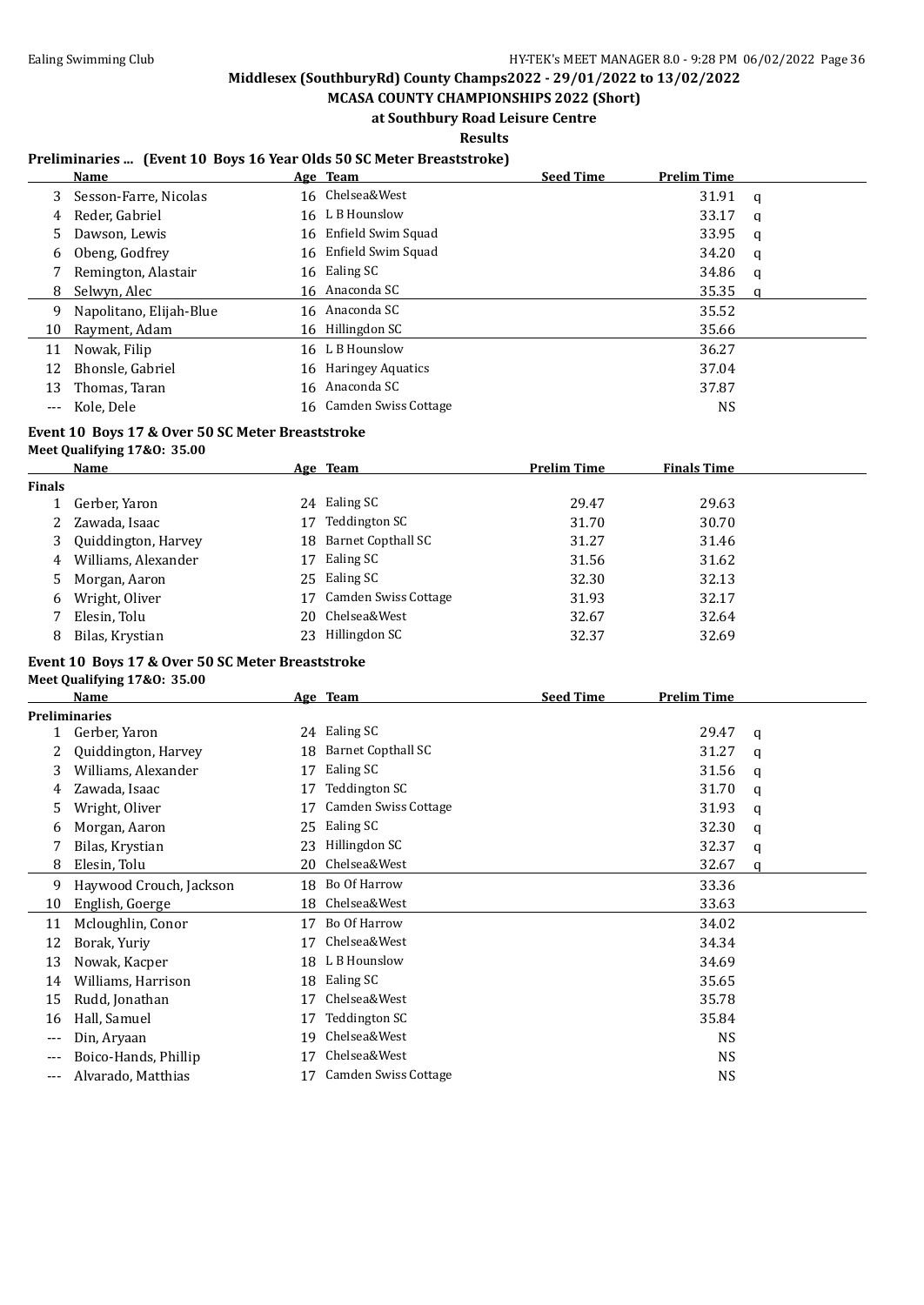**MCASA COUNTY CHAMPIONSHIPS 2022 (Short) at Southbury Road Leisure Centre**

## **Results**

#### **Event 11 Girls 10-11 50 SC Meter Breaststroke Meet Qualifying 10-11: 49.35**

|               | Name                   |     | Age Team                | <b>Prelim Time</b> | <b>Finals Time</b> |  |
|---------------|------------------------|-----|-------------------------|--------------------|--------------------|--|
| <b>Finals</b> |                        |     |                         |                    |                    |  |
|               | Da Silva, Jemima       | 11  | Camden Swiss Cottage    | 42.58              | 41.72              |  |
|               | 2 Orfanidis, Maya      | 10. | Chelsea&West            | 42.71              | 42.18              |  |
| 3             | Mahoney, Chloe         | 10. | Brompton SC             | 46.03              | 45.32              |  |
| 4             | Porter, Eleanor        |     | 11 Camden Swiss Cottage | 46.36              | 45.64              |  |
|               | 5 Colquhoun, Maia      |     | 11 Chelsea&West         | 46.01              | 45.80              |  |
| 6             | Biss, Carmen           |     | 11 Camden Swiss Cottage | 45.52              | 46.12              |  |
|               | Contogoulas, Alexandra | 11  | Chelsea&West            | 46.61              | 46.64              |  |
| 8             | Sherman, Isabella      | 11  | Chelsea&West            | 46.35              | 46.79              |  |

#### **Event 11 Girls 10-11 50 SC Meter Breaststroke Meet Qualifying 10-11: 49.35**

|       | Name                             |    | Age Team             | <b>Seed Time</b> | <b>Prelim Time</b> |   |
|-------|----------------------------------|----|----------------------|------------------|--------------------|---|
|       | <b>Preliminaries</b>             |    |                      |                  |                    |   |
|       | Da Silva, Jemima                 | 11 | Camden Swiss Cottage |                  | 42.58              | a |
|       | Orfanidis, Maya                  | 10 | Chelsea&West         |                  | 42.71              | a |
| 3     | Biss, Carmen                     | 11 | Camden Swiss Cottage |                  | 45.52              | a |
| 4     | Colquhoun, Maia                  | 11 | Chelsea&West         |                  | 46.01              | a |
| 5     | Mahoney, Chloe                   | 10 | Brompton SC          |                  | 46.03              | a |
| 6     | Sherman, Isabella                | 11 | Chelsea&West         |                  | 46.35              | q |
|       | Porter, Eleanor                  | 11 | Camden Swiss Cottage |                  | 46.36              | a |
| 8     | Contogoulas, Alexandra           | 11 | Chelsea&West         |                  | 46.61              | a |
| 9     | Willhoft-King, Phoebe            | 11 | Anaconda SC          |                  | 46.94              |   |
| 10    | Lazarevic, Sofia                 | 11 | Barnet Copthall SC   |                  | 47.22              |   |
| 11    | Nazar, Antonia                   | 11 | Camden Swiss Cottage |                  | 47.58              |   |
| 12    | Harris, Clementine               | 11 | Chelsea&West         |                  | 49.25              |   |
| $---$ | Garner, Mia                      | 11 | Bo Of Harrow         |                  | DO 45.44           |   |
|       | 4.4 Start before starting signal |    |                      |                  |                    |   |

#### **Event 11 Girls 12 Year Olds 50 SC Meter Breaststroke Meet Qualifying 12: 46.58**

|               | Name                                                 |     | Age Team                 | <b>Prelim Time</b> | <b>Finals Time</b> |   |
|---------------|------------------------------------------------------|-----|--------------------------|--------------------|--------------------|---|
| <b>Finals</b> |                                                      |     |                          |                    |                    |   |
|               | Shao, Charlotte                                      | 12  | Camden Swiss Cottage     | 37.54              | 37.29              |   |
|               | Nurney, Alexandra                                    |     | 12 Camden Swiss Cottage  | 38.76              | 38.51              |   |
| 3             | Fielding, Amy                                        |     | 12 Camden Swiss Cottage  | 39.20              | 38.76              |   |
| 4             | Baring, Olivia                                       | 12  | Brompton SC              | 40.41              | 40.13              |   |
| 5.            | Bougani-Pournara, Ilioni                             | 12  | Brompton SC              | 40.03              | 40.25              |   |
| 6             | Kennedy, Marina                                      | 12. | Camden Swiss Cottage     | 40.19              | 40.35              |   |
|               | Hanson, Amy                                          | 12  | <b>Haringey Aquatics</b> | 39.94              | 40.81              |   |
| 8             | Ingleton, Isobella                                   | 12  | Ealing SC                | 41.18              | 41.10              |   |
|               | Event 11 Girls 12 Year Olds 50 SC Meter Breaststroke |     |                          |                    |                    |   |
|               | Meet Qualifying 12: 46.58                            |     |                          |                    |                    |   |
|               | Name                                                 |     | Age Team                 | <b>Seed Time</b>   | <b>Prelim Time</b> |   |
|               | <b>Preliminaries</b>                                 |     |                          |                    |                    |   |
|               | Shao, Charlotte                                      | 12  | Camden Swiss Cottage     |                    | 37.54              | a |
|               | 2 Nurney, Alexandra                                  |     | 12 Camden Swiss Cottage  |                    | 38.76              | a |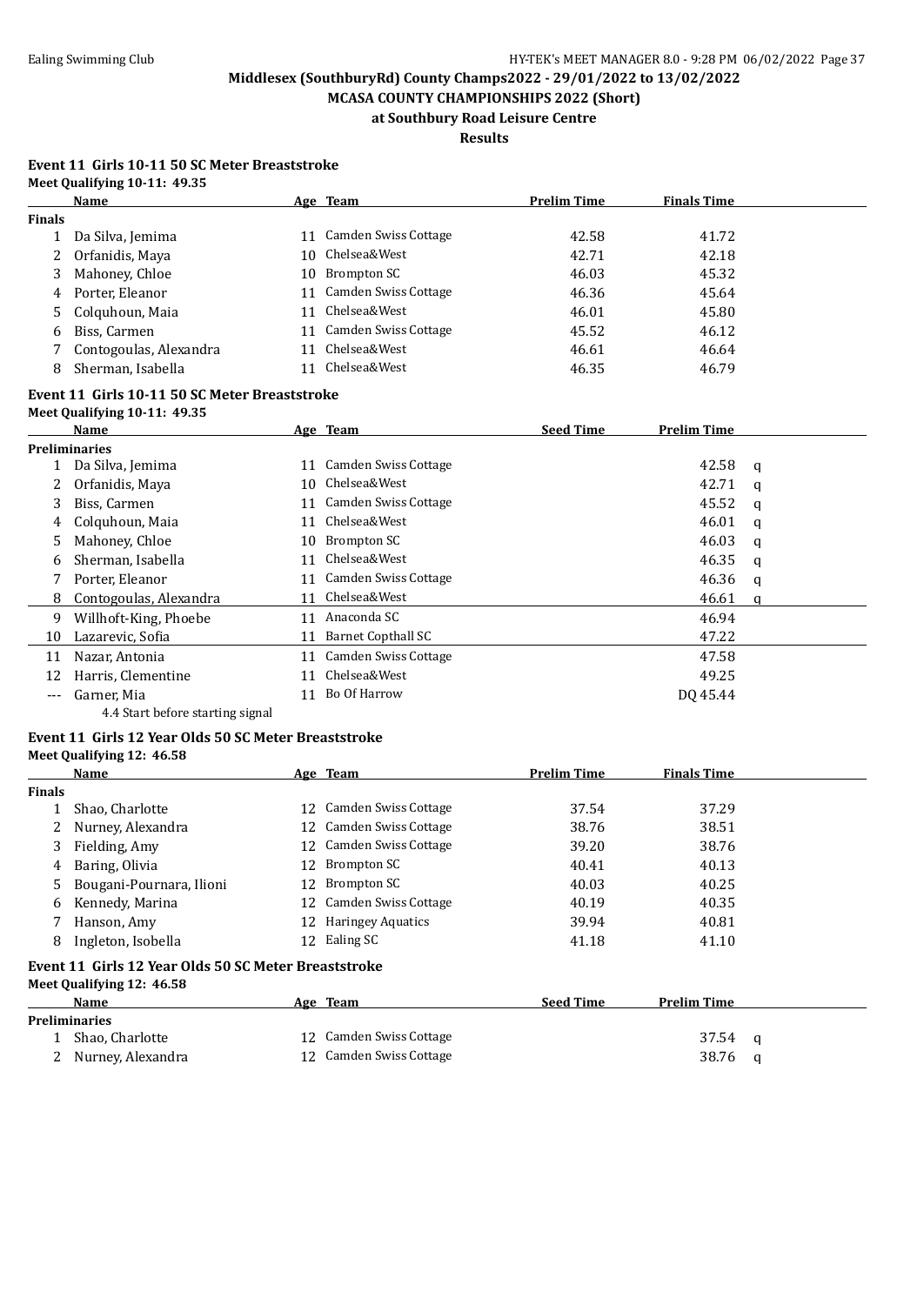**MCASA COUNTY CHAMPIONSHIPS 2022 (Short) at Southbury Road Leisure Centre**

**Results**

#### **Preliminaries ... (Event 11 Girls 12 Year Olds 50 SC Meter Breaststroke)**

|     | <b>Name</b>              |    | Age Team                    | <b>Seed Time</b> | <b>Prelim Time</b> |              |
|-----|--------------------------|----|-----------------------------|------------------|--------------------|--------------|
| 3   | Fielding, Amy            | 12 | <b>Camden Swiss Cottage</b> |                  | 39.20              | a            |
| 4   | Hanson, Amy              | 12 | <b>Haringey Aquatics</b>    |                  | 39.94              | q            |
| 5   | Bougani-Pournara, Ilioni | 12 | Brompton SC                 |                  | 40.03              | $\mathbf{q}$ |
| 6   | Kennedy, Marina          | 12 | <b>Camden Swiss Cottage</b> |                  | 40.19              | q            |
| 7   | Baring, Olivia           | 12 | <b>Brompton SC</b>          |                  | 40.41              | a            |
| 8   | Ingleton, Isobella       | 12 | Ealing SC                   |                  | 41.18              | a            |
| 9   | Byron Nour, Laila        | 12 | Bo Of Harrow                |                  | 41.65              |              |
| 10  | Singer, Eleanor          | 12 | Enfield Swim Squad          |                  | 42.40              |              |
| 11  | Yee, Lexie               | 12 | Brompton SC                 |                  | 42.77              |              |
| 12  | Ruzzaman, Ruby           | 12 | <b>Camden Swiss Cottage</b> |                  | 42.83              |              |
| 13  | Orlando, Mia             | 12 | Brompton SC                 |                  | 43.53              |              |
| 14  | Zobel, Ellie             | 12 | <b>Camden Swiss Cottage</b> |                  | 43.58              |              |
| 15  | Daniels, Sakura          | 12 | Bethnal Green SC            |                  | 43.61              |              |
| 16  | Sagar, Tabitha           | 12 | Teddington SC               |                  | 43.70              |              |
| 17  | Hovell, Tamar            | 12 | Ealing SC                   |                  | 44.14              |              |
| 18  | Deboute Pedrosa, Elsa    | 12 | <b>Broomfield Park</b>      |                  | 44.69              |              |
| 19  | Mazer, Minnie            | 12 | <b>Camden Swiss Cottage</b> |                  | 44.86              |              |
| 20  | Hall, Rose               | 12 | <b>Hackney Aquatics</b>     |                  | 45.61              |              |
| 21  | Yardley, Grace           | 12 | Brompton SC                 |                  | 45.77              |              |
| 22  | Orrock, Martha           | 12 | Teddington SC               |                  | 46.01              |              |
| 23  | Dyakonyuk, Vasi          | 12 | Chelsea&West                |                  | 46.02              |              |
| 24  | Saito-Figuera, Kira      | 12 | Bethnal Green SC            |                  | 46.06              |              |
| 25  | Chadwick, Millie         | 12 | Teddington SC               |                  | 46.24              |              |
| --- | Whiteman, Isabella       | 12 | <b>Brompton SC</b>          |                  | <b>NS</b>          |              |

### **Event 11 Girls 13 Year Olds 50 SC Meter Breaststroke**

| Meet Qualifying 13: 44.90                                                                                               |  |
|-------------------------------------------------------------------------------------------------------------------------|--|
| $\blacksquare$ $\blacksquare$ $\blacksquare$ $\blacksquare$ $\blacksquare$ $\blacksquare$ $\blacksquare$ $\blacksquare$ |  |

|        | <b>Name</b>            | Age Team                 | <b>Prelim Time</b> | <b>Finals Time</b> |
|--------|------------------------|--------------------------|--------------------|--------------------|
| Finals |                        |                          |                    |                    |
|        | Zobek, Olivia          | 13 Chelsea&West          | 37.63              | 37.59              |
| 2      | Kuduma, Elizabete      | 13 Brompton SC           | 39.93              | 39.40              |
|        | Thanassoulas, Isabella | 13 Camden Swiss Cottage  | 39.28              | 39.41              |
| 4      | Jackson, Tess          | 13 Camden Swiss Cottage  | 40.05              | 39.89              |
| 5.     | Mackintosh, Dudu       | 13 Chelsea&West          | 40.44              | 40.90              |
| 6      | Man, Alice             | 13 Natare W Lon/Brompton | 40.45              | 40.92              |
|        | Forsyth, Iliana        | 13 Enfield Swim Squad    | 41.37              | 41.41              |
| 8      | Terranova, Emma        | 13 L B Hounslow          | 41.91              | 42.19              |
|        |                        |                          |                    |                    |

#### **Event 11 Girls 13 Year Olds 50 SC Meter Breaststroke Meet Qualifying 13: 44.90**

|   | <b>Name</b>            |     | Age Team                 | <b>Seed Time</b> | <b>Prelim Time</b> |   |
|---|------------------------|-----|--------------------------|------------------|--------------------|---|
|   | <b>Preliminaries</b>   |     |                          |                  |                    |   |
|   | Zobek, Olivia          | 13. | Chelsea&West             |                  | 37.63              | a |
|   | Thanassoulas, Isabella |     | 13 Camden Swiss Cottage  |                  | 39.28              | q |
| 3 | Kuduma, Elizabete      |     | 13 Brompton SC           |                  | 39.93              | a |
| 4 | Jackson, Tess          |     | 13 Camden Swiss Cottage  |                  | 40.05              | a |
|   | 5 Mackintosh, Dudu     |     | 13 Chelsea&West          |                  | 40.44              | a |
| 6 | Man, Alice             |     | 13 Natare W Lon/Brompton |                  | 40.45              | a |
|   | Forsyth, Iliana        | 13- | Enfield Swim Squad       |                  | 41.37              | a |
|   |                        |     |                          |                  |                    |   |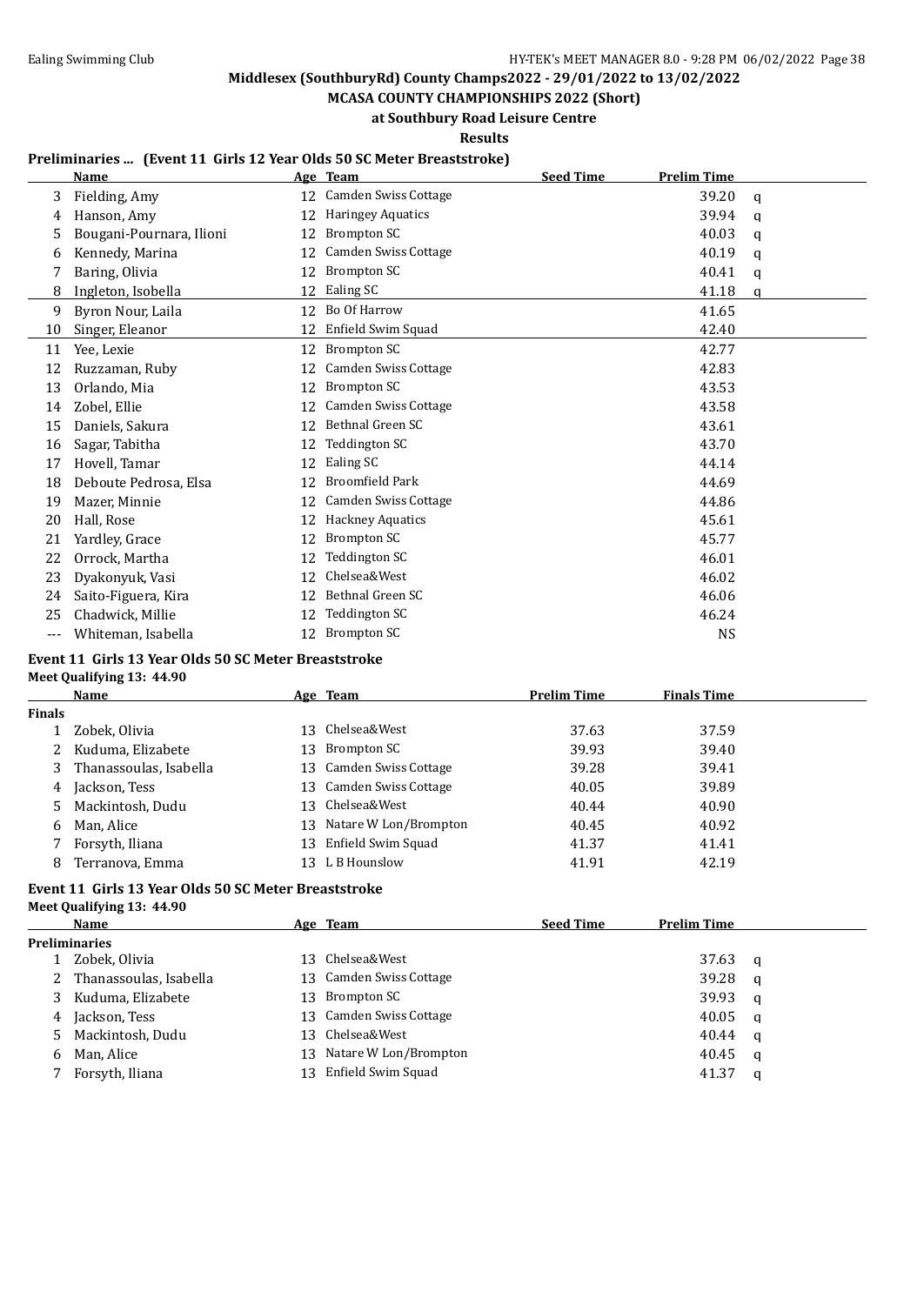**MCASA COUNTY CHAMPIONSHIPS 2022 (Short) at Southbury Road Leisure Centre**

**Results**

#### **Preliminaries ... (Event 11 Girls 13 Year Olds 50 SC Meter Breaststroke)**

|       | Name                             |    | Age Team                                                                                   | <b>Seed Time</b> | <b>Prelim Time</b> |   |
|-------|----------------------------------|----|--------------------------------------------------------------------------------------------|------------------|--------------------|---|
| 8     | Terranova, Emma                  | 13 | L B Hounslow                                                                               |                  | 41.91              | a |
| 9     | Trincano, Jade                   | 13 | Chelsea&West                                                                               |                  | 42.42              |   |
| 10    | Charalambous, Selena             | 13 | <b>Haringey Aquatics</b>                                                                   |                  | 42.61              |   |
| 11    | Holt, Kyla                       | 13 | Teddington SC                                                                              |                  | 42.76              |   |
| $*12$ | Bellass, Rosa                    | 13 | Camden Swiss Cottage                                                                       |                  | 42.82              |   |
| $*12$ | Holder, Poppy                    | 13 | Teddington SC                                                                              |                  | 42.82              |   |
| 14    | Allen, Eve                       | 13 | Hillingdon SC                                                                              |                  | 42.98              |   |
| 15    | Zaimi, Chloe                     | 13 | Chelsea&West                                                                               |                  | 43.28              |   |
| 16    | Snow, Theresa                    | 13 | HounslowJets                                                                               |                  | 43.61              |   |
| 17    | Kc, Evanshui                     | 13 | Ealing SC                                                                                  |                  | 43.67              |   |
| 18    | Tran, Matilda                    | 13 | Ealing SC                                                                                  |                  | 43.73              |   |
| 19    | Riach, Rebecca                   | 13 | Hillingdon SC                                                                              |                  | 43.78              |   |
| 20    | Veilex, Charlotte                | 13 | Chelsea&West                                                                               |                  | 44.28              |   |
| 21    | Redondo, Carmen                  | 13 | Enfield Swim Squad                                                                         |                  | 45.44              |   |
| 22    | Musto, Emi                       | 13 | <b>Camden Swiss Cottage</b>                                                                |                  | 46.84              |   |
| ---   | Sharrock, Alice                  | 13 | Bo Of Harrow                                                                               |                  | DQ 42.99           |   |
|       | 4.4 Start before starting signal |    |                                                                                            |                  |                    |   |
|       | O'Keeffe, Daisy                  | 13 | Ealing SC                                                                                  |                  | DQ 43.32           |   |
|       |                                  |    | 7.6 Did not touch at turn or finish with both hands, or touch not simultaneous or hands no |                  |                    |   |
| ---   | Lavers, Charlotte                |    | 13 Chelsea&West                                                                            |                  | <b>NS</b>          |   |

## **Event 11 Girls 14 Year Olds 50 SC Meter Breaststroke**

**Meet Qualifying 14: 42.00**

**Meet Qualifying 14: 42.00**

|               | Name                    | Age Team                 | Prelim Time | <b>Finals Time</b> |
|---------------|-------------------------|--------------------------|-------------|--------------------|
| <b>Finals</b> |                         |                          |             |                    |
|               | Shchepovskikh, Ksenia   | 14 Camden Swiss Cottage  | 35.05       | 34.90              |
|               | Jenkins, Clare          | 14 Natare W Lon/Brompton | 35.56       | 35.82              |
|               | 3 Guimond-Beetham, Ines | 14 Camden Swiss Cottage  | 38.04       | 37.09              |
| 4             | Jamal, Bianca           | 14 Camden Swiss Cottage  | 37.60       | 37.45              |
|               | 5 Tyner, Jessica        | 14 Enfield Swim Squad    | 37.78       | 37.53              |
| 6             | Wagjiani, Ayla          | 14 Hillingdon SC         | 37.72       | 37.96              |
| 7             | Court, Iris             | 14 Anaconda SC           | 38.00       | 38.90              |
| $---$         | Noffke, Emma            | 14 Camden Swiss Cottage  | 36.65       | DQ 37.13           |

7.1 After the start or after each turn single butterfly kick not performed before the 1st

#### **Event 11 Girls 14 Year Olds 50 SC Meter Breaststroke**

|    | <b>Name</b>             |  | Age Team                 | <b>Seed Time</b> | <b>Prelim Time</b> |     |  |  |  |
|----|-------------------------|--|--------------------------|------------------|--------------------|-----|--|--|--|
|    | <b>Preliminaries</b>    |  |                          |                  |                    |     |  |  |  |
|    | Shchepovskikh, Ksenia   |  | 14 Camden Swiss Cottage  |                  | 35.05              | - a |  |  |  |
| 2  | Jenkins, Clare          |  | 14 Natare W Lon/Brompton |                  | 35.56              | - a |  |  |  |
|    | Noffke, Emma            |  | 14 Camden Swiss Cottage  |                  | 36.65              | - a |  |  |  |
| 4  | Jamal, Bianca           |  | 14 Camden Swiss Cottage  |                  | 37.60              | q   |  |  |  |
|    | Wagjiani, Ayla          |  | 14 Hillingdon SC         |                  | 37.72              | - a |  |  |  |
| 6  | Tyner, Jessica          |  | 14 Enfield Swim Squad    |                  | 37.78              | q   |  |  |  |
|    | Court, Iris             |  | 14 Anaconda SC           |                  | 38.00              | q   |  |  |  |
|    | 8 Guimond-Beetham, Ines |  | 14 Camden Swiss Cottage  |                  | 38.04              |     |  |  |  |
| 9  | Karagianni, Anisa       |  | 14 L B Hounslow          |                  | 38.29              |     |  |  |  |
| 10 | Kowal, Bianka           |  | 14 Ealing SC             |                  | 38.33              |     |  |  |  |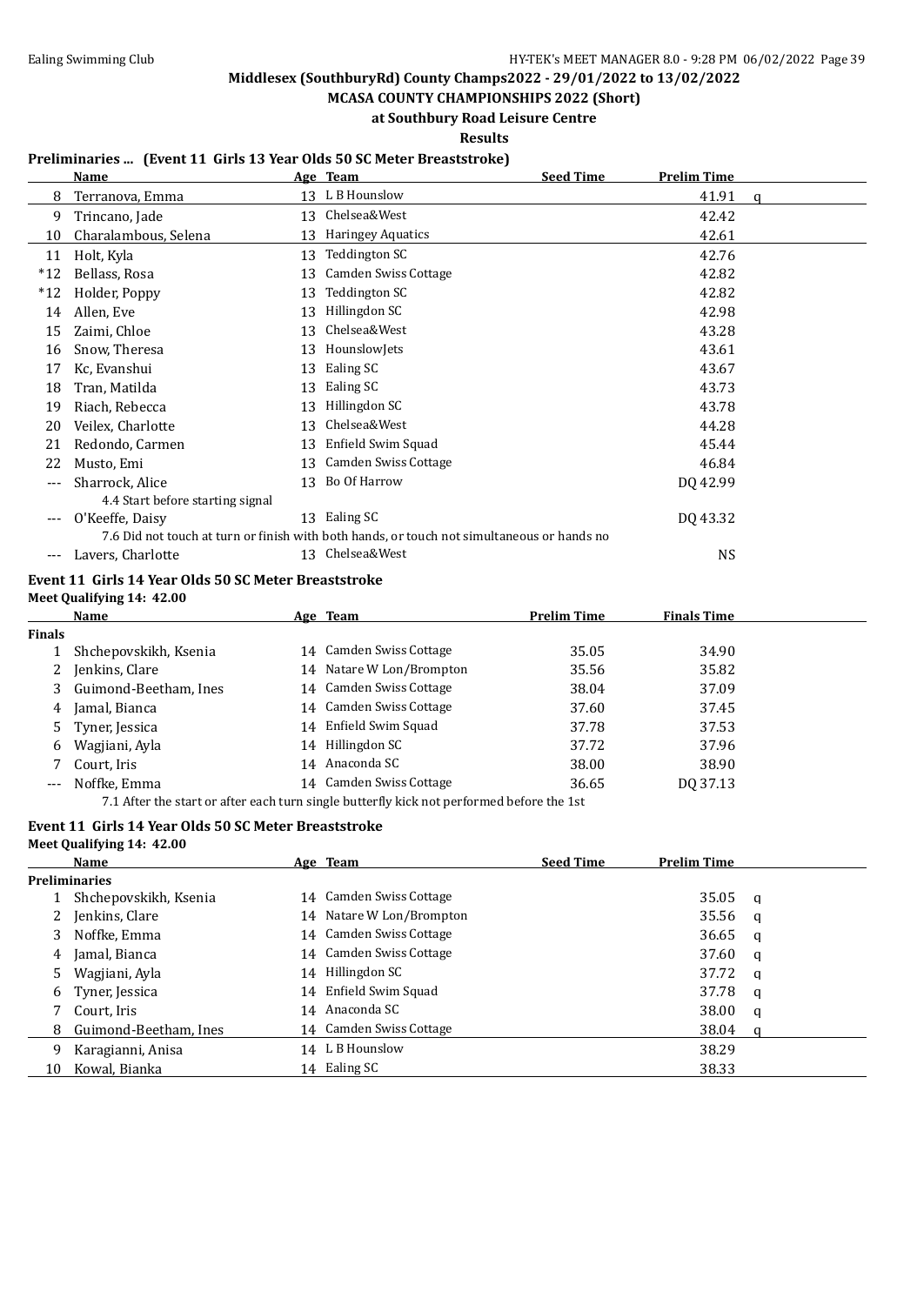**MCASA COUNTY CHAMPIONSHIPS 2022 (Short) at Southbury Road Leisure Centre**

**Results**

#### **Preliminaries ... (Event 11 Girls 14 Year Olds 50 SC Meter Breaststroke)**

|       | <b>Name</b>                  |    | Age Team                    | <b>Seed Time</b> | <b>Prelim Time</b> |  |
|-------|------------------------------|----|-----------------------------|------------------|--------------------|--|
| 11    | D'Souza, Elisha              | 14 | Hillingdon SC               |                  | 38.51              |  |
| 12    | Gordienko, Maria             | 14 | <b>Camden Swiss Cottage</b> |                  | 38.54              |  |
| 13    | Radomska, Natalia            | 14 | Hillingdon SC               |                  | 38.60              |  |
| 14    | Reder, Lilianna              | 14 | L B Hounslow                |                  | 38.66              |  |
| 15    | Stone, Issy                  | 14 | Hillingdon SC               |                  | 39.09              |  |
| 16    | Fielding, Lucy               | 14 | Camden Swiss Cottage        |                  | 39.80              |  |
| 17    | Capelan-Obrien, Eireann      | 14 | Anaconda SC                 |                  | 39.90              |  |
| 18    | Sennis, Eve                  | 14 | Ealing SC                   |                  | 40.17              |  |
| 19    | Leksander, Laura             | 14 | Bo Of Harrow                |                  | 40.19              |  |
| 20    | Beletskaya, Anna             | 14 | Enfield Swim Squad          |                  | 40.50              |  |
| 21    | Loynes, Isabella             | 14 | <b>Brompton SC</b>          |                  | 40.59              |  |
| 22    | Tohme, Chloe                 | 14 | <b>Brompton SC</b>          |                  | 40.73              |  |
| 23    | Young, Evie                  | 14 | <b>Teddington SC</b>        |                  | 40.80              |  |
| 24    | Higgs-Smith, Amber           | 14 | <b>Hackney Aquatics</b>     |                  | 40.89              |  |
| 25    | Brannigan, Keira             | 14 | Hillingdon SC               |                  | 41.20              |  |
| 26    | Wyatt, Eloise                | 14 | Staines SC                  |                  | 41.24              |  |
| 27    | Kurati, Kaltrina             | 14 | Chelsea&West                |                  | 41.27              |  |
| 28    | Kularatne, Sinadi            | 14 | Enfield Swim Squad          |                  | 41.30              |  |
| 29    | Botha, Lila                  | 14 | Ealing SC                   |                  | 41.37              |  |
| 30    | Pacyniak, Olivia             |    | 14 L B Hounslow             |                  | 41.40              |  |
| 31    | Webber. Tabitha              | 14 | Broomfield Park             |                  | 41.73              |  |
| 32    | Russell, Anna                | 14 | <b>Teddington SC</b>        |                  | 42.12              |  |
| 33    | Hadjiandreou, Lilia          | 14 | HounslowJets                |                  | 42.38              |  |
| 34    | Gilberti, Elena              | 14 | <b>Brompton SC</b>          |                  | 44.37              |  |
| $---$ | Gomez de Membrillera, Sophia |    | 14 Camden Swiss Cottage     |                  | <b>NS</b>          |  |

#### **Event 11 Girls 15 Year Olds 50 SC Meter Breaststroke Meet Qualifying 15: 40.95**

**Name Age Team Prelim Time Finals Time Finals** 1 Flynn, Helena 15 Anaconda SC 36.32 36.37 2 Holt, Ava 15 Teddington SC 37.55 36.86 Man, Katie 15 Natare W Lon/Brompton 38.11 38.17 4 Weaver, Poppy 15 Teddington SC 38.81 38.93 Grzybek, Maja 15 Haringey Aquatics 39.52 39.51 6 Patwa, Deeshaya 15 Bo Of Harrow 40.88 41.06 Banks, Ella 15 Anaconda SC 40.96 41.11 8 Mason, Mica 15 Hillingdon SC 40.76 41.37

#### **Event 11 Girls 15 Year Olds 50 SC Meter Breaststroke Meet Qualifying 15: 40.95**

|                      | Name            |  | Age Team                 | <b>Seed Time</b> | <b>Prelim Time</b> |          |  |  |  |
|----------------------|-----------------|--|--------------------------|------------------|--------------------|----------|--|--|--|
| <b>Preliminaries</b> |                 |  |                          |                  |                    |          |  |  |  |
|                      | Flynn, Helena   |  | 15 Anaconda SC           |                  | 36.32              | - a      |  |  |  |
|                      | 2 Holt, Ava     |  | 15 Teddington SC         |                  | 37.55              | $\alpha$ |  |  |  |
|                      | 3 Man, Katie    |  | 15 Natare W Lon/Brompton |                  | 38.11              | <b>a</b> |  |  |  |
|                      | 4 Weaver, Poppy |  | 15 Teddington SC         |                  | 38.81              | - a      |  |  |  |
|                      | 5 Grzybek, Maja |  | 15 Haringey Aquatics     |                  | 39.52              | - a      |  |  |  |
| 6                    | Mason, Mica     |  | 15 Hillingdon SC         |                  | 40.76              | - a      |  |  |  |
|                      | Patwa, Deeshaya |  | 15 Bo Of Harrow          |                  | 40.88              | - a      |  |  |  |
|                      |                 |  |                          |                  |                    |          |  |  |  |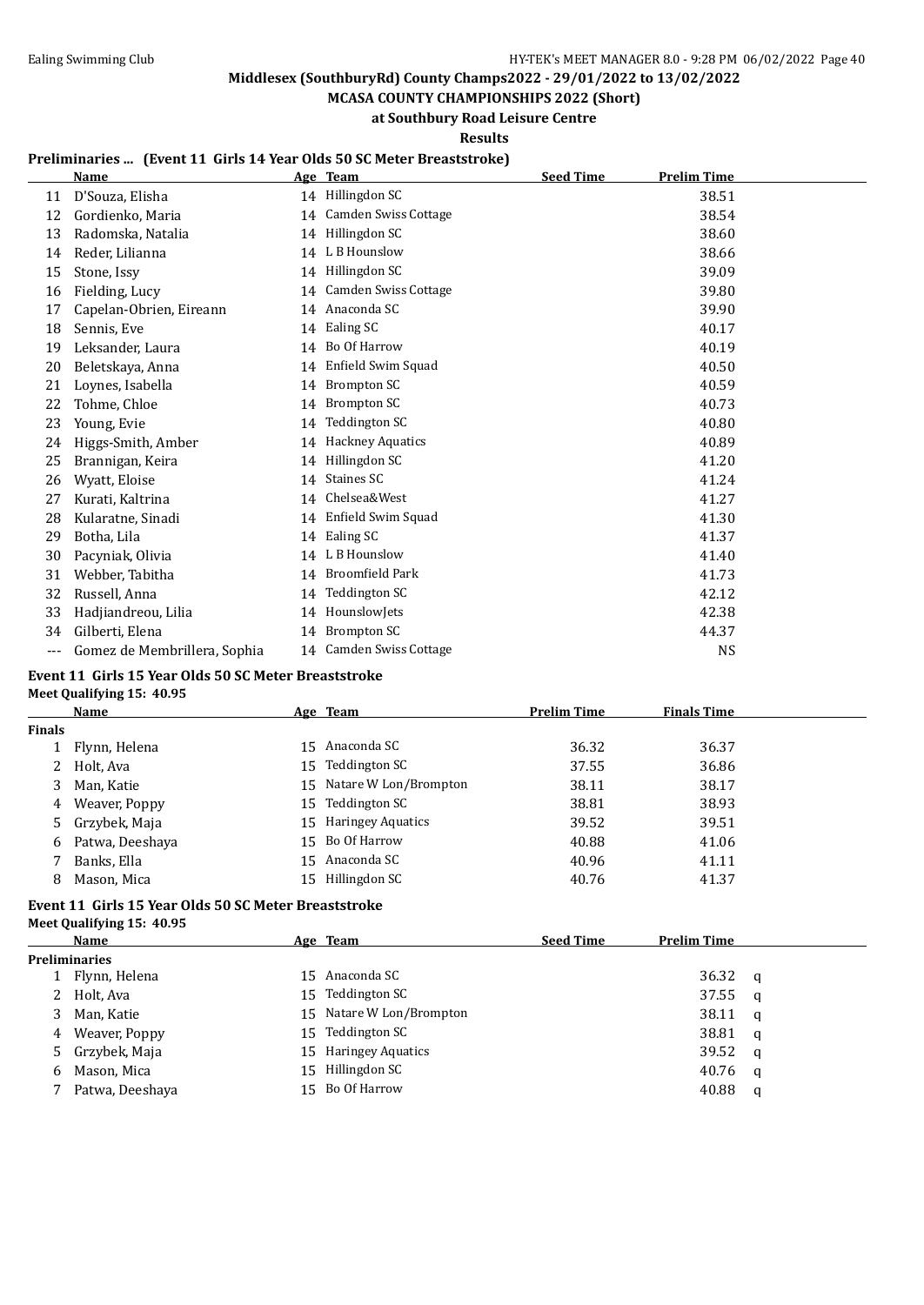**MCASA COUNTY CHAMPIONSHIPS 2022 (Short) at Southbury Road Leisure Centre**

**Results**

### **Name Age Team Seed Time Prelim Time** 8 Banks, Ella 15 Anaconda SC 40.96 q 9 Westgate, Lena 15 Hackney Aquatics 41.32 10 Butterworth, Edie 15 Anaconda SC 42.08 --- Skoplakis, Stephanie 15 Anaconda SC NS **Event 11 Girls 16 Year Olds 50 SC Meter Breaststroke Meet Qualifying 16: 38.30 Name Age Team Prelim Time Finals Time Finals** 1 Dewhurst, Annabel 16 Anaconda SC 35.08 35.05 2 Hayes, Mabel 2 16 Anaconda SC 36.15 35.53 3 Jeffs, Beatrice 16 Hillingdon SC 37.04 37.03 4 Brennan, Chloe 16 Ealing SC 37.66 37.32 5 Grove, Thomasina 16 Chelsea&West 38.36 38.27 **Event 11 Girls 16 Year Olds 50 SC Meter Breaststroke Meet Qualifying 16: 38.30 Name Age Team Seed Time Prelim Time Preliminaries** 1 Dewhurst, Annabel 16 Anaconda SC 35.08 q 2 Hayes, Mabel 2 2 Hayes, Mabel 2 2 Hayes, Mabel 2 2 Hayes, Mabel 36.15 q 3 Jeffs, Beatrice 237.04 a 16 Hillingdon SC 37.04 q 4 Brennan, Chloe 16 Ealing SC 37.66 q 5 Grove, Thomasina 16 Chelsea&West 38.36 q --- Kendle, Pearl 16 Anaconda SC NS **Event 11 Girls 17 & Over 50 SC Meter Breaststroke Meet Qualifying 17&O: 37.00 Name Age Team Prelim Time Finals Time Finals** 1 Bayley, Alice 18 Anaconda SC 34.86 35.04 2 Bhugun, Emma 17 Chelsea&West 36.92 36.76 3 Wootton, Evie 17 Haringey Aquatics 36.95 36.78 4 Struc, Cassie 26.79 17 Hillingdon SC 37.45 36.79 5 Mathews, Tiggy 39.59 17 Brompton SC 38.88 39.59 **Event 11 Girls 17 & Over 50 SC Meter Breaststroke Meet Qualifying 17&O: 37.00 Name Age Team Seed Time Prelim Time Preliminaries** 1 Bayley, Alice 234.86 q 34.86 q 2 Bhugun, Emma 17 Chelsea&West 36.92 q 3 Wootton, Evie 17 Haringey Aquatics 36.95 q 4 Struc, Cassie 27 37.45 quality 37.45 quality 37.45 quality 37.45 quality 37.45 quality 37.45 quality 37.45 quality 37.45 quality 37.45 quality 37.45 quality 37.45 quality 37.45 quality 37.45 quality 37.45 quality 37.45 q 5 Mathews, Tiggy 17 Brompton SC 38.88 q

#### **Preliminaries ... (Event 11 Girls 15 Year Olds 50 SC Meter Breaststroke)**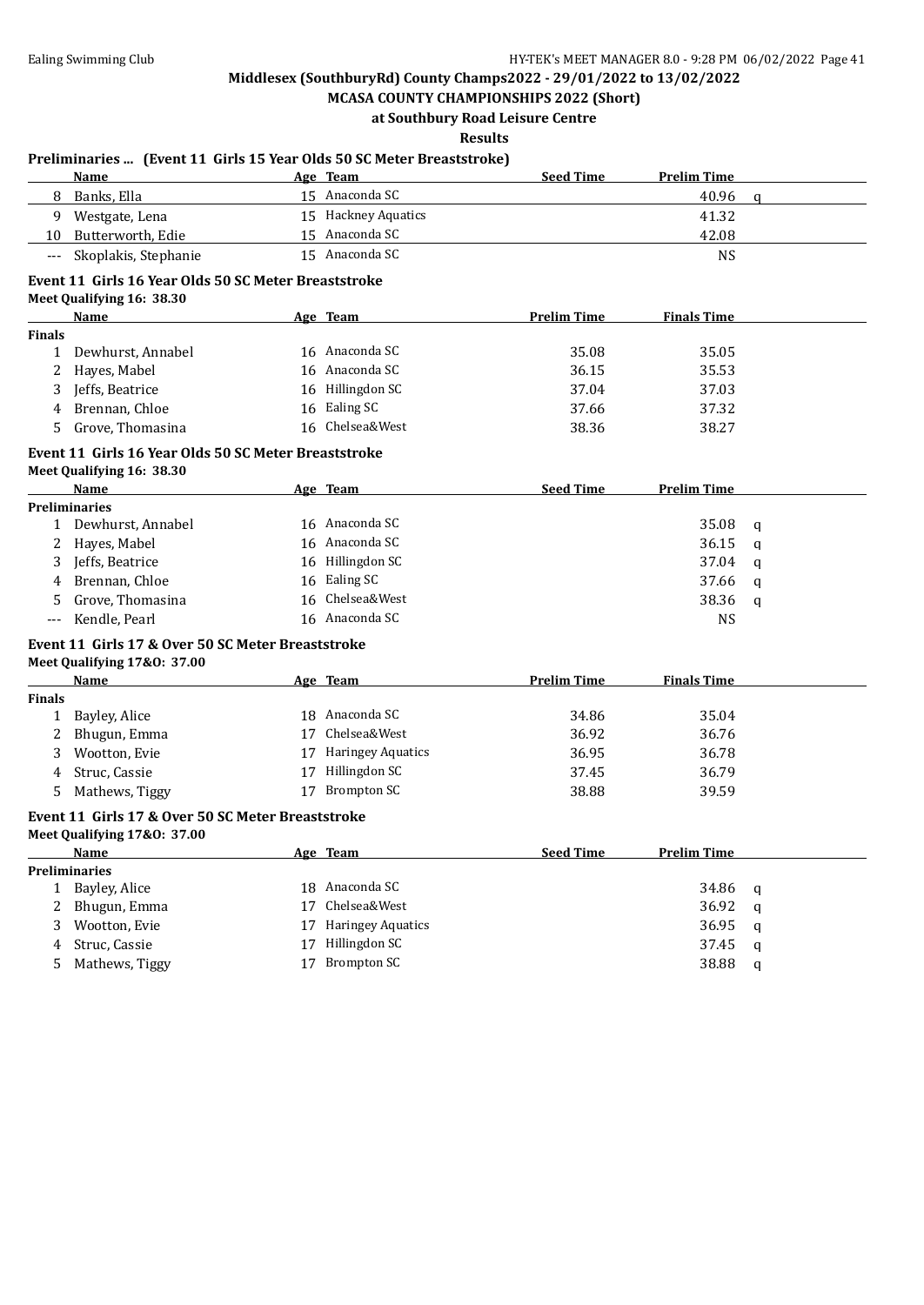**MCASA COUNTY CHAMPIONSHIPS 2022 (Short) at Southbury Road Leisure Centre**

**Results**

#### **Event 12 Boys 10-11 50 SC Meter Freestyle Meet Qualifying 10-11: 36.50**

|               | Name              |    | Age Team                | <b>Prelim Time</b> | <b>Finals Time</b> |  |
|---------------|-------------------|----|-------------------------|--------------------|--------------------|--|
| <b>Finals</b> |                   |    |                         |                    |                    |  |
|               | Daly, Daniel      | 11 | Barnet Copthall SC      | 33.12              | 32.78              |  |
| 2             | Iojan, Ioan       |    | 11 Barnet Copthall SC   | 33.49              | 33.48              |  |
| 3             | Rodgers, Nicholas |    | 11 Ealing SC            | 33.72              | 33.52              |  |
| 4             | Ares, Michael     | 11 | Chelsea&West            | 34.19              | 33.89              |  |
| 5.            | Venuti, Nicolas   |    | 11 Chelsea&West         | 34.88              | 34.11              |  |
| 6             | Mathers, Finn     |    | 11 Camden Swiss Cottage | 34.41              | 34.21              |  |
|               | Beletski, Alex    | 11 | Enfield Swim Squad      | 34.53              | 34.49              |  |
| 8             | Eler, Kaplan      | 11 | Chelsea&West            | 35.04              | 34.66              |  |

#### **Event 12 Boys 10-11 50 SC Meter Freestyle Meet Qualifying 10-11: 36.50**

|                      | Name                   |    | Age Team                  | <b>Seed Time</b> | <b>Prelim Time</b> |          |  |  |
|----------------------|------------------------|----|---------------------------|------------------|--------------------|----------|--|--|
|                      | <b>Preliminaries</b>   |    |                           |                  |                    |          |  |  |
|                      | 1 Daly, Daniel         | 11 | Barnet Copthall SC        |                  | 33.12              | <b>q</b> |  |  |
| $\mathbf{2}^{\circ}$ | Iojan, Ioan            | 11 | Barnet Copthall SC        |                  | 33.49              | q        |  |  |
| 3                    | Rodgers, Nicholas      | 11 | Ealing SC                 |                  | 33.72              | a        |  |  |
| 4                    | Ares, Michael          | 11 | Chelsea&West              |                  | 34.19              | q        |  |  |
| 5                    | Mathers, Finn          | 11 | Camden Swiss Cottage      |                  | 34.41              | a        |  |  |
| 6                    | Beletski, Alex         | 11 | Enfield Swim Squad        |                  | 34.53              | q        |  |  |
|                      | Venuti, Nicolas        | 11 | Chelsea&West              |                  | 34.88              | a        |  |  |
| 8                    | Eler, Kaplan           | 11 | Chelsea&West              |                  | 35.04              | a        |  |  |
| 9                    | Malik, Jai             | 11 | Brompton SC               |                  | 35.06              |          |  |  |
| 10                   | Hernandez Taylor, Boaz | 11 | <b>Hackney Aquatics</b>   |                  | 35.16              |          |  |  |
| 11                   | Butorac, Zoran         | 11 | <b>Barnet Copthall SC</b> |                  | 35.59              |          |  |  |
| 12                   | Lawrence, Daniel       | 10 | Staines SC                |                  | 36.02              |          |  |  |

#### **Event 12 Boys 12 Year Olds 50 SC Meter Freestyle**

#### **Meet Qualifying 12: 34.50**

|        | <b>Name</b>           | Age Team                | <b>Prelim Time</b> | <b>Finals Time</b> |
|--------|-----------------------|-------------------------|--------------------|--------------------|
| Finals |                       |                         |                    |                    |
|        | Arandjelovic, Bogdan  | 12 Ealing SC            | 29.55              | 29.42              |
|        | Shearman, Enzo        | 12 Hackney Aquatics     | 30.57              | 30.56              |
| *3     | Vermaat, Marty        | 12 Camden Swiss Cottage | 31.41              | 31.15              |
|        | *3 Pryce-Jones, Luke  | 12 Chelsea&West         | 30.82              | 31.15              |
|        | 5 Podurgiel, Benjamin | 12 Chelsea&West         | 30.98              | 31.31              |
| 6      | Winpenny, Alfie       | 12 Teddington SC        | 31.63              | 31.39              |
|        | Weerasinghe, Seth     | 12 Barnet Copthall SC   | 31.48              | 31.97              |
| 8      | Rowbotham, Harry      | Teddington SC           | 31.67              | 32.31              |

#### **Event 12 Boys 12 Year Olds 50 SC Meter Freestyle Meet Qualifying 12: 34.50**

|               | Name                 |  | <u>Age Team</u>     | <b>Seed Time</b> | <b>Prelim Time</b> |   |  |  |  |
|---------------|----------------------|--|---------------------|------------------|--------------------|---|--|--|--|
| Preliminaries |                      |  |                     |                  |                    |   |  |  |  |
|               | Arandjelovic, Bogdan |  | 12 Ealing SC        |                  | 29.55              | q |  |  |  |
|               | Shearman, Enzo       |  | 12 Hackney Aquatics |                  | 30.57              | a |  |  |  |
| 3             | Pryce-Jones, Luke    |  | 12 Chelsea&West     |                  | 30.82              | a |  |  |  |
| 4             | Podurgiel, Benjamin  |  | 12 Chelsea&West     |                  | 30.98              | a |  |  |  |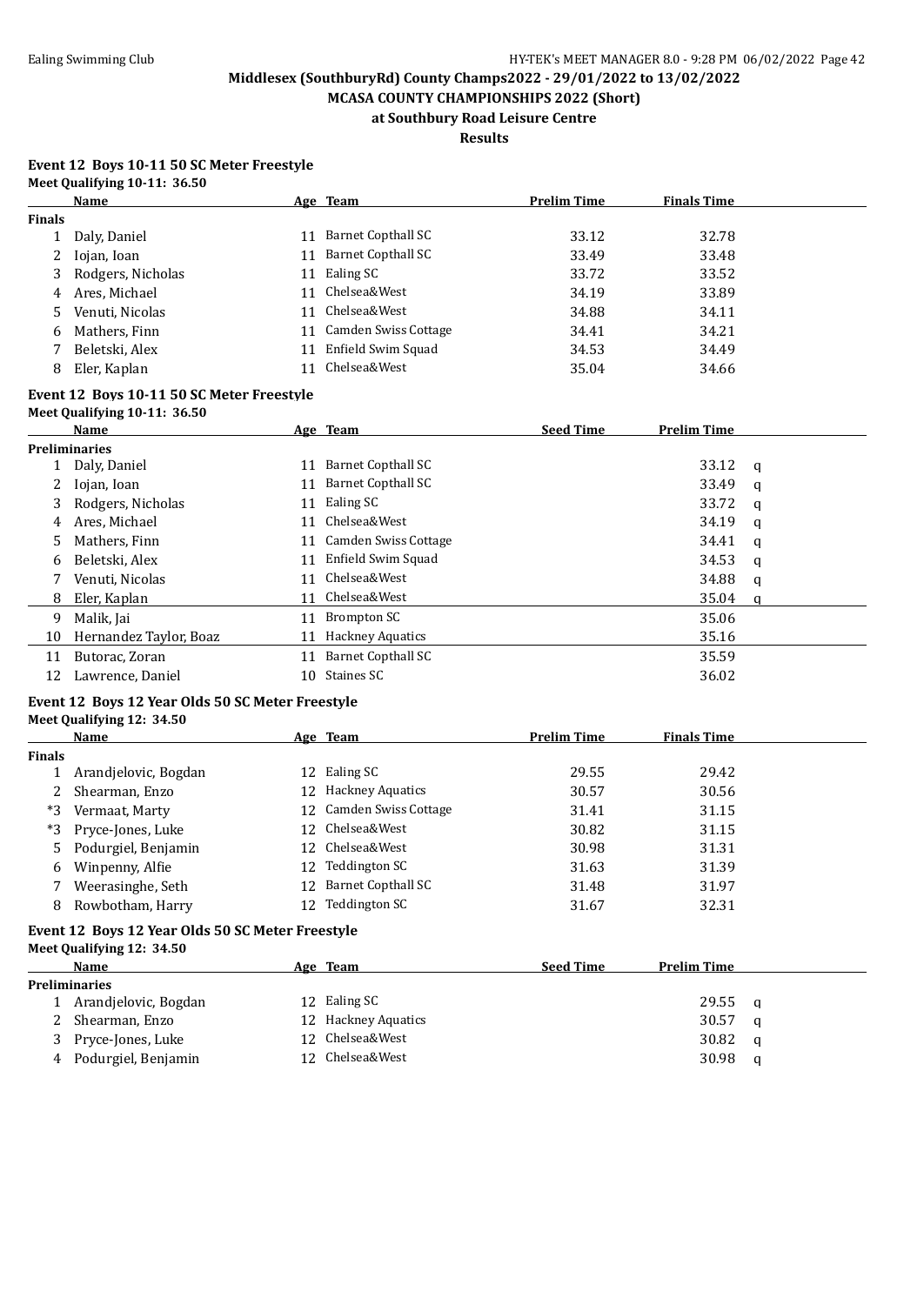**MCASA COUNTY CHAMPIONSHIPS 2022 (Short) at Southbury Road Leisure Centre**

**Results**

#### **Preliminaries ... (Event 12 Boys 12 Year Olds 50 SC Meter Freestyle)**

|       | Name                  |    | Age Team                     | <b>Seed Time</b> | <b>Prelim Time</b> |   |
|-------|-----------------------|----|------------------------------|------------------|--------------------|---|
| 5     | Vermaat, Marty        |    | 12 Camden Swiss Cottage      |                  | 31.41              | q |
| 6     | Weerasinghe, Seth     | 12 | <b>Barnet Copthall SC</b>    |                  | 31.48              | q |
|       | Winpenny, Alfie       | 12 | Teddington SC                |                  | 31.63              | q |
| 8     | Rowbotham, Harry      | 12 | Teddington SC                |                  | 31.67              | a |
| 9     | Gillam, Henry         | 12 | Camden Swiss Cottage         |                  | 31.76              |   |
| 10    | Finch, Ollie          | 12 | Camden Swiss Cottage         |                  | 31.85              |   |
| 11    | Panna, Daniel         | 12 | Brompton SC                  |                  | 32.05              |   |
| 12    | Winpenny, Dylan       | 12 | Teddington SC                |                  | 32.14              |   |
| 13    | Selmani, Amar         | 12 | <b>Barnet Copthall SC</b>    |                  | 32.17              |   |
| 14    | Kaemmerer, Konstantin | 12 | Chelsea&West                 |                  | 32.37              |   |
| 15    | Redford, Jack         | 12 | Barnet Copthall SC/Camden SC |                  | 32.43              |   |
| 16    | Minerva, Lorenzo      | 12 | Chelsea&West                 |                  | 32.52              |   |
| 17    | Frainer-Law, Leon     | 12 | Ealing SC                    |                  | 32.53              |   |
| 18    | Zeqiri, Gert          | 12 | Bo Of Harrow                 |                  | 32.83              |   |
| 19    | Fidan, Zachary        | 12 | Teddington SC                |                  | 32.88              |   |
| 20    | Bhatia, Advay         | 12 | Hillingdon SC                |                  | 32.93              |   |
| 21    | Calver, Sebastian     | 12 | Anaconda SC                  |                  | 33.00              |   |
| $*22$ | Malik, Ro             | 12 | <b>Brompton SC</b>           |                  | 33.47              |   |
| $*22$ | Amdor, Felix          | 12 | <b>Broomfield Park</b>       |                  | 33.47              |   |
| 24    | Lessard, Aneirin      |    | 12 Hackney Aquatics          |                  | 34.62              |   |

## **Event 12 Boys 13 Year Olds 50 SC Meter Freestyle**

**Meet Qualifying 13: 33.19**

|               | Name            |     | Age Team                | <b>Prelim Time</b> | <b>Finals Time</b> |  |
|---------------|-----------------|-----|-------------------------|--------------------|--------------------|--|
| <b>Finals</b> |                 |     |                         |                    |                    |  |
|               | Knight, Luke    | 13  | Brompton SC             | 27.82              | 27.45              |  |
|               | 2 Chirita, Josh | 13  | Hillingdon SC           | 27.79              | 27.47              |  |
| 3             | Morgan, Malakai |     | 13 Enfield Swim Squad   | 29.04              | 28.32              |  |
| 4             | Biss, Leon      |     | 13 Camden Swiss Cottage | 28.82              | 28.67              |  |
|               | 5 Keers, Jack   | 13. | Teddington SC           | 29.24              | 28.86              |  |
| 6             | Jazebi, Daniel  |     | 13 Chelsea&West         | 29.05              | 28.97              |  |
|               | Jeffers, Liam   | 13  | Teddington SC           | 29.51              | 29.46              |  |
| 8             | Hall, Samuel    |     | Teddington SC           | 29.45              | 29.62              |  |

#### **Event 12 Boys 13 Year Olds 50 SC Meter Freestyle Meet Qualifying 13: 33.19**

|    | <b>Name</b>          |     | Age Team                | <b>Seed Time</b> | <b>Prelim Time</b> |   |
|----|----------------------|-----|-------------------------|------------------|--------------------|---|
|    | <b>Preliminaries</b> |     |                         |                  |                    |   |
|    | 1 Chirita, Josh      | 13  | Hillingdon SC           |                  | 27.79              | a |
|    | Knight, Luke         |     | 13 Brompton SC          |                  | 27.82              | a |
| 3  | Biss, Leon           |     | 13 Camden Swiss Cottage |                  | 28.82              | q |
| 4  | Morgan, Malakai      |     | 13 Enfield Swim Squad   |                  | 29.04              | q |
| 5. | Jazebi, Daniel       |     | 13 Chelsea&West         |                  | 29.05              | q |
| 6  | Keers, Jack          | 13  | Teddington SC           |                  | 29.24              | q |
|    | Hall, Samuel         | 13. | Teddington SC           |                  | 29.45              | q |
| 8  | Jeffers, Liam        | 13  | Teddington SC           |                  | 29.51              | a |
| 9  | Awan, Rayan          | 13- | Enfield Swim Squad      |                  | 29.53              |   |
| 10 | Greenwalker, Arthur  | 13  | Teddington SC           |                  | 29.55              |   |
| 11 | Birlouez-Lee, Edgar  | 13  | Ealing SC               |                  | 29.57              |   |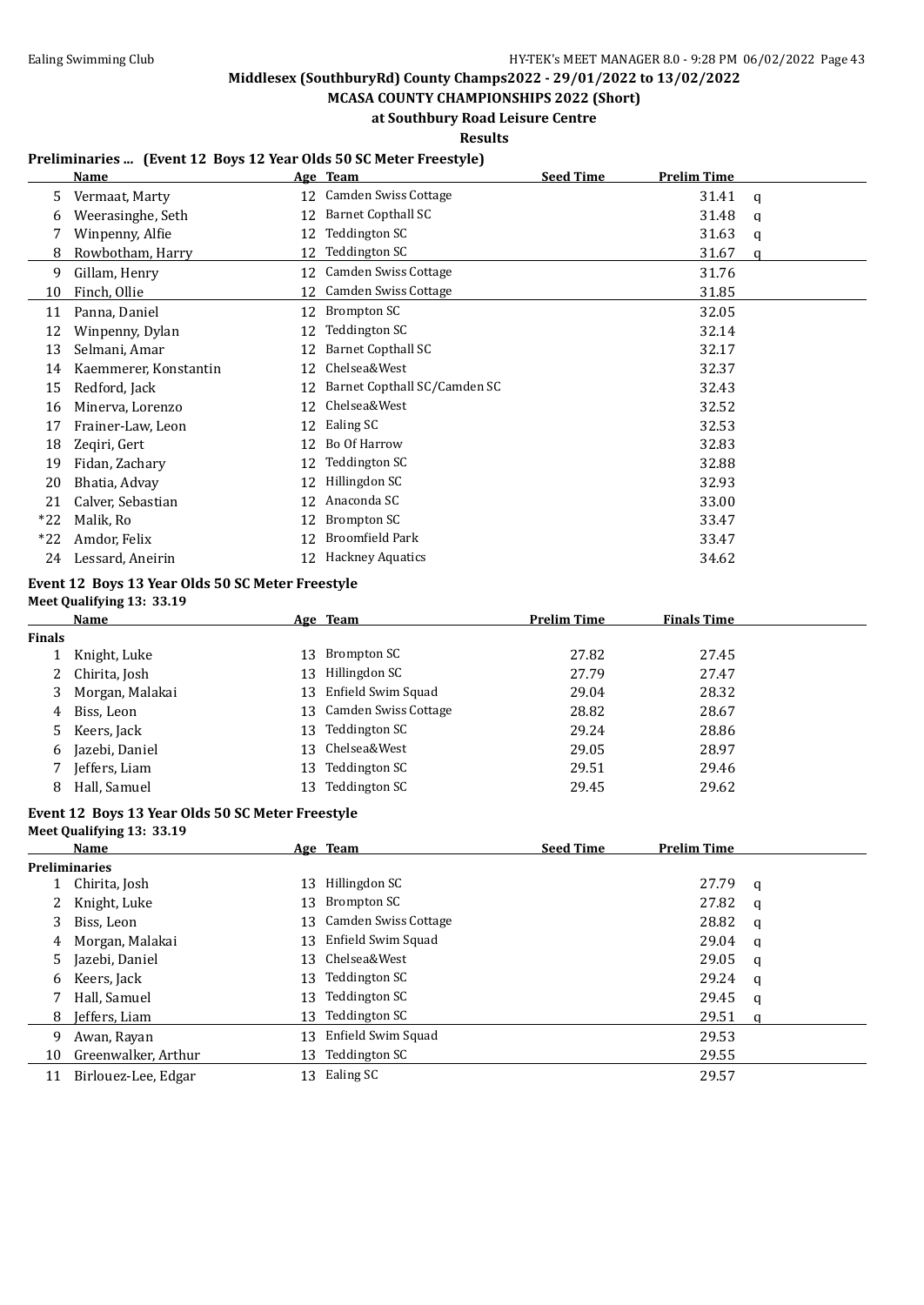**MCASA COUNTY CHAMPIONSHIPS 2022 (Short) at Southbury Road Leisure Centre**

**Results**

#### **Preliminaries ... (Event 12 Boys 13 Year Olds 50 SC Meter Freestyle)**

|     | Name                   |    | Age Team             | <b>Seed Time</b> | <b>Prelim Time</b> |
|-----|------------------------|----|----------------------|------------------|--------------------|
| 12  | Hanks, Dylan           | 13 | Enfield Swim Squad   |                  | 29.85              |
| 13  | Waissman, Louis        | 13 | Bo Of Harrow         |                  | 29.91              |
| 14  | Tatanov, Zdravko       | 13 | Enfield Swim Squad   |                  | 29.94              |
| 15  | Krol, Mateusz          | 13 | Chelsea&West         |                  | 30.16              |
| 16  | Croke, Thomas          | 13 | Barnet Copthall SC   |                  | 30.35              |
| 17  | El-Okla, Mahmoud       | 13 | Anaconda SC          |                  | 30.48              |
| 18  | Schwimmer, Alex        | 13 | Brompton SC          |                  | 30.49              |
| 19  | Carstairs, Adam        | 13 | Bo Of Harrow         |                  | 30.97              |
| 20  | Gould, Victor          | 13 | Camden Swiss Cottage |                  | 30.98              |
| 21  | Lonnen, Frederick      | 13 | HounslowJets         |                  | 31.04              |
| 22  | Lyttle, Sebastian      | 13 | Anaconda SC          |                  | 31.24              |
| 23  | Tang, Alfred Loktin    | 13 | HounslowJets         |                  | 31.44              |
| 24  | Danilet, Victor Vasile | 13 | Barnet Copthall SC   |                  | 31.85              |
| 25  | Gholami, Jason         | 13 | Camden Swiss Cottage |                  | 31.91              |
| 26  | Ionel-Asauleac, Andrew | 13 | Barnet Copthall SC   |                  | 32.09              |
| 27  | Cinquegrana, Ciaran    | 13 | Staines SC           |                  | 32.43              |
| --- | Demeester, Gabriel     | 13 | Brompton SC          |                  | <b>NS</b>          |

#### **Event 12 Boys 14 Year Olds 50 SC Meter Freestyle Meet Qualifying 14: 31.00**

| <b>Name</b>       |  | <b>Prelim Time</b>                                                                                                                                                                                             | <b>Finals Time</b> |
|-------------------|--|----------------------------------------------------------------------------------------------------------------------------------------------------------------------------------------------------------------|--------------------|
|                   |  |                                                                                                                                                                                                                |                    |
| Porter, Llewellyn |  | 25.29                                                                                                                                                                                                          | 25.43              |
| Roberts, Owen     |  | 26.33                                                                                                                                                                                                          | 25.85              |
| Pama, Charlie     |  | 26.89                                                                                                                                                                                                          | 27.19              |
| Streltsov, Daniel |  | 27.84                                                                                                                                                                                                          | 27.64              |
| Jelbaoui, Amir    |  | 28.03                                                                                                                                                                                                          | 27.96              |
| Bramham, Cilian   |  | 27.92                                                                                                                                                                                                          | 28.02              |
| Selmani, Yassin   |  | 28.38                                                                                                                                                                                                          | 28.06              |
| Pytlowany, Hubert |  | 28.03                                                                                                                                                                                                          | 28.28              |
|                   |  | Age Team<br>14 Camden Swiss Cottage<br>14 Bo Of Harrow<br>14 Camden Swiss Cottage<br>14 Natare W Lon/Chelsea&West<br>14 Barnet Copthall SC<br>14 Camden Swiss Cottage<br>14 Barnet Copthall SC<br>14 Ealing SC |                    |

#### **Event 12 Boys 14 Year Olds 50 SC Meter Freestyle Meet Qualifying 14: 31.00**

|    | Name                 |    | Age Team                     | <b>Seed Time</b> | Prelim Time |   |
|----|----------------------|----|------------------------------|------------------|-------------|---|
|    | <b>Preliminaries</b> |    |                              |                  |             |   |
|    | Porter, Llewellyn    |    | 14 Camden Swiss Cottage      |                  | 25.29       | q |
|    | Roberts, Owen        |    | 14 Bo Of Harrow              |                  | 26.33       | a |
| 3  | Pama, Charlie        |    | 14 Camden Swiss Cottage      |                  | 26.89       | q |
| 4  | Streltsov, Daniel    |    | 14 Natare W Lon/Chelsea&West |                  | 27.84       | a |
| 5. | Bramham, Cilian      |    | 14 Camden Swiss Cottage      |                  | 27.92       | q |
| *6 | Pytlowany, Hubert    |    | 14 Ealing SC                 |                  | 28.03       | a |
| *6 | Jelbaoui, Amir       |    | 14 Barnet Copthall SC        |                  | 28.03       | q |
| 8  | Selmani, Yassin      |    | 14 Barnet Copthall SC        |                  | 28.38       | a |
| 9  | Eler, Aslan          |    | 14 Chelsea&West              |                  | 28.45       |   |
| 10 | Pasheli, Sapir       |    | 14 Camden Swiss Cottage      |                  | 28.50       |   |
| 11 | Lesesne, Eric        |    | 14 Chelsea&West              |                  | 28.59       |   |
| 12 | Robinson, Edward     | 14 | Chelsea&West                 |                  | 28.64       |   |
| 13 | Singh, Sauren        |    | 14 Camden Swiss Cottage      |                  | 28.72       |   |
| 14 | Lawrie, Jack         | 14 | Enfield Swim Squad           |                  | 28.80       |   |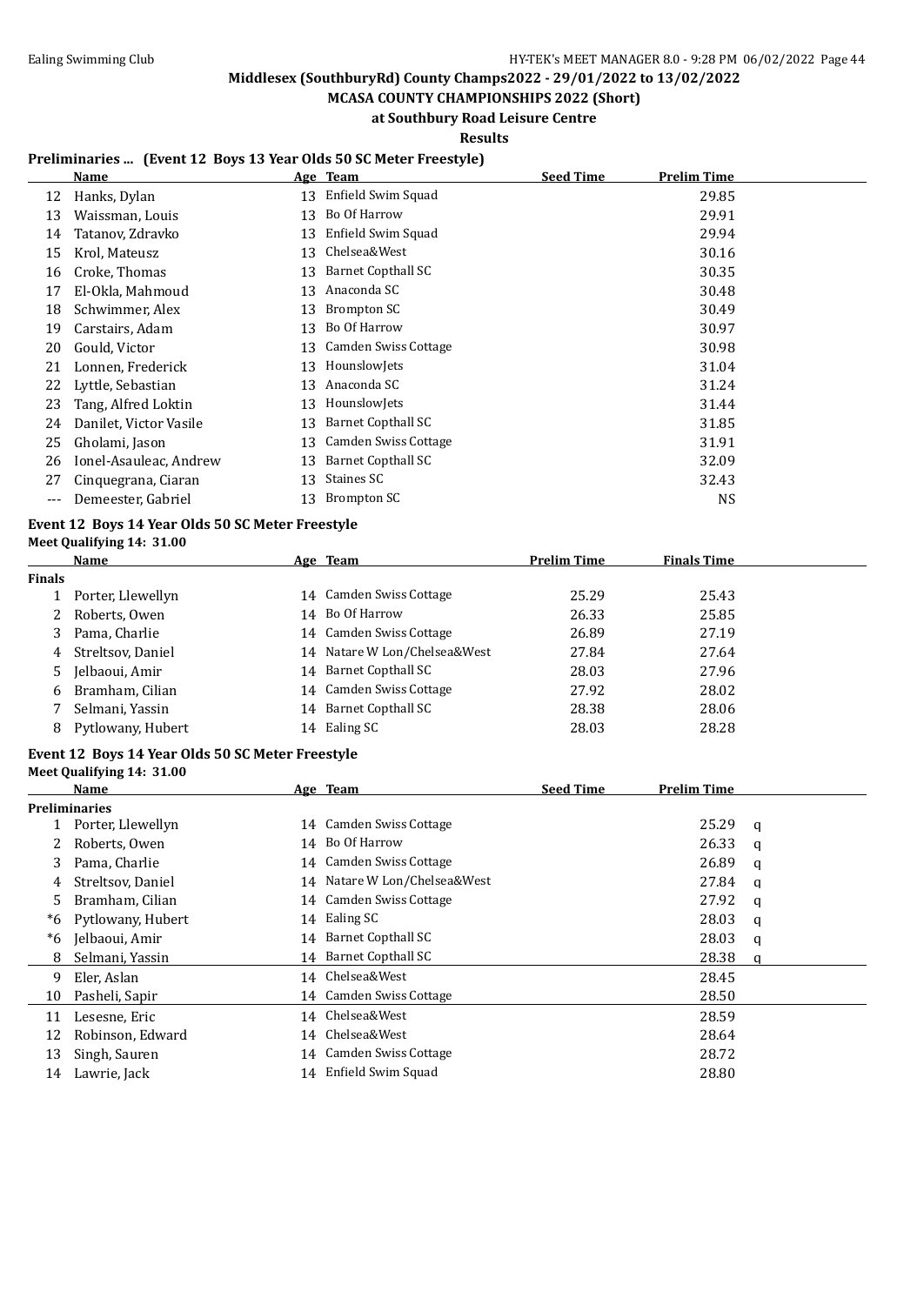**MCASA COUNTY CHAMPIONSHIPS 2022 (Short) at Southbury Road Leisure Centre**

**Results**

#### **Preliminaries ... (Event 12 Boys 14 Year Olds 50 SC Meter Freestyle)**

|       | Name                      |    | Age Team                 | <b>Seed Time</b> | <b>Prelim Time</b> |
|-------|---------------------------|----|--------------------------|------------------|--------------------|
| 15    | Metzgen, Daniel           |    | 14 Brompton SC           |                  | 28.84              |
| 16    | Mrotzek, Aidan            | 14 | Broomfield Park          |                  | 28.89              |
| 17    | Kimaro, David             | 14 | <b>Hackney Aquatics</b>  |                  | 28.94              |
| 18    | Gorgun, Ada               | 14 | Brompton SC              |                  | 29.08              |
| 19    | Mathews, Joseph           | 14 | Brompton SC              |                  | 29.34              |
| 20    | Danylenko, Dima           | 14 | Chelsea&West             |                  | 29.50              |
| $*21$ | Dhandapani, Inian         | 14 | Ealing SC                |                  | 29.73              |
| *21   | Galant Draysey, Lucas     | 14 | Teddington SC            |                  | 29.73              |
| 23    | Jolly, Daniel             | 14 | <b>Teddington SC</b>     |                  | 29.77              |
| 24    | Bowden, Jake              | 14 | Ealing SC                |                  | 29.93              |
| 25    | Preston, Christopher      | 14 | Brompton SC              |                  | 30.10              |
| 26    | Mccarthy, Cian            | 14 | Anaconda SC              |                  | 30.23              |
| 27    | Mihali, Patrick           | 14 | Bo Of Harrow             |                  | 30.26              |
| 28    | Barrett, Dylan            | 14 | Natare W Lon/Brompton    |                  | 30.53              |
| 29    | Baxter, Ethan             | 14 | Enfield Swim Squad       |                  | 30.69              |
| 30    | Lewis, Kane               | 14 | Hillingdon SC            |                  | 30.85              |
| 31    | Rasil, Danus              | 14 | Hillingdon SC            |                  | 30.91              |
| 32    | Correa Colorado, Santiago | 14 | Bethnal Green SC         |                  | 30.95              |
| 33    | Fabbrani-Fearon, Luca     | 14 | <b>Haringey Aquatics</b> |                  | 30.98              |
| ---   | Lessard, Gael             |    | 14 Hackney Aquatics      |                  | <b>NS</b>          |

## **Event 12 Boys 15 Year Olds 50 SC Meter Freestyle**

**Meet Qualifying 15: 29.50**

|               | Name                     |    | Age Team                      | <b>Prelim Time</b> | <b>Finals Time</b> |  |
|---------------|--------------------------|----|-------------------------------|--------------------|--------------------|--|
| <b>Finals</b> |                          |    |                               |                    |                    |  |
|               | 1 Flynn, Thomas          |    | 15 Barnet Copthall SC         | 26.23              | 25.95              |  |
|               | 2 Safonov, Greg          |    | 15 Staines SC                 | 27.06              | 26.72              |  |
|               | 3 Harris-Eze, Kenechukwu |    | 15 Barnet Copthall SC         | 26.59              | 26.73              |  |
|               | 4 Giustiniani, Rocco     |    | 15 Anaconda SC                | 27.18              | 26.93              |  |
|               | 5 O'Brien, Dennis        |    | 15 Bethnal Green SC/Camden SC | 27.06              | 27.00              |  |
| 6             | Saito-Figueira, Nino     |    | 15 Hackney Aquatics           | 27.54              | 27.04              |  |
|               | Holder, Jakob            | 15 | Teddington SC                 | 27.29              | 27.11              |  |
|               | Odong, Saint             |    | 15 Brompton SC                | 26.99              | 27.13              |  |

## **Event 12 Boys 15 Year Olds 50 SC Meter Freestyle**

**Meet Qualifying 15: 29.50**

|       | Name                     |    | Age Team                      | <b>Seed Time</b> | <b>Prelim Time</b> |   |
|-------|--------------------------|----|-------------------------------|------------------|--------------------|---|
|       | <b>Preliminaries</b>     |    |                               |                  |                    |   |
|       | Flynn, Thomas            |    | 15 Barnet Copthall SC         |                  | 26.23              | a |
|       | Harris-Eze, Kenechukwu   |    | 15 Barnet Copthall SC         |                  | 26.59              | q |
| 3     | Odong, Saint             |    | 15 Brompton SC                |                  | 26.99              | q |
| $^*4$ | O'Brien, Dennis          |    | 15 Bethnal Green SC/Camden SC |                  | 27.06              | q |
| $^*4$ | Safonov, Greg            |    | 15 Staines SC                 |                  | 27.06              | q |
| 6     | Giustiniani, Rocco       |    | 15 Anaconda SC                |                  | 27.18              | a |
|       | Holder, Jakob            |    | 15 Teddington SC              |                  | 27.29              | a |
| *8    | Kadlubowski, Daniel      |    | 15 Staines SC                 |                  | 27.54              | q |
| *8    | Saito-Figueira, Nino     |    | 15 Hackney Aquatics           |                  | 27.54              | q |
|       | <b>Swim-Off Required</b> |    |                               |                  |                    |   |
| 10    | Sethi, Sanchit           |    | 15 Bo Of Harrow               |                  | 27.63              |   |
| 11    | Singer, Joshua           | 15 | Enfield Swim Squad            |                  | 27.79              |   |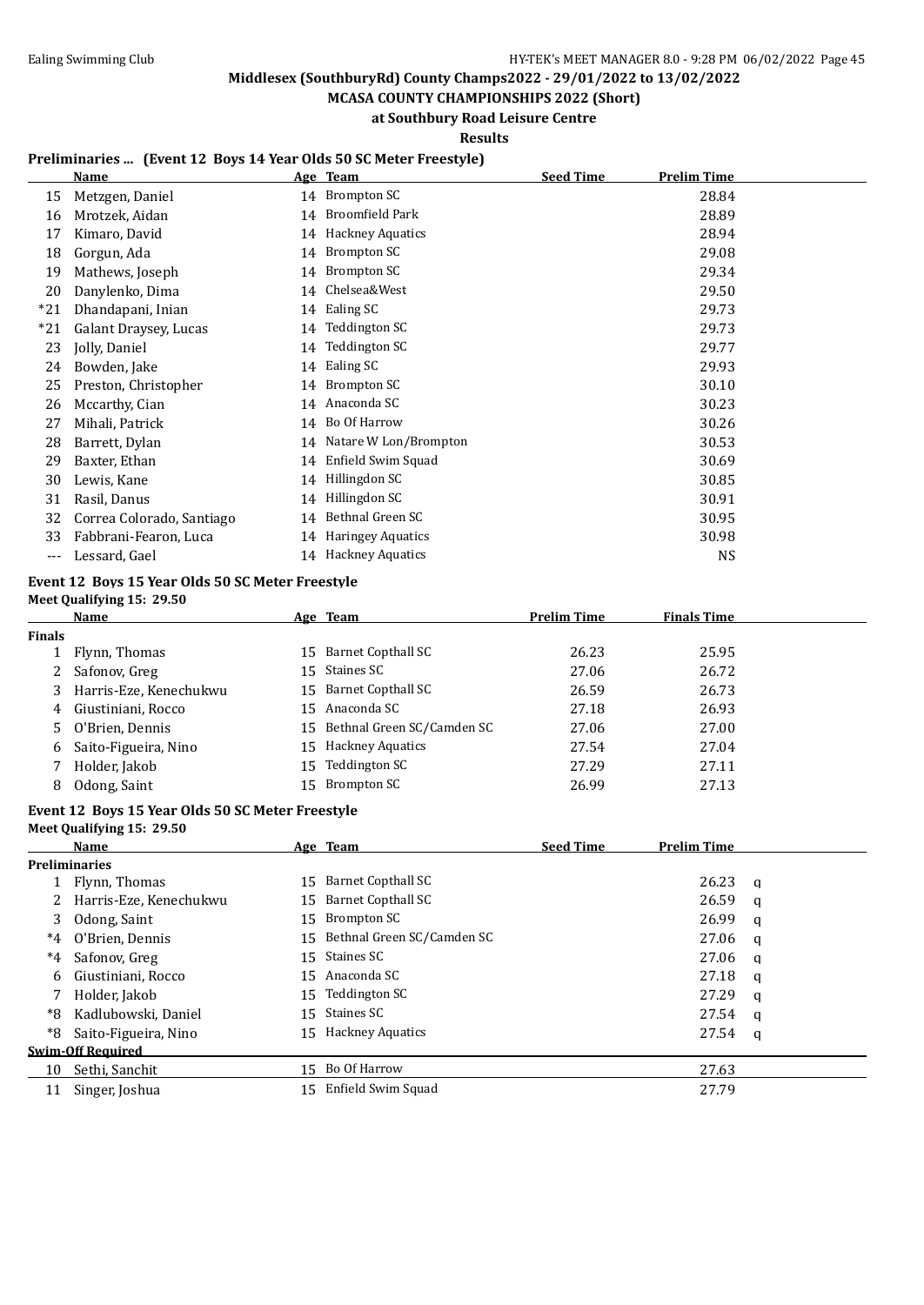**MCASA COUNTY CHAMPIONSHIPS 2022 (Short) at Southbury Road Leisure Centre**

**Results**

#### **Preliminaries ... (Event 12 Boys 15 Year Olds 50 SC Meter Freestyle)**

|    | Name                |    | Age Team             | <b>Seed Time</b> | <b>Prelim Time</b> |
|----|---------------------|----|----------------------|------------------|--------------------|
| 12 | Mahon, Alexander    | 15 | Anaconda SC          |                  | 27.81              |
| 13 | Draganov, Dimi      | 15 | Chelsea&West         |                  | 27.93              |
| 14 | Nnaji, Angelo       | 15 | Hillingdon SC        |                  | 28.13              |
| 15 | Cory-Wright, Arthur | 15 | Camden Swiss Cottage |                  | 28.32              |
| 16 | Mackintosh, Gustav  | 15 | Chelsea&West         |                  | 28.36              |
| 17 | Bradburn, Rory      | 15 | Teddington SC        |                  | 28.37              |
| 18 | Biggs, Lincoln      | 15 | Hillingdon SC        |                  | 28.45              |
| 19 | May, Andrew         | 15 | Hillingdon SC        |                  | 28.62              |
| 20 | Gorelik, Lev        | 15 | Camden Swiss Cottage |                  | 28.72              |
| 21 | Wilkes, Lee         | 15 | Hillingdon SC        |                  | 28.77              |
| 22 | Lawrence, Alfie     | 15 | Staines SC           |                  | 28.95              |
| 23 | Pearson, Matthew    | 15 | Anaconda SC          |                  | 28.98              |
| 24 | Morgan, Ethan       | 15 | Enfield Swim Squad   |                  | 29.00              |
| 25 | Dubey, Akash        | 15 | Hillingdon SC        |                  | 29.04              |
| 26 | Copliting, Jp       | 15 | Chelsea&West         |                  | 29.06              |
| 27 | Sarangi, Suryansh   | 15 | Enfield Swim Squad   |                  | 29.19              |
| 28 | Flack, Oliver       | 15 | Teddington SC        |                  | 29.51              |

#### **Event 12 Boys 16 Year Olds 50 SC Meter Freestyle Meet Qualifying 16: 28.00**

|        | Name                  | <u>Age Team</u>       | <b>Prelim Time</b> | <b>Finals Time</b> |
|--------|-----------------------|-----------------------|--------------------|--------------------|
| Finals |                       |                       |                    |                    |
|        | Finch, Nick           | 16 Chelsea&West       | 24.10              | 23.68              |
| 2      | Sesson-Farre, Nicolas | 16 Chelsea&West       | 25.65              | 25.67              |
| 3      | Peters, Matthew       | 16 Chelsea&West       | 26.72              | 26.28              |
| 4      | Pratt, Lanre          | 16 Chelsea&West       | 26.93              | 26.38              |
|        | 5 Farguhar-Smith, Ben | 16 Teddington SC      | 27.21              | 27.26              |
| 6      | Kercher, Max          | 16 Enfield Swim Squad | 27.27              | 27.29              |
|        | Rayment, Adam         | 16 Hillingdon SC      | 27.29              | 27.48              |
|        | Kisic, Damjan         | 16 Chelsea&West       | 27.39              | NS                 |

#### **Event 12 Boys 16 Year Olds 50 SC Meter Freestyle Meet Qualifying 16: 28.00**

|    | Name                      |    | Age Team                 | <b>Seed Time</b> | <b>Prelim Time</b> |   |
|----|---------------------------|----|--------------------------|------------------|--------------------|---|
|    | Preliminaries             |    |                          |                  |                    |   |
|    | Finch, Nick               | 16 | Chelsea&West             |                  | 24.10              | a |
|    | Sesson-Farre, Nicolas     |    | 16 Chelsea&West          |                  | 25.65              | a |
| 3  | Wong, Adam                |    | 16 Chelsea&West          |                  | 25.80              | q |
| 4  | Peters, Matthew           | 16 | Chelsea&West             |                  | 26.72              | a |
| 5. | Pratt, Lanre              | 16 | Chelsea&West             |                  | 26.93              | a |
| 6  | Farquhar-Smith, Ben       |    | 16 Teddington SC         |                  | 27.21              | a |
|    | Kercher, Max              | 16 | Enfield Swim Squad       |                  | 27.27              | q |
| 8  | Rayment, Adam             |    | 16 Hillingdon SC         |                  | 27.29              | a |
| 9  | Thomas, Taran             |    | 16 Anaconda SC           |                  | 27.33              |   |
| 10 | Kisic, Damjan             |    | 16 Chelsea&West          |                  | 27.39              |   |
| 11 | Yee, Max                  |    | 16 Brompton SC           |                  | 27.43              |   |
| 12 | Griffith-Preprah, Kyrique | 16 | <b>Haringey Aquatics</b> |                  | 27.46              |   |
| 13 | Obeng, Godfrey            | 16 | Enfield Swim Squad       |                  | 27.64              |   |
| 14 | Rolfe-Cane, Travis        |    | 16 Ealing SC             |                  | 27.69              |   |
|    |                           |    |                          |                  |                    |   |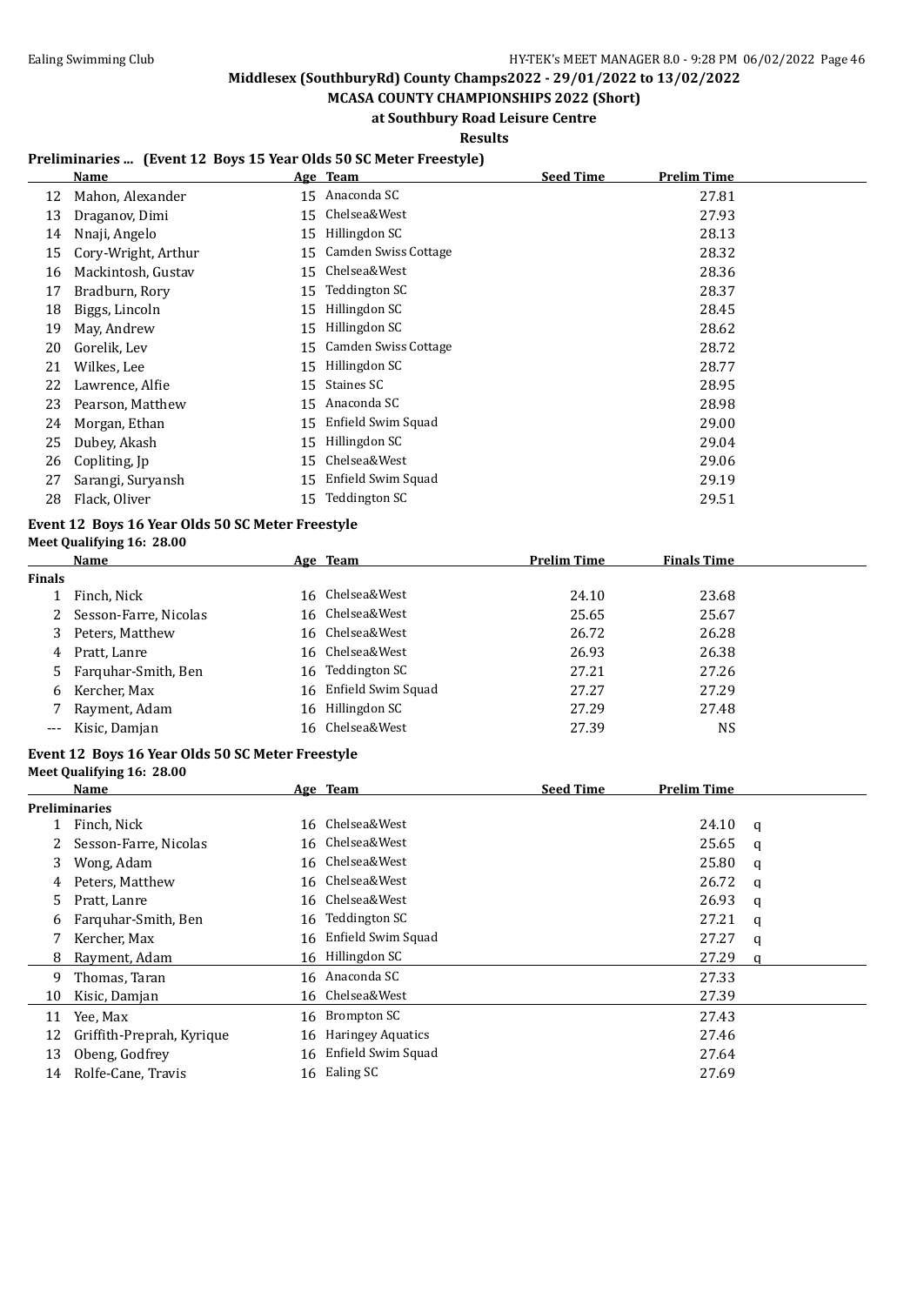**MCASA COUNTY CHAMPIONSHIPS 2022 (Short) at Southbury Road Leisure Centre**

**Results**

#### **Preliminaries ... (Event 12 Boys 16 Year Olds 50 SC Meter Freestyle)**

| <b>Name</b>                | Age Team        | <b>Seed Time</b> | <b>Prelim Time</b> |
|----------------------------|-----------------|------------------|--------------------|
| 15 Sennis, Jacob           | 16 Ealing SC    |                  | 27.72              |
| 16 Napolitano, Elijah-Blue | 16 Anaconda SC  |                  | 28.42              |
| 17 Nowak, Filip            | 16 L B Hounslow |                  | 28.88              |

### **Event 12 Boys 17 & Over 50 SC Meter Freestyle**

**Meet Qualifying 17&O: 27.00**

|               | Name              |    | Age Team                    | <b>Prelim Time</b> | <b>Finals Time</b> |  |
|---------------|-------------------|----|-----------------------------|--------------------|--------------------|--|
| <b>Finals</b> |                   |    |                             |                    |                    |  |
|               | Mahmutoglu, Jason | 18 | Chelsea&West                | 23.72              | 23.93              |  |
|               | Biss, Brandon     | 17 | Camden Swiss Cottage        | 24.58              | 25.03              |  |
|               | Divet, Antoine    |    | <b>Camden Swiss Cottage</b> | 25.36              | 25.09              |  |
| 4             | Zawada, Isaac     |    | Teddington SC               | 25.12              | 25.21              |  |
| 5             | Bennett, Adam     | 18 | Hillingdon SC               | 25.47              | 25.87              |  |
| 6             | Bransby, Craig    |    | 48 Enfield Swim Squad       | 25.76              | 25.90              |  |
|               | Morgan, Aaron     |    | 25 Ealing SC                | 25.60              | 25.97              |  |
| 8             | Markov, Danny     | 19 | Camden Swiss Cottage        | 25.92              | 26.67              |  |
|               |                   |    |                             |                    |                    |  |

## **Event 12 Boys 17 & Over 50 SC Meter Freestyle**

**Meet Qualifying 17&O: 27.00**

|              | <b>Name</b>             |    | Age Team                    | <b>Seed Time</b> | <b>Prelim Time</b> |              |
|--------------|-------------------------|----|-----------------------------|------------------|--------------------|--------------|
|              | <b>Preliminaries</b>    |    |                             |                  |                    |              |
| $\mathbf{1}$ | Mahmutoglu, Jason       | 18 | Chelsea&West                |                  | 23.72              | $\mathsf{q}$ |
| 2            | Biss, Brandon           | 17 | Camden Swiss Cottage        |                  | 24.58              | q            |
| 3            | Zawada, Isaac           | 17 | <b>Teddington SC</b>        |                  | 25.12              | a            |
| 4            | Divet, Antoine          | 17 | Camden Swiss Cottage        |                  | 25.36              | q            |
| 5            | Bennett, Adam           | 18 | Hillingdon SC               |                  | 25.47              | a            |
| 6            | Morgan, Aaron           | 25 | Ealing SC                   |                  | 25.60              | q            |
| 7            | Bransby, Craig          | 48 | Enfield Swim Squad          |                  | 25.76              | q            |
| 8            | Markov, Danny           | 19 | Camden Swiss Cottage        |                  | 25.92              | a            |
| 9            | Haywood Crouch, Jackson | 18 | Bo Of Harrow                |                  | 26.25              |              |
| 10           | Borak, Yuriy            | 17 | Chelsea&West                |                  | 26.45              |              |
| 11           | Lennon, Jake            | 17 | Enfield Swim Squad          |                  | 26.46              |              |
| $*12$        | Bilas, Krystian         | 23 | Hillingdon SC               |                  | 26.48              |              |
| $*12$        | Charles, Maceo          | 17 | Ealing SC                   |                  | 26.48              |              |
| 14           | Elesin, Tolu            | 20 | Chelsea&West                |                  | 26.53              |              |
| 15           | Adams, Kieran           | 20 | Staines SC                  |                  | 26.64              |              |
| 16           | Pixner, Jack            | 18 | <b>Broomfield Park</b>      |                  | 26.78              |              |
| 17           | Rudd, Jonathan          | 17 | Chelsea&West                |                  | 26.79              |              |
| 18           | Hall, Samuel            | 17 | <b>Teddington SC</b>        |                  | 26.81              |              |
| 19           | English, Goerge         | 18 | Chelsea&West                |                  | 26.88              |              |
| 20           | Wright, Oliver          | 17 | Camden Swiss Cottage        |                  | 26.96              |              |
| 21           | Catling, Ben            | 17 | <b>Teddington SC</b>        |                  | 27.06              |              |
| 22           | Farquhar-Smith, Tom     | 18 | Teddington SC               |                  | 27.12              |              |
| 23           | Emerton, Matthew        | 18 | Hillingdon SC               |                  | 27.29              |              |
| 24           | Kelly, Josh             | 19 | Hillingdon SC               |                  | 27.41              |              |
| $---$        | Boico-Hands, Phillip    | 17 | Chelsea&West                |                  | <b>NS</b>          |              |
| $---$        | Alvarado, Matthias      | 17 | <b>Camden Swiss Cottage</b> |                  | <b>NS</b>          |              |
| ---          | Revenko, Andrei         | 17 | Hillingdon SC               |                  | <b>NS</b>          |              |
| $---$        | Din, Aryaan             | 19 | Chelsea&West                |                  | <b>NS</b>          |              |
|              |                         |    |                             |                  |                    |              |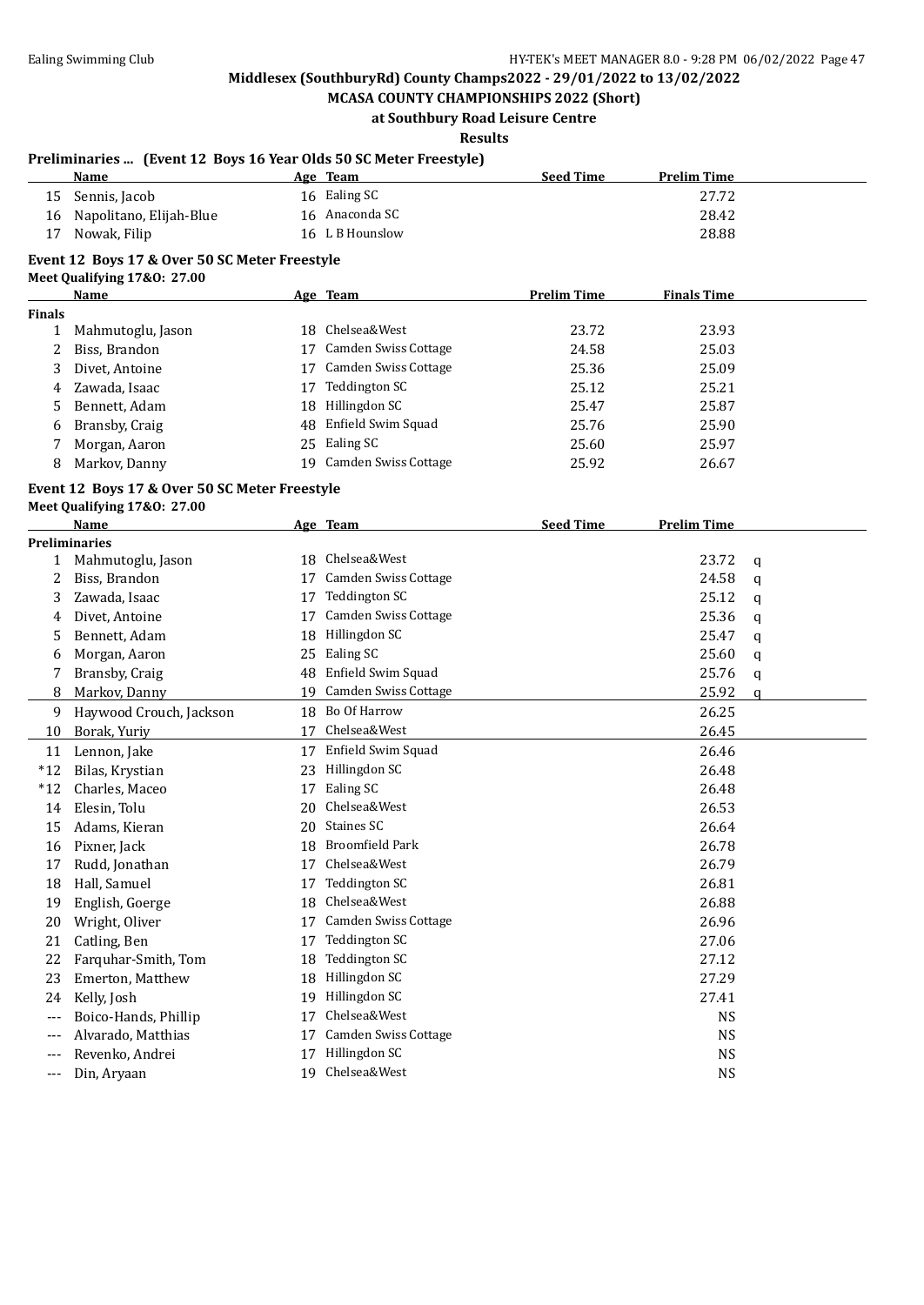**MCASA COUNTY CHAMPIONSHIPS 2022 (Short) at Southbury Road Leisure Centre**

**Results**

#### **Event 13 Girls 10-11 50 SC Meter Freestyle Meet Qualifying 10-11: 36.75**

|               | <b>Name</b>                                                                    |    | Age Team                    | <b>Prelim Time</b> | <b>Finals Time</b> |   |
|---------------|--------------------------------------------------------------------------------|----|-----------------------------|--------------------|--------------------|---|
| <b>Finals</b> |                                                                                |    |                             |                    |                    |   |
| $\mathbf{1}$  | Orfanidis, Maya                                                                |    | 10 Chelsea&West             | 32.30              | 31.19              |   |
| 2             | Porter, Eleanor                                                                |    | 11 Camden Swiss Cottage     | 33.22              | 32.60              |   |
| 3             | Nosinova, Sofia                                                                | 11 | <b>Barnet Copthall SC</b>   | 33.59              | 33.07              |   |
| $^*4$         | Da Silva, Jemima                                                               | 11 | <b>Camden Swiss Cottage</b> | 33.39              | 33.08              |   |
| $^{\ast}4$    | Hurcombe, Lulu                                                                 | 11 | <b>Haringey Aquatics</b>    | 33.80              | 33.08              |   |
| 6             | Jelbaoui, Leyla                                                                | 11 | <b>Barnet Copthall SC</b>   | 33.66              | 33.19              |   |
| 7             | Garner, Mia                                                                    | 11 | Bo Of Harrow                | 33.81              | 33.27              |   |
| 8             | Harris, Amy                                                                    | 11 | <b>Barnet Copthall SC</b>   | 34.27              | 34.40              |   |
|               | Event 13 Girls 10-11 50 SC Meter Freestyle                                     |    |                             |                    |                    |   |
|               | Meet Qualifying 10-11: 36.75                                                   |    |                             |                    |                    |   |
|               | Name                                                                           |    | Age Team                    | <b>Seed Time</b>   | <b>Prelim Time</b> |   |
|               | <b>Preliminaries</b>                                                           |    |                             |                    |                    |   |
| 1             | Orfanidis, Maya                                                                |    | 10 Chelsea&West             |                    | 32.30              | q |
| 2             | Porter, Eleanor                                                                | 11 | Camden Swiss Cottage        |                    | 33.22              | q |
| 3             | Da Silva, Jemima                                                               | 11 | Camden Swiss Cottage        |                    | 33.39              | q |
| 4             | Nosinova, Sofia                                                                |    | 11 Barnet Copthall SC       |                    | 33.59              | q |
| 5             | Jelbaoui, Leyla                                                                |    | 11 Barnet Copthall SC       |                    | 33.66              | q |
| 6             | Hurcombe, Lulu                                                                 |    | 11 Haringey Aquatics        |                    | 33.80              | q |
| 7             | Garner, Mia                                                                    |    | 11 Bo Of Harrow             |                    | 33.81              | q |
| 8             | Harris, Amy                                                                    |    | 11 Barnet Copthall SC       |                    | 34.27              | a |
| 9             | Colquhoun, Maia                                                                |    | 11 Chelsea&West             |                    | 34.35              |   |
| 10            | North, Zara                                                                    |    | 11 Chelsea&West             |                    | 34.37              |   |
| 11            | Mahoney, Chloe                                                                 |    | 10 Brompton SC              |                    | 35.36              |   |
| 12            | Willhoft-King, Phoebe                                                          | 11 | Anaconda SC                 |                    | 36.08              |   |
| 13            | Forsyth, Margarita                                                             | 11 | Enfield Swim Squad          |                    | 36.87              |   |
| 14            | Chiva-Shah, Maya                                                               |    | 11 Hillingdon SC            |                    | 37.13              |   |
|               | Event 13 Girls 12 Year Olds 50 SC Meter Freestyle                              |    |                             |                    |                    |   |
|               | Meet Qualifying 12: 35.16                                                      |    |                             |                    |                    |   |
|               | Name                                                                           |    | Age Team                    | <b>Prelim Time</b> | <b>Finals Time</b> |   |
| <b>Finals</b> |                                                                                |    | 12 Camden Swiss Cottage     |                    |                    |   |
| $\mathbf{1}$  | Nurney, Alexandra                                                              |    | <b>Brompton SC</b>          | 29.39              | 29.35              |   |
| 2             | Baring, Olivia                                                                 | 12 | Camden Swiss Cottage        | 30.35              | 29.79              |   |
| 3             | Shao, Charlotte                                                                | 12 | 12 Teddington SC            | 30.70              | 30.06              |   |
| 4             | Paisley, Delilah                                                               |    |                             | 31.27              | 30.37              |   |
|               | 5 Ingleton, Isobella                                                           |    | 12 Ealing SC                | 31.89              | 30.77              |   |
|               | 6 Fielding, Amy                                                                |    | 12 Camden Swiss Cottage     | 31.62              | 31.32              |   |
| 7             | Ruzzaman, Ruby                                                                 |    | 12 Camden Swiss Cottage     | 31.88              | 31.73              |   |
| 8             | Storey, India                                                                  |    | 12 Brompton SC              | 32.01              | 32.53              |   |
|               | Event 13 Girls 12 Year Olds 50 SC Meter Freestyle<br>Meet Qualifying 12: 35.16 |    |                             |                    |                    |   |
|               | Name                                                                           |    | Age Team                    | <b>Seed Time</b>   | <b>Prelim Time</b> |   |
|               | <b>Preliminaries</b>                                                           |    |                             |                    |                    |   |
|               | 1 Nurney, Alexandra                                                            |    | 12 Camden Swiss Cottage     |                    | 29.39              | q |
|               | 2 Baring, Olivia                                                               |    | 12 Brompton SC              |                    | 30.35              | q |
|               |                                                                                |    |                             |                    |                    |   |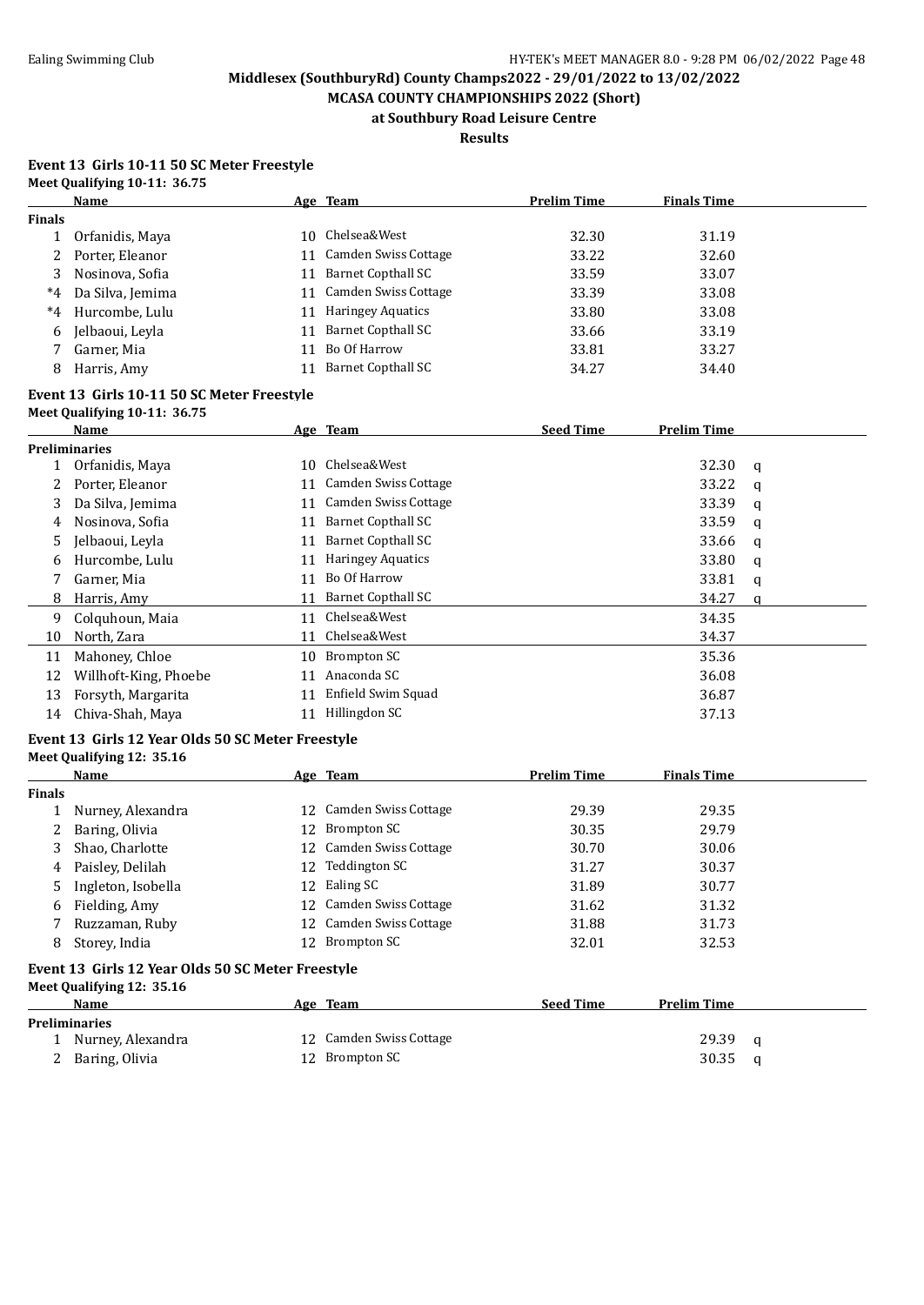**MCASA COUNTY CHAMPIONSHIPS 2022 (Short) at Southbury Road Leisure Centre**

**Results**

#### **Preliminaries ... (Event 13 Girls 12 Year Olds 50 SC Meter Freestyle)**

|       | Name                         |    | Age Team                    | <b>Seed Time</b> | <b>Prelim Time</b> |              |
|-------|------------------------------|----|-----------------------------|------------------|--------------------|--------------|
| 3     | Shao, Charlotte              |    | 12 Camden Swiss Cottage     |                  | 30.70              | $\mathbf q$  |
| 4     | Paisley, Delilah             | 12 | <b>Teddington SC</b>        |                  | 31.27              | $\mathbf q$  |
| 5     | Fielding, Amy                | 12 | Camden Swiss Cottage        |                  | 31.62              | q            |
| 6     | Ruzzaman, Ruby               | 12 | <b>Camden Swiss Cottage</b> |                  | 31.88              | q            |
| 7     | Ingleton, Isobella           | 12 | Ealing SC                   |                  | 31.89              | $\mathbf{q}$ |
| *8    | Olszewska, Nadia             | 12 | <b>Barnet Copthall SC</b>   |                  | 32.01              | $\mathbf q$  |
| *8    | Storey, India                | 12 | <b>Brompton SC</b>          |                  | 32.01              | $\mathbf q$  |
|       | <b>Swim-Off Required</b>     |    |                             |                  |                    |              |
| 10    | Singer, Eleanor              | 12 | Enfield Swim Squad          |                  | 32.04              |              |
| 11    | Kennedy, Marina              | 12 | Camden Swiss Cottage        |                  | 32.30              |              |
| 12    | Hayakawa, Mei                | 12 | <b>Barnet Copthall SC</b>   |                  | 32.42              |              |
| 13    | Hovell, Tamar                | 12 | Ealing SC                   |                  | 32.69              |              |
| 14    | Merifield, Hannah            | 12 | <b>Broomfield Park</b>      |                  | 32.80              |              |
| 15    | Vendramin Giardina, Vittoria | 12 | <b>Brompton SC</b>          |                  | 33.00              |              |
| 16    | Byron Nour, Laila            | 12 | Bo Of Harrow                |                  | 33.35              |              |
| 17    | Chadwick, Millie             | 12 | <b>Teddington SC</b>        |                  | 33.37              |              |
| 18    | Bunimovich, Olivia           | 12 | Chelsea&West                |                  | 33.39              |              |
| 19    | Mazer, Minnie                | 12 | Camden Swiss Cottage        |                  | 33.41              |              |
| 20    | Tiller, Lily - Rose          | 12 | <b>Staines SC</b>           |                  | 33.53              |              |
| 21    | Bougani-Pournara, Ilioni     | 12 | <b>Brompton SC</b>          |                  | 33.59              |              |
| 22    | Saito-Figuera, Kira          | 12 | Bethnal Green SC            |                  | 33.63              |              |
| 23    | Awan, Zahra                  | 12 | Enfield Swim Squad          |                  | 33.64              |              |
| 24    | Blumel, Maggie               | 12 | Camden Swiss Cottage        |                  | 34.04              |              |
| 25    | Sagar, Tabitha               | 12 | <b>Teddington SC</b>        |                  | 34.07              |              |
| 26    | Salamony, Layla              | 12 | <b>Brompton SC</b>          |                  | 34.44              |              |
| 27    | Orlando, Mia                 | 12 | <b>Brompton SC</b>          |                  | 34.47              |              |
| 28    | Daniels, Sakura              | 12 | Bethnal Green SC            |                  | 34.49              |              |
| 29    | Fuzesi, Eva                  | 12 | <b>Camden Swiss Cottage</b> |                  | 34.73              |              |
| 30    | Hanson, Amy                  | 12 | <b>Haringey Aquatics</b>    |                  | 35.01              |              |
| 31    | Fletcher, Leila              | 12 | Bethnal Green SC            |                  | 35.32              |              |
| 32    | Yee, Lexie                   | 12 | <b>Brompton SC</b>          |                  | 35.81              |              |
| $---$ | Whiteman, Isabella           | 12 | Brompton SC                 |                  | <b>NS</b>          |              |

#### **Event 13 Girls 13 Year Olds 50 SC Meter Freestyle**

#### **Meet Qualifying 13: 33.00**

|        | Name                   | Age Team                | <b>Prelim Time</b> | <b>Finals Time</b> |
|--------|------------------------|-------------------------|--------------------|--------------------|
| Finals |                        |                         |                    |                    |
|        | Thanassoulas, Isabella | 13 Camden Swiss Cottage | 29.30              | 29.23              |
| 2      | Onobrauche, Malaika    | 13 Barnet Copthall SC   | 29.18              | 29.46              |
| 3      | Zobek, Olivia          | 13 Chelsea&West         | 29.92              | 29.91              |
| 4      | Alieva, Naz            | 13 Enfield Swim Squad   | 30.43              | 29.98              |
| 5.     | Hernandez Taylor, Ivy  | 13 Hackney Aquatics     | 30.52              | 30.46              |
| 6      | Kc, Evanshui           | 13 Ealing SC            | 30.74              | 30.58              |
|        | Zaimi, Chloe           | 13 Chelsea&West         | 31.08              | 30.85              |
| 8      | Terranova, Emma        | 13 L B Hounslow         | 30.95              | 31.33              |
|        |                        |                         |                    |                    |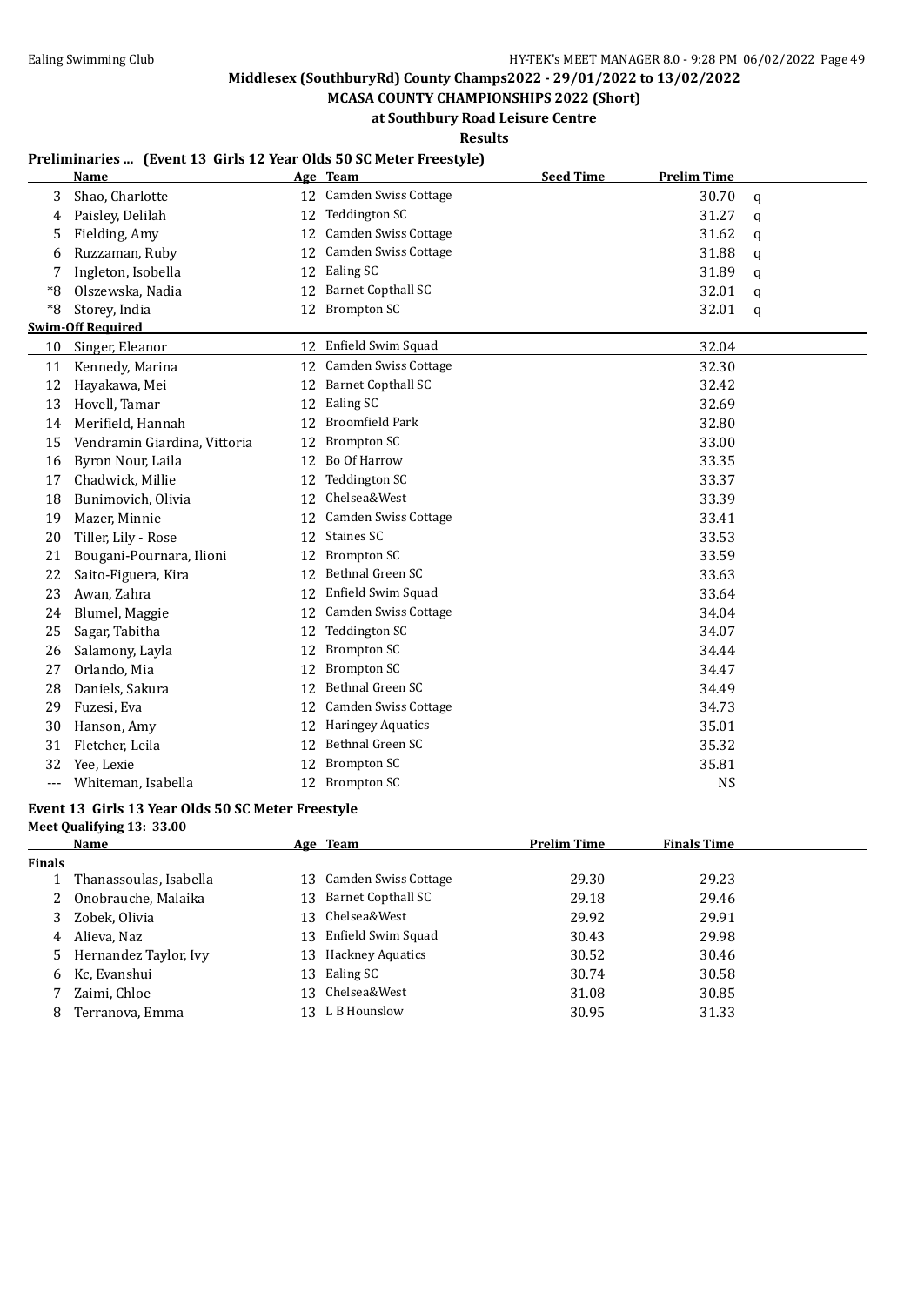**MCASA COUNTY CHAMPIONSHIPS 2022 (Short) at Southbury Road Leisure Centre**

### **Results**

#### **Event 13 Girls 13 Year Olds 50 SC Meter Freestyle Meet Qualifying 13: 33.00**

|              | Name                   |    | Age Team                    | <b>Seed Time</b> | <b>Prelim Time</b> |              |
|--------------|------------------------|----|-----------------------------|------------------|--------------------|--------------|
|              | <b>Preliminaries</b>   |    |                             |                  |                    |              |
| $\mathbf{1}$ | Onobrauche, Malaika    | 13 | <b>Barnet Copthall SC</b>   |                  | 29.18              | q            |
| 2            | Thanassoulas, Isabella | 13 | <b>Camden Swiss Cottage</b> |                  | 29.30              | q            |
| 3            | Zobek, Olivia          | 13 | Chelsea&West                |                  | 29.92              | $\mathbf{q}$ |
| 4            | Alieva. Naz            | 13 | Enfield Swim Squad          |                  | 30.43              | q            |
| 5            | Hernandez Taylor, Ivy  | 13 | <b>Hackney Aquatics</b>     |                  | 30.52              | q            |
| 6            | Kc, Evanshui           | 13 | Ealing SC                   |                  | 30.74              | q            |
| 7            | Terranova, Emma        | 13 | L B Hounslow                |                  | 30.95              | $\mathbf{q}$ |
| 8            | Zaimi, Chloe           | 13 | Chelsea&West                |                  | 31.08              | a            |
| 9            | Man, Alice             | 13 | Natare W Lon/Brompton       |                  | 31.32              |              |
| 10           | Riach, Rebecca         | 13 | Hillingdon SC               |                  | 31.40              |              |
| 11           | Zoumidou, Carla        | 13 | Ealing SC                   |                  | 31.47              |              |
| 12           | Elias. Antonia         | 13 | <b>Barnet Copthall SC</b>   |                  | 31.52              |              |
| 13           | Kuduma, Elizabete      | 13 | <b>Brompton SC</b>          |                  | 31.71              |              |
| 14           | Maclean, Daisy         | 13 | Camden Swiss Cottage        |                  | 31.72              |              |
| 15           | Sharrock, Alice        | 13 | <b>Bo Of Harrow</b>         |                  | 31.94              |              |
| 16           | Main, Rosie            | 13 | <b>Brompton SC</b>          |                  | 31.95              |              |
| 17           | Bellass, Rosa          | 13 | <b>Camden Swiss Cottage</b> |                  | 32.10              |              |
| 18           | Veilex, Charlotte      | 13 | Chelsea&West                |                  | 32.14              |              |
| 19           | Longhurst, Freya       | 13 | <b>Barnet Copthall SC</b>   |                  | 32.24              |              |
| 20           | Allen, Eve             | 13 | Hillingdon SC               |                  | 32.26              |              |
| 21           | Holder, Poppy          | 13 | <b>Teddington SC</b>        |                  | 32.41              |              |
| 22           | Mackintosh, Dudu       | 13 | Chelsea&West                |                  | 32.76              |              |
| 23           | Holt, Kyla             | 13 | Teddington SC               |                  | 32.88              |              |
| 24           | Forsyth, Iliana        | 13 | Enfield Swim Squad          |                  | 32.96              |              |
| 25           | Jackson, Tess          | 13 | Camden Swiss Cottage        |                  | 33.40              |              |
| $---$        | Griffin, Penelope      | 13 | <b>Brompton SC</b>          |                  | <b>NS</b>          |              |

#### **Event 13 Girls 14 Year Olds 50 SC Meter Freestyle Meet Qualifying 14: 31.90**

|               | Name                                                                           |    | Age Team                 | <b>Prelim Time</b> | <b>Finals Time</b> |  |  |
|---------------|--------------------------------------------------------------------------------|----|--------------------------|--------------------|--------------------|--|--|
| <b>Finals</b> |                                                                                |    |                          |                    |                    |  |  |
|               | Guimond-Beetham, Ines                                                          |    | 14 Camden Swiss Cottage  | 29.76              | 28.30              |  |  |
| 2             | Jenkins, Clare                                                                 |    | 14 Natare W Lon/Brompton | 29.09              | 29.09              |  |  |
| 3             | Kessler, Penny                                                                 |    | 14 Camden Swiss Cottage  | 29.49              | 29.13              |  |  |
| 4             | Chadwick, Phoebe                                                               | 14 | Teddington SC            | 29.58              | 29.23              |  |  |
| 5.            | Naranjo, Constanze                                                             |    | 14 Barnet Copthall SC    | 29.50              | 29.34              |  |  |
| *6            | Shchepovskikh, Ksenia                                                          |    | 14 Camden Swiss Cottage  | 29.84              | 29.36              |  |  |
| *6            | Jamal, Bianca                                                                  |    | 14 Camden Swiss Cottage  | 29.77              | 29.36              |  |  |
| 8             | Evered, Bella                                                                  | 14 | Teddington SC            | 29.80              | 29.79              |  |  |
|               | Event 13 Girls 14 Year Olds 50 SC Meter Freestyle<br>Meet Oualifying 14: 31.90 |    |                          |                    |                    |  |  |

| Name               | Age Team                 | <b>Seed Time</b> | <b>Prelim Time</b> |   |
|--------------------|--------------------------|------------------|--------------------|---|
| Preliminaries      |                          |                  |                    |   |
| Jenkins, Clare     | 14 Natare W Lon/Brompton |                  | 29.09              | a |
| Kessler, Penny     | 14 Camden Swiss Cottage  |                  | 29.49              | a |
| Naranjo, Constanze | 14 Barnet Copthall SC    |                  | 29.50              | a |
|                    |                          |                  |                    |   |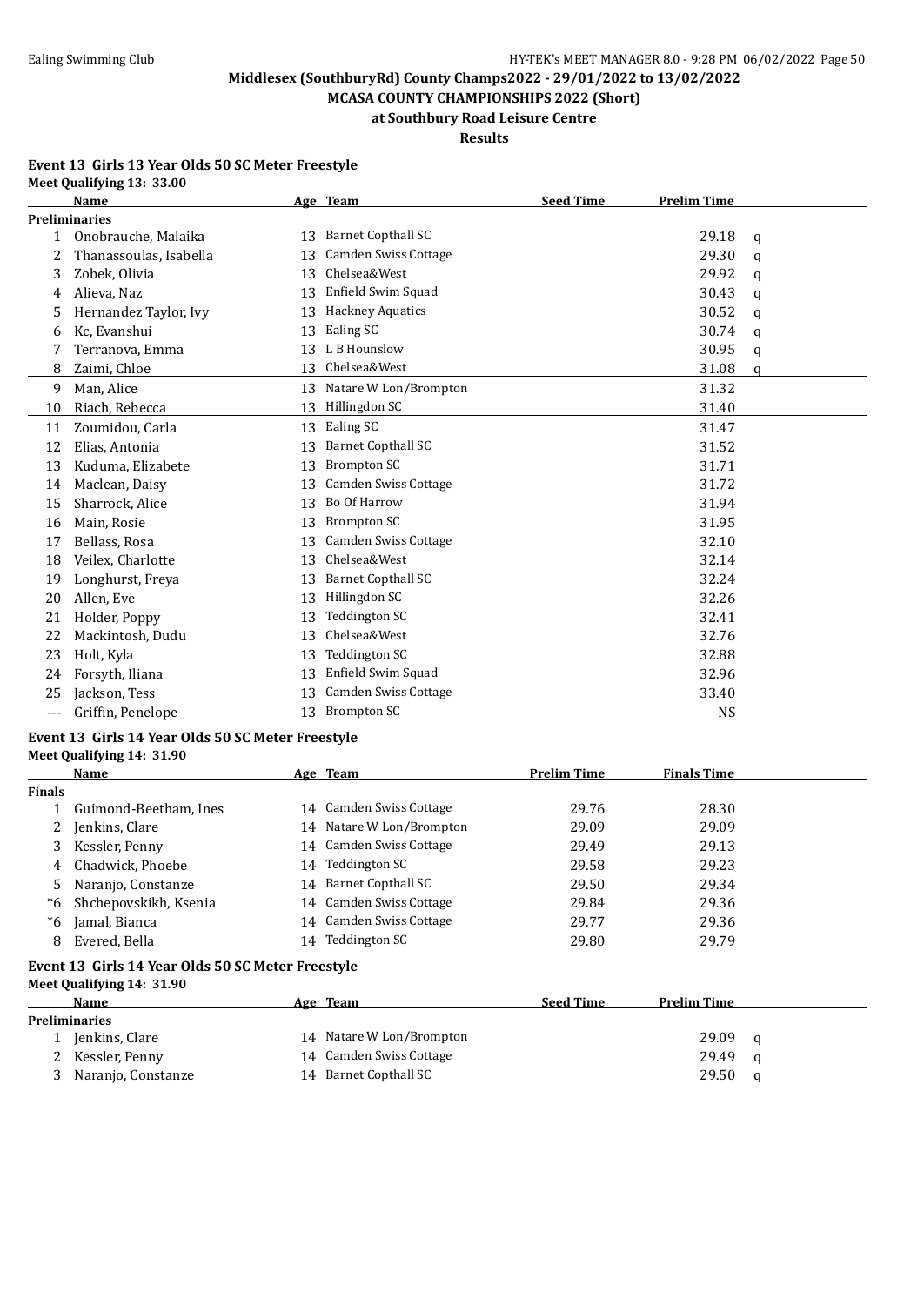**MCASA COUNTY CHAMPIONSHIPS 2022 (Short) at Southbury Road Leisure Centre**

**Results**

#### **Preliminaries ... (Event 13 Girls 14 Year Olds 50 SC Meter Freestyle)**

|       | <b>Name</b>                      |    | Age Team                  | <b>Seed Time</b> | <b>Prelim Time</b> |             |
|-------|----------------------------------|----|---------------------------|------------------|--------------------|-------------|
| 4     | Chadwick, Phoebe                 |    | 14 Teddington SC          |                  | 29.58              | $\mathbf q$ |
| 5     | Guimond-Beetham, Ines            | 14 | Camden Swiss Cottage      |                  | 29.76              | q           |
| 6     | Jamal, Bianca                    | 14 | Camden Swiss Cottage      |                  | 29.77              | q           |
| 7     | Evered, Bella                    |    | 14 Teddington SC          |                  | 29.80              | q           |
| 8     | Shchepovskikh, Ksenia            | 14 | Camden Swiss Cottage      |                  | 29.84              | q           |
| 9     | Hesketh, Josie                   |    | 14 Haringey Aquatics      |                  | 30.09              |             |
| 10    | Wagjiani, Ayla                   |    | 14 Hillingdon SC          |                  | 30.12              |             |
| 11    | Stanley, Livy                    |    | 14 Hillingdon SC          |                  | 30.17              |             |
| 12    | Makici, Ornea                    | 14 | Camden Swiss Cottage      |                  | 30.32              |             |
| 13    | Darby, Daisy                     | 14 | <b>Teddington SC</b>      |                  | 30.54              |             |
| 14    | Fielding, Lucy                   | 14 | Camden Swiss Cottage      |                  | 30.60              |             |
| 15    | Tyner, Jessica                   | 14 | Enfield Swim Squad        |                  | 30.63              |             |
| 16    | Osorio, Keira                    | 14 | Chelsea&West              |                  | 30.73              |             |
| 17    | Reder, Lilianna                  |    | 14 L B Hounslow           |                  | 30.74              |             |
| 18    | Beletskaya, Anna                 |    | 14 Enfield Swim Squad     |                  | 30.78              |             |
| 19    | Kurati, Kaltrina                 |    | 14 Chelsea&West           |                  | 30.86              |             |
| $*20$ | Self, Daisy                      |    | 14 Ealing SC              |                  | 30.96              |             |
| $*20$ | Bowman, Agynes                   |    | 14 Hackney Aquatics       |                  | 30.96              |             |
| 22    | Carlos, Isabelle                 |    | 14 Barnet Copthall SC     |                  | 31.03              |             |
| 23    | Young, Evie                      | 14 | <b>Teddington SC</b>      |                  | 31.07              |             |
| 24    | Gordienko, Maria                 | 14 | Camden Swiss Cottage      |                  | 31.17              |             |
| 25    | Karagianni, Anisa                |    | 14 L B Hounslow           |                  | 31.22              |             |
| 26    | Stone, Issy                      |    | 14 Hillingdon SC          |                  | 31.24              |             |
| 27    | Evans, Chloe                     |    | 14 Brompton SC            |                  | 31.30              |             |
| 28    | Pacyniak, Olivia                 |    | 14 L B Hounslow           |                  | 31.33              |             |
| 29    | Loynes, Isabella                 |    | 14 Brompton SC            |                  | 31.39              |             |
| 30    | Sharp, Jessica                   |    | 14 Hillingdon SC          |                  | 31.50              |             |
| $*31$ | Collins, Ellie                   | 14 | Bethnal Green SC          |                  | 31.70              |             |
| $*31$ | Gilberti, Elena                  |    | 14 Brompton SC            |                  | 31.70              |             |
| 33    | Kularatne, Sinadi                |    | 14 Enfield Swim Squad     |                  | 31.75              |             |
| 34    | Sennis, Eve                      |    | 14 Ealing SC              |                  | 32.22              |             |
| 35    | Manlegro, Gianna                 | 14 | <b>Barnet Copthall SC</b> |                  | 34.65              |             |
| $---$ | Tohme, Chloe                     |    | 14 Brompton SC            |                  | DQ 30.42           |             |
|       | 4.4 Start before starting signal |    |                           |                  |                    |             |
| ---   | Gomez de Membrillera, Sophia     |    | 14 Camden Swiss Cottage   |                  | <b>NS</b>          |             |

#### **Event 13 Girls 15 Year Olds 50 SC Meter Freestyle Meet Qualifying 15: 31.00**

|        | Name              | <u>Age Team</u>          | <b>Prelim Time</b> | <b>Finals Time</b> |
|--------|-------------------|--------------------------|--------------------|--------------------|
| Finals |                   |                          |                    |                    |
|        | Chadwick, Ellie   | 15 Barnet Copthall SC    | 28.42              | 28.23              |
| 2      | Zarkovic, Mia     | 15 Brompton SC           | 29.47              | 28.77              |
| 3      | Man, Katie        | 15 Natare W Lon/Brompton | 29.49              | 29.03              |
| 4      | Fletcher, Lily    | 15 Hillingdon SC         | 29.93              | 29.65              |
|        | 5 Paisley, Cicely | 15 Ealing SC             | 30.05              | 29.70              |
| 6      | Blumel, Ruby      | 15 Camden Swiss Cottage  | 29.92              | 29.71              |
|        | Grzybek, Maja     | 15 Haringey Aquatics     | 30.04              | 29.73              |
| 8      | Martin, Faith     | 15 HounslowJets          | 30.67              | 30.15              |
|        |                   |                          |                    |                    |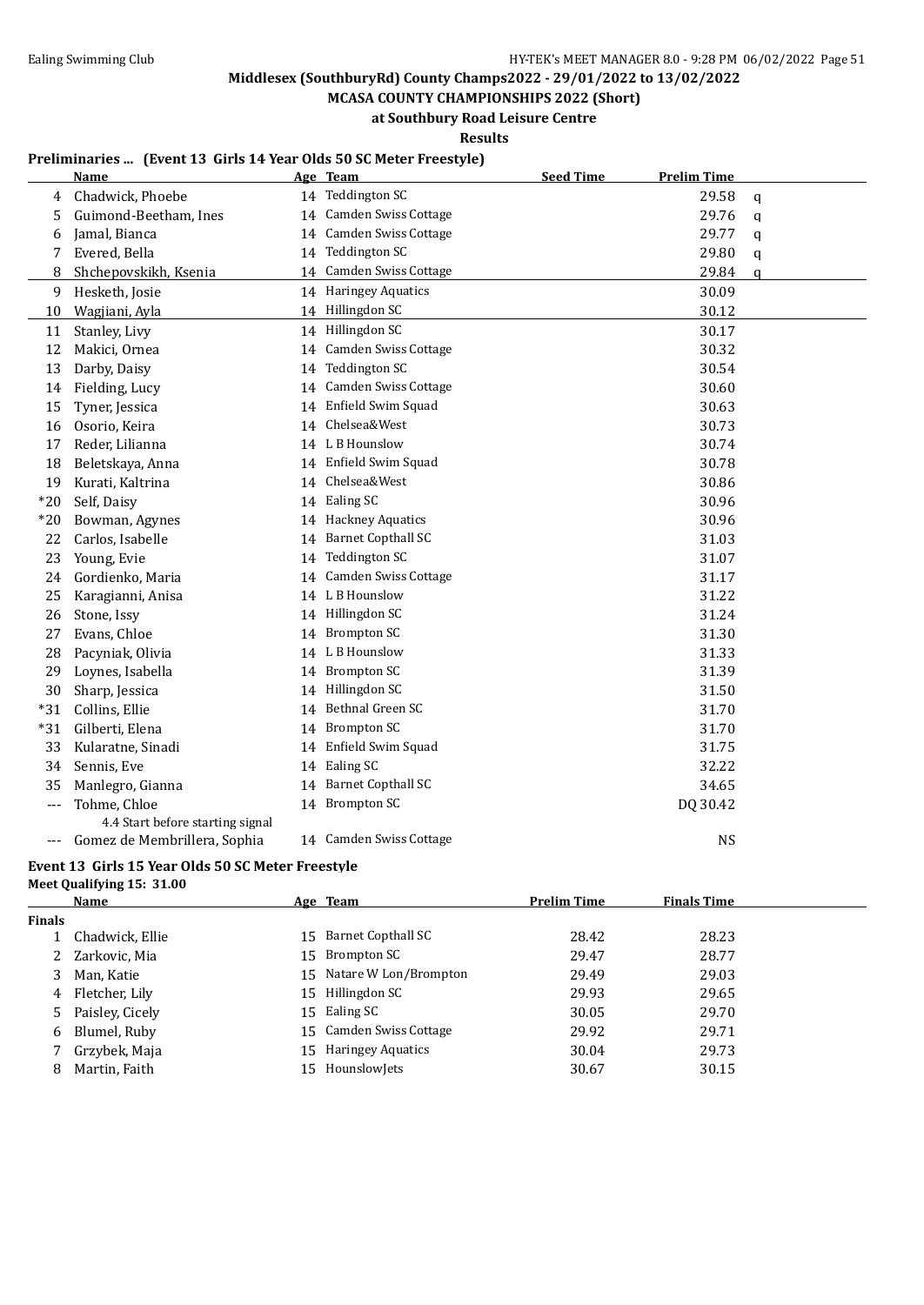**MCASA COUNTY CHAMPIONSHIPS 2022 (Short) at Southbury Road Leisure Centre**

### **Results**

#### **Event 13 Girls 15 Year Olds 50 SC Meter Freestyle Meet Qualifying 15: 31.00**

|              | Name                 |    | Age Team                    | <b>Seed Time</b> | <b>Prelim Time</b> |   |
|--------------|----------------------|----|-----------------------------|------------------|--------------------|---|
|              | <b>Preliminaries</b> |    |                             |                  |                    |   |
| $\mathbf{1}$ | Chadwick, Ellie      | 15 | Barnet Copthall SC          |                  | 28.42              | q |
| 2            | Zarkovic, Mia        | 15 | <b>Brompton SC</b>          |                  | 29.47              | q |
| 3            | Man, Katie           | 15 | Natare W Lon/Brompton       |                  | 29.49              | a |
| 4            | Blumel, Ruby         | 15 | Camden Swiss Cottage        |                  | 29.92              | q |
| 5            | Fletcher, Lily       | 15 | Hillingdon SC               |                  | 29.93              | a |
| 6            | Grzybek, Maja        | 15 | <b>Haringey Aquatics</b>    |                  | 30.04              | q |
|              | Paisley, Cicely      | 15 | Ealing SC                   |                  | 30.05              | q |
| 8            | Andrews, Erin        | 15 | <b>Camden Swiss Cottage</b> |                  | 30.19              | a |
| 9            | Weaver, Poppy        | 15 | Teddington SC               |                  | 30.53              |   |
| 10           | Martin, Faith        | 15 | HounslowJets                |                  | 30.67              |   |
| 11           | Wilson, Mia          | 15 | Ealing SC                   |                  | 30.72              |   |
| 12           | Mason, Isabella      | 15 | Teddington SC               |                  | 30.78              |   |
| 13           | Rogers, Anabel       | 15 | Teddington SC               |                  | 30.87              |   |
| $*14$        | Todorova, Yoana      | 15 | Bethnal Green SC            |                  | 30.94              |   |
| $*14$        | Mcnicholl, Jasmine   | 15 | Anaconda SC                 |                  | 30.94              |   |
| 16           | Down, Alexandra      | 15 | HounslowJets                |                  | 31.27              |   |
| 17           | Walsh, Ruby          | 15 | Ealing SC                   |                  | 31.28              |   |
| 18           | Mason, Mica          | 15 | Hillingdon SC               |                  | 31.61              |   |
| 19           | Morgan, Elodie       | 15 | Teddington SC               |                  | 31.63              |   |
| 20           | Butterworth, Edie    | 15 | Anaconda SC                 |                  | 31.67              |   |
| 21           | Banks, Ella          | 15 | Anaconda SC                 |                  | 32.19              |   |

#### **Event 13 Girls 16 Year Olds 50 SC Meter Freestyle Meet Qualifying 16: 30.00**

|               | Name               | Age Team                | <b>Prelim Time</b> | <b>Finals Time</b> |
|---------------|--------------------|-------------------------|--------------------|--------------------|
| <b>Finals</b> |                    |                         |                    |                    |
|               | Hayes, Mabel       | 16 Anaconda SC          | 27.36              | 27.31              |
|               | Adelaja, Toluwani  | 16 Barnet Copthall SC   | 27.37              | 27.50              |
|               | 3 Grove, Thomasina | 16 Chelsea&West         | 27.59              | 27.68              |
| 4             | Waite, Lily        | 16 Anaconda SC          | 28.00              | 27.87              |
|               | 5 Mew, Lauren      | 16 Barnet Copthall SC   | 28.35              | 28.14              |
| 6             | Pama, Charlotte    | 16 Camden Swiss Cottage | 28.54              | 28.56              |
|               | Dewhurst, Annabel  | 16 Anaconda SC          | 28.83              | 28.94              |
|               | Williams, Alicia   | 16 Ealing SC            | 30.00              | 30.12              |

#### **Event 13 Girls 16 Year Olds 50 SC Meter Freestyle Meet Qualifying 16: 30.00**

|    | Name                 |  | Age Team                | <b>Seed Time</b> | <b>Prelim Time</b> |     |
|----|----------------------|--|-------------------------|------------------|--------------------|-----|
|    | <b>Preliminaries</b> |  |                         |                  |                    |     |
|    | Hayes, Mabel         |  | 16 Anaconda SC          |                  | $27.36$ q          |     |
| 2  | Adelaja, Toluwani    |  | 16 Barnet Copthall SC   |                  | 27.37              | a   |
|    | 3 Grove, Thomasina   |  | 16 Chelsea&West         |                  | 27.59              | q   |
| 4  | Waite, Lily          |  | 16 Anaconda SC          |                  | 28.00              | q   |
| 5. | Mew, Lauren          |  | 16 Barnet Copthall SC   |                  | 28.35              | - a |
| 6  | Pama, Charlotte      |  | 16 Camden Swiss Cottage |                  | 28.54              | - q |
|    | Dewhurst, Annabel    |  | 16 Anaconda SC          |                  | 28.83              | a   |
| 8  | Mcclune, Elizabeth   |  | 16 Staines SC           |                  | 29.40              | q   |
|    |                      |  |                         |                  |                    |     |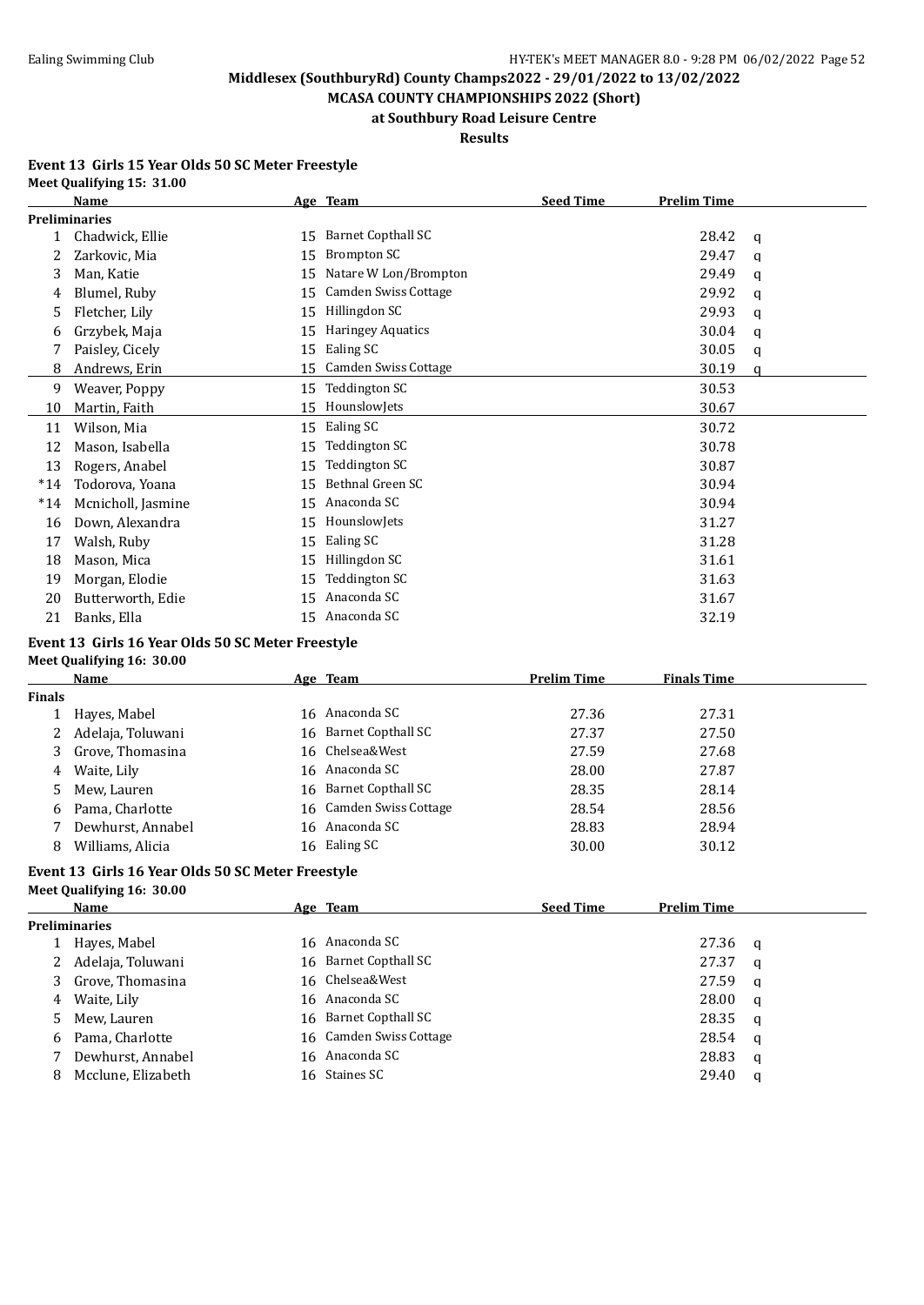**MCASA COUNTY CHAMPIONSHIPS 2022 (Short) at Southbury Road Leisure Centre**

**Results**

### **Preliminaries ... (Event 13 Girls 16 Year Olds 50 SC Meter Freestyle) Name Age Team** 9 Williams, Alicia 16 Ealing SC 30.00 10 De Alwis, Malika 16 Hillingdon SC 30.03 --- Shaw, Charlotte 16 Camden Swiss Cottage 16 Campus Shaw, Charlotte NS --- Mucen, Selin 16 Chelsea&West 2008 and the USS of the MS **Event 13 Girls 17 & Over 50 SC Meter Freestyle Meet Qualifying 17&O: 29.00 Name Age Team Prelim Time Finals Time Finals** 1 Musial, Zoe 18 Chelsea&West 26.61 26.61 26.61 2 Bureau, Scarlet 18 Camden Swiss Cottage 28.23 28.23 3 Bhugun, Emma 17 Chelsea&West 29.36 28.97 4 Llewellyn, Emma 17 Brompton SC 29.92 29.50 **Event 13 Girls 17 & Over 50 SC Meter Freestyle Meet Qualifying 17&O: 29.00 Name Age Team Seed Time Prelim Time Preliminaries** 1 Musial, Zoe 18 Chelsea&West 26.61 q 2 Bureau, Scarlet 28.23 q 28.23 q 3 Bhugun, Emma 17 Chelsea&West 29.36 q 4 Llewellyn, Emma 17 Brompton SC 29.92 q --- Thomas, Hannah 26 Enfield Swim Squad DQ 27.91 4.4 Start before starting signal --- Griffiths, Betsy 17 Chelsea&West 2008 Chelsea Chelsea & MS **Event 13 Girls 50 SC Meter Freestyle Multi-Class Age Team Seed Time Prelim Time Preliminaries** 1 Hyde, Charlie S7 20 Enfield Swim Squad/A 12+ 38.59 q **Event 14 Boys 10-11 100 SC Meter IM Meet Qualifying 10-11: 1:33.50 Name Age Team Prelim Time Finals Time Finals** 1 Ares, Michael 11 Chelsea&West 1:24.56 1:23.17 2 Eler, Kaplan 11 Chelsea&West 1:27.60 1:26.29 3 Venuti, Nicolas 11 Chelsea&West 1:27.83 1:27.07 4 Lawrence, Daniel 10 Staines SC 1:29.18 1:27.40 5 Szczygiel, Alexander 11 Haringey Aquatics 1:30.59 1:28.44 6 Thanassoulas, Alexander 11 Camden Swiss Cottage 1:29.75 1:29.57 7 Yeow, Charlie 11 Brompton SC 1:29.16 1:29.69 8 Nicorici, Alex 10 Camden Swiss Cottage 1:29.47 1:30.15 **Event 14 Boys 10-11 100 SC Meter IM Meet Qualifying 10-11: 1:33.50 Name Age Team Seed Time Prelim Time Preliminaries** 1 Ares, Michael 11 Chelsea&West 11 Chelsea and 1:24.56 q 2 Eler, Kaplan 11 Chelsea&West 1:27.60 q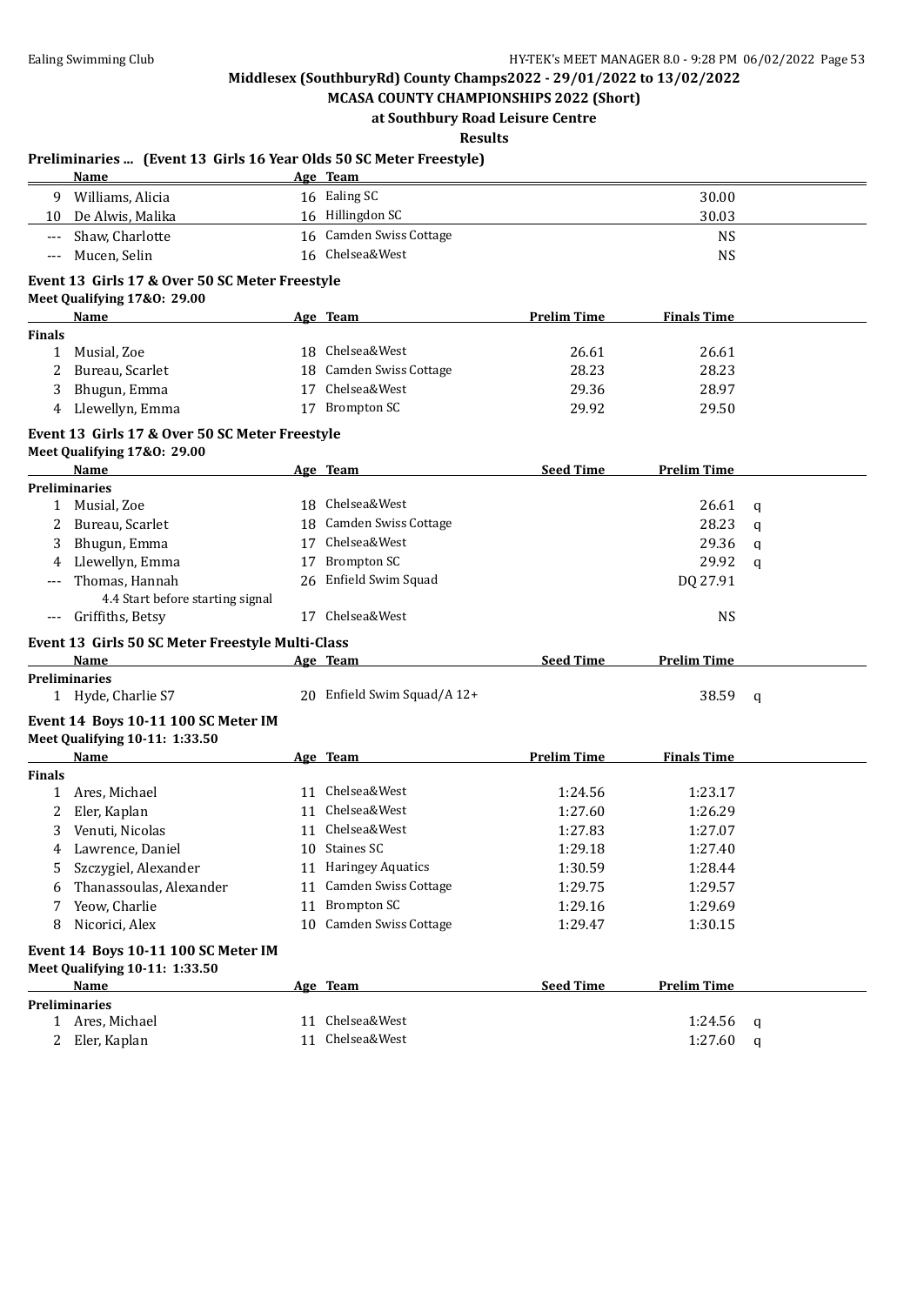**MCASA COUNTY CHAMPIONSHIPS 2022 (Short) at Southbury Road Leisure Centre**

### **Results**

#### **Preliminaries ... (Event 14 Boys 10-11 100 SC Meter IM)**

|    | Name                    |    | Age Team                | <b>Seed Time</b> | <b>Prelim Time</b> |          |
|----|-------------------------|----|-------------------------|------------------|--------------------|----------|
|    | Venuti, Nicolas         | 11 | Chelsea&West            |                  | 1:27.83            | q        |
| 4  | Yeow, Charlie           |    | 11 Brompton SC          |                  | 1:29.16            | $\alpha$ |
| 5. | Lawrence, Daniel        |    | 10 Staines SC           |                  | 1:29.18            | a        |
|    | 6 Nicorici, Alex        |    | 10 Camden Swiss Cottage |                  | 1:29.47            | a        |
|    | Thanassoulas, Alexander | 11 | Camden Swiss Cottage    |                  | 1:29.75            | a        |
|    | Szczygiel, Alexander    | 11 | Haringey Aquatics       |                  | 1:30.59            | q        |
|    |                         |    |                         |                  |                    |          |

## **Event 14 Boys 12 Year Olds 100 SC Meter IM**

| <b>Meet Qualifying 12: 1:31.00</b> |  |
|------------------------------------|--|
|------------------------------------|--|

|        | Name                  | Age Team                | <b>Prelim Time</b> | <b>Finals Time</b> |  |
|--------|-----------------------|-------------------------|--------------------|--------------------|--|
| Finals |                       |                         |                    |                    |  |
|        | 1 Pryce-Jones, Luke   | 12 Chelsea&West         | 1:15.57            | 1:15.98            |  |
|        | 2 Shearman, Enzo      | 12 Hackney Aquatics     | 1:17.31            | 1:16.68            |  |
|        | 3 Podurgiel, Benjamin | 12 Chelsea&West         | 1:18.33            | 1:16.72            |  |
|        | 4 Vermaat, Marty      | 12 Camden Swiss Cottage | 1:19.01            | 1:18.36            |  |
|        | 5 Bhatia, Advay       | 12 Hillingdon SC        | 1:21.88            | 1:19.73            |  |
|        | 6 Gillam, Henry       | 12 Camden Swiss Cottage | 1:21.59            | 1:20.58            |  |
|        | Miskiewicz, Patrick   | 12 Hackney Aquatics     | 1:20.12            | 1:20.60            |  |
| 8      | Selmani, Amar         | 12 Barnet Copthall SC   | 1:23.11            | 1:22.72            |  |
|        |                       |                         |                    |                    |  |

#### **Event 14 Boys 12 Year Olds 100 SC Meter IM Meet Qualifying 12: 1:31.00**

|     | <b>Name</b>                             |    | Age Team                     | <b>Seed Time</b> | <b>Prelim Time</b> |   |
|-----|-----------------------------------------|----|------------------------------|------------------|--------------------|---|
|     | <b>Preliminaries</b>                    |    |                              |                  |                    |   |
|     | 1 Pryce-Jones, Luke                     | 12 | Chelsea&West                 |                  | 1:15.57            | q |
| 2   | Shearman, Enzo                          | 12 | <b>Hackney Aquatics</b>      |                  | 1:17.31            | a |
| 3   | Podurgiel, Benjamin                     | 12 | Chelsea&West                 |                  | 1:18.33            | a |
| 4   | Vermaat, Marty                          | 12 | <b>Camden Swiss Cottage</b>  |                  | 1:19.01            | a |
| 5.  | Miskiewicz, Patrick                     | 12 | <b>Hackney Aquatics</b>      |                  | 1:20.12            | q |
| 6   | Gillam, Henry                           | 12 | <b>Camden Swiss Cottage</b>  |                  | 1:21.59            | a |
|     | Bhatia, Advay                           | 12 | Hillingdon SC                |                  | 1:21.88            | a |
| 8   | Selmani, Amar                           | 12 | <b>Barnet Copthall SC</b>    |                  | 1:23.11            | a |
| 9   | Amdor, Felix                            | 12 | Broomfield Park              |                  | 1:23.47            |   |
| 10  | Winpenny, Dylan                         | 12 | Teddington SC                |                  | 1:23.52            |   |
| 11  | Rowbotham, Harry                        | 12 | Teddington SC                |                  | 1:23.68            |   |
| 12  | Fidan, Zachary                          | 12 | Teddington SC                |                  | 1:24.56            |   |
| 13  | Panna, Daniel                           | 12 | <b>Brompton SC</b>           |                  | 1:24.69            |   |
| 14  | Mahoney, Nico                           | 12 | <b>Brompton SC</b>           |                  | 1:25.61            |   |
| 15  | Minerva, Lorenzo                        | 12 | Chelsea&West                 |                  | 1:25.99            |   |
| 16  | Zeqiri, Gert                            | 12 | Bo Of Harrow                 |                  | 1:27.23            |   |
| 17  | Kay, Alp                                | 12 | Barnet Copthall SC           |                  | 1:27.50            |   |
| 18  | Malik, Ro                               | 12 | <b>Brompton SC</b>           |                  | 1:27.98            |   |
|     | Lessard, Aneirin                        | 12 | <b>Hackney Aquatics</b>      |                  | DQ DQ              |   |
|     | 4.4 Start before starting signal - misc |    |                              |                  |                    |   |
| --- | Redford, Jack                           | 12 | Barnet Copthall SC/Camden SC |                  | <b>NS</b>          |   |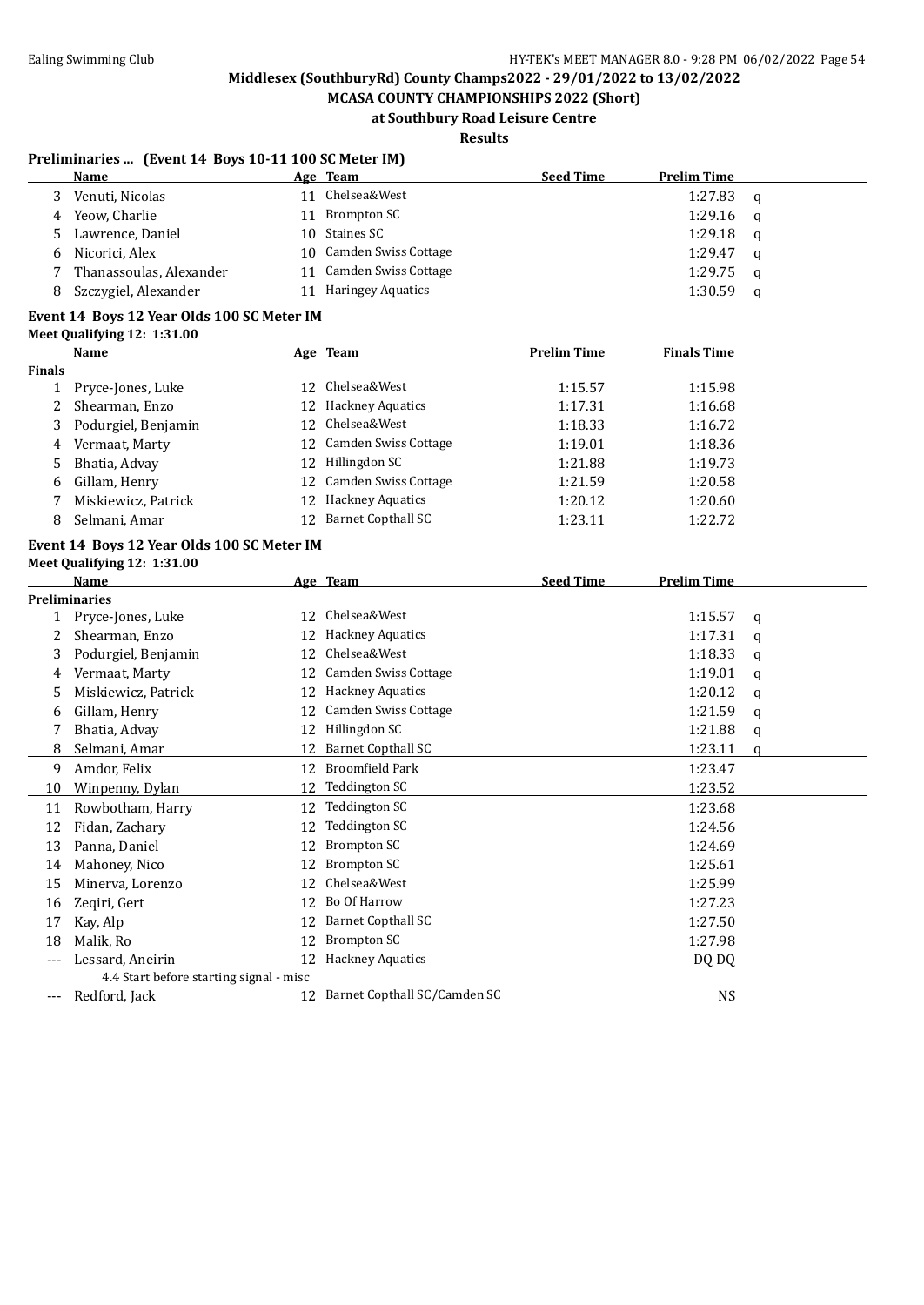**MCASA COUNTY CHAMPIONSHIPS 2022 (Short) at Southbury Road Leisure Centre**

**Results**

#### **Event 14 Boys 13 Year Olds 100 SC Meter IM Meet Qualifying 13: 1:29.00**

|               | <b>Name</b>                                |    | Age Team                                             | <b>Prelim Time</b> | <b>Finals Time</b> |        |
|---------------|--------------------------------------------|----|------------------------------------------------------|--------------------|--------------------|--------|
| <b>Finals</b> |                                            |    |                                                      |                    |                    |        |
| $\mathbf{1}$  | Chirita, Josh                              | 13 | Hillingdon SC                                        | 1:07.87            | 1:07.06            |        |
| 2             | Knight, Luke                               | 13 | <b>Brompton SC</b>                                   | 1:09.69            | 1:08.20            |        |
| 3             | Biss, Leon                                 | 13 | Camden Swiss Cottage                                 | 1:10.55            | 1:10.16            |        |
| 4             | Keers, Jack                                | 13 | <b>Teddington SC</b>                                 | 1:13.54            | 1:12.26            |        |
| 5             | Gould, Victor                              | 13 | Camden Swiss Cottage                                 | 1:13.72            | 1:13.88            |        |
| 6             | Jazebi, Daniel                             | 13 | Chelsea&West                                         | 1:13.94            | 1:13.94            |        |
| 7             | Greenwalker, Arthur                        | 13 | <b>Teddington SC</b>                                 | 1:14.84            | 1:14.12            |        |
| 8             | Hall, Samuel                               | 13 | <b>Teddington SC</b>                                 | 1:14.64            | 1:16.27            |        |
|               | Event 14 Boys 13 Year Olds 100 SC Meter IM |    |                                                      |                    |                    |        |
|               | Meet Qualifying 13: 1:29.00<br>Name        |    |                                                      | <b>Seed Time</b>   | <b>Prelim Time</b> |        |
|               | <b>Preliminaries</b>                       |    | Age Team                                             |                    |                    |        |
| $\mathbf{1}$  | Chirita, Josh                              |    | 13 Hillingdon SC                                     |                    | 1:07.87            | q      |
| 2             | Knight, Luke                               | 13 | <b>Brompton SC</b>                                   |                    | 1:09.69            | q      |
| 3             | Biss, Leon                                 | 13 | Camden Swiss Cottage                                 |                    | 1:10.55            | q      |
| 4             | Keers, Jack                                | 13 | <b>Teddington SC</b>                                 |                    | 1:13.54            | q      |
| 5             | Gould, Victor                              | 13 | Camden Swiss Cottage                                 |                    | 1:13.72            | q      |
| 6             | Jazebi, Daniel                             | 13 | Chelsea&West                                         |                    | 1:13.94            | q      |
| 7             | Hall, Samuel                               | 13 | <b>Teddington SC</b>                                 |                    | 1:14.64            |        |
| 8             | Greenwalker, Arthur                        | 13 | <b>Teddington SC</b>                                 |                    | 1:14.84            | q<br>a |
|               |                                            | 13 | Enfield Swim Squad                                   |                    | 1:14.96            |        |
| 9<br>10       | Awan, Rayan                                |    | 13 Ealing SC                                         |                    | 1:15.63            |        |
|               | Birlouez-Lee, Edgar                        |    | Enfield Swim Squad                                   |                    |                    |        |
| 11            | Tatanov, Zdravko                           | 13 | 13 Anaconda SC                                       |                    | 1:17.04            |        |
| 12            | Lyttle, Sebastian                          | 13 | <b>Brompton SC</b>                                   |                    | 1:17.35            |        |
| 13            | Schwimmer, Alex                            |    | Hillingdon SC                                        |                    | 1:17.72            |        |
| 14            | Toth, Kristof                              | 13 | <b>Barnet Copthall SC</b>                            |                    | 1:17.77            |        |
| 15            | Carreiras-Rebelo, Gabriel                  | 13 | Anaconda SC                                          |                    | 1:18.44            |        |
| 16            | El-Okla, Mahmoud                           | 13 | Enfield Swim Squad                                   |                    | 1:18.68            |        |
| 17            | Morgan, Malakai                            | 13 | Camden Swiss Cottage                                 |                    | 1:19.84            |        |
| 18            | Gholami, Jason                             | 13 | Chelsea&West                                         |                    | 1:20.40            |        |
| 19            | Krol, Mateusz                              | 13 | Bo Of Harrow                                         |                    | 1:20.57            |        |
| 20            | Carstairs, Adam                            | 13 |                                                      |                    | 1:21.01            |        |
| 21            | Guzy, Matthew                              | 13 | <b>Hackney Aquatics</b><br><b>Barnet Copthall SC</b> |                    | 1:21.46            |        |
| 22            | Ionel-Asauleac, Andrew                     | 13 | Enfield Swim Squad                                   |                    | 1:21.48            |        |
| 23            | Hanks, Dylan                               | 13 |                                                      |                    | 1:22.76            |        |
|               | 24 Alvarado, Sam                           |    | 13 Camden Swiss Cottage<br>13 Staines SC             |                    | 1:23.24            |        |
| 25            | Cinquegrana, Ciaran                        |    |                                                      |                    | 1:24.57            |        |
| 26            | Tang, Alfred Loktin                        |    | 13 HounslowJets                                      |                    | 1:25.44            |        |
| $---$         | Triki, Anas                                |    | 13 Brompton SC                                       |                    | <b>NS</b>          |        |
| $---$         | Mucen, Deniz                               |    | 13 Chelsea&West                                      |                    | <b>NS</b>          |        |
|               | Event 14 Boys 14 Year Olds 100 SC Meter IM |    |                                                      |                    |                    |        |
|               | Meet Qualifying 14: 1:25.50                |    |                                                      |                    |                    |        |
|               | Name                                       |    | Age Team                                             | <b>Prelim Time</b> | <b>Finals Time</b> |        |
| <b>Finals</b> |                                            |    |                                                      |                    |                    |        |
|               | 1 Porter, Llewellyn                        |    | 14 Camden Swiss Cottage                              | 1:02.40            | 1:04.10            |        |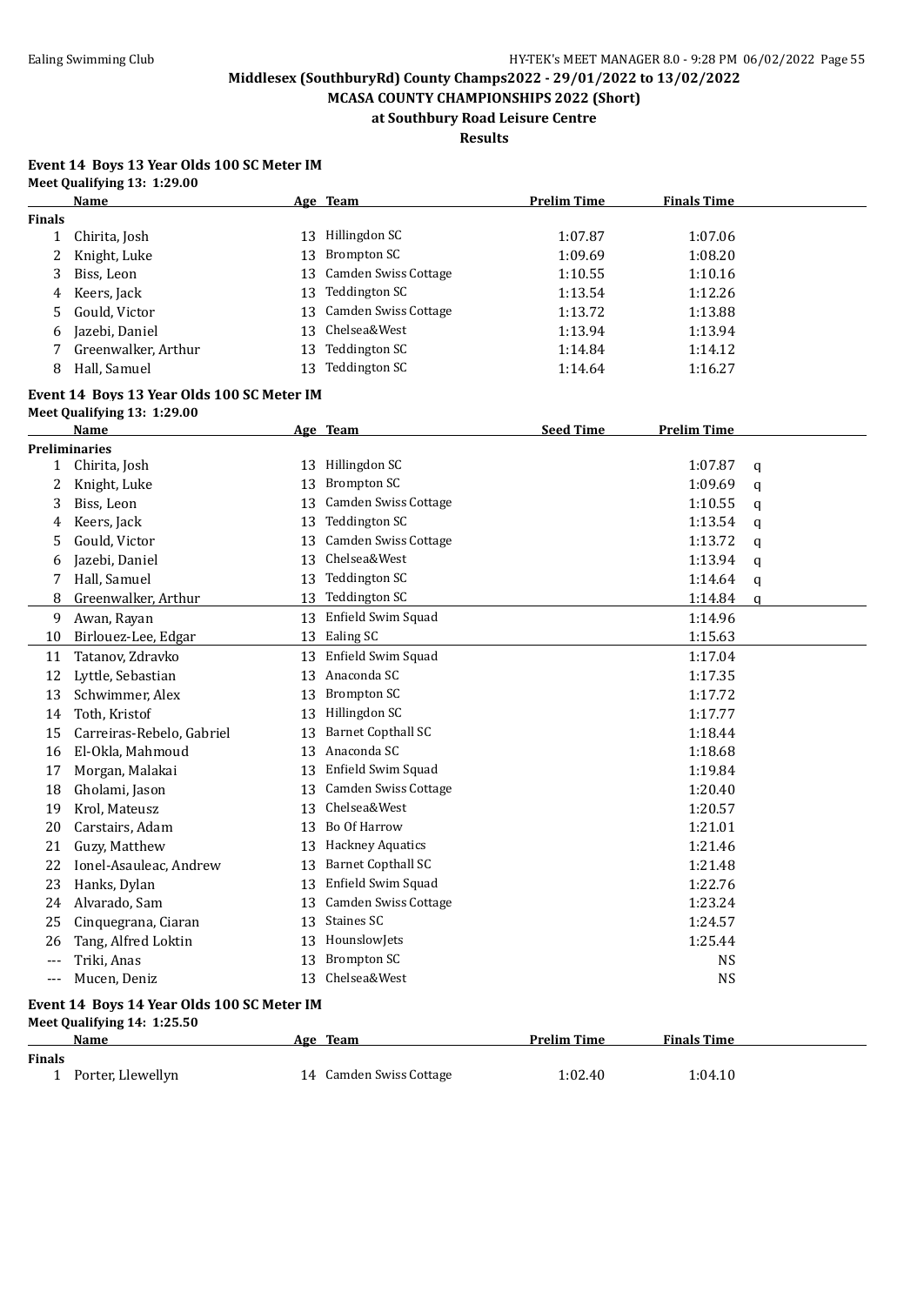**MCASA COUNTY CHAMPIONSHIPS 2022 (Short) at Southbury Road Leisure Centre**

## **Results**

## **Finals ... (Event 14 Boys 14 Year Olds 100 SC Meter IM)**

|    | Name                |    | Age Team                     | <b>Prelim Time</b> | <b>Finals Time</b> |
|----|---------------------|----|------------------------------|--------------------|--------------------|
|    | 2 Robinson, Edward  | 14 | Chelsea&West                 | 1:07.42            | 1:08.14            |
|    | Pasheli, Sapir      |    | 14 Camden Swiss Cottage      | 1:11.19            | 1:10.55            |
|    | 4 Streltsov, Daniel |    | 14 Natare W Lon/Chelsea&West | 1:11.74            | 1:10.78            |
|    | 5 Pama, Charlie     | 14 | Camden Swiss Cottage         | 1:12.08            | 1:10.93            |
| -6 | Singh, Sauren       |    | 14 Camden Swiss Cottage      | 1:12.35            | 1:12.30            |
|    | Beran, Crosby       | 14 | Hillingdon SC                | 1:13.01            | 1:12.39            |
|    | Mrotzek, Aidan      | 14 | Broomfield Park              | 1:13.06            | 1:13.15            |

## **Event 14 Boys 14 Year Olds 100 SC Meter IM**

**Meet Qualifying 14: 1:25.50**

|       | <b>Name</b>                                         |    | Age Team                     | <b>Seed Time</b> | <b>Prelim Time</b> |              |
|-------|-----------------------------------------------------|----|------------------------------|------------------|--------------------|--------------|
|       | <b>Preliminaries</b>                                |    |                              |                  |                    |              |
|       | 1 Porter, Llewellyn                                 |    | 14 Camden Swiss Cottage      |                  | 1:02.40            | $\mathbf q$  |
| 2     | Robinson, Edward                                    | 14 | Chelsea&West                 |                  | 1:07.42            | q            |
| 3     | Pasheli, Sapir                                      |    | 14 Camden Swiss Cottage      |                  | 1:11.19            | a            |
| 4     | Streltsov, Daniel                                   |    | 14 Natare W Lon/Chelsea&West |                  | 1:11.74            | $\mathbf q$  |
| 5     | Pama, Charlie                                       |    | 14 Camden Swiss Cottage      |                  | 1:12.08            | q            |
| 6     | Singh, Sauren                                       |    | 14 Camden Swiss Cottage      |                  | 1:12.35            | $\mathbf q$  |
| 7     | Beran, Crosby                                       |    | 14 Hillingdon SC             |                  | 1:13.01            | q            |
| 8     | Mrotzek, Aidan                                      |    | 14 Broomfield Park           |                  | 1:13.06            | $\mathbf{q}$ |
| 9     | Kimaro, David                                       |    | 14 Hackney Aquatics          |                  | 1:13.21            |              |
| 10    | Mathews, Joseph                                     |    | 14 Brompton SC               |                  | 1:13.61            |              |
| 11    | Roberts, Thomas                                     |    | 14 Hackney Aquatics          |                  | 1:13.71            |              |
| 12    | Metzgen, Daniel                                     | 14 | <b>Brompton SC</b>           |                  | 1:14.13            |              |
| 13    | Lawrie, Jack                                        |    | 14 Enfield Swim Squad        |                  | 1:15.17            |              |
| 14    | Bramham, Cilian                                     |    | 14 Camden Swiss Cottage      |                  | 1:15.40            |              |
| 15    | Preston, Christopher                                | 14 | <b>Brompton SC</b>           |                  | 1:15.52            |              |
| 16    | Eler, Aslan                                         |    | 14 Chelsea&West              |                  | 1:15.53            |              |
| $*17$ | Mahoney, Tomi                                       |    | 14 Brompton SC               |                  | 1:16.36            |              |
| $*17$ | Lesesne, Eric                                       | 14 | Chelsea&West                 |                  | 1:16.36            |              |
| 19    | Mccarthy, Cian                                      | 14 | Anaconda SC                  |                  | 1:17.04            |              |
| 20    | Das, Arun                                           | 14 | Chelsea&West                 |                  | 1:17.38            |              |
| 21    | Mihali, Patrick                                     | 14 | Bo Of Harrow                 |                  | 1:18.16            |              |
| 22    | Barrett, Dylan                                      |    | 14 Natare W Lon/Brompton     |                  | 1:18.73            |              |
| 23    | Stocker, Leonard                                    | 14 | Camden Swiss Cottage         |                  | 1:19.60            |              |
| 24    | Hiotis-Sclavenitis, Romanos                         | 14 | <b>Barnet Copthall SC</b>    |                  | 1:19.61            |              |
| 25    | Gill, Nikita                                        |    | 14 Chelsea&West              |                  | 1:19.69            |              |
| 26    | Duckworth, Asher                                    |    | 14 Hackney Aquatics          |                  | 1:19.70            |              |
| 27    | Fabbrani-Fearon, Luca                               |    | 14 Haringey Aquatics         |                  | 1:19.83            |              |
| 28    | Dhandapani, Inian                                   |    | 14 Ealing SC                 |                  | 1:20.95            |              |
| 29    | Rasil, Danus                                        |    | 14 Hillingdon SC             |                  | 1:21.23            |              |
| 30    | Ng, Joseph                                          | 14 | Ealing SC                    |                  | 1:21.26            |              |
| 31    | Lui, Maxwell                                        | 14 | Chelsea&West                 |                  | 1:21.33            |              |
| 32    | Lewis, Kane                                         |    | 14 Hillingdon SC             |                  | 1:21.50            |              |
| 33    | Jolly, Daniel                                       | 14 | Teddington SC                |                  | 1:21.64            |              |
| 34    | Correa Colorado, Santiago                           | 14 | Bethnal Green SC             |                  | 1:22.66            |              |
| 35    | Baxter, Ethan                                       |    | 14 Enfield Swim Squad        |                  | 1:23.69            |              |
| ---   | Galant Draysey, Lucas                               |    | 14 Teddington SC             |                  | DQ DQ              |              |
|       | $6.4$ Did not tough the urall during the turn healt |    |                              |                  |                    |              |

6.4 Did not touch the wall during the turn - back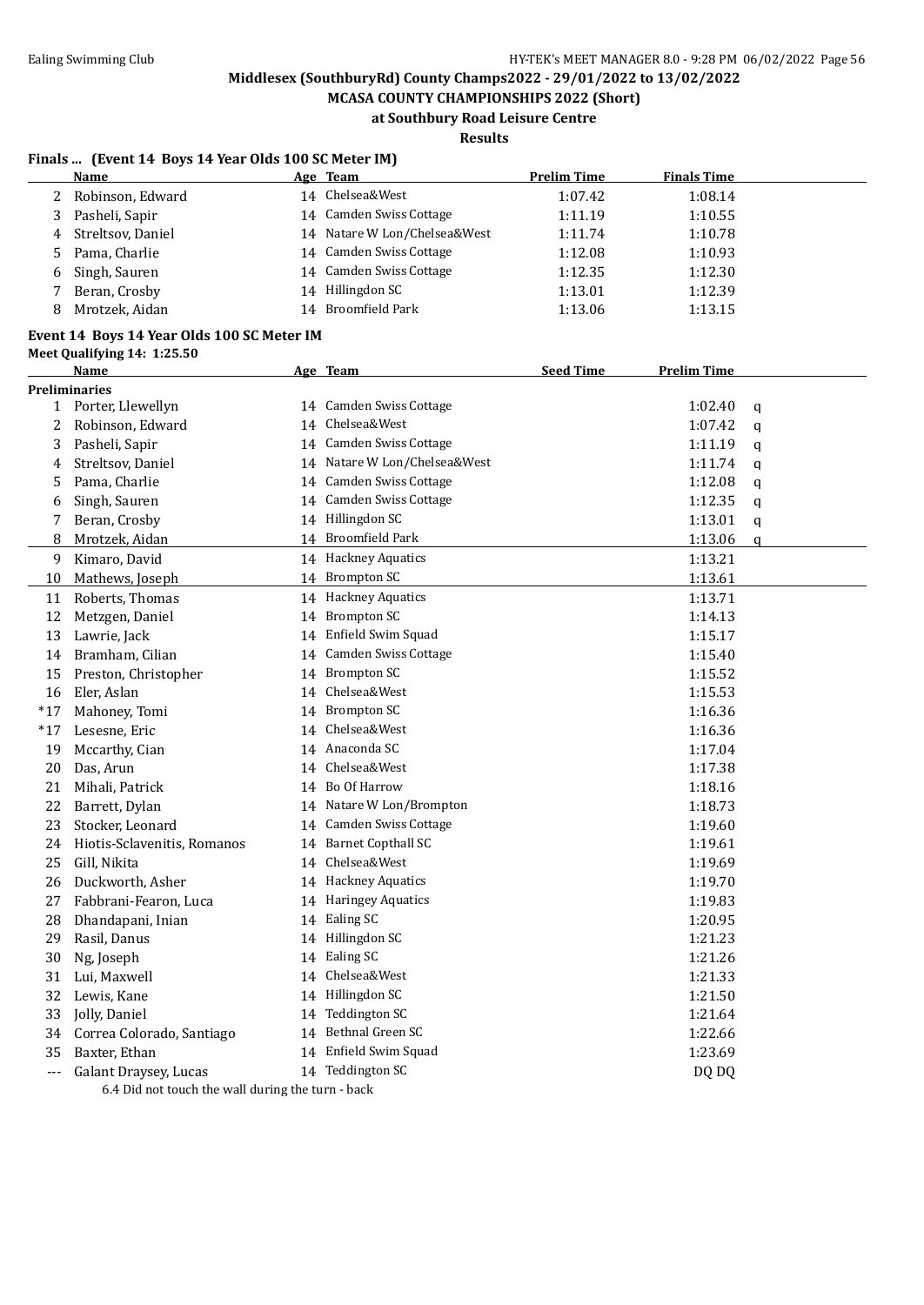**Preliminaries ... (Event 14 Boys 14 Year Olds 100 SC Meter IM)**

## **Middlesex (SouthburyRd) County Champs2022 - 29/01/2022 to 13/02/2022**

**MCASA COUNTY CHAMPIONSHIPS 2022 (Short) at Southbury Road Leisure Centre**

#### **Results**

#### **Name Age Team Seed Time Prelim Time** --- Danylenko, Dima 14 Chelsea&West NS --- Lessard, Gael 14 Hackney Aquatics 14 Hackney Aquatics NS --- Allinson-Rodrigues, Joshua 14 Teddington SC NS **Event 14 Boys 15 Year Olds 100 SC Meter IM Meet Qualifying 15: 1:18.00 Name Age Team Prelim Time Finals Time Finals** 1 Giustiniani, Rocco 15 Anaconda SC 1:08.80 1:06.17 2 Biggs, Lincoln 15 Hillingdon SC 1:08.43 1:07.51 3 Singer, Joshua 15 Enfield Swim Squad 1:09.09 1:08.42 4 Harris-Eze, Kenechukwu 15 Barnet Copthall SC 1:08.30 1:09.09 5 Miceta, Damian 15 Camden Swiss Cottage 1:09.63 1:09.35 6 Safonov, Greg 15 Staines SC 1:11.12 1:10.09 7 Cory-Wright, Arthur 15 Camden Swiss Cottage 1:10.99 1:10.51 8 Nnaji, Angelo 15 Hillingdon SC 1:10.61 1:11.97 **Event 14 Boys 15 Year Olds 100 SC Meter IM Meet Qualifying 15: 1:18.00 Name Age Team Seed Time Prelim Time Preliminaries** 1 Harris-Eze, Kenechukwu 15 Barnet Copthall SC 1:08.30 q 2 Biggs, Lincoln 15 Hillingdon SC 1:08.43 q 3 Giustiniani, Rocco 15 Anaconda SC 1:08.80 q 4 Singer, Joshua 15 Enfield Swim Squad 1:09.09 q 5 Miceta, Damian 15 Camden Swiss Cottage 1:09.63 q 6 Nnaji, Angelo 15 Hillingdon SC 1:10.61 q 7 Cory-Wright, Arthur 15 Camden Swiss Cottage 1:10.99 q 8 Odong, Saint 15 Brompton SC 1:11.03 q 9 Safonov, Greg 15 Staines SC 1:11.12 10 Bradburn, Rory 15 Teddington SC 1:11.25 11 Draganov, Dimi 15 Chelsea&West 1:11.45 12 May, Andrew 15 Hillingdon SC 1:11.62 13 Ridard, Luca 15 Haringey Aquatics 1:11.68 14 Sethi, Sanchit 15 Bo Of Harrow 1:12.48 15 Lawrence, Alfie 15 Staines SC 1:12.85 16 Pearson, Matthew 15 Anaconda SC 1:13.01 17 Mackintosh, Gustav 15 Chelsea&West 1:13.07 Mackintosh, Gustav 1:13.07 18 Wilkes, Lee 21:13.19 15 Hillingdon SC 2012 1:13.19 19 Bara-Taylor, Raphael 15 Brompton SC 1:13.37 20 Flack, Oliver 15 Teddington SC 1:14.05 21 Gohar, Fabio 15 Teddington SC 15 Teddington SC 1:14.15 22 Barrios, Joshua 15 Bo Of Harrow 1:14.54 23 Dubey, Akash 15 Hillingdon SC 1:14.73 24 Gorelik, Lev 15 Camden Swiss Cottage 1:15.11 25 Otulak, Dawid 15 Bo Of Harrow 1:16.72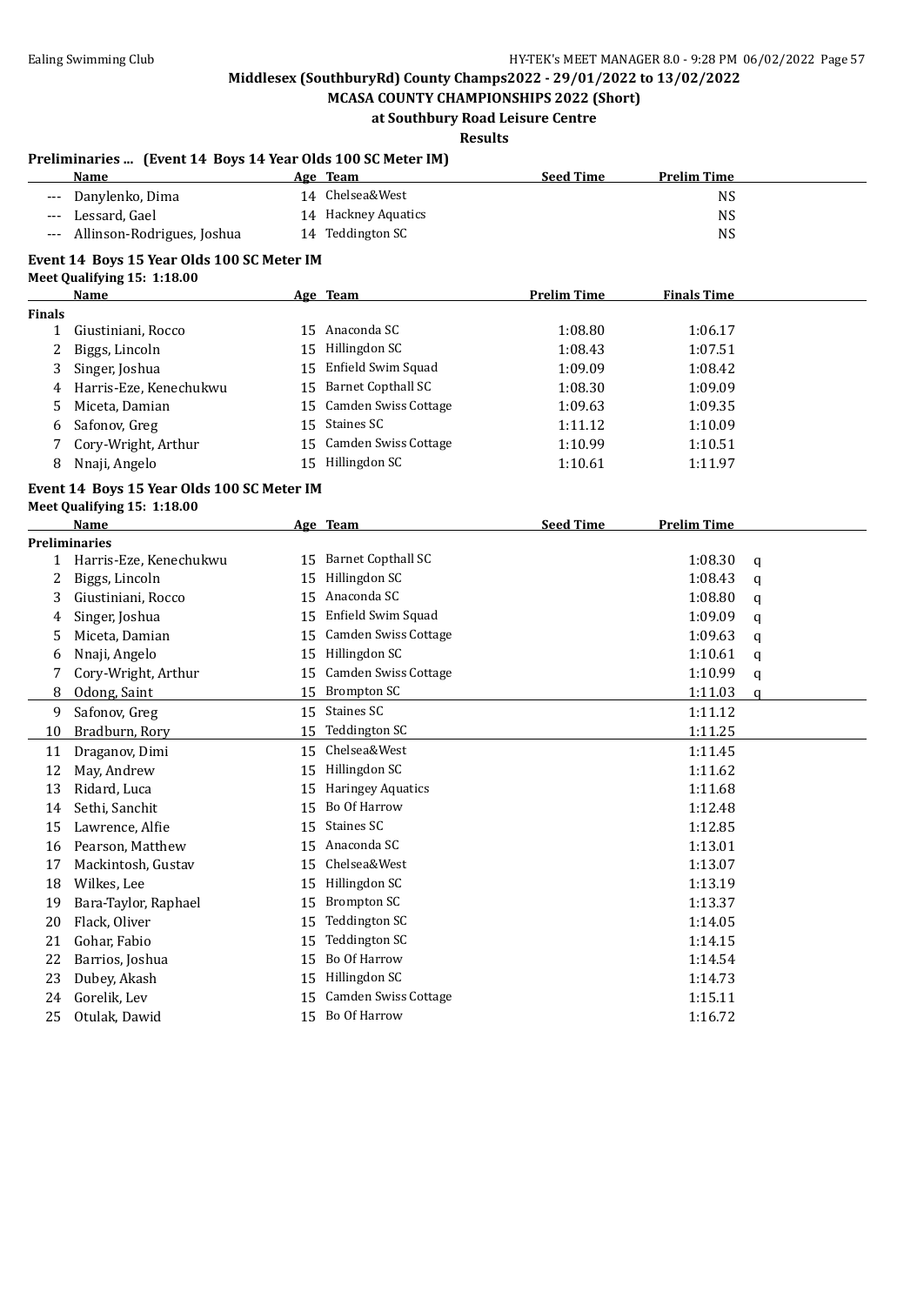**MCASA COUNTY CHAMPIONSHIPS 2022 (Short) at Southbury Road Leisure Centre**

**Results**

## **Event 14 Boys 16 Year Olds 100 SC Meter IM Meet Qualifying 16: 1:13.00**

|               | Name                                       |          | Age Team                  | <b>Prelim Time</b> | <b>Finals Time</b> |   |
|---------------|--------------------------------------------|----------|---------------------------|--------------------|--------------------|---|
| <b>Finals</b> |                                            |          |                           |                    |                    |   |
| 1             | Finch, Nick                                |          | 16 Chelsea&West           | 58.95              | 1:00.32            |   |
| 2             | Pratt, Lanre                               | 16       | Chelsea&West              | 1:08.71            | 1:07.07            |   |
| 3             | Thomas, Taran                              |          | 16 Anaconda SC            | 1:07.96            | 1:07.08            |   |
| 4             | Remington, Alastair                        |          | 16 Ealing SC              | 1:09.14            | 1:09.36            |   |
| 5             | Rolfe-Cane, Travis                         |          | 16 Ealing SC              | 1:09.57            | 1:09.40            |   |
| 6             | Al-Khudairy, Yahya                         | 16       | Teddington SC             | 1:09.36            | 1:09.76            |   |
| 7             | Yee, Max                                   | 16       | <b>Brompton SC</b>        | 1:11.25            | 1:11.33            |   |
|               | Event 14 Boys 16 Year Olds 100 SC Meter IM |          |                           |                    |                    |   |
|               | Meet Qualifying 16: 1:13.00                |          |                           |                    |                    |   |
|               | Name                                       |          | Age Team                  | <b>Seed Time</b>   | <b>Prelim Time</b> |   |
|               | <b>Preliminaries</b>                       |          |                           |                    |                    |   |
|               | 1 Finch, Nick                              |          | 16 Chelsea&West           |                    | 58.95              | q |
| 2             | Thomas, Taran                              |          | 16 Anaconda SC            |                    | 1:07.96            | q |
| 3             | Pratt, Lanre                               |          | 16 Chelsea&West           |                    | 1:08.71            | q |
| 4             | Remington, Alastair                        |          | 16 Ealing SC              |                    | 1:09.14            | q |
| 5             | Al-Khudairy, Yahya                         |          | 16 Teddington SC          |                    | 1:09.36            | q |
| 6             | Rolfe-Cane, Travis                         | 16       | Ealing SC                 |                    | 1:09.57            | q |
| 7             | Yee, Max                                   | 16       | <b>Brompton SC</b>        |                    | 1:11.25            | q |
| $---$         | Wong, Adam                                 | 16       | Chelsea&West              |                    | <b>NS</b>          |   |
|               | Event 14 Boys 17 & Over 100 SC Meter IM    |          |                           |                    |                    |   |
|               | Meet Qualifying 17&0: 1:12.00              |          |                           |                    |                    |   |
|               | Name                                       |          | Age Team                  | <b>Prelim Time</b> | <b>Finals Time</b> |   |
| <b>Finals</b> |                                            |          |                           |                    |                    |   |
| 1             | Gerber, Yaron                              |          | 24 Ealing SC              | 1:00.23            | 59.43              |   |
| 2             | Williams, Alexander                        |          | 17 Ealing SC              | 1:01.92            | 1:01.45            |   |
| 3             | Austin, Alex                               | 18       | Hillingdon SC             | 1:01.79            | 1:02.38            |   |
| 4             | Bennett, Adam                              |          | 18 Hillingdon SC          | 1:02.55            | 1:02.53            |   |
| 5             | Quiddington, Harvey                        | 18       | <b>Barnet Copthall SC</b> | 1:02.62            | 1:02.63            |   |
| 6             | Zawada, Isaac                              | 17       | Teddington SC             | 1:02.36            | 1:02.91            |   |
| $---$         | Harden-Wilson, Stephen                     | 17       | <b>Haringey Aquatics</b>  | 1:09.89            | <b>NS</b>          |   |
| ---           | Kelly, Josh                                | 19       | Hillingdon SC             | 1:08.35            | <b>NS</b>          |   |
|               | Event 14 Boys 17 & Over 100 SC Meter IM    |          |                           |                    |                    |   |
|               | Meet Qualifying 17&0: 1:12.00              |          |                           |                    |                    |   |
|               | Name                                       |          | Age Team                  | <b>Seed Time</b>   | <b>Prelim Time</b> |   |
|               | <b>Preliminaries</b><br>Mahmutoglu, Jason  | 18       | Chelsea&West              |                    | 59.36              |   |
| 1<br>2        | Gerber, Yaron                              |          | 24 Ealing SC              |                    | 1:00.23            | q |
|               |                                            |          | Hillingdon SC             |                    |                    | q |
| 3             | Austin, Alex<br>Williams, Alexander        | 18<br>17 | Ealing SC                 |                    | 1:01.79            | q |
| 4             |                                            |          | <b>Teddington SC</b>      |                    | 1:01.92            | q |
| 5             | Zawada, Isaac                              | 17       |                           |                    | 1:02.36            | q |
| 6             | Bennett, Adam                              | 18       | Hillingdon SC             |                    | 1:02.55            | q |
| 7             | Quiddington, Harvey                        | 18       | <b>Barnet Copthall SC</b> |                    | 1:02.62            | q |
| 8             | Rudd, Jonathan                             | 17       | Chelsea&West              |                    | 1:05.99            | q |
| 9             | Borak, Yuriy                               |          | 17 Chelsea&West           |                    | 1:06.24            |   |